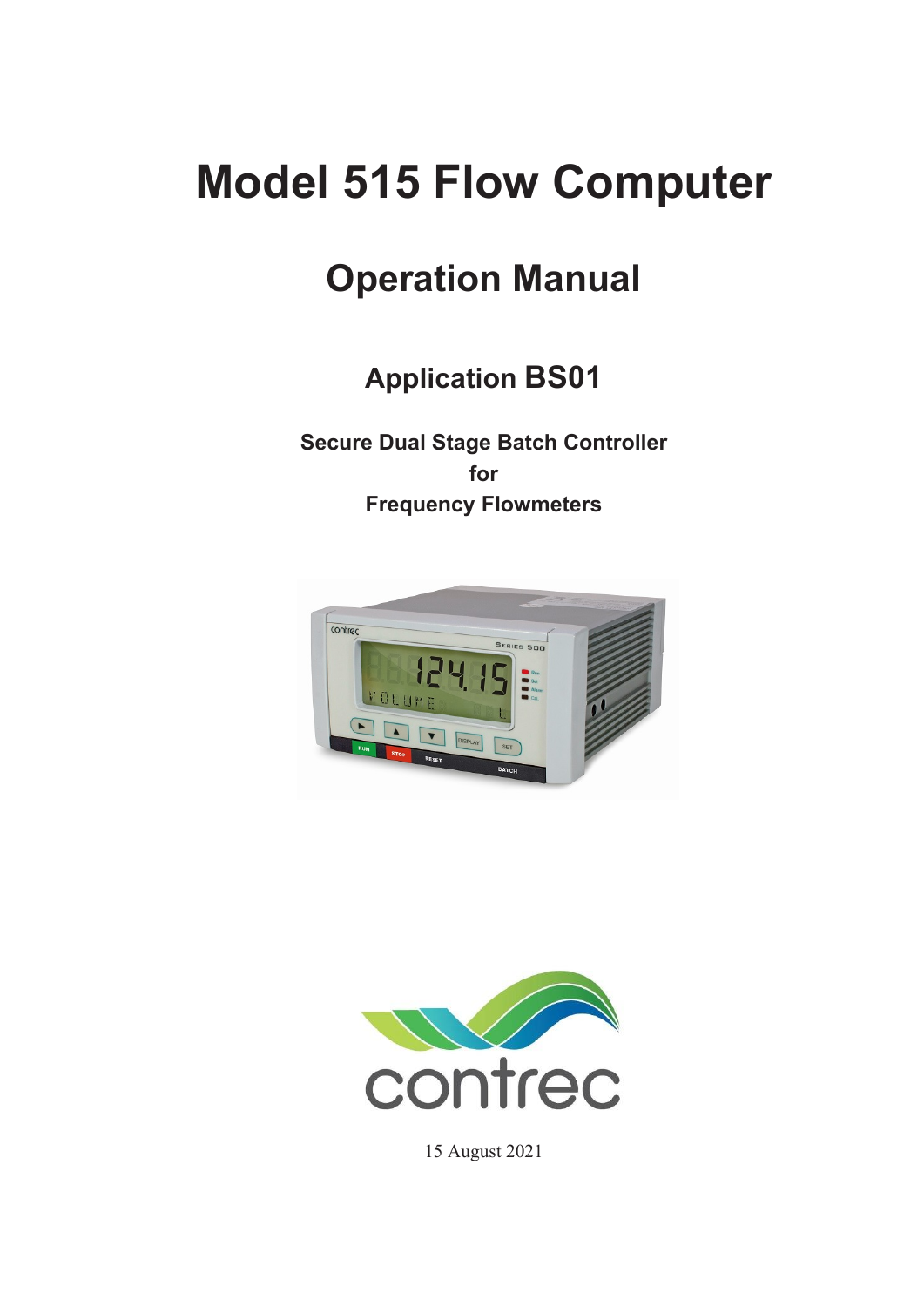### **Model 515 Flow Computer - Operation Manual**

#### © Contrec Ltd 2021

The instructions given herein cover the general description, installation, operation and maintenance of the subject equipment. Contrec Ltd reserves the right, without prior notice, to make engineering refinements that may not be reflected in this manual.

Should any questions arise which cannot be answered specifically by this manual, they should be directed to Contrec Ltd for further detailed information and technical assistance.

Contrec Ltd will not accept any liability for either direct or consequential damages resulting from the use or misapplication of the contents of this manual.

Part of the software embedded in this product is eCos - Embedded Configurable Operating System, a trademark of Red Hat. Portions created by Red Hat are Copyright © 1998, 1999, 2000 Red Hat, Inc. (http://www.redhat.com). All rights reserved

The software in this product was in part provided by Red Hat and any express or implied warranties, including, but not limited to, the implied warranties of merchantability and fitness for a particular purpose are disclaimed. In no event shall the author be liable for any direct, indirect, incidental, special, exemplary, or consequential damages (including, but not limited to, procurement of substitute goods or services; loss of use, data, or profits; or business interruption) however caused and on any theory of liability, whether in contract, strict liability, or tort (including negligence or otherwise) arising in any way out of the use of this software, even if advised of the possibility of such damage.

#### **Contrec Ltd**

Riverside, Canal Road, Sowerby Bridge, West Yorkshire HX6 2AY UNITED KINGDOM Tel: +44 1422 829944 Email: sales@contrec.co.uk

#### **Website: www.contrec.co.uk**

**Contrec Systems Pty Ltd** 5 Norfolk Avenue Ringwood, Melbourne 3134 AUSTRALIA Tel: +61 4 413 505 114 Email: info@contrec.com.au

## **Contrec - USA, LLC**

916 Belcher Drive Pelham AL 35124 USA Tel: +1 (205) 685 3000 Fax: +1 (205) 685 3001 Email: contrec@contrec-usa.com



**Publication No: 515-BS01-OM - 15 August 2021**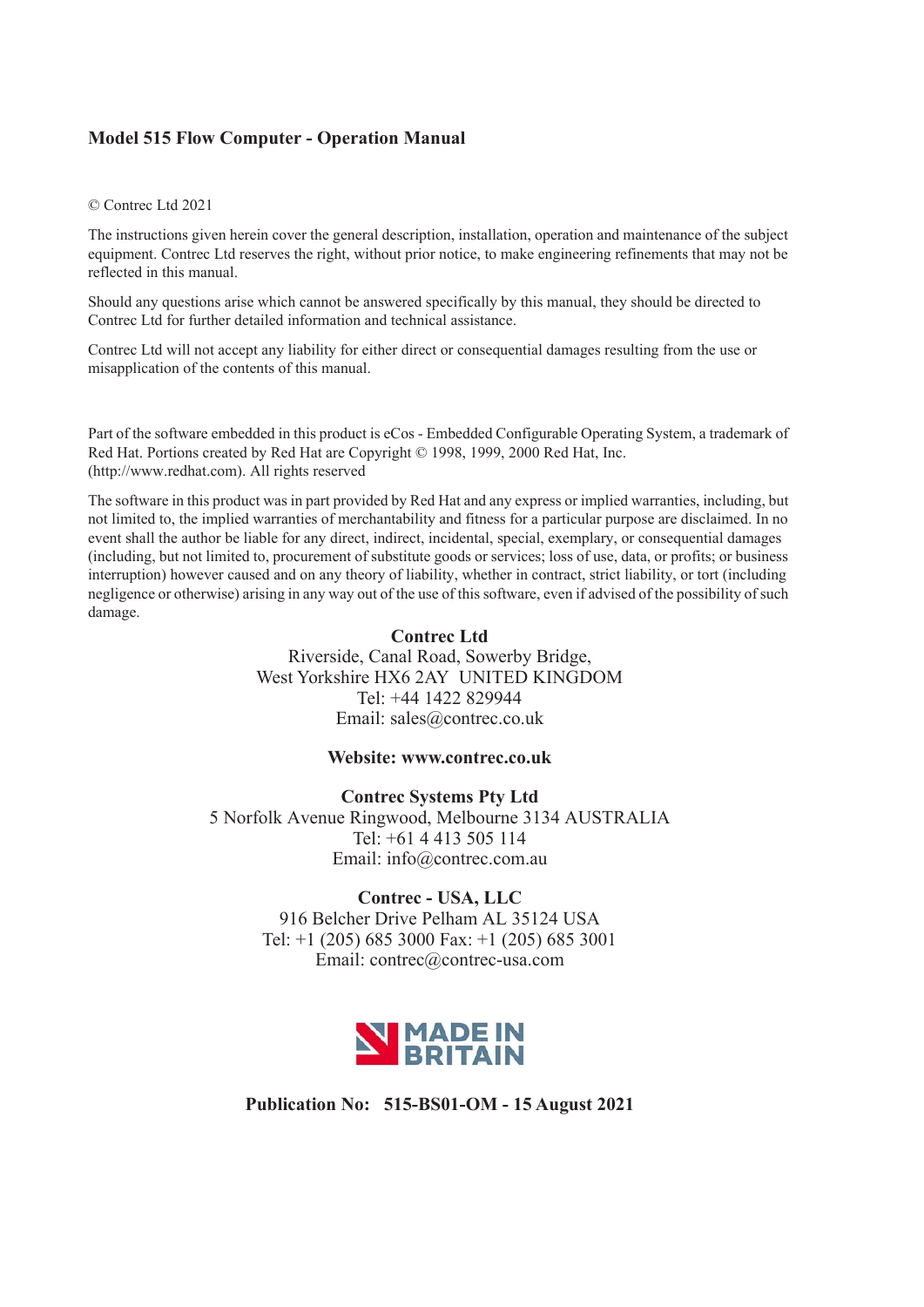

### **The information in this safety notice is for the prevention of injury to personnel and damage to the instrument.**

#### **The manufacturer assumes no liability for injury or damage caused by misuse of the instrument or for modifications made to the instrument.**

This document must be consulted in all cases where the following "Caution" safety symbol is used :  $\bigwedge$ 

### **Qualified Personnel**

The instrument must be installed, operated and serviced by persons who have been properly trained and authorised. Personnel must read and understand this manual prior to installation and operation of the instrument. Refer to section 3 for further information regarding permitted maintenance operations. The safety of any system incorporating the equipment is the responsibility of the assembler of the system.

### **Static Hazard**

The 500 series flow computer uses high speed CMOS circuitry which is sensitive to static damage. The user should observe accepted safety practices for handling electronic devices, especially during servicing. Once the unit is installed, grounded and interconnected, the chances of static damage are greatly reduced.

### **Voltage Hazard**

Before connecting power to the instrument, ensure that the supply voltage for the AC or DC input is suitable. The AC voltage rating is as stated on the instrument rating plate. Personnel should take all due care to avoid electric shock. **For safe operation it is essential to connect a mains safety earth to the A.C. power inlet.** Do not operate at altitudes above 2000m.

### **Welding Hazard**

Do not perform electric welding in close proximity to the instrument or its interconnecting cables. If welding in these areas must be performed, disconnect all cables from the instrument. Failure to do so may result in damage to the unit.

### **Moisture Hazard**

To avoid electrical faults and corrosion of the instrument, do not allow moisture to remain in contact with the instrument. Operate only in a clean, dry and pollutant-free environment.

### **Operating & Storage Temperature**

Operating: If a heater is being used, **DO NOT** isolate the instrument in temperatures below  $-20^{\circ}$ C.

Storage: **DO NOT** store the equipment below -20°C.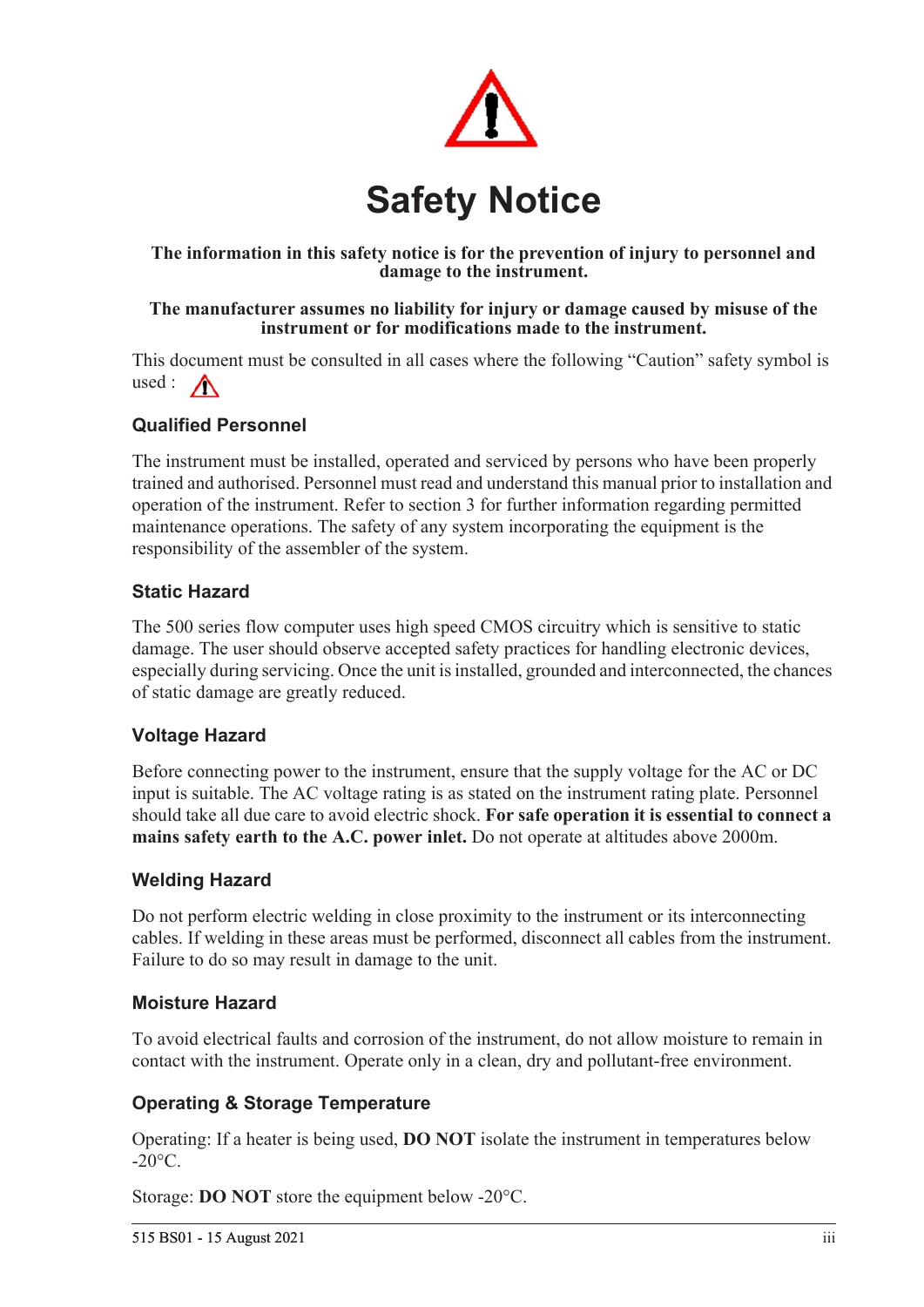### **Disconnection Device**

When powered from a mains supply this unit requires the provision of a suitable mains isolation device, capable of interrupting both poles of the supply and meeting your local wiring regulations, to be suitably located and easily accessible near to the installed instrument. It must be marked as the disconnecting device for the equipment. It must be suitably rated with respect to the cross sectional area of the supply conductors.

### **Instrument Disposal**

Contrec instrumentation should not be thrown into the general waste system.

If within EU member states, this instrument should be disposed of according to the guidelines set by the WEEE (Waste Electrical and Electronic Equipment) directive 2012/19/EU. If outside of the EU, this equipment should be responsibly disposed of according to local and national regulations for EEE (Electrical and Electronic Equipment).

By not discarding of this product along with other house hold waste you are preserving natural resources and reducing waste sent to landfill and incinerators.

Remove batteries and dispose of separately (see *Disposal of Batteries*) before disposal of Contrec instrumentation.

### **Disposal of Batteries**

Batteries have an environmental impact. Safe and responsible disposal should be undertaken.

In all EU member states, as per Directive 2006/66/EC, batteries must not be thrown away with general waste. Contact your local environmental authority for information regarding disposal or recycling of used batteries, alternatively they can be returned directly to Contrec Ltd. for disposal.

Please Contact Contrec Ltd before returning batteries for disposal.

## **Explanation of IEC Symbols Used**

You should familiarise yourself with the following symbols which are used both within this manual and on the instrument itself.

 This document must be consulted in all cases where the following "Caution" safety symbol is used.

| -- | DC Input (DC). |  |
|----|----------------|--|
|    |                |  |
|    |                |  |







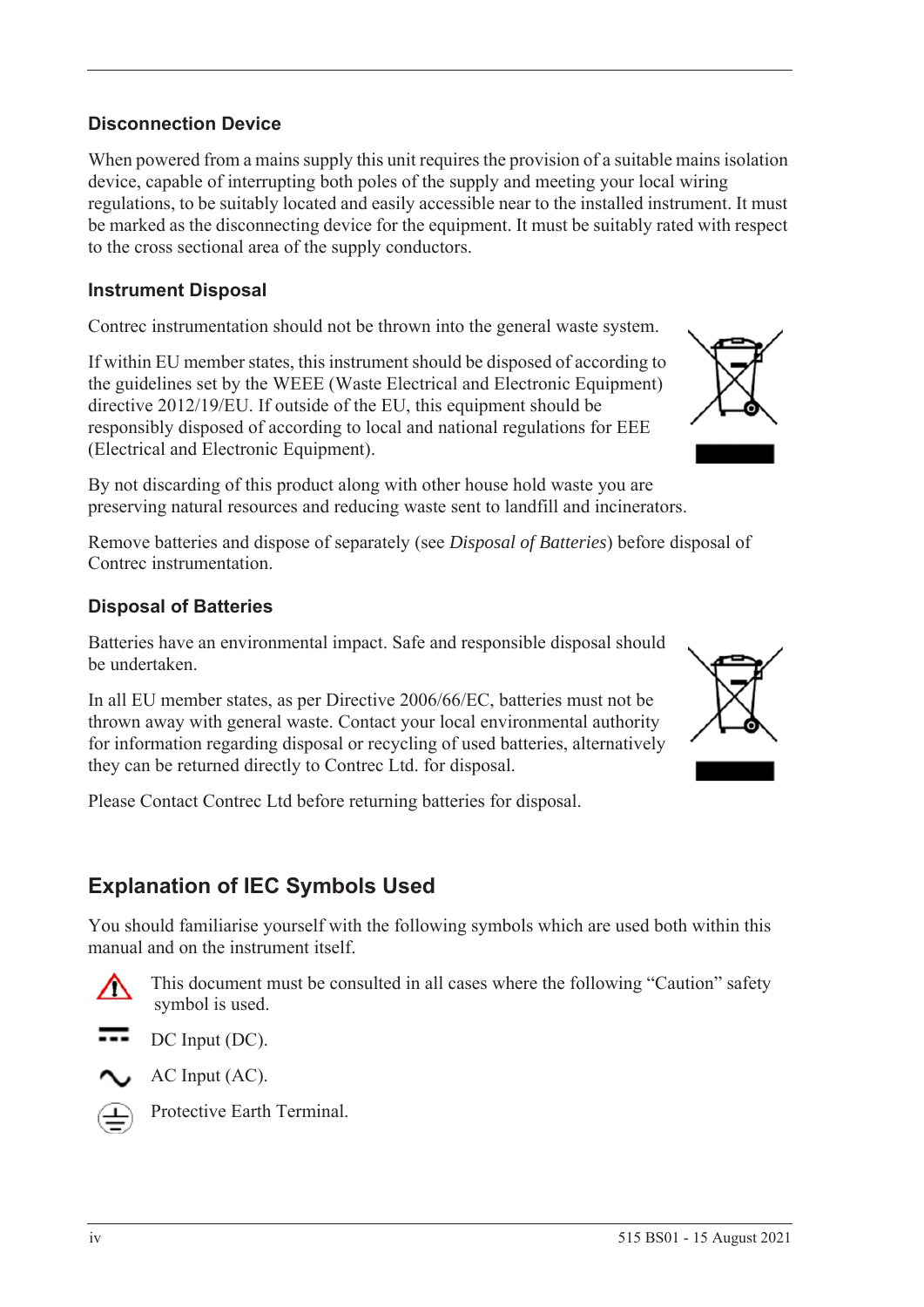# **Contents**

| 1 Introduction                                                                                                                                                                                                                      |    |
|-------------------------------------------------------------------------------------------------------------------------------------------------------------------------------------------------------------------------------------|----|
| Features<br>. The contract of the contract of the contract of the contract of the contract of $\mathcal{A}$                                                                                                                         |    |
|                                                                                                                                                                                                                                     |    |
| Calculations de la commune de la commune de la commune de la commune de la commune de la commune de la commune                                                                                                                      |    |
| Analog Inputs as User Code and a contract the contract of the contract of the 2                                                                                                                                                     |    |
| Displayed Information and the contract of the contract of the contract of the contract of the 3                                                                                                                                     |    |
|                                                                                                                                                                                                                                     |    |
| Communications research and contract the contract of the contract of the contract of the 3                                                                                                                                          |    |
| Isolated Outputs and a contract the contract of the contract of the contract of the contract of the contract of the contract of the contract of the contract of the contract of the contract of the contract of the contract o      |    |
|                                                                                                                                                                                                                                     |    |
|                                                                                                                                                                                                                                     |    |
| Specialised Uses <b>Specialised</b> Uses <b>Specialised</b> Uses <b>Specialised</b> Uses <b>Specialised</b> Uses <b>Specialised</b> Uses                                                                                            |    |
| Approvals and a construction of the construction of the construction of the construction of the construction of the construction of the construction of the construction of the construction of the construction of the constr      |    |
|                                                                                                                                                                                                                                     |    |
| 2 Specifications                                                                                                                                                                                                                    |    |
|                                                                                                                                                                                                                                     |    |
|                                                                                                                                                                                                                                     |    |
| 3 Installation & Maintenance                                                                                                                                                                                                        |    |
| Installation Instructions and the contract of the contract of the contract of the contract of the contract of the contract of the contract of the contract of the contract of the contract of the contract of the contract of       |    |
| Cleaning and Decontamination and the contract of the contract of the contract of the contract of the contract of the contract of the contract of the contract of the contract of the contract of the contract of the contract       | 11 |
| Panel Mounting research and contract the contract of the contract of the contract of the contract of the contract of the contract of the contract of the contract of the contract of the contract of the contract of the contr      | 11 |
| Electrical Connection and a construction of the contract of the contract of the contract of the contract of the                                                                                                                     | 12 |
| Rear Panel Connections and the connections of the connection of the connection of the connection of the connection of the connection of the connection of the connection of the connection of the connection of the connection      | 12 |
| Terminal Designations and a contract the contract of the contract of the contract of the contract of the contract of the contract of the contract of the contract of the contract of the contract of the contract of the contr      | 13 |
| Terminal Wiring Insulation and a contract of the contract of the contract of the contract of the contract of the contract of the contract of the contract of the contract of the contract of the contract of the contract of t      | 14 |
| Relay Wiring the community of the community of the community of the community of the community of the community of the community of the community of the community of the community of the community of the community of the c      | 14 |
| Mains Power Wiring <b>Experience Communication</b> Communication and Communication Communication Communication Communication Communication Communication Communication Communication Communication Communication Communication Comm | 14 |
| Inputs<br>a de la caractería de la caractería de la caractería de la caractería de la caractería de la caractería de la                                                                                                             | 15 |
| Frequency Input Connection and a constant of the contract of the contract of the contract of the contract of the contract of the contract of the contract of the contract of the contract of the contract of the contract of t      | 15 |
| Analog Input Connections and a contract the contract of the contract of the contract of the contract of the contract of the contract of the contract of the contract of the contract of the contract of the contract of the co      | 16 |
| Logic Input Connection and a construction of the contract of the contract of the contract of the contract of the contract of the contract of the contract of the contract of the contract of the contract of the contract of t      | 16 |
| <b>Outputs</b>                                                                                                                                                                                                                      |    |
| 4-20 mA Output Connection and a constant of the contract of the contract of the contract of the contract of the contract of the contract of the contract of the contract of the contract of the contract of the contract of th      | 17 |
| Digital Output Connection and a construction of the contract of the contract of the contract of the contract of                                                                                                                     | 18 |
| Control Relays (Alarms) and a control of the control of the control of the control of the control of the control of the control of the control of the control of the control of the control of the control of the control of t      | 19 |
| RC Network for Interference Suppression and a substitution of the set of the set of the set of the set of the                                                                                                                       | 20 |
| Communications<br>.<br>In the first term of the first term of the first term of the first term of the first term of the first term of                                                                                               | 21 |
| COM-1 RS-232 Port<br>.<br>In the second complete state of the second complete state of the second complete state of the second complete                                                                                             | 21 |
| COM-2 RS-485 Port Option and the community of the community of the community of the community of the community of the community of the community of the community of the community of the community of the community of the co      | 21 |
| COM-2 Ethernet Port Option                                                                                                                                                                                                          | 22 |
| <b>Mains Connection</b><br>.<br>In the second contract of the second contract of the second contract of the second contract of the second contr                                                                                     | 22 |
| Earthing and Shielding Theorem 2014 Contract of the Contract of the Contract of the Contract of the Contract of the Contract of the Contract of the Contract of the Contract of the Contract of the Contract of the Contract o      | 22 |
|                                                                                                                                                                                                                                     |    |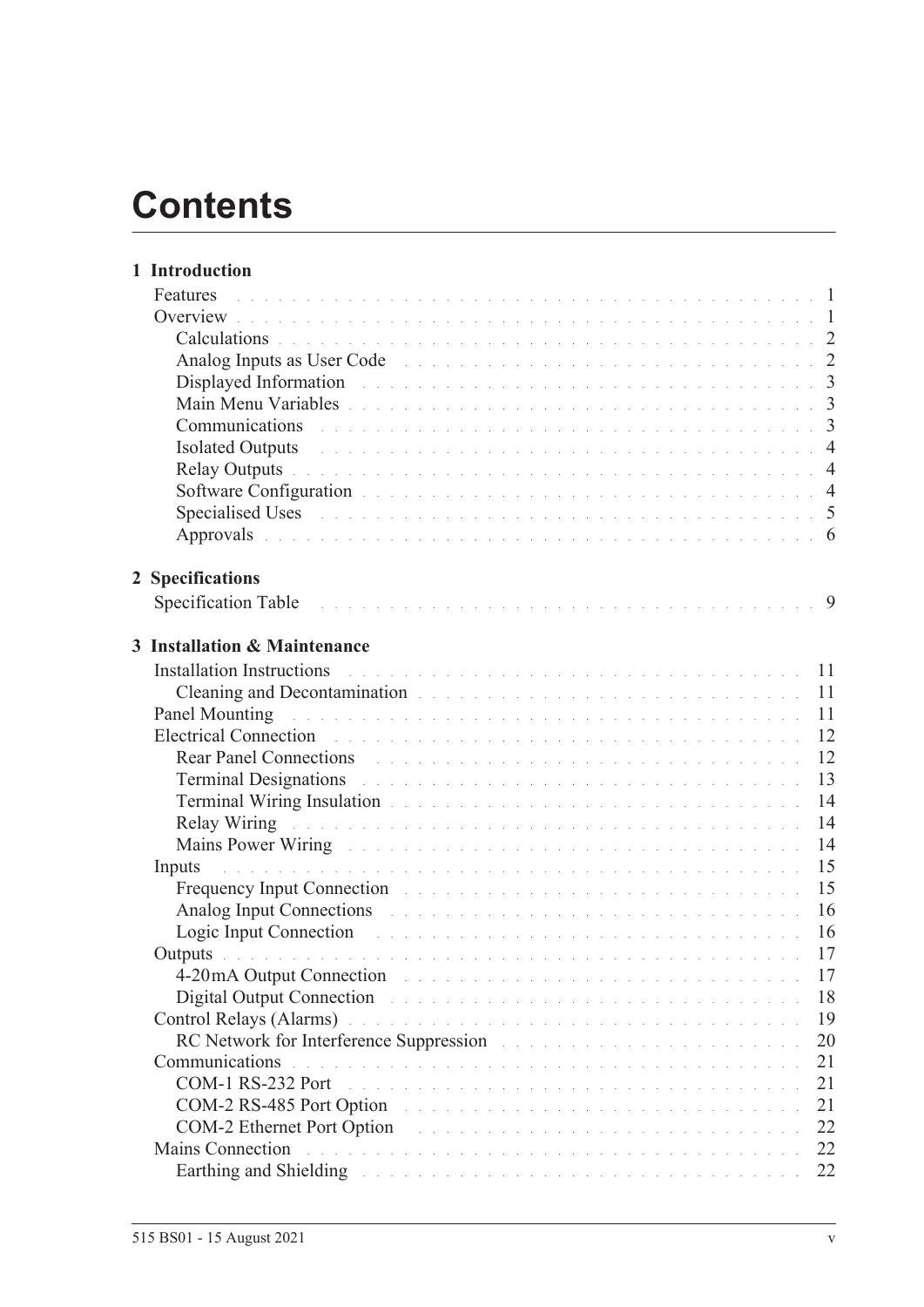| Disconnection Device <b>Constanting Constanting Constanting Constanting Constanting Constanting Constanting Constanting Constanting Constanting Constanting Constanting Constanting Constanting Constanting Constanting Constant</b><br>Maintenance Instructions<br>.<br>In the company of the company of the company of the company of the company of the company of the company of th<br>Battery Replacement and a substitution of the contract of the contract of the contract of the contract of the contract of the contract of the contract of the contract of the contract of the contract of the contract of the<br>Battery Type and a substitution of the state of the state of the state of the state of the state of the state of the state of the state of the state of the state of the state of the state of the state of the state of the s |  |  |  |  |  |  | 22<br>22<br>23<br>23 |
|------------------------------------------------------------------------------------------------------------------------------------------------------------------------------------------------------------------------------------------------------------------------------------------------------------------------------------------------------------------------------------------------------------------------------------------------------------------------------------------------------------------------------------------------------------------------------------------------------------------------------------------------------------------------------------------------------------------------------------------------------------------------------------------------------------------------------------------------------------|--|--|--|--|--|--|----------------------|
| 4 Operation                                                                                                                                                                                                                                                                                                                                                                                                                                                                                                                                                                                                                                                                                                                                                                                                                                                |  |  |  |  |  |  |                      |
| Front Panel Operation and the contract of the contract of the contract of the contract of the contract of the contract of the contract of the contract of the contract of the contract of the contract of the contract of the                                                                                                                                                                                                                                                                                                                                                                                                                                                                                                                                                                                                                              |  |  |  |  |  |  | 25                   |
| Default Variable                                                                                                                                                                                                                                                                                                                                                                                                                                                                                                                                                                                                                                                                                                                                                                                                                                           |  |  |  |  |  |  | 26                   |
| Status LEDs <b>And Alternative Contract Contract Contract Contract Contract Contract Contract Contract Contract Contract Contract Contract Contract Contract Contract Contract Contract Contract Contract Contract Contract Cont</b>                                                                                                                                                                                                                                                                                                                                                                                                                                                                                                                                                                                                                       |  |  |  |  |  |  | 26                   |
| Front Panel Keys and a subsequently assumed to the contract of the contract of the contract of the contract of                                                                                                                                                                                                                                                                                                                                                                                                                                                                                                                                                                                                                                                                                                                                             |  |  |  |  |  |  | 26                   |
| Main Menu Items and a conservative conservative conservative conservative conservative                                                                                                                                                                                                                                                                                                                                                                                                                                                                                                                                                                                                                                                                                                                                                                     |  |  |  |  |  |  | 27                   |
| Detail and Basic Menu and the community of the community of the community of the community of the community of                                                                                                                                                                                                                                                                                                                                                                                                                                                                                                                                                                                                                                                                                                                                             |  |  |  |  |  |  | 28                   |
| <b>Setting the Batch Preset Contract Contract Contract Contract Contract Contract Contract Contract Contract Contract Contract Contract Contract Contract Contract Contract Contract Contract Contract Contract Contract Contr</b>                                                                                                                                                                                                                                                                                                                                                                                                                                                                                                                                                                                                                         |  |  |  |  |  |  | 28                   |
| <b>Setting the Density Preset</b> entering the set of the set of the set of the set of the set of the set of the set of the set of the set of the set of the set of the set of the set of the set of the set of the set of the set                                                                                                                                                                                                                                                                                                                                                                                                                                                                                                                                                                                                                         |  |  |  |  |  |  | 29                   |
| Data Logs (Alberta Alberta Alberta Alberta Alberta Alberta Alberta Alberta Alberta Alberta Alberta Alberta Alb                                                                                                                                                                                                                                                                                                                                                                                                                                                                                                                                                                                                                                                                                                                                             |  |  |  |  |  |  | 29                   |
| Model Information and a contract the contract of the contract of the contract of the contract of the contract of the contract of the contract of the contract of the contract of the contract of the contract of the contract                                                                                                                                                                                                                                                                                                                                                                                                                                                                                                                                                                                                                              |  |  |  |  |  |  | 30                   |
| Batch Operation Modes and a contract the contract of the contract of the contract of the contract of the contract of the contract of the contract of the contract of the contract of the contract of the contract of the contr                                                                                                                                                                                                                                                                                                                                                                                                                                                                                                                                                                                                                             |  |  |  |  |  |  | 31                   |
| Preset Mode de la communicación de la communicación de la communicación de la communicación de la communicació                                                                                                                                                                                                                                                                                                                                                                                                                                                                                                                                                                                                                                                                                                                                             |  |  |  |  |  |  | 31                   |
| On-Off Mode and a construction of the construction of the construction of the construction of the construction                                                                                                                                                                                                                                                                                                                                                                                                                                                                                                                                                                                                                                                                                                                                             |  |  |  |  |  |  | 32                   |
| Unload Mode experience in the contract of the contract of the contract of the contract of the contract of the                                                                                                                                                                                                                                                                                                                                                                                                                                                                                                                                                                                                                                                                                                                                              |  |  |  |  |  |  | 32                   |
| Batch Operation and a construction of the contract of the construction of the construction of the construction                                                                                                                                                                                                                                                                                                                                                                                                                                                                                                                                                                                                                                                                                                                                             |  |  |  |  |  |  | 32                   |
| Safety and Security and the company of the company of the company of the second state of the second state of the second state of the second state of the second state of the second state of the second state of the second st                                                                                                                                                                                                                                                                                                                                                                                                                                                                                                                                                                                                                             |  |  |  |  |  |  | 32                   |
| <b>Batch Type</b> enterpresent and a series of the series of the series of the series of the series of the series of the                                                                                                                                                                                                                                                                                                                                                                                                                                                                                                                                                                                                                                                                                                                                   |  |  |  |  |  |  | 33                   |
| Starting a Batch enterpreter to the community of the community of the starting a Batch of the community of the                                                                                                                                                                                                                                                                                                                                                                                                                                                                                                                                                                                                                                                                                                                                             |  |  |  |  |  |  | 34                   |
| Stopping a Batch and a subsequence of the service of the service of the service of the service of the service of the service of the service of the service of the service of the service of the service of the service of the                                                                                                                                                                                                                                                                                                                                                                                                                                                                                                                                                                                                                              |  |  |  |  |  |  | 34                   |
| Resetting a Batch research and the second contract of the second contract of the second second contract of the second second second second second second second second second second second second second second second second                                                                                                                                                                                                                                                                                                                                                                                                                                                                                                                                                                                                                             |  |  |  |  |  |  | 34                   |
|                                                                                                                                                                                                                                                                                                                                                                                                                                                                                                                                                                                                                                                                                                                                                                                                                                                            |  |  |  |  |  |  | 35                   |
| Logic Input Control<br>.<br>In the second term of the second term of the second term of the second term of the second term of the second t                                                                                                                                                                                                                                                                                                                                                                                                                                                                                                                                                                                                                                                                                                                 |  |  |  |  |  |  | 35                   |
|                                                                                                                                                                                                                                                                                                                                                                                                                                                                                                                                                                                                                                                                                                                                                                                                                                                            |  |  |  |  |  |  | 36                   |
| Batch Control Processes and a control of the control of the control of the control of the control of the control of the control of the control of the control of the control of the control of the control of the control of t                                                                                                                                                                                                                                                                                                                                                                                                                                                                                                                                                                                                                             |  |  |  |  |  |  | 36                   |
| <b>5</b> Instrument Calibration                                                                                                                                                                                                                                                                                                                                                                                                                                                                                                                                                                                                                                                                                                                                                                                                                            |  |  |  |  |  |  |                      |
| Introduction<br>a constitution de la constitution de la constitution de la constitution de la constitution de la constitution                                                                                                                                                                                                                                                                                                                                                                                                                                                                                                                                                                                                                                                                                                                              |  |  |  |  |  |  | 39                   |
| <b>Calibration View Mode Calibration</b> View <b>Mode Calibration</b> View <b>Mode Calibration</b> View <b>Mode Calibration</b> View <b>Mode Calibration</b> View <b>Calibration</b> View <b>Calibration</b> View <b>Calibration</b> View <b>Calibration</b> View                                                                                                                                                                                                                                                                                                                                                                                                                                                                                                                                                                                          |  |  |  |  |  |  | 40                   |
| <b>Calibration Set Mode</b><br>.<br>In the second contract of the second contract of the second contract of the second contract of the second cont                                                                                                                                                                                                                                                                                                                                                                                                                                                                                                                                                                                                                                                                                                         |  |  |  |  |  |  | 40                   |
| Changing the Instrument Settings and a contract of the contract of the contract of the contract of the contract of the contract of the contract of the contract of the contract of the contract of the contract of the contrac                                                                                                                                                                                                                                                                                                                                                                                                                                                                                                                                                                                                                             |  |  |  |  |  |  | 42                   |
| Program Backup & Reports and the contract of the contract of the contract of the contract of the contract of the contract of the contract of the contract of the contract of the contract of the contract of the contract of t                                                                                                                                                                                                                                                                                                                                                                                                                                                                                                                                                                                                                             |  |  |  |  |  |  | 43                   |
| Backup via 500 Series Program Manager and a construction of the series of the series of the series of the series of the series of the series of the series of the series of the series of the series of the series of the seri                                                                                                                                                                                                                                                                                                                                                                                                                                                                                                                                                                                                                             |  |  |  |  |  |  | 43                   |
| Printing Configuration Report and the contract of the contract of the contract of the contract of the contract of the contract of the contract of the contract of the contract of the contract of the contract of the contract                                                                                                                                                                                                                                                                                                                                                                                                                                                                                                                                                                                                                             |  |  |  |  |  |  | 43                   |
| Upload and Clone of Application Software and a substitution of Application Software                                                                                                                                                                                                                                                                                                                                                                                                                                                                                                                                                                                                                                                                                                                                                                        |  |  |  |  |  |  | 43                   |
|                                                                                                                                                                                                                                                                                                                                                                                                                                                                                                                                                                                                                                                                                                                                                                                                                                                            |  |  |  |  |  |  | 44                   |
| Instrument Settings and a communication of the communication of the communication of the communication of the                                                                                                                                                                                                                                                                                                                                                                                                                                                                                                                                                                                                                                                                                                                                              |  |  |  |  |  |  | 46                   |
| Units of Measurement<br>.<br>In the second complete state of the second complete state of the second complete state of the second complete                                                                                                                                                                                                                                                                                                                                                                                                                                                                                                                                                                                                                                                                                                                 |  |  |  |  |  |  | 46                   |
| Parameters<br>de la caractería de la caractería de la caractería de la caractería de la caractería de la caractería                                                                                                                                                                                                                                                                                                                                                                                                                                                                                                                                                                                                                                                                                                                                        |  |  |  |  |  |  | 47                   |
| Inputs<br>a de la calcada de la calcada de la calcada de la calcada de la calcada de la calcada de la calcada de                                                                                                                                                                                                                                                                                                                                                                                                                                                                                                                                                                                                                                                                                                                                           |  |  |  |  |  |  | 50                   |
| Outputs<br>in a constitution of the construction of the constitution of the construction of the constitution of the constitution of the constitution of the constitution of the constitution of the constitution of the constitution of t                                                                                                                                                                                                                                                                                                                                                                                                                                                                                                                                                                                                                  |  |  |  |  |  |  | 53                   |
| Alarms<br><u>. A na mara na mara na mara na mara na mara na mara na m</u>                                                                                                                                                                                                                                                                                                                                                                                                                                                                                                                                                                                                                                                                                                                                                                                  |  |  |  |  |  |  | 55                   |
| Communications<br>a construction and construction of the construction of the construction of the construction of the construction                                                                                                                                                                                                                                                                                                                                                                                                                                                                                                                                                                                                                                                                                                                          |  |  |  |  |  |  | 57                   |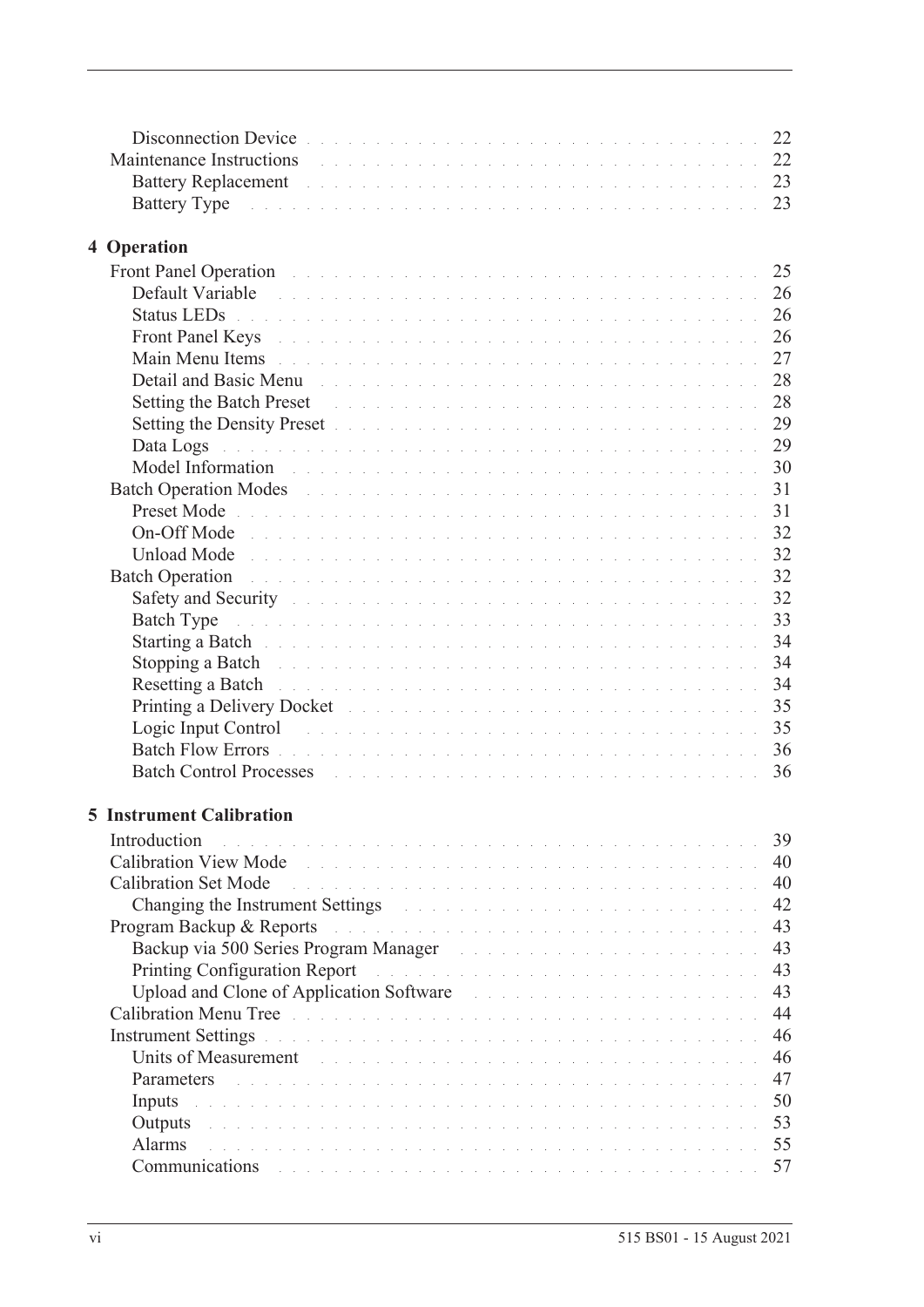| Time Settings and Data Logging Marshall and the contract of the Settings and Data Logging Marshall and the contract of the contract of the contract of the contract of the contract of the contract of the contract of the con<br>General Setup Parameters and a construction of the construction of the construction of |  |  |  |  |  |  |  |  | 58<br>60 |
|--------------------------------------------------------------------------------------------------------------------------------------------------------------------------------------------------------------------------------------------------------------------------------------------------------------------------|--|--|--|--|--|--|--|--|----------|
|                                                                                                                                                                                                                                                                                                                          |  |  |  |  |  |  |  |  | 63       |
| System Messages and a construction of the construction of the construction of the construction of the construction of the construction of the construction of the construction of the construction of the construction of the                                                                                            |  |  |  |  |  |  |  |  | 64       |
|                                                                                                                                                                                                                                                                                                                          |  |  |  |  |  |  |  |  | 64       |
| Warning Messages and a contract the contract of the contract of the contract of the contract of the contract of the contract of the contract of the contract of the contract of the contract of the contract of the contract o                                                                                           |  |  |  |  |  |  |  |  | 65       |
|                                                                                                                                                                                                                                                                                                                          |  |  |  |  |  |  |  |  | 65       |
| <b>6</b> Communications                                                                                                                                                                                                                                                                                                  |  |  |  |  |  |  |  |  |          |
|                                                                                                                                                                                                                                                                                                                          |  |  |  |  |  |  |  |  | 67       |
| Hardware Interconnection and the contract of the contract of the contract of the contract of the contract of the contract of the contract of the contract of the contract of the contract of the contract of the contract of t                                                                                           |  |  |  |  |  |  |  |  | 67       |
| Protocols and an annual contract of the contract of the contract of the contract of the contract of the contract of the contract of the contract of the contract of the contract of the contract of the contract of the contra                                                                                           |  |  |  |  |  |  |  |  | 68       |
| Simple ASCII Protocol and the contract of the contract of the contract of the contract of the contract of the                                                                                                                                                                                                            |  |  |  |  |  |  |  |  | 69       |
| Requests Format enterprise and a series of the contract of the contract of the contract of the contract of the contract of the contract of the contract of the contract of the contract of the contract of the contract of the                                                                                           |  |  |  |  |  |  |  |  | 69       |
| Instrument Responses and a contract the contract of the contract of the contract of the contract of the contract of the contract of the contract of the contract of the contract of the contract of the contract of the contra                                                                                           |  |  |  |  |  |  |  |  | 70       |
| Corrupted or Invalid Requests and a contract to the contract of the contract of the                                                                                                                                                                                                                                      |  |  |  |  |  |  |  |  | 74       |
| Modbus RTU Protocol<br>المتعاونة والمتعاونة والمتعاونة والمتعاونة والمتعاونة والمتعاونة والمتعاونة والمتعاونة والمتعاونة والمتعاونات                                                                                                                                                                                     |  |  |  |  |  |  |  |  | 75       |
| List of Data Registers and a contract the contract of the contract of the contract of                                                                                                                                                                                                                                    |  |  |  |  |  |  |  |  | 77       |
| ID Tag Protocols and a construction of the construction of the construction of the construction of the construction of the construction of the construction of the construction of the construction of the construction of the                                                                                           |  |  |  |  |  |  |  |  | 82       |
| <b>iButton ID Tag Protocol</b> and the same and the same and the same and the same and the same of the same of the same of the same of the same of the same of the same of the same of the same of the same of the same of the same                                                                                      |  |  |  |  |  |  |  |  | 82       |
| RFID ID Tag Protocol and a construction of the construction of the construction of the construction of the construction of the construction of the construction of the construction of the construction of the construction of                                                                                           |  |  |  |  |  |  |  |  | 82       |
| Printer Protocol and a construction of the construction of the construction of the construction of the construction of the construction of the construction of the construction of the construction of the construction of the                                                                                           |  |  |  |  |  |  |  |  | 83       |
| Types of Printouts and the contract of the contract of the contract of the contract of the contract of the contract of the contract of the contract of the contract of the contract of the contract of the contract of the con                                                                                           |  |  |  |  |  |  |  |  | 84       |
| Printer Data Control and a control of the control of the control of the control of the control of the control of the control of the control of the control of the control of the control of the control of the control of the                                                                                            |  |  |  |  |  |  |  |  | 87       |
| <b>Appendix A Glossary</b>                                                                                                                                                                                                                                                                                               |  |  |  |  |  |  |  |  |          |
|                                                                                                                                                                                                                                                                                                                          |  |  |  |  |  |  |  |  |          |
| <b>Appendix B Model Numbers</b>                                                                                                                                                                                                                                                                                          |  |  |  |  |  |  |  |  |          |
| <b>Product Codes</b>                                                                                                                                                                                                                                                                                                     |  |  |  |  |  |  |  |  |          |
|                                                                                                                                                                                                                                                                                                                          |  |  |  |  |  |  |  |  |          |
|                                                                                                                                                                                                                                                                                                                          |  |  |  |  |  |  |  |  |          |
| Appendix C Ethernet Port & Setup                                                                                                                                                                                                                                                                                         |  |  |  |  |  |  |  |  |          |
| <b>Ethernet Port</b><br>.<br>In the second term of the second term of the second term of the second term of the second term of the second t                                                                                                                                                                              |  |  |  |  |  |  |  |  | 94       |
| Connecting 515 Ethernet to Networks/Routers and a substitution of the state of the state of the state of the state of the state of the state of the state of the state of the state of the state of the state of the state of                                                                                            |  |  |  |  |  |  |  |  | 94       |
| Connecting DataMod via Ethernet and a constant and a constant and a constant of                                                                                                                                                                                                                                          |  |  |  |  |  |  |  |  | 95       |
| <b>Index</b><br>.<br>In the company of the company of the company of the company of the company of the company of the company of th                                                                                                                                                                                      |  |  |  |  |  |  |  |  | 97       |
|                                                                                                                                                                                                                                                                                                                          |  |  |  |  |  |  |  |  |          |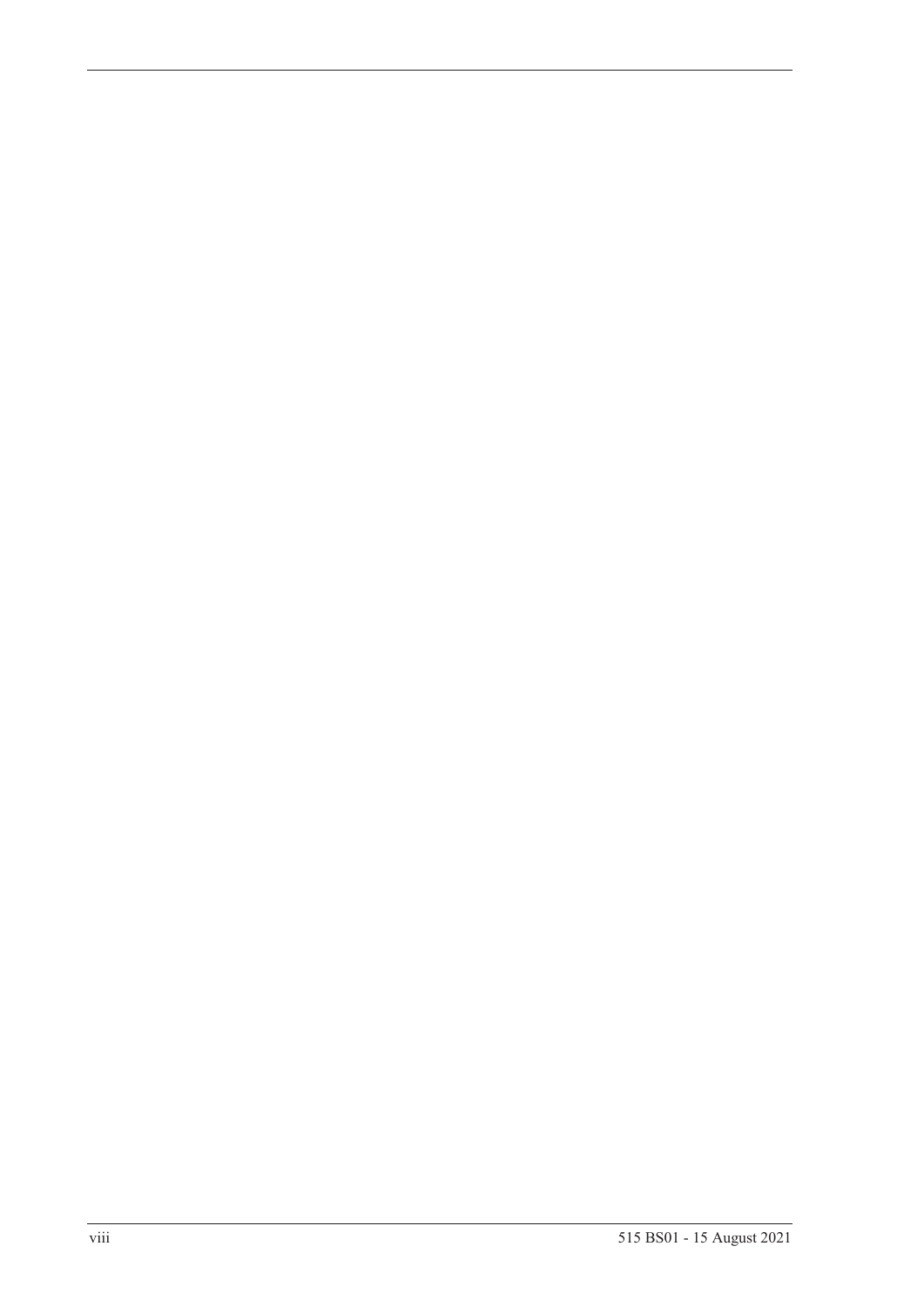# **List of Figures**

| I  | Typical Application Diagram and a contract of the contract of the contract of the 4                                                                                                                                                  |    |
|----|--------------------------------------------------------------------------------------------------------------------------------------------------------------------------------------------------------------------------------------|----|
|    |                                                                                                                                                                                                                                      |    |
| 2  | 500 Series Instrument Panel Mounting and a contract of the series of the 11                                                                                                                                                          |    |
| 3  | Rear Panel Connections - Original and a substitution of the contract of the contract of the contract of the contract of the contract of the contract of the contract of the contract of the contract of the contract of the co       | 12 |
| 4  | Rear Panel Connections - New RS-485 Version                                                                                                                                                                                          | 12 |
| 5  | Rear Panel Connections - New Ethernet Version                                                                                                                                                                                        | 13 |
| 6  |                                                                                                                                                                                                                                      | 16 |
| 7  | Internally Powered Current Loops and a contract of the contract of the contract of the contract of the contract of the contract of the contract of the contract of the contract of the contract of the contract of the contrac       | 16 |
| 8  | Logic Inputs Connection Diagram and a connection of the Connection of the Connection of the Connection of the Connection of the Connection of the Connection of the Connection of the Connection of the Connection of the Conn       | 17 |
| 9  | Output 4-20mA Connection Diagram                                                                                                                                                                                                     | 18 |
| 10 | Output Pulse Connection Diagram and a connection of the Connection of the Connection of the Connection of the Connection of the Connection of the Connection of the Connection of the Connection of the Connection of the Conn       | 18 |
| 11 | Relay Connection Diagram and a connection of the connection of the connection of the connection of the connection of the connection of the connection of the connection of the connection of the connection of the connection        | 19 |
| 12 |                                                                                                                                                                                                                                      | 21 |
| 13 | Batch Operation with Manual or Automatic Reset <b>Executive Contract Contract Contract Contract Contract Contract Contract Contract Contract Contract Contract Contract Contract Contract Contract Contract Contract Contract Co</b> | 37 |
| 14 | Batch Operation with Automatic Restart Marshall and Automatic Restart                                                                                                                                                                | 38 |
| 15 |                                                                                                                                                                                                                                      | 44 |
| 16 | Calibration Menu Tree Sheet 2 and the contract of the contract of the contract of the Calibration of the Sheet                                                                                                                       | 45 |
| 17 | RS-232 Cable Connections to a Computer and a substitution of the set of the set of the set of the set of the set of the set of the set of the set of the set of the set of the set of the set of the set of the set of the set       | 67 |
| 18 |                                                                                                                                                                                                                                      | 68 |
| 19 | DataMod - Modbus Connection Settings and a connection of the settings of the settings of the settings of the settings of the settings of the settings of the settings of the settings of the settings of the settings of the s       | 95 |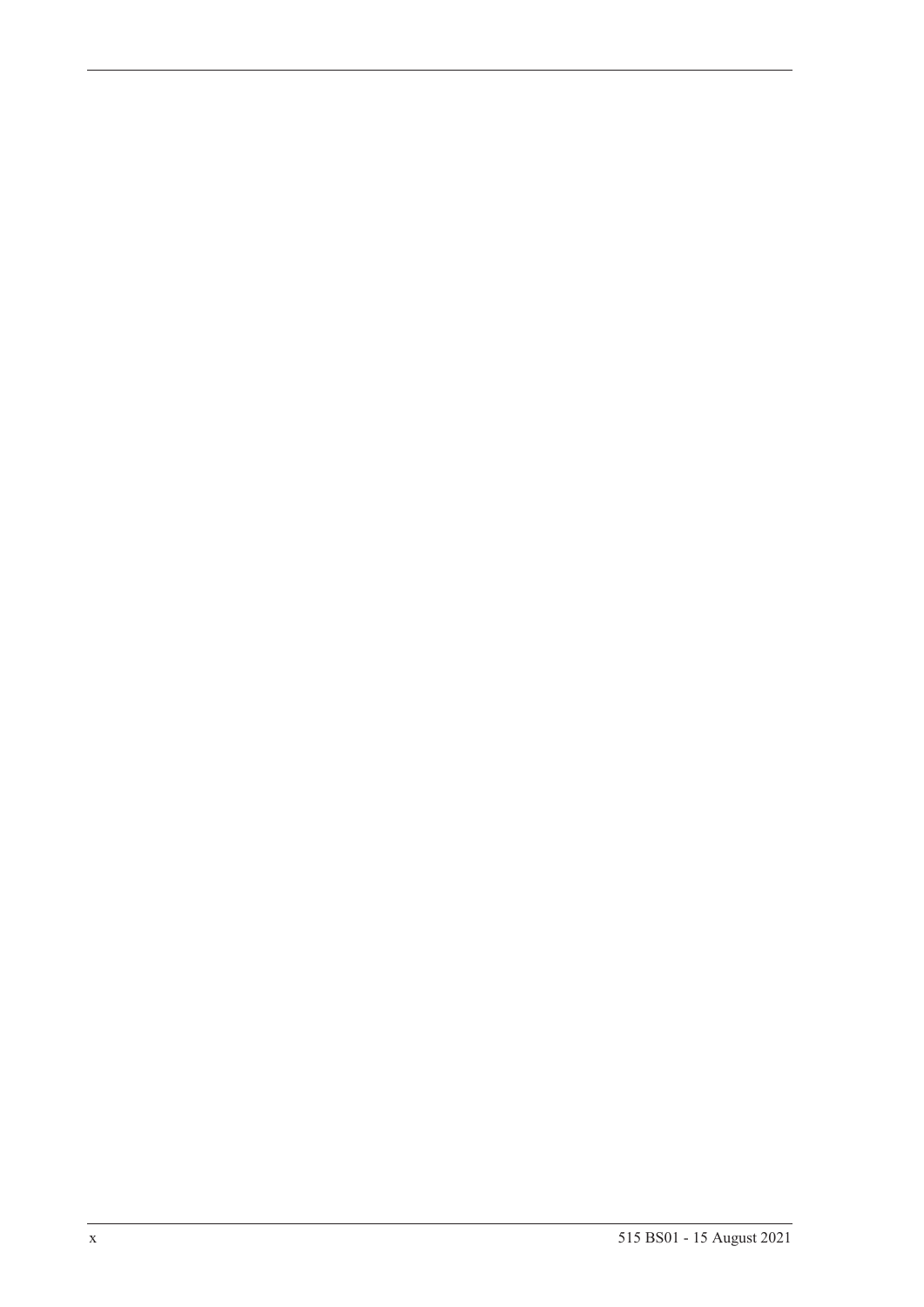# <span id="page-10-0"></span>**Chapter 1 Introduction**

## <span id="page-10-1"></span>**Features**

- **•** Tailored for volumetric frequency flow input
- **•** Uses a fixed density value for volume to mass calculations
- **•** Single or Dual stage control
- **•** Allows batching on Volume or Mass total
- **•** Unload, Preset or manual On-Off modes
- **•** Special quadrature flow input feature allows for forward and reverse totalising in On-Off batch mode
- **•** Quick access to common batch quantities
- No-flow, leakage and overflow error detection
- **•** Remote RUN/STOP/RESET functions
- **•** Allows for permissive with prompt
- **•** ID validation (iButton or RFID), security and storage
- Allows for non-linear correction
- **•** Storage of 1000 transactions with time and date stamp
- **•** Selection of Detail or Basic main menu to suit operator and application
- **•** Selection of second language and user tags
- **•** Pulse width and scaling of pulse output
- **•** 4-20 mA retransmission
- **•** Available protocols on communication ports including Printers, Modbus RTU and TCP/IP
- **•** Front panel adjustment of 8-24 V DC output voltage
- **•** Backlit display with LCD backup

## <span id="page-10-2"></span>**Overview**

The 515 BS01 application is a secure dual stage batch controller for reliable measurement of preset quantities using a volume frequency input. The instrument can be set to accept a valid ID-Tag via 'iButton' or RFID reader on the serial port and/or prompt for connection of a permissive before a batch can be commenced.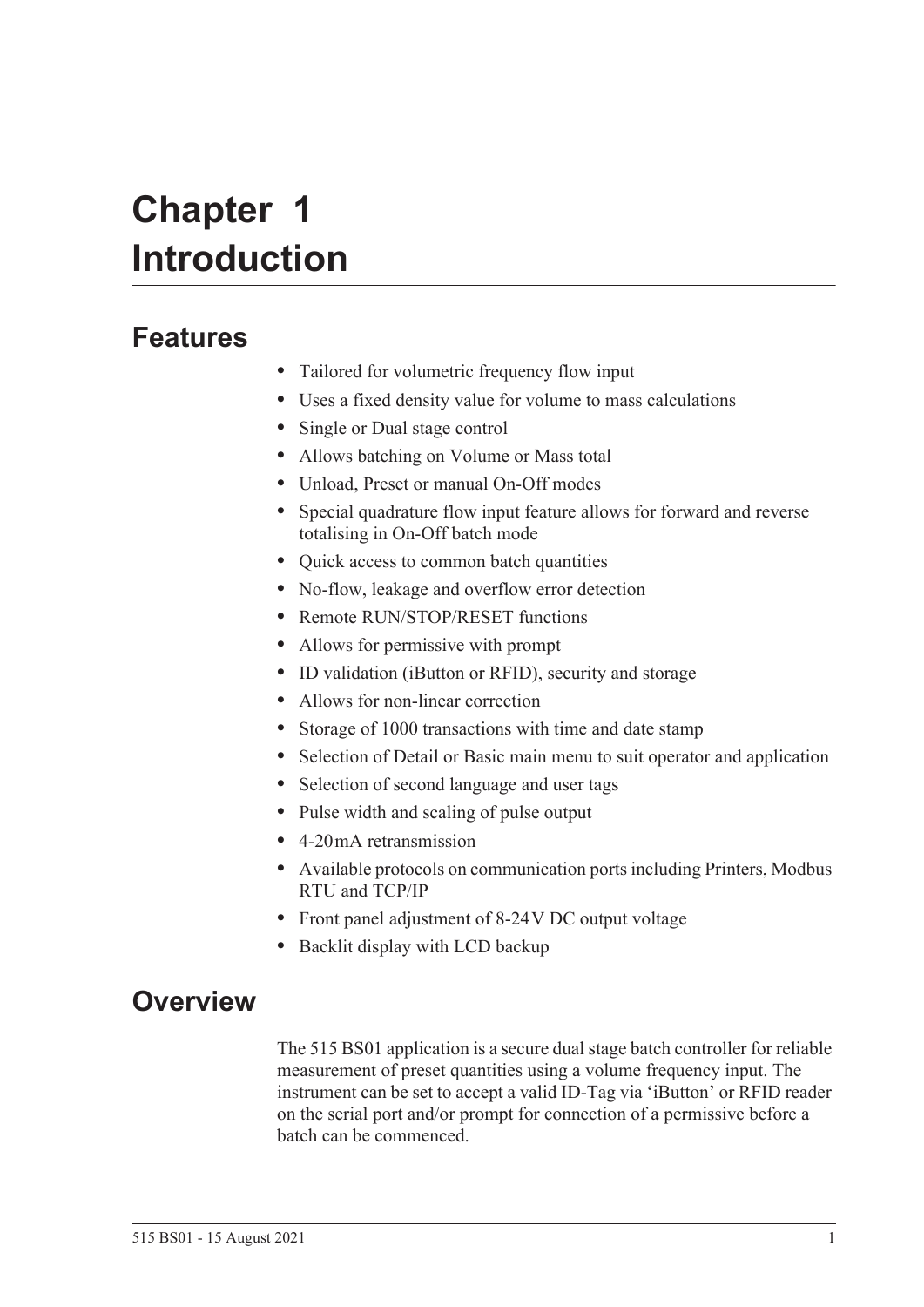It provides the operator with clear prompts and local readout. ID and User codes are stored as a part of the logged transaction record. The ID can be used to link deliveries to external databases and the User code can be used to identify selected tank or product codes. Standard 500 Series batching features such as automatic overrun compensation, quick access to common presets and flow timeouts are included.

The instrument is compatible with a wide range of flowmeter frequency outputs, including millivolt signals, reed switches, Namur proximity switches and pulse trains via its smart front-panel program selection.

### <span id="page-11-0"></span>**Calculations**

The total and flowrate are derived from accurately measured frequency and the number of received pulses.

*volume = pulses / k-factor*

*volume flow = frequency / k-factor*

A fixed density preset is used to calculate the mass flow and total:

*mass = volume x density*

The User Code is determined by the mA signal applied to the analog inputs as shown in Terminal Designations.

Automatic overrun compensation calculates the new valve closure point to ensure correct delivery by averaging the overrun amount from the last three complete batches.

The overrun compensation value is valid for a new preset value provided the stored overrun is less than 20% of the new preset.

### <span id="page-11-1"></span>**Analog Inputs as User Code**

The analog inputs in this instrument are set as 4-20mA inputs to provide User Code functionality - by applying input currents in 4.5mA steps, User Code can be set in a 1...16 range (see Terminal Designations).

The User Code is logged/printed with the other main menu items and can serve, for example, as a Tank ID/Code on a delivery docket.

Note: the higher numbered analog inputs have priority over lower numbered ones.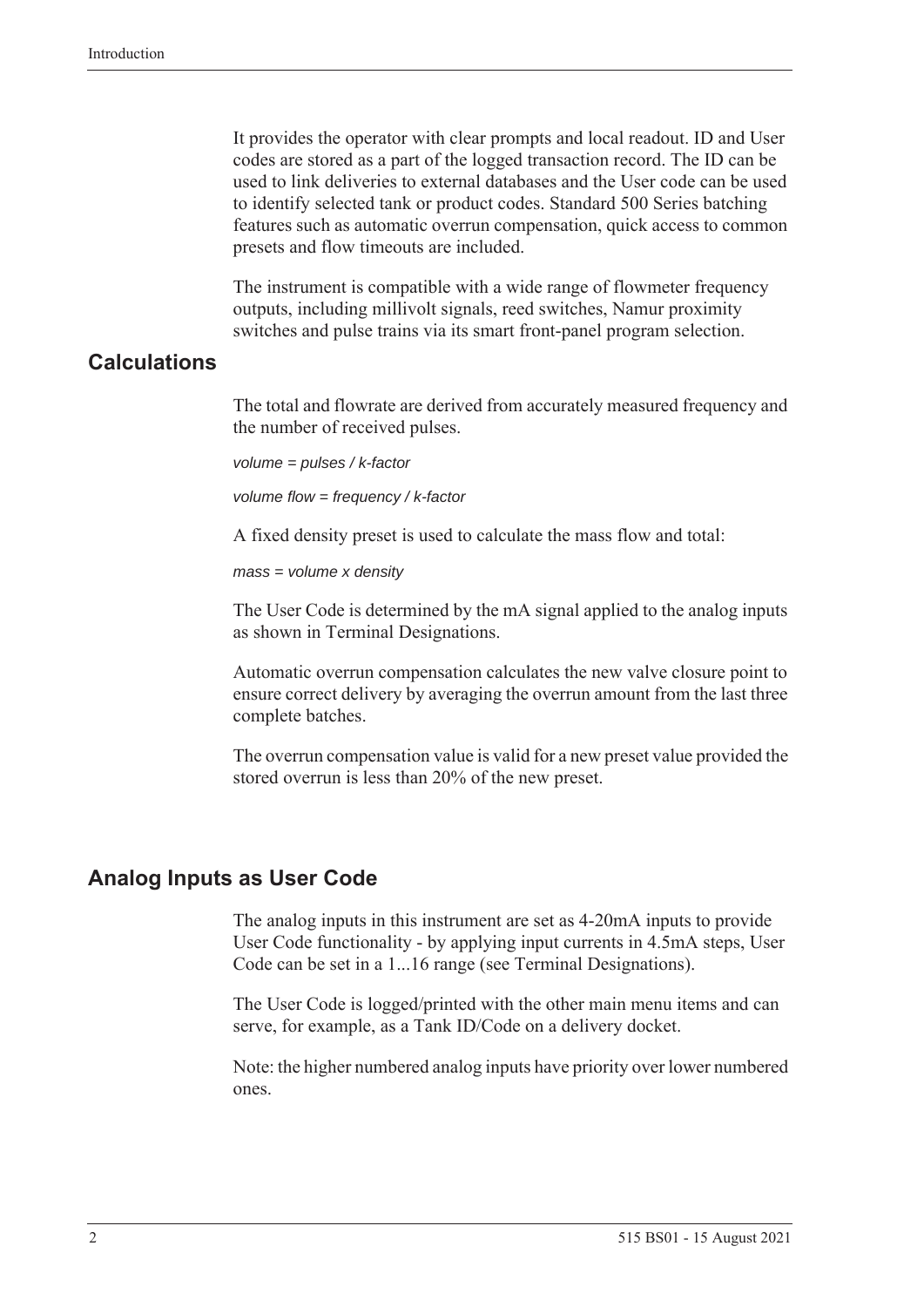### <span id="page-12-0"></span>**Displayed Information**

The front panel display shows the current values of the input variables and the results of the calculations.

The instrument can be supplied with a real-time clock for storage of up to 1000 transactions with time and date stamps.

### <span id="page-12-1"></span>**Main Menu Variables**

| <b>Main Menu</b><br><b>Variables</b> | <b>Default</b><br><b>Units</b> | <b>Variable</b><br><b>Type</b> |
|--------------------------------------|--------------------------------|--------------------------------|
| Volume                               |                                | Total                          |
| <b>Volume Flowrate</b>               | L/min                          | Rate                           |
| Mass                                 | kg                             | Total                          |
| <b>Mass Flowrate</b>                 | kg/min                         | Rate                           |
| Density                              | kg/m <sup>3</sup>              | Rate                           |
| User Code                            |                                | Rate                           |
| Preset Quantity *                    |                                |                                |
| Batch ID Tag *                       |                                |                                |

\* These variables are logged and can be printed but are not shown in main menu.

### **Units of Measurement**

In the 500 Series instruments there is a wide range of available units of measurement to be selected from. These can be viewed and selected either during initial Software Configuration via the 500 Series Program Manager (see below) or from within the instrument's calibration settings (if access has been granted) as per **[Units of Measurement](#page-55-2)** on page 46.

## <span id="page-12-2"></span>**Communications**

There are two communication ports available as follows:

- **•** COM-1 RS-232 port
- **•** COM-2 RS-485 port (optional) or Ethernet (optional)

The ports are available for remote data reading, printouts and for initial application loading of the instrument.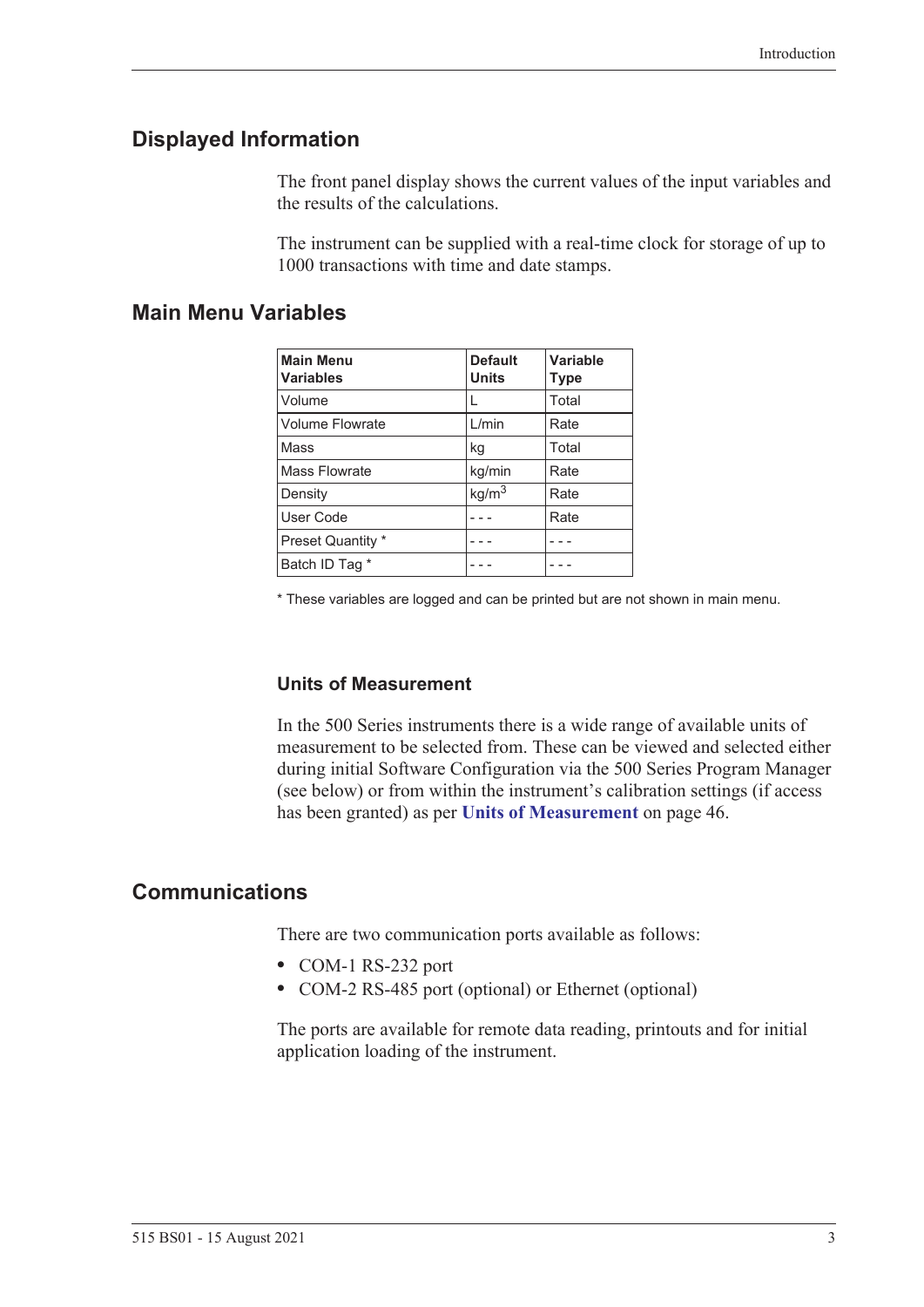## <span id="page-13-0"></span>**Isolated Outputs**

The opto-isolated outputs can retransmit any main menu variable. The type of output is determined by the nature of the assigned variable. Totals are output as pulses and rates are output as 4-20 mA signals. One output is standard, a second output is available as an option.

## <span id="page-13-1"></span>**Relay Outputs**

The relay outputs 1 and 2 are used to control the flow of product for each delivery. These contacts are normally open and can be used to drive external relays, valves, pump circuits etc. The advanced option provides another two relays that can be used as fully programmable alarms for any rate type variable.

## <span id="page-13-2"></span>**Software Configuration**

The instrument can be programmed to suit the particular application needs and the flexible I/O can be assigned as required. Program settings can be changed either via the front panel (depending on assigned access levels) or via the 500 Series Program Manager (500-PM software).

The 500-PM software is a free comprehensive configuration tool and resource centre that can be used to further tailor an instrument to suit specific application needs including units of measurement, custom tags and text, access levels and more.

The software is a Windows based program that is freely available from the download section of the Contrec website. The program can be used to create a custom version of an existing application to be saved for backup purposes and/or to generate a PDF of configuration report for record keeping.

The instrument stores all set-up parameters, totals and logged data in nonvolatile memory with at least 30 years retention.



<span id="page-13-3"></span>*Figure 1 Typical Application Diagram*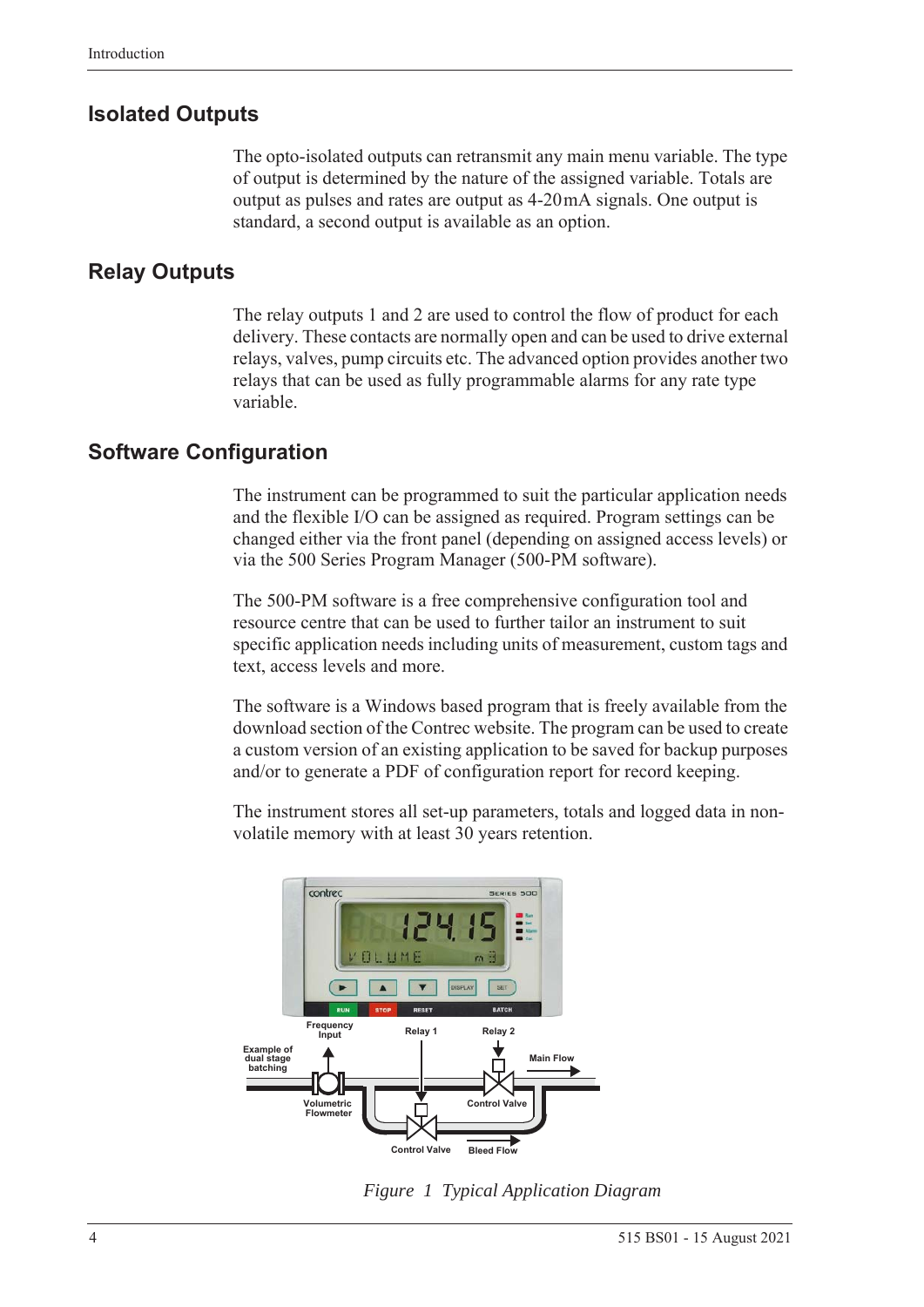## <span id="page-14-0"></span>**Specialised Uses**

### **On-Off Loading with a Quadrature Flowmeter**

A quadrature pulse input is available on this instrument that operates as a pulse security feature. When the instrument is programmed to operate in ON-OFF batch mode it also allows the detection of flow direction which allows for on and off loading with just one flowmeter.

When quadrature input is enabled and ON-OFF batch mode is selected, the instrument will automatically count up or down depending on the direction of flow detected. At the end of the delivery the batch total will show the net amount of product delivered. If product is 'loaded' in a forward direction the overall batch total will be positive. If the intention is to 'off-load' product by reversing the flow, the overall batch total will be negative. The negative sign on the totals are shown on print outs and logged data to indicate if the delivery was 'on-loaded or off-loaded'.

The instrument caters for applications where there is the possibility of product flowing in either direction during a delivery or transfer. This includes examples such as back draining of supply lines at the end of a delivery. In this case the display would show the back draining product being deducted from the current net batch total.

In On-Off mode the operator determines the start and end of the delivery by using the front or remote keys.

### **Quadrature Input Check**

When enabled, the two pulse trains from the quadrature flowmeter should be supplied to frequency inputs 1 and 2. In ON-OFF batch mode the instrument will check the phase of the two inputs to determine if channel 1 or channel 2 is leading which allows the instrument to determine the direction of flow. For forward counting flow channel 1 should lead channel 2 by approx 90 degrees phase shift and for reverse counting flow channel 2 should lead channel 1 by approx 90 degrees.

The instrument also checks for simultaneous pulses, missing pulses on channel 1 and missing pulses on channel 2. If more than two errors, of one of these fault types, occur within 2000 pulses the instrument will raise a quadrature input exception.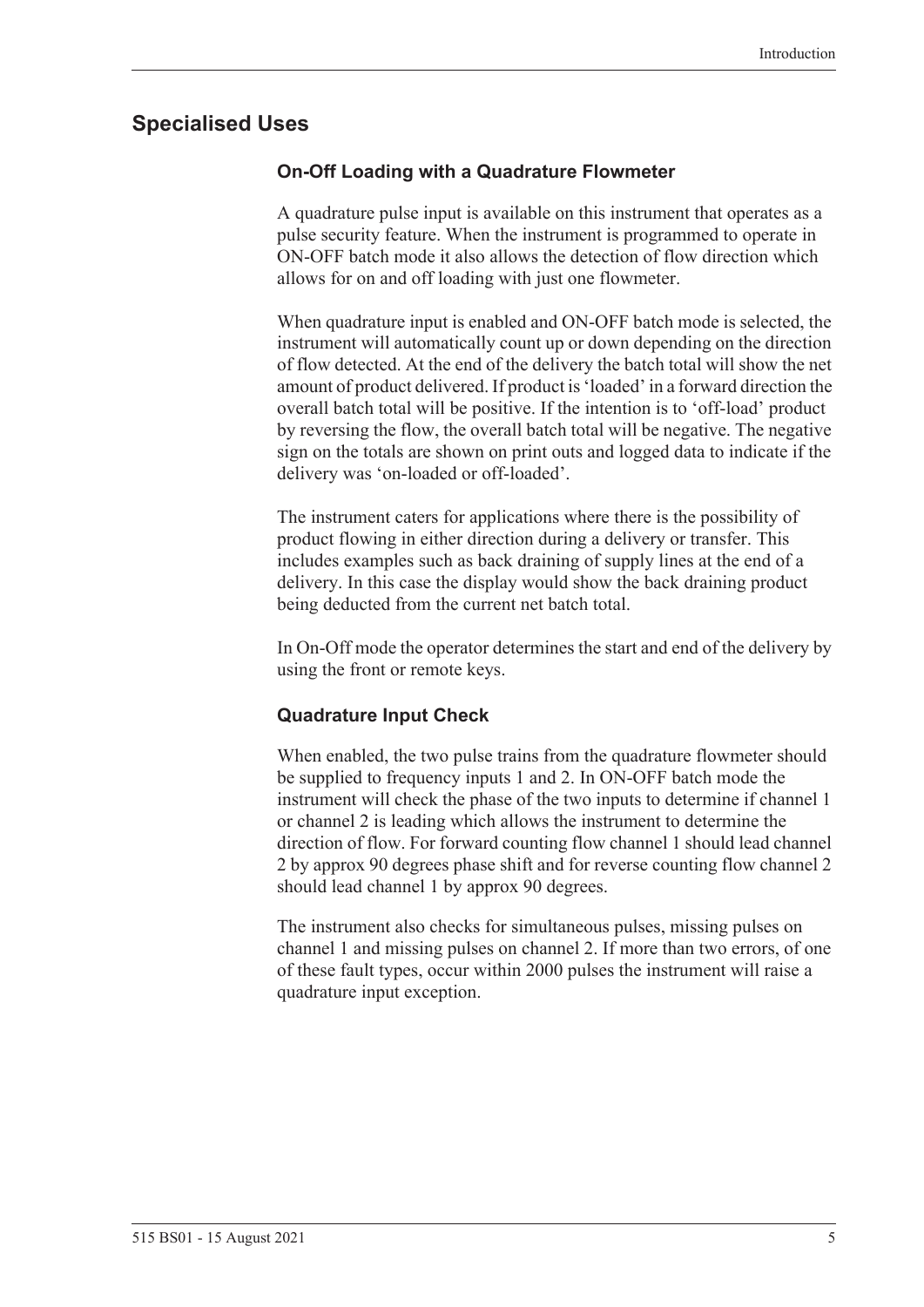### **Quadrature Cutoff Frequency**

Due to the varying sensitivity of sensors in quadrature flowmeters (especially pickup coils in turbine meters) it is possible to get pulse errors at very low flowrates (frequency) during start up and change of directions. For this reason, the instrument includes a CUTOFF for the QUAD input (entered in Hz) that will ignore any of the errors mentioned above and will not totalise below the programmed cutoff. This cutoff has a minimum of 10Hz and can be programmed up to 100Hz. The cutoff value should be set safely below the flowmeters minimum specified operating range so as not to ignore any valid flow. Any detected flowrate on channel 1 will still be displayed below the quadrature cutoff frequency.

Pulse security checking is performed from the preprogrammed cutoff frequency up to a maximum frequency of 3 kHz. An exception will be raised if the maximum frequency is exceeded. The flow calculations are always based on the pulses received on frequency input channel 1, while channel 2 is used to determine the phase and therefore direction of flow and totalising.

### <span id="page-15-0"></span>**Approvals**

This instrument conforms to the EMC-Directive of the Council of European Communities 2014/30/EU, the LVD safety directive 2014/35/EU and the following standards:

- **•** *EN61326:2013* Electrical equipment for measurement, control and laboratory use – EMC requirements: Industrial Environment.
- **•** *EN61010:2010* Safety requirements for electrical equipment for measurement, control, and laboratory use.

In order to comply with these standards, the wiring instructions in **[Chapter](#page-20-5)  [3 - Installation & Maintenance](#page-20-5)** must be followed.

#### **FCC Declaration**

This equipment has been tested and found to comply with the limits for a Class A digital device, pursuant to Part 15 of the FCC Rules. These limits are designed to provide reasonable protection against harmful interference when the equipment is operated in a commercial environment. This equipment generates, uses, and can radiate radio frequency energy and, if not installed and used in accordance with the instruction manual, might cause harmful interference to radio communications. Operation of this equipment in a residential area is likely to cause harmful interference, in which case the user will be required to correct the interference at his own expense.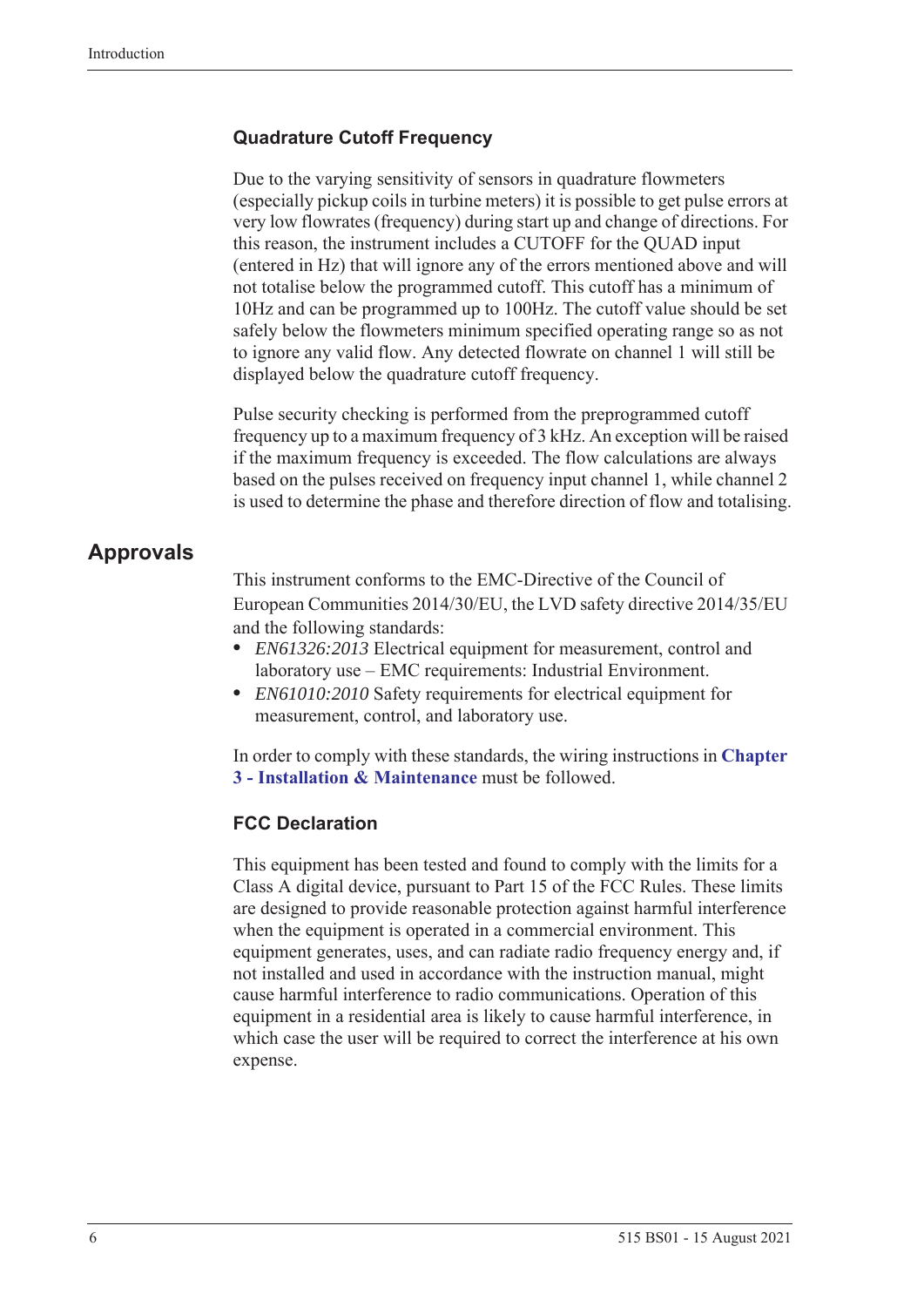Properly shielded and grounded cables and connectors must be used in order to meet FCC emission limits. Contrec Ltd is not responsible for any radio or television interference caused by using other than recommended cables and connectors or by unauthorized changes or modifications to this equipment. Unauthorized changes or modifications could void the user's authority to operate the equipment.

This device complies with Part 15 of the FCC Rules. Operation is subject to the following two conditions: (1) this device might not cause harmful interference, and (2) this device must accept any interference received, including interference that might cause undesired operation.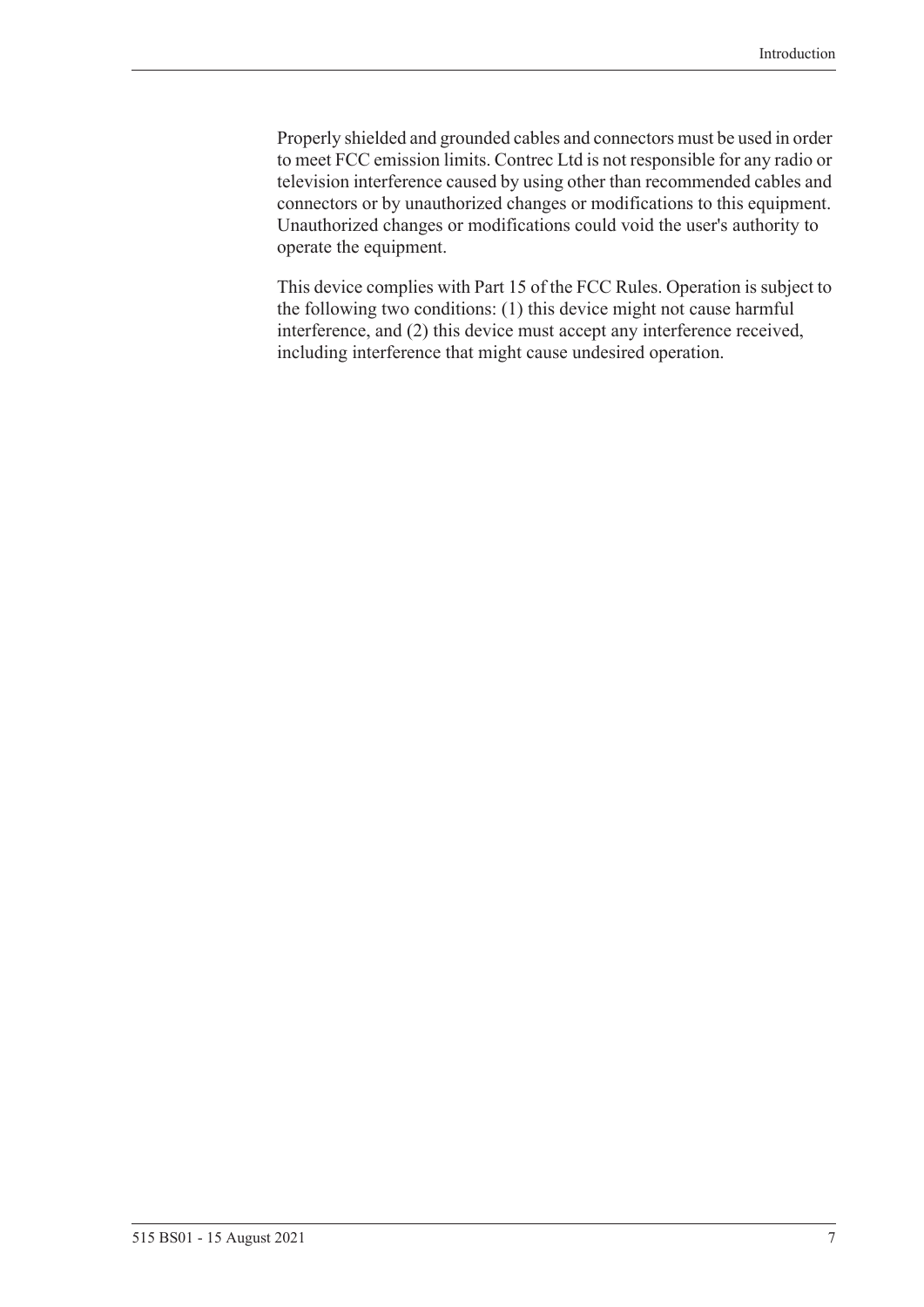Introduction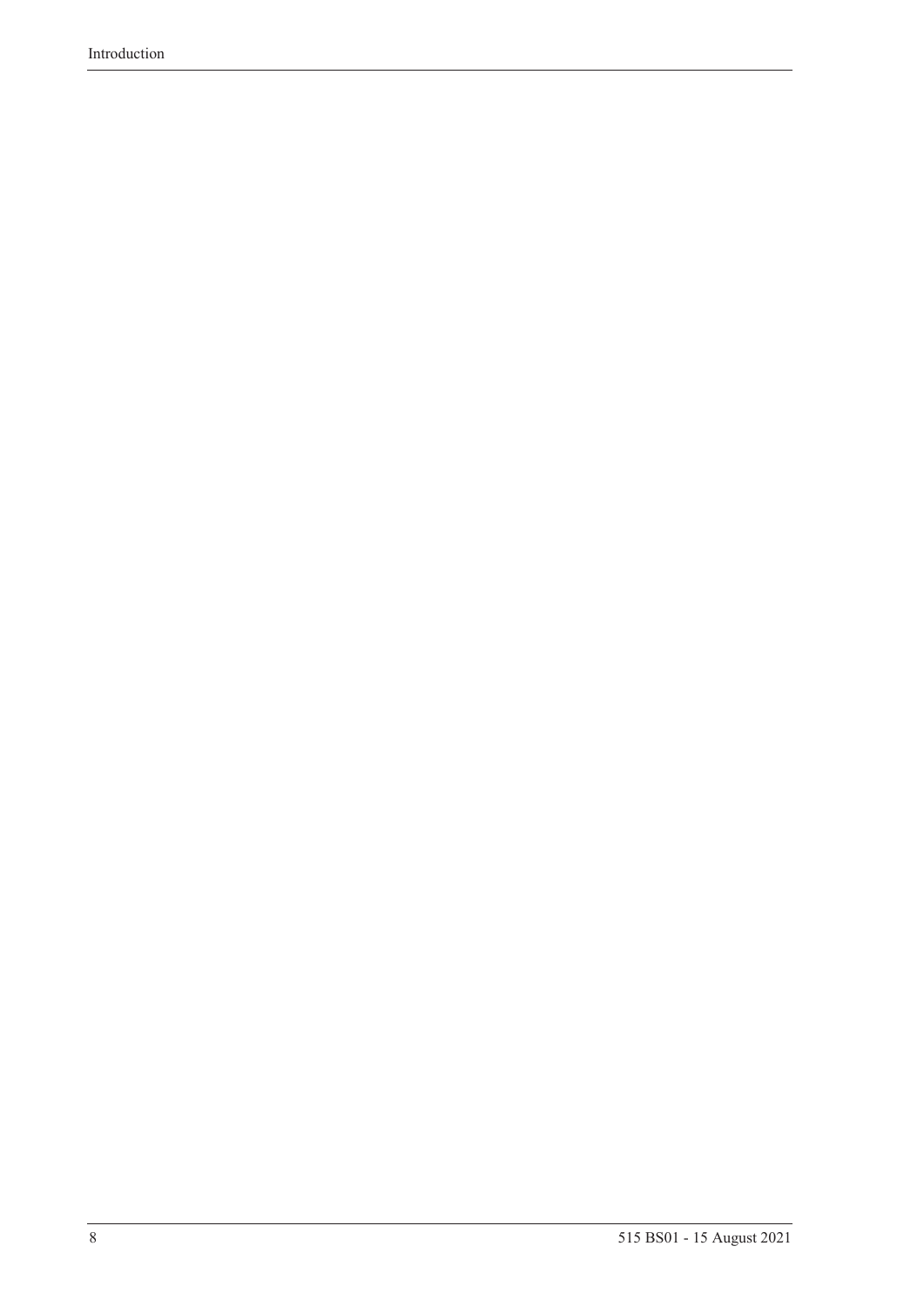# <span id="page-18-0"></span>**Chapter 2 Specifications**

# <span id="page-18-1"></span>**Specification Table**

| <b>Operating Environment</b> |                                                                                                                              | <b>Frequency Input (General)</b> |                                                                                                       |  |  |  |  |
|------------------------------|------------------------------------------------------------------------------------------------------------------------------|----------------------------------|-------------------------------------------------------------------------------------------------------|--|--|--|--|
| <b>Temperature</b>           | +5°C to +40°C (standard - no coating)<br>-20°C to +60°C (with conformal coating)<br>-30°C to +60°C (ExD housing with heater) | Range                            | 0 to 10kHz for Pulse input type<br>0 to 5 kHz for Coil & NPS input types<br>(3kHz for pulse security) |  |  |  |  |
| <b>Humidity</b>              | 0 to 95% non condensing (conformal                                                                                           | Overvoltage                      | 30V maximum                                                                                           |  |  |  |  |
|                              | coating)                                                                                                                     | <b>Update Time</b>               | 0.3 <sub>sec</sub>                                                                                    |  |  |  |  |
|                              | 5% to 85% non condensing (no coating)<br>100-240 V AC (+/-10%) 50-60 Hz (+/-                                                 | <b>Cutoff frequency</b>          | Programmable                                                                                          |  |  |  |  |
| <b>Power Supply</b>          | 10%) or 12-28 V DC                                                                                                           | Configuration                    | Pulse, coil or NPS input                                                                              |  |  |  |  |
| <b>Consumption</b>           | 10W (max) Overvoltage category II                                                                                            | Non-linearity                    | Up to 10 correction points                                                                            |  |  |  |  |
| <b>Protection</b>            | Sealed to IP65 (Nema 4X) when panel<br>mounted                                                                               | <b>Pulse</b>                     |                                                                                                       |  |  |  |  |
| <b>Dimensions</b>            | 147mm (5.8") width                                                                                                           | <b>Signal Type</b>               | CMOS, TTL, open collector, reed switch                                                                |  |  |  |  |
| (panel option)               | 74mm (2.9") height<br>170mm (6.6") depth (behind the panel)                                                                  | <b>Threshold</b>                 | Signals switch below 1.3 & above 2 volts                                                              |  |  |  |  |
|                              |                                                                                                                              | Coil                             |                                                                                                       |  |  |  |  |
| <b>Display</b>               |                                                                                                                              | <b>Signal Type</b>               | Turbine and sine wave                                                                                 |  |  |  |  |
| <b>Type</b>                  | Backlit LCD with 7-digit numeric display                                                                                     | <b>Sensitivity</b>               | 15mV minimum amplitude (typical)                                                                      |  |  |  |  |
|                              | and 11-character alphanumeric display                                                                                        |                                  |                                                                                                       |  |  |  |  |
| <b>Digits</b>                | 15.5mm (0.6") high                                                                                                           | <b>NPS</b>                       |                                                                                                       |  |  |  |  |
| <b>Characters</b>            | 6mm (0.24") high                                                                                                             | <b>Signal Type</b>               | NPS sensor to Namur standard                                                                          |  |  |  |  |
| <b>LCD Backup</b>            | Last data visible for 15 min after power<br>down                                                                             | 4-20 mA Inputs                   |                                                                                                       |  |  |  |  |
| <b>Update Rate</b>           | 0.3 second                                                                                                                   | Overcurrent                      | 30mA absolute maximum rating                                                                          |  |  |  |  |
|                              |                                                                                                                              | Impedance                        | 100 Ohms (to common signal ground)                                                                    |  |  |  |  |
| <b>Non-volatile Memory</b>   |                                                                                                                              |                                  |                                                                                                       |  |  |  |  |
| <b>Retention</b>             | > 30 years                                                                                                                   | <b>Logic Inputs</b>              |                                                                                                       |  |  |  |  |
| <b>Data Stored</b>           | Setup, Totals and Logs                                                                                                       | <b>Signal Type</b>               | CMOS, TTL, open collector, reed switch                                                                |  |  |  |  |
| <b>Approvals</b>             |                                                                                                                              | Overvoltage                      | 30V maximum                                                                                           |  |  |  |  |
| Interference                 | $C \in \mathbb{C}$ compliance                                                                                                | <b>Relay Output</b>              |                                                                                                       |  |  |  |  |
| <b>Enclosure</b>             | IECEx, ATEX and CSA approved                                                                                                 | <b>No. of Outputs</b>            |                                                                                                       |  |  |  |  |
|                              | enclosures available for hazardous areas                                                                                     | Voltage                          | 2 relays plus 2 optional relays<br>250 volts AC, 30 volts DC maximum                                  |  |  |  |  |
|                              |                                                                                                                              |                                  | (solid state relays use AC only)                                                                      |  |  |  |  |
|                              | <b>Real Time Clock (Optional)</b>                                                                                            | <b>Current</b>                   | 3A maximum - mechanical relays                                                                        |  |  |  |  |
| <b>Battery Type</b>          | 3 volts Lithium button cell                                                                                                  |                                  | 1.5A maximum - solid state relays                                                                     |  |  |  |  |
|                              | - For Issue 7 option card, type CR2450N<br>manufactured by Renata only                                                       |                                  |                                                                                                       |  |  |  |  |
|                              | - For conformal coated 'C' version, type                                                                                     |                                  |                                                                                                       |  |  |  |  |
|                              | BR2032 manufactured by Panasonic only                                                                                        |                                  |                                                                                                       |  |  |  |  |
|                              | - For non-conformal coated versions, type<br>BR2032 and CR2032 manufactured by                                               |                                  |                                                                                                       |  |  |  |  |
|                              | Panasonic or Sony                                                                                                            |                                  |                                                                                                       |  |  |  |  |
| <b>Battery Life</b>          | 5 years (typical)                                                                                                            |                                  |                                                                                                       |  |  |  |  |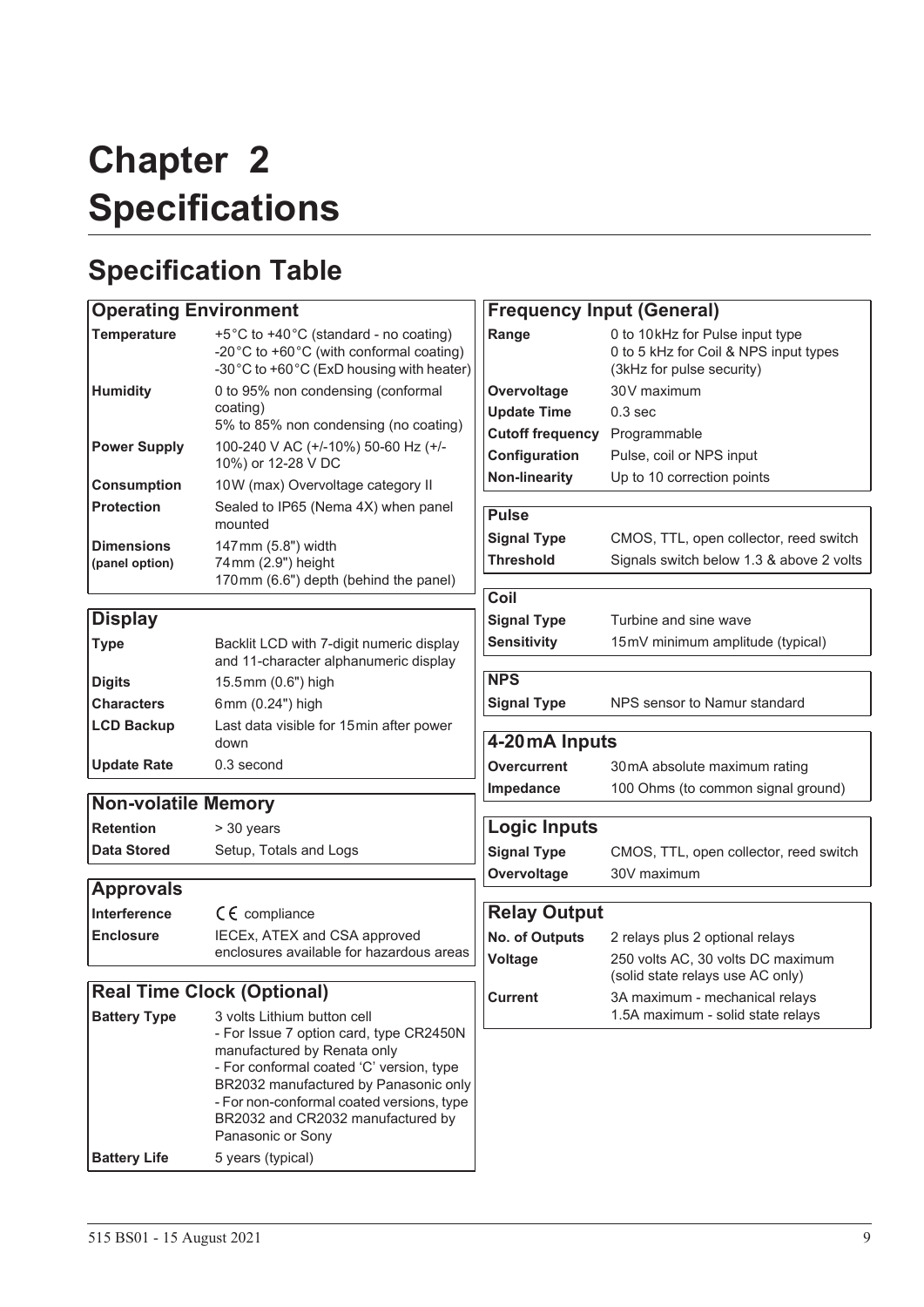#### **Communication Ports**

| <b>Ports</b>     | COM-1 RS-232 port<br>COM-2 RS-485 or Ethernet port (optional)                 |
|------------------|-------------------------------------------------------------------------------|
| <b>Baud Rate</b> | 2400 to 19200 baud                                                            |
| <b>Parity</b>    | Odd, even or none                                                             |
| <b>Stop Bits</b> | 1 or 2                                                                        |
| <b>Data Bits</b> | 8                                                                             |
| <b>Protocols</b> | ASCII, Modbus RTU, Modbus TCP/IP<br>(Ethernet Port), Printer, ID-Tag, ID-RF-1 |

### **Transducer Supply**

| Voltage           | 8 to 24 volts DC, programmable  |
|-------------------|---------------------------------|
| Current           | 70mA @ 24V, 120mA @ 12V maximum |
| <b>Protection</b> | Power limited output            |

### **Isolated Output**

| <b>No. of Outputs</b> | 2 configurable outputs         |
|-----------------------|--------------------------------|
| <b>Configuration</b>  | Pulse/Digital or 4-20mA output |

### **Pulse/Digital Output Signal Type** Open collector **Switching** 200mA, 30 volts DC maximum **Saturation** 0.8 volts maximum

**Pulse Width** Programmable: 10 , 20, 50, 100, 200 or 500ms

#### **4-20 mA Output Supply** 9 to 30 volts DC external **Resolution** 0.05% full scale **Accuracy** 0.05% full scale (20°C)

0.1% (full temperature range, typical)

*Important: Specifications are subject to change without notice.*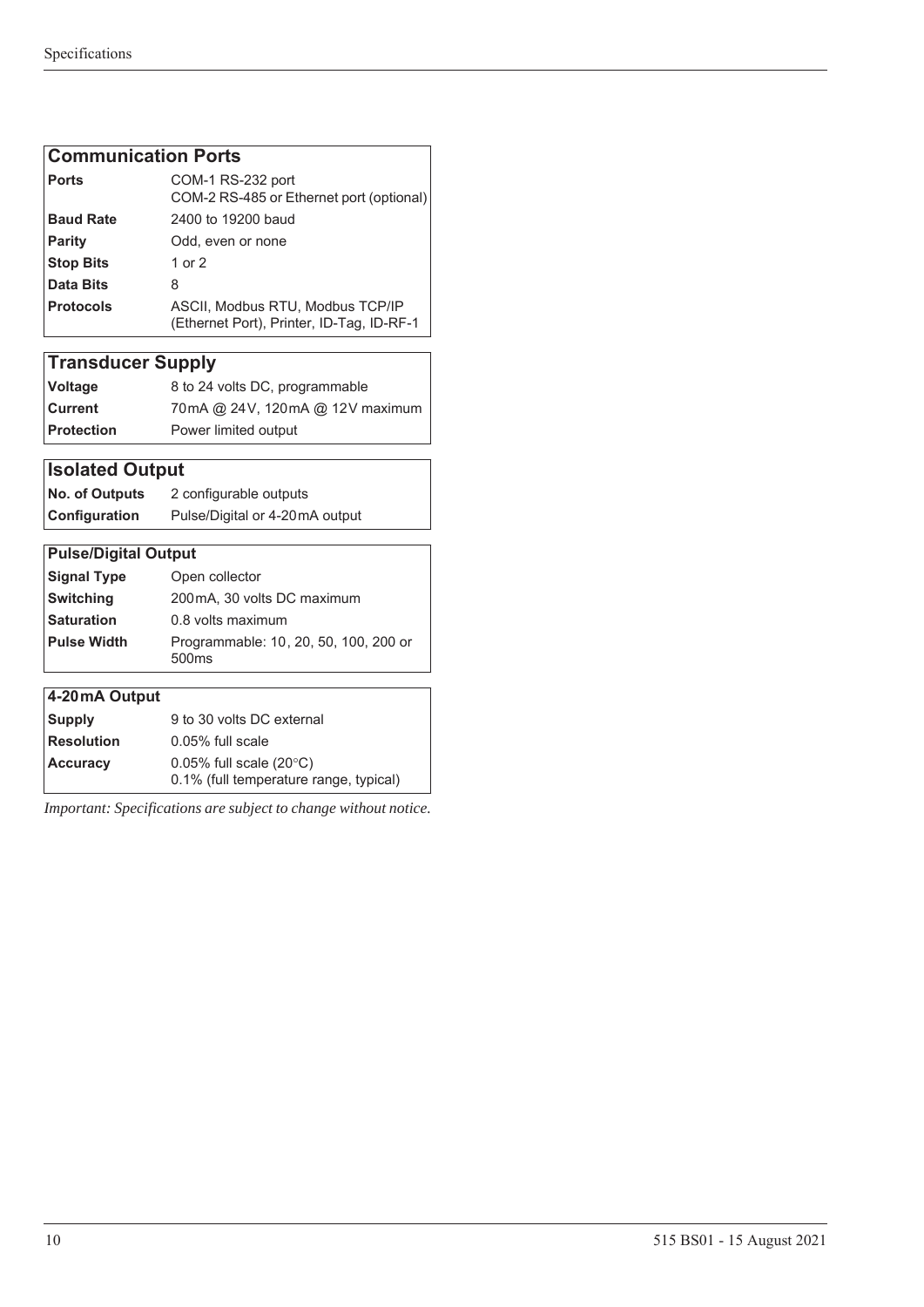# <span id="page-20-5"></span><span id="page-20-0"></span>**Chapter 3 Installation & Maintenance**

# <span id="page-20-1"></span>**Installation Instructions**



The safety of any system incorporating the equipment is the responsibility of the assembler of the system and should be installed such that there is no risk of impact damage.

This instrument is intended for fixed installation only, e.g. within a panel or cabinet, and is not intended for desktop use. It is not suitable for outdoor use unless fitted into an appropriate outdoor enclosure with a minimum type 3, IP54, rating. The instrument has a 'Pollution degree II' rating.

## <span id="page-20-2"></span>**Cleaning and Decontamination**

For general maintenance or to clean an instrument suitable for return to a service centre for repair or inspection, use only a damp cloth and mild detergent. Do not use abrasive cleaners or high pressure water jets. An instrument must be decontaminated before returning. The marking label can be cleaned with 35% Isopropanol or mild detergent.

# <span id="page-20-3"></span>**Panel Mounting**

The instrument should be located in an area with a clean, dry atmosphere that is also relatively free of shock and vibration.

The standard mounting procedure is panel mounting in a cutout that is 139 mm wide by 67 mm high. Two side clips secure the unit into the panel.



[Figure 2](#page-20-4) shows the panel mounting requirements for the 515 instrument.

<span id="page-20-4"></span>*Figure 2 500 Series Instrument Panel Mounting*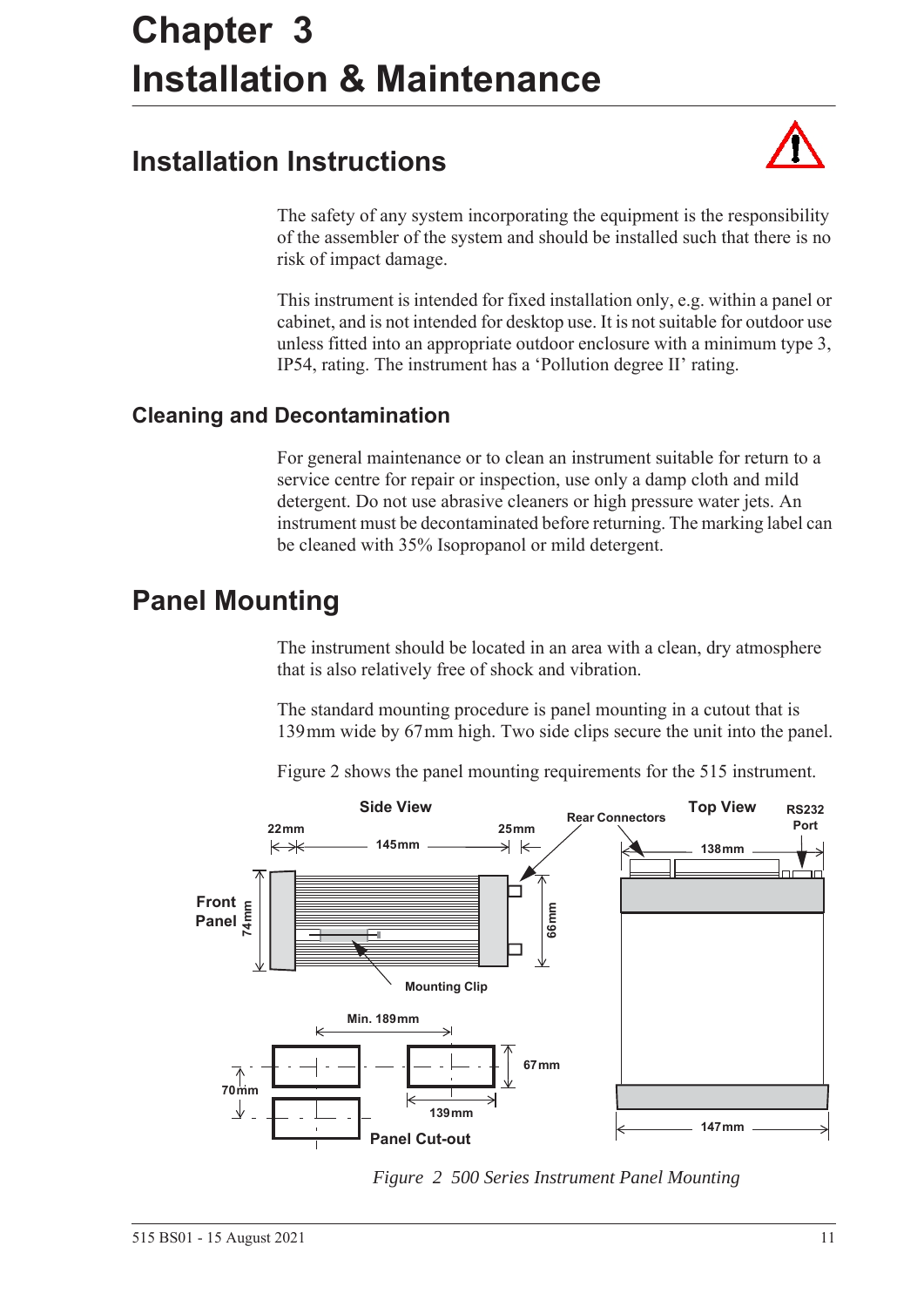# <span id="page-21-0"></span>**Electrical Connection**

## <span id="page-21-1"></span>**Rear Panel Connections**

Note: Depending on the specification and age of the instrument, there are different versions of the upper option card. Ensure the instrument is wired as per the correct terminal designation printed on the rear of the instrument bezel and below.

[Figure 3](#page-21-2) shows the connections on the original rear panel of the instrument where relays 1 to 4 (terminals 32-35) share a single Relay Common (terminal 31). Note: The 5 way relay terminal block is GREEN.



*Figure 3 Rear Panel Connections - Original*

<span id="page-21-2"></span>On the newer rear panel option cards the instrument relays 1 and 2 (terminals 32-33) share Relay Common 1-2 (terminal 31) and relays 3 and 4 (terminals 34-35) share Relay Common 3-4 (terminal 36). Note: On these option cards the 6 way relay terminal block is ORANGE.

[Figure 4](#page-21-3) shows the new option card with the RS-485 port (terminals 19-21).



<span id="page-21-3"></span>*Figure 4 Rear Panel Connections - New RS-485 Version*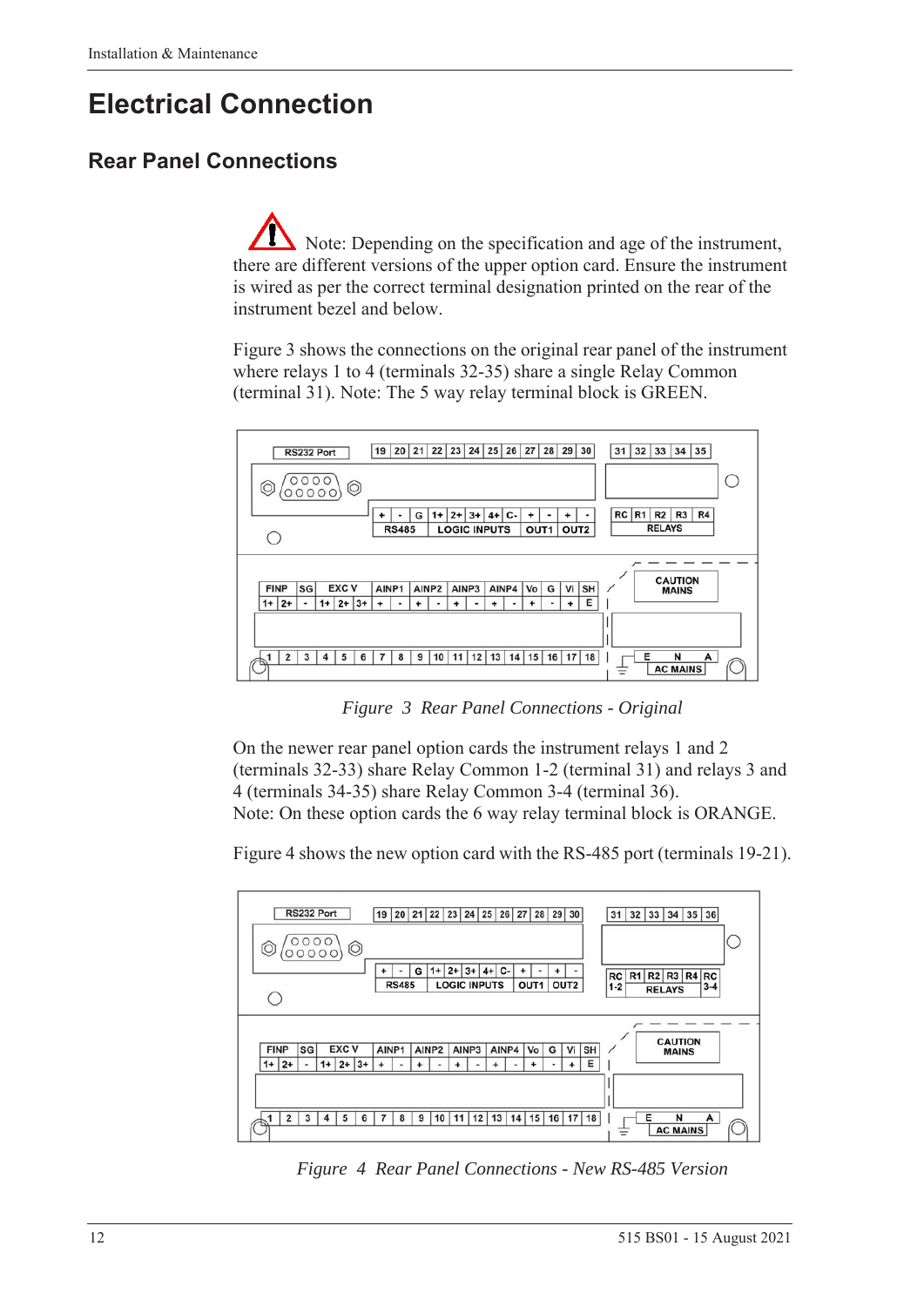[Figure 5](#page-22-1) shows the new option card with the optional Ethernet port in place of RS-485 port (terminals 19-21).



<span id="page-22-1"></span>*Figure 5 Rear Panel Connections - New Ethernet Version*

## <span id="page-22-0"></span>**Terminal Designations**

|                | <b>Terminal Label</b>  |                          | Designation               | <b>Comment</b>                    | <b>Terminal Label</b> |                  |                | Designation                        | <b>Comment</b>                                |
|----------------|------------------------|--------------------------|---------------------------|-----------------------------------|-----------------------|------------------|----------------|------------------------------------|-----------------------------------------------|
|                | <b>FINP</b>            | $1+$                     | Frequency Input 1+        | Volumetric Flow Input 1           | 19                    | <b>RS485</b>     | $\ddot{}$      | $RS485 (+)$                        | Optional RS485 port may                       |
| $\overline{2}$ | <b>FINP</b>            | $2+$                     | Frequency Input 2+        | <b>Volumetric Flow Input 2</b>    |                       | 20 COM-2         |                | RS485 (-)                          | be replaced by Ethernet                       |
| 3              | $\overline{\text{SG}}$ | $\blacksquare$           | Signal ground             |                                   | 21                    | port             | G              | RS485 ground                       | port.                                         |
| 4              | EXC V                  | $1+$                     | <b>Excitation Term 1+</b> | Not used                          | 22                    |                  | $1+$           | Switch 1                           | Remote Run                                    |
| 5              | EXC V                  | $2+$                     | <b>Excitation Term 2+</b> | Not used                          | 23                    |                  | $2+$           | Switch 2                           | <b>Remote Stop/Reset</b>                      |
| 6              | EXC V                  | $3+$                     | Excitation Term 3+        | Not used                          | 24                    | <b>LOGIC</b>     | $3+$           | Switch 3                           | Permissive Input                              |
| 7              | AINP1                  | $\ddot{}$                | Analog Input ch $1 (+)$   | User Code Input 14:               | 25                    | <b>INPUTS</b>    | $4+$           | Switch 4                           | CAL Switch - In field                         |
| 8              |                        |                          | Analog Input ch 1 (-)     | 4.5, 9.0, 13.5, 18.0mA            |                       |                  |                |                                    | access protection                             |
| 9              | AINP <sub>2</sub>      | $\ddot{}$                | Analog Input $ch 2 (+)$   | User Code Input 58:               | 26                    |                  | $C-$           | Signal ground                      |                                               |
| 10             |                        |                          | Analog Input ch 2 (-)     | 4.5, 9.0, 13.5, 18.0mA            | 27                    | OUT <sub>1</sub> | $\ddot{}$      | Output ch $1 (+)$                  |                                               |
| 11             |                        | $\ddot{}$                | Analog Input ch $3 (+)$   | User Code Input 912:              | 28                    |                  |                | Output ch 1 (-)                    |                                               |
| 12             | AINP3                  | $\overline{\phantom{a}}$ | Analog Input ch 3 (-)     | 4.5, 9.0, 13.5, 18.0mA            | 29                    | OUT <sub>2</sub> | $\ddot{}$      | Output $ch 2 (+)$                  |                                               |
| 13             |                        | $\ddot{}$                | Analog Input ch $4 (+)$   | User Code Input 1316:             | 30                    |                  |                | Output ch 2 (-)                    |                                               |
| 14             | AINP4                  | $\blacksquare$           | Analog Input ch 4 (-)     | 4.5, 9.0, 13.5, 18.0mA            | 31                    |                  | <b>RC</b>      | Relay Common 1-2                   | Term 31 - Common 1-4<br>on legacy option card |
| 15             | <b>Vo</b>              | $\ddot{}$                | 8-24 volts DC output      | Overload protected                | 32                    |                  | R1             | Relay 1                            | Single Stage Control                          |
| 16             | G                      | $\blacksquare$           | DC Ground                 |                                   | 33                    |                  | R <sub>2</sub> | Relay 2                            | Dual Stage Control                            |
| 17             | Vi                     | $\ddot{}$                | DC power input            | DC power in 12-28V                | $\overline{34}$       | <b>RELAYS</b>    | R <sub>3</sub> | Relay 3                            |                                               |
| 18             | <b>SH</b>              | Ε                        | Shield terminal           |                                   | 35                    |                  | R4             | Relay 4                            |                                               |
| E              |                        | E                        | Mains ground              |                                   |                       |                  |                |                                    | Term 36 only available on                     |
| N              | AC<br><b>MAINS</b>     | N                        | Mains neutral             | AC power in 100-<br><b>240VAC</b> | 36                    |                  | RC             | Relay common 3-4                   | new style option card                         |
| A              |                        | Α                        | Mains active              |                                   |                       |                  |                | RS232 COM-1 port 9-pin serial port |                                               |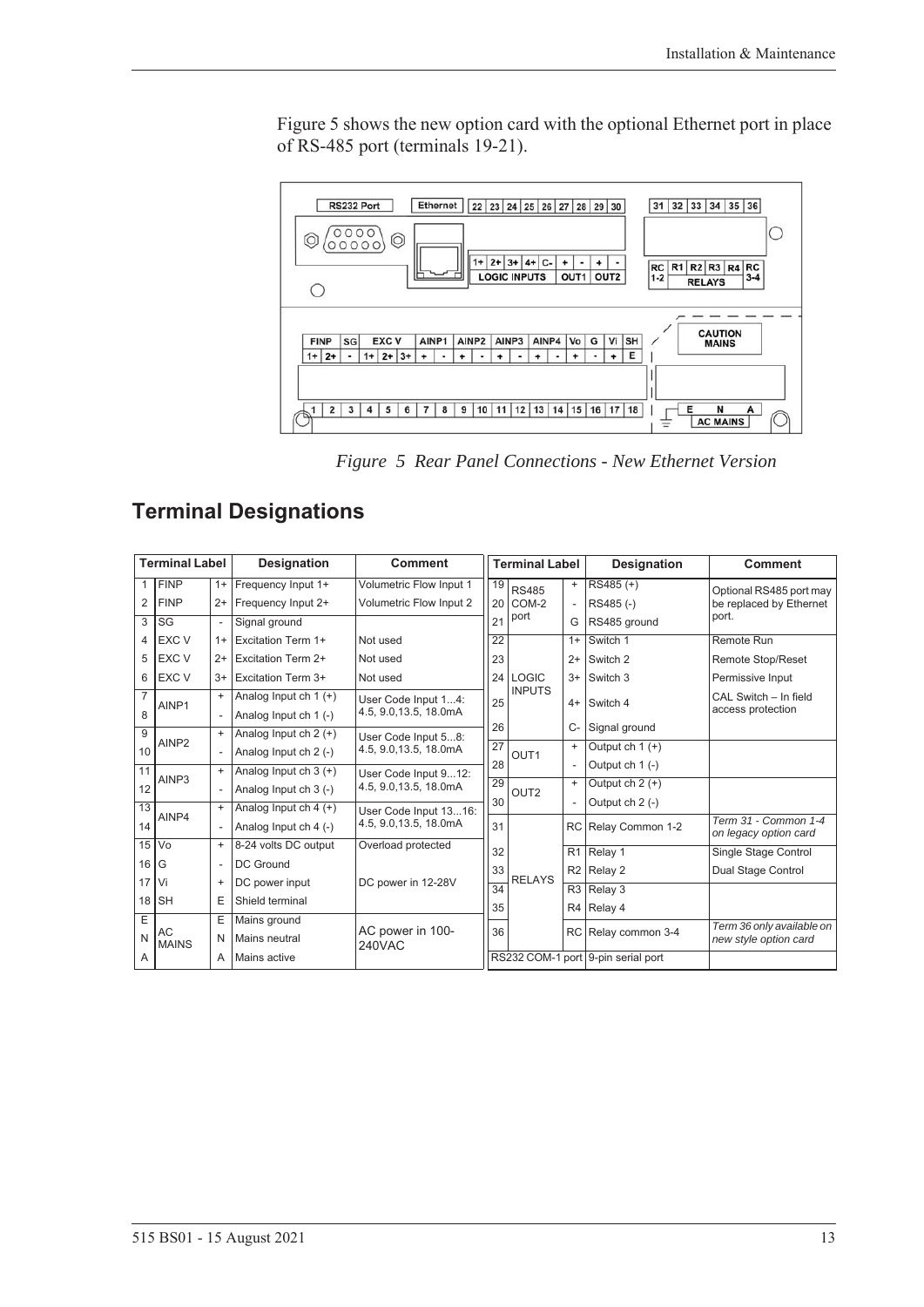Installation & Maintenance

## <span id="page-23-0"></span>**Terminal Wiring Insulation**

Terminals 1-30 are all rated at <35Vdc and wiring with basic insulation is adequate.

Use copper conductors only.

## <span id="page-23-1"></span>**Relay Wiring**

Relay terminals are 31-35 or 31-36 depending on the version of option card fitted. When controlling circuits powered by mains, or voltages >35Vdc, it is necessary to use UL/CSA approved cabling with supplementary insulation and a current capacity suitable for the connected circuit. (0.75mm², 6A current capacity is sufficient).

Use copper conductors only. The maximum current must be  $\leq 5A$  as stated in the Specifications.

## <span id="page-23-2"></span>**Mains Power Wiring**

Only use UL/CSA approved cabling with supplementary insulation and copper conductors. A minimum cable cross section area of 0.75mm² (18 AWG) is required. However, this must be selected with respect to the installed overcurrent protection device and in accordance with the local relevant Electrical Code of Practice as dictated by the Authority Having Jurisdiction (AHJ).

The terminal designations (L/N/E) are clearly indicated just above the mains input connector on the rear panel of the instrument.



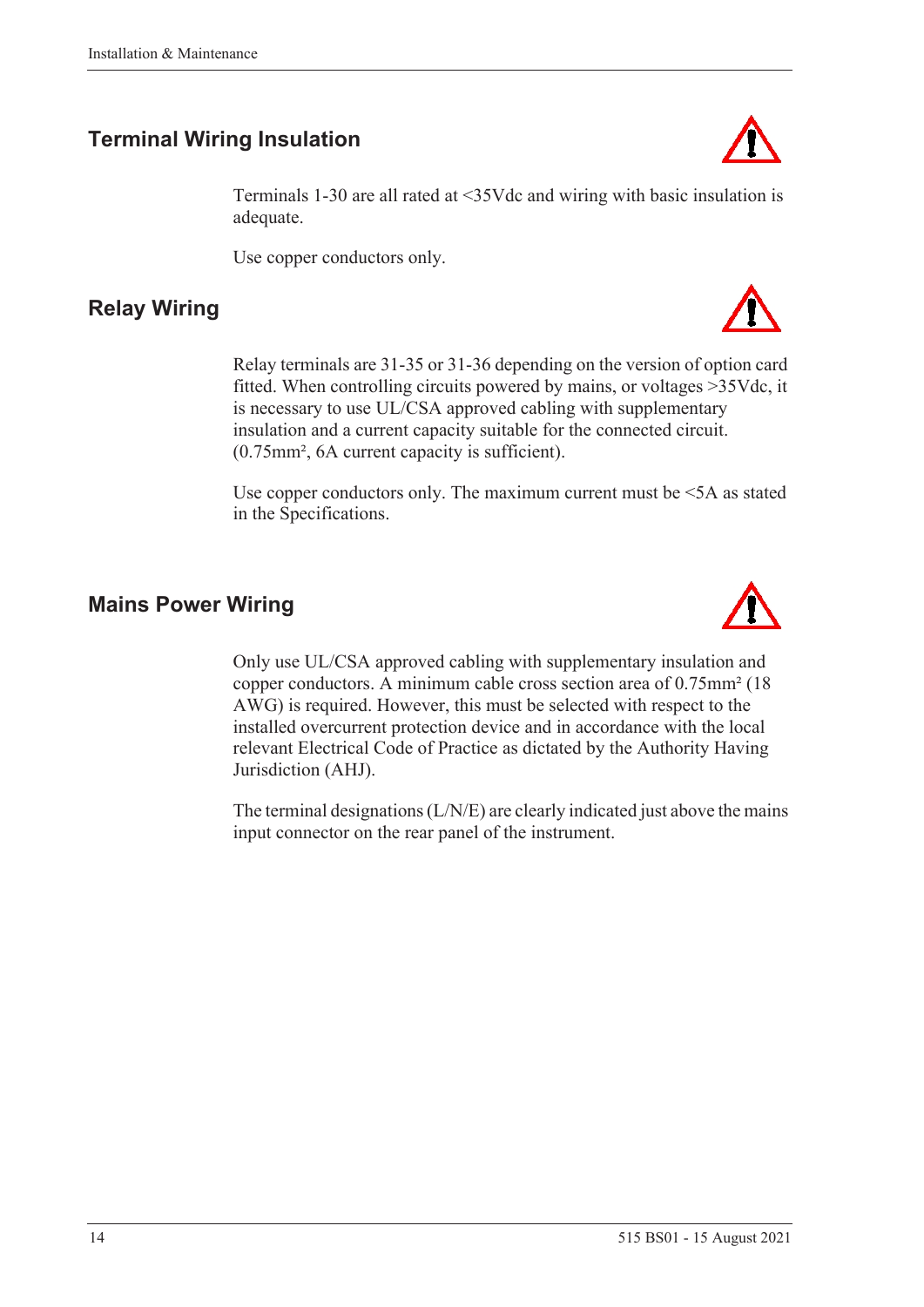## <span id="page-24-0"></span>**Inputs**

### <span id="page-24-1"></span>**Frequency Input Connection**

Connect pulse or frequency input signals from devices such as: TTL, CMOS, open collector, reed relay switch, coil and Namur proximity switch, as shown below. For better signal integrity, it is recommended to use shielded cable. Refer to **[Terminal Designations](#page-22-0)** on page 13 for specific terminal numbers for this application.

Squarewave, CMOS or TTL



Open Collector





Reed Relay Switch



Coils - with 15mV minimum amplitude (typical)



Namur Proximity Switch

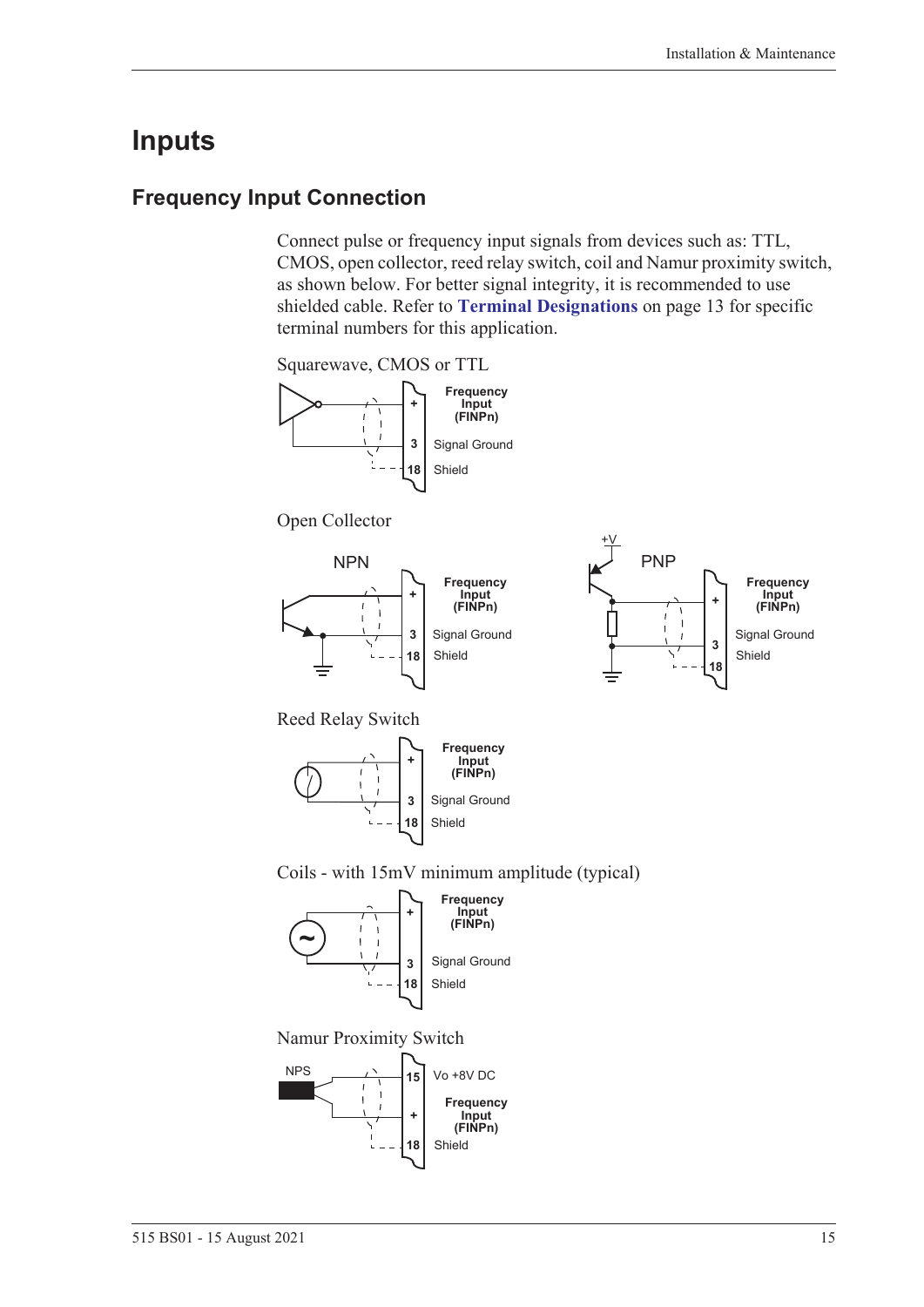## <span id="page-25-0"></span>**Analog Input Connections**

The analog inputs (AINP1 to AINP4) can accept current signals from 4 to 20 mA.

### **CAUTION**

Applying levels of input current above the absolute maximum rating (30mA for 4-20mA inputs) may cause permanent damage to the input circuitry.

### **4-20 mA Inputs**

For externally powered current loops, connect each transmitter to a pair of input terminals as shown in [Figure 6.](#page-25-2) Refer to **Terminal Designations** for specific terminal numbers for this application.





<span id="page-25-2"></span>The internal overload-protected power supply has sufficient power for three current loops at 24 V DC (more current loops can be supplied by using a reduced voltage setting). Connect internally powered current loops as shown in [Figure 7](#page-25-3).



<span id="page-25-3"></span>*Figure 7 Internally Powered Current Loops*

## <span id="page-25-1"></span>**Logic Input Connection**

These inputs are designed to be connected to CMOS, TTL, open collector signals or a voltage free contact switch. A minimum activation time of 300ms is required to guarantee reading of an input.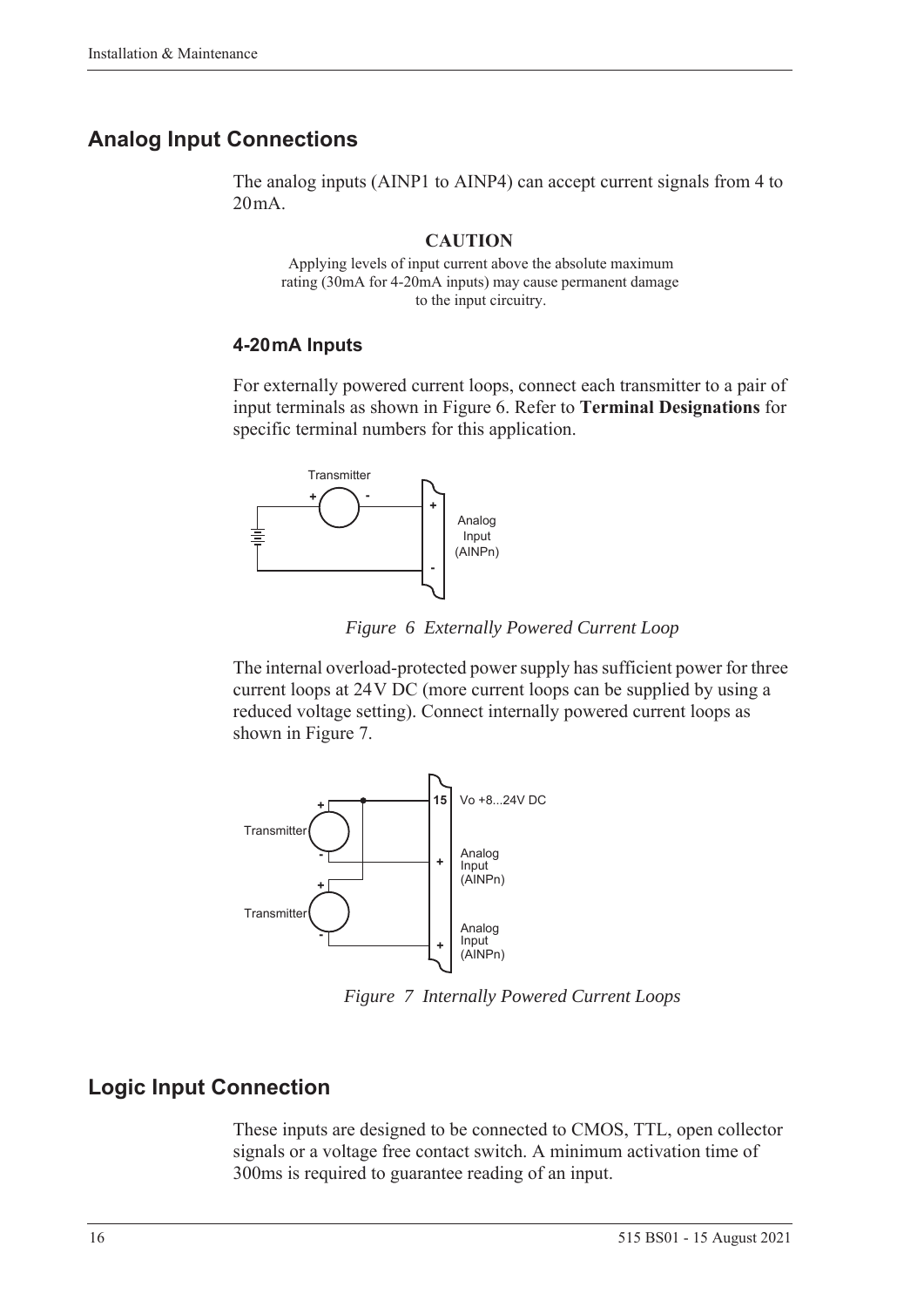It is possible to read the status of all the logic inputs via a Modbus register even if they are not used for a control purpose in the application.

A remote push-button key can be connected to the Logic Inputs as shown below. **[Logic Input Control](#page-44-2)** on page 35 describes the function of the inputs.



*Figure 8 Logic Inputs Connection Diagram*

## <span id="page-26-0"></span>**Outputs**

<span id="page-26-2"></span>The advanced option for the instrument provides two opto-isolated output ports. Either or both can be used for 4-20 mA or pulse outputs.

### **CAUTION**

Due to the dual-purpose nature of the outputs, take care not to set the output as an open collector pulse type signal when connected to a 4-20mA loop circuit.

## <span id="page-26-1"></span>**4-20 mA Output Connection**

[Figure 9](#page-27-1) shows the connections for a 4-20 mA output. Output channel 1 uses terminals  $27$  (+) and  $28$  (-), output channel 2 uses terminals  $29$  (+) and  $30$  (-).

Maximum Load Resistance =  $(Supply-9)/0.02$  ohms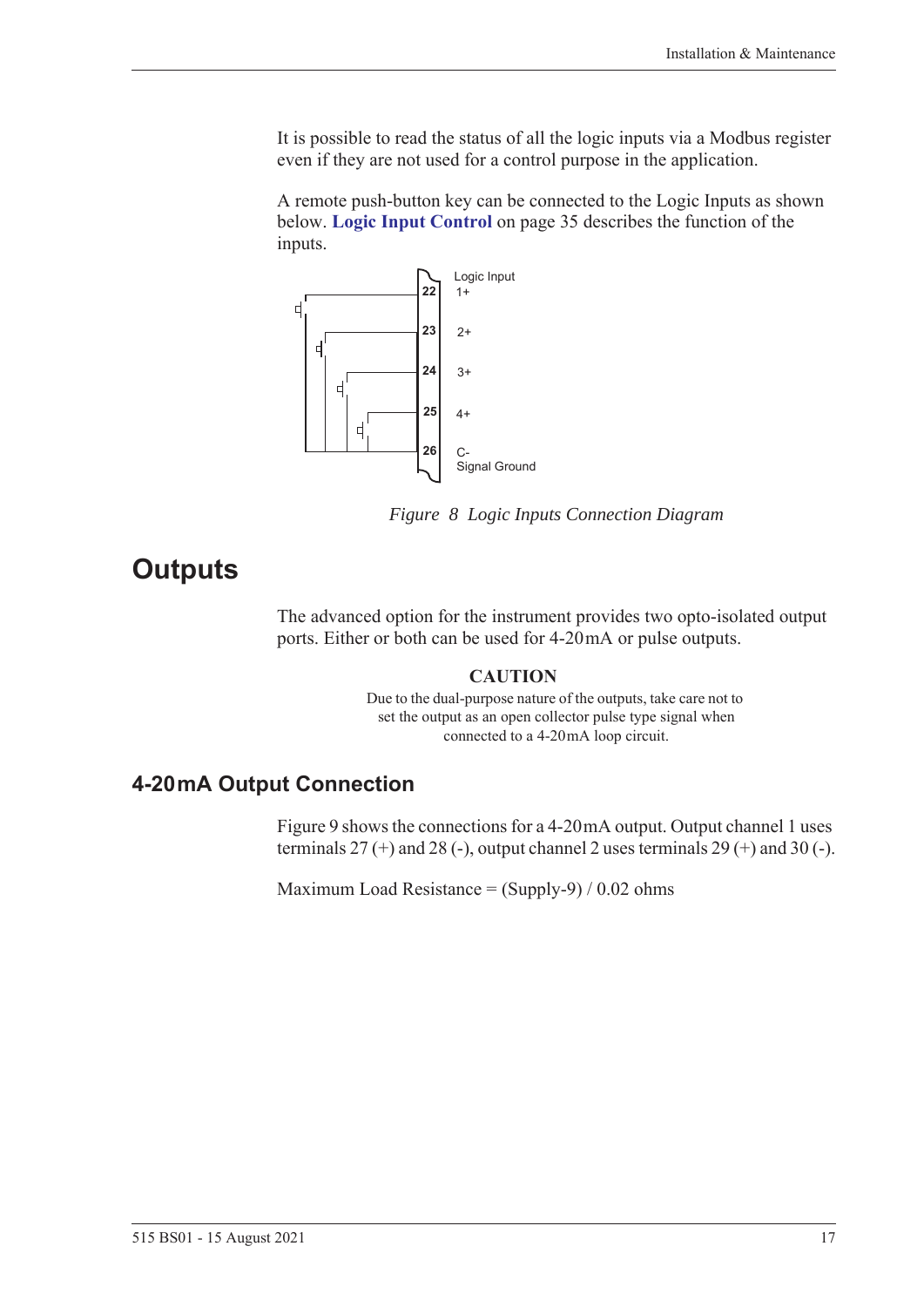

*Figure 9 Output 4-20 mA Connection Diagram*

## <span id="page-27-0"></span>**Digital Output Connection**

<span id="page-27-1"></span>[Figure 10](#page-27-2) shows a connection example for a pulse output. Output channel 1 uses terminals 27 (+) and 28 (-). Output channel 2 uses terminals 29 (+) and 30 (-).



<span id="page-27-2"></span>*Figure 10 Output Pulse Connection Diagram*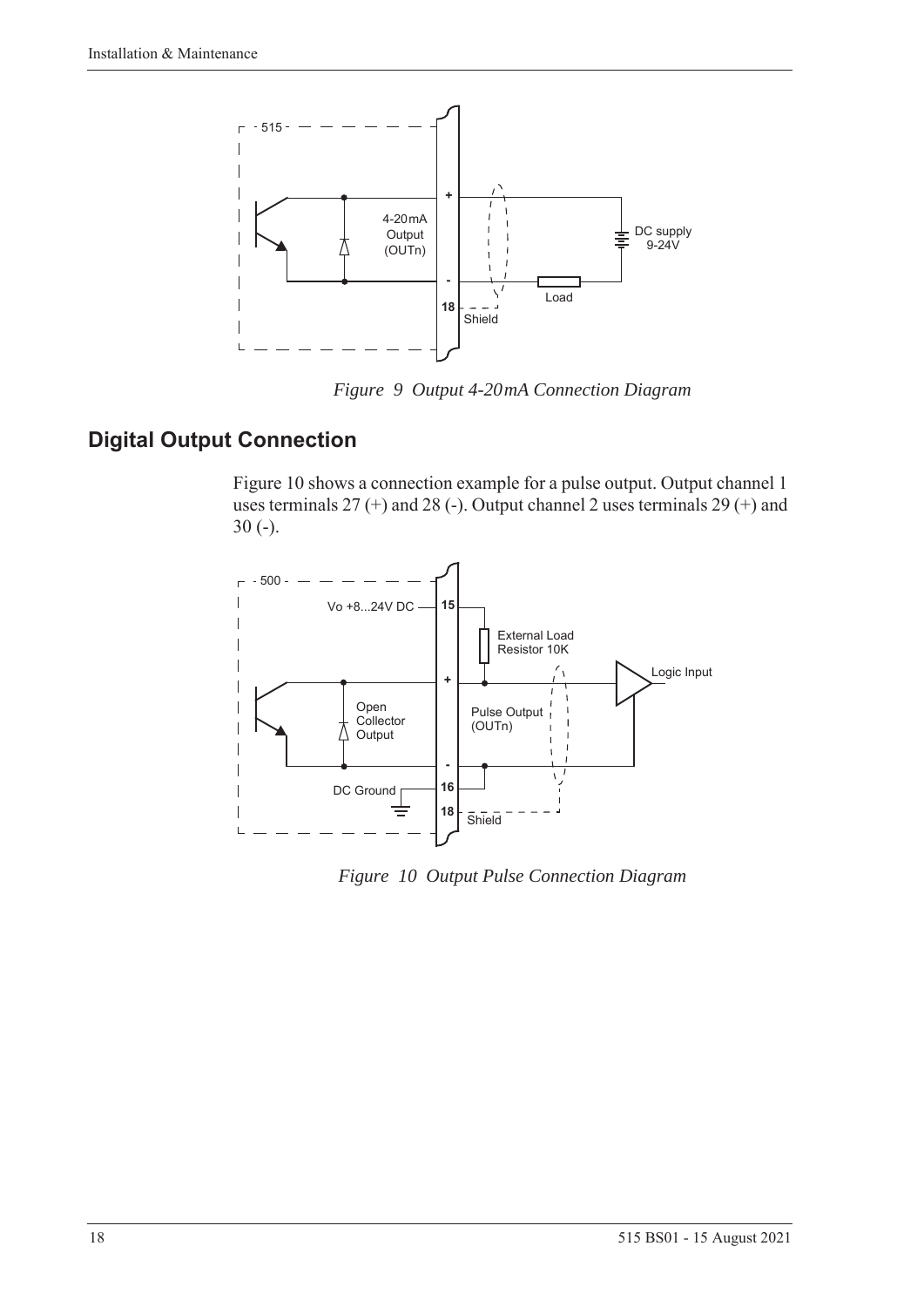## <span id="page-28-0"></span>**Control Relays (Alarms)**

The standard instrument has two relays, which are used for the dual stage batch control. The relays can drive external devices such as valves, pump circuits or external relays.

The advanced option has two extra relays that can be freely assigned as alarm relays. The operation of alarm relay(s) can be set to various modes as described in **Alarms** [on page 55.](#page-64-1) On the newer option card the separate common terminal for relays 1 and 2 and another common terminal for relays 3 and 4 allow for different signal or supply types to be connected to the control or alarm devices, as shown in [Figure 11.](#page-28-1)

There is also an equipment failure alarm option. This alarm can have normally closed (open) contacts which open (close) when the instrument displays any error message as listed in **[Error Messages](#page-73-2)** on page 64, or if there is a loss of power to the instrument.

The output characteristics of the relays are:

| Maximum Voltage | 30 volts DC or 250 volts AC |
|-----------------|-----------------------------|
| Maximum Current | 3A for EMR, 1.5A for SSR    |



**Note:** Solid state relays (SSR) use AC voltage only.

<span id="page-28-1"></span>*Figure 11 Relay Connection Diagram*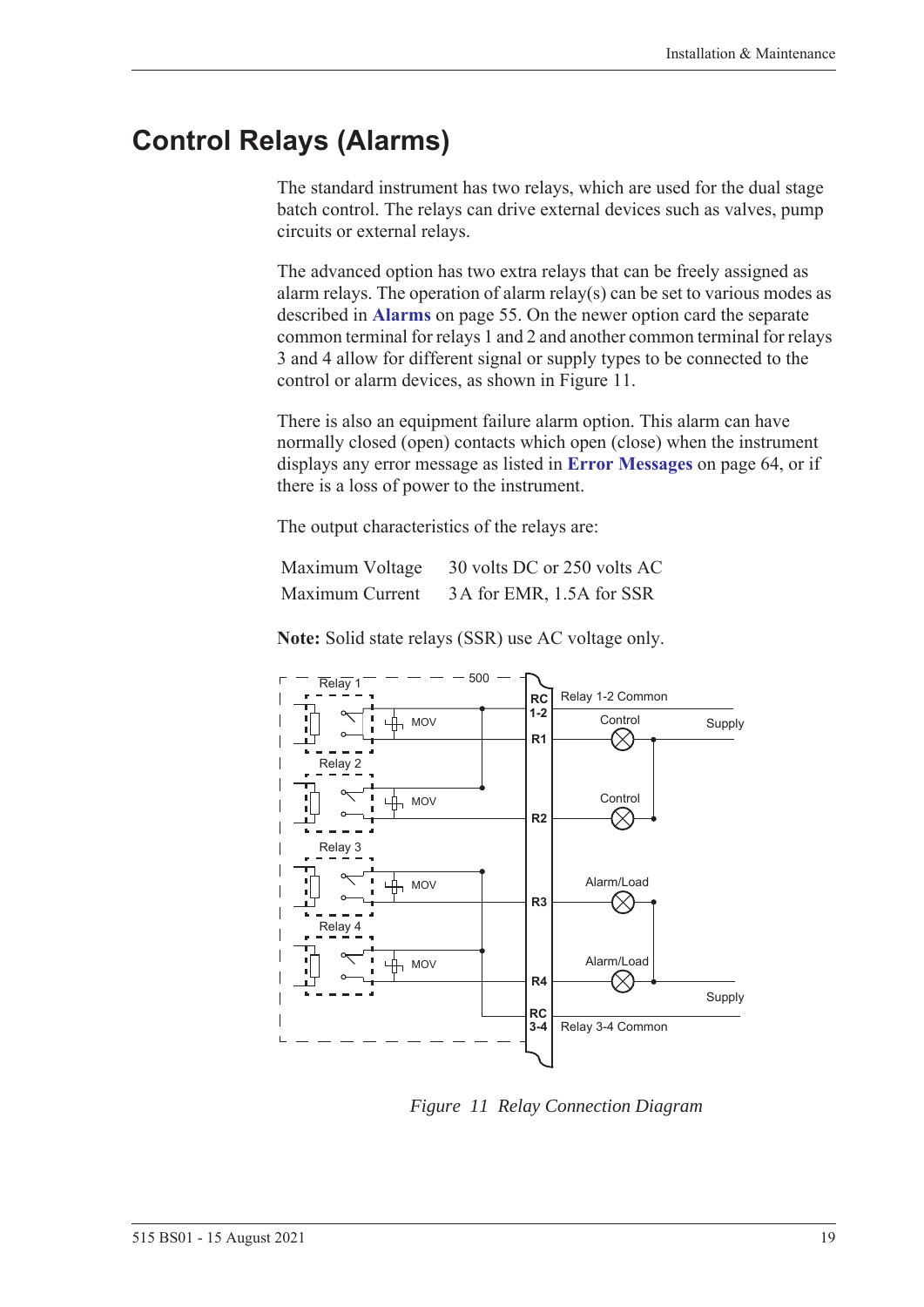### <span id="page-29-0"></span>**RC Network for Interference Suppression**

When driving inductive loads with the relay outputs, it is recommended to use RC suppression networks (often called "Snubbers"), fitted at the load end, for the following reasons:

- **•** To limit the amount of electrical noise caused by arcing across the contacts, which may, in extreme cases, cause the microprocessor to act erratically or cause other unwanted interference with connected signals.
- **•** To protect the relay contacts against premature wear through pitting or SSR (where specified) against premature failure.

RC suppression networks consist of a capacitor and series resistor and are commonly available in the electrical industry. The values of R and C are dependent entirely on the load. However, if the user is unsure of the type of snubber to use, values of  $0.25 \mu$ F and  $100 \Omega$  will usually suffice. Note that only UL and mains approved RC suppression networks should be used.

The basic principle of the operation is that the capacitor prevents a series of sparks arcing across the contact as the contact breaks. The series resistor limits the current through the contact when the contact first makes.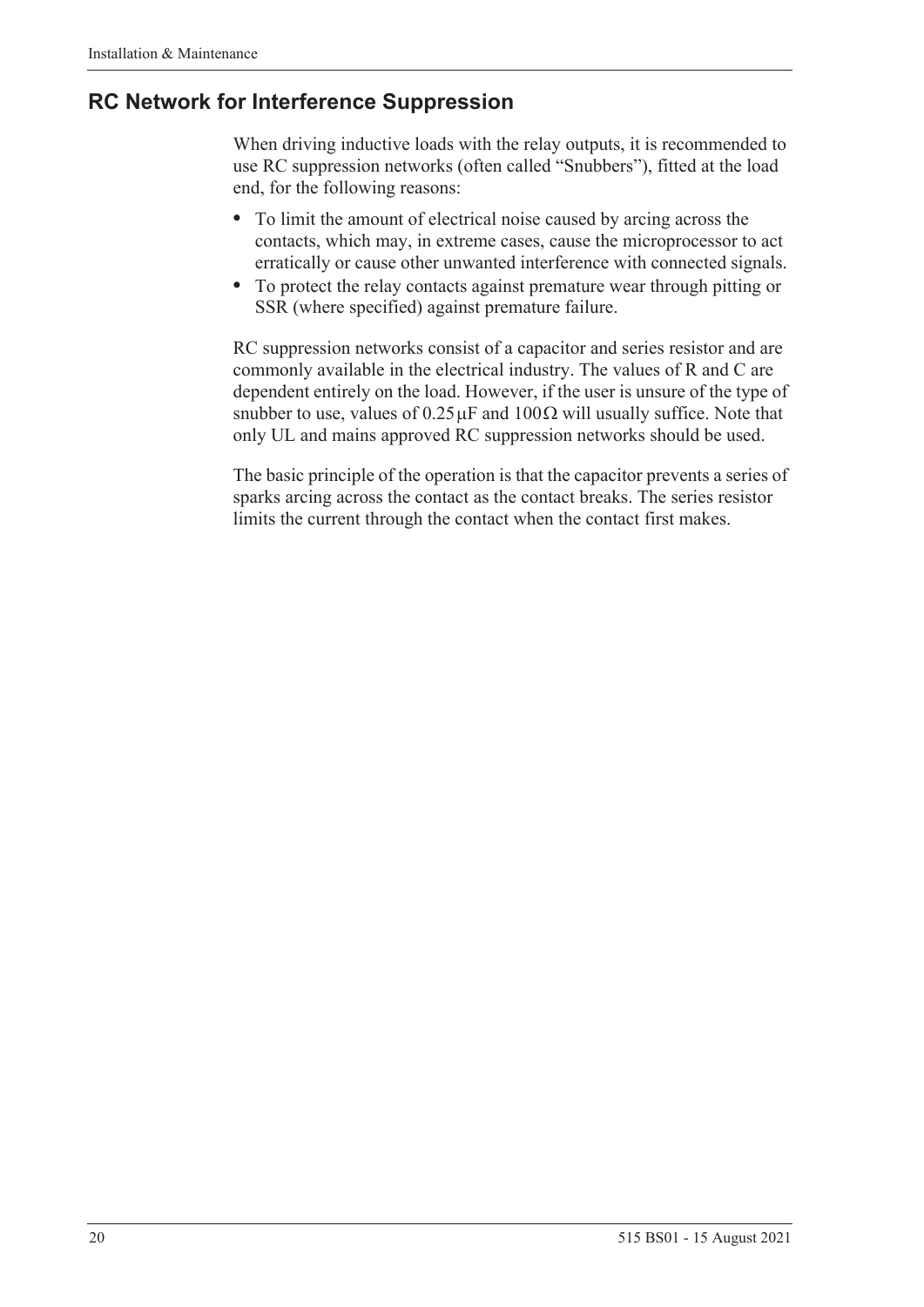## <span id="page-30-0"></span>**Communications**

The communication protocols are described in **[Communications](#page-76-4)** on [page 67](#page-76-4).

## <span id="page-30-1"></span>**COM-1 RS-232 Port**

The COM-1 RS-232 port has a 9-pin DB female connector and has the following pinout:

| $(6)$ (7) (8) (9)<br>$(2)$ $(3)$ $(4)$ $(5)$ |                      |  |  |
|----------------------------------------------|----------------------|--|--|
| Pin <sub>1</sub>                             | Not used             |  |  |
| Pin <sub>2</sub>                             | Transmit (TxD)       |  |  |
| Pin <sub>3</sub>                             | Receive (RxD)        |  |  |
| Pin <sub>4</sub>                             | Not used             |  |  |
| Pin <sub>5</sub>                             | Ground               |  |  |
| Pin 6                                        | Not used             |  |  |
| Pin 7                                        | Handshake line (CTS) |  |  |
| Pin 8                                        | RTS Out              |  |  |
| Pin 9                                        | Not used             |  |  |

**Note:** The instrument does not require a null-modem cable for connection to a personal computer. Refer to **[Hardware Interconnection](#page-76-5)** on [page 67](#page-76-5) for cable termination requirements.

## <span id="page-30-2"></span>**COM-2 RS-485 Port Option**

Up to 32 units can be connected to a common RS-485 bus. Each unit has a unique address that the host computer uses to identify each instrument. [Figure 12](#page-30-3) shows the connection of several instruments to a computer using the RS-485 port.



<span id="page-30-3"></span>*Figure 12 RS-485 Interface Connections*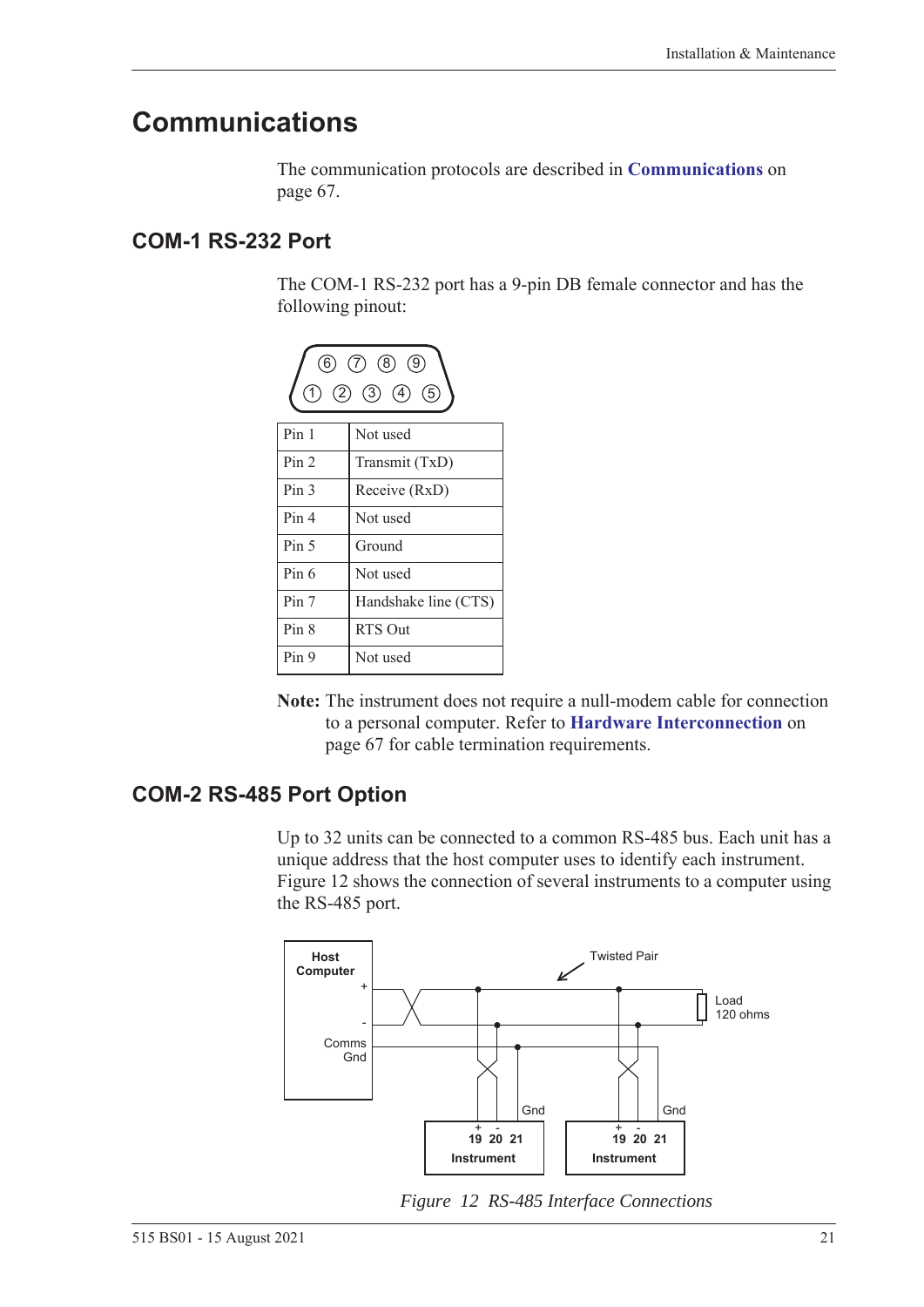## <span id="page-31-0"></span>**COM-2 Ethernet Port Option**

An Ethernet module is an available option, in place of the RS-485 port, if Modbus TCP/IP connection is required. In the programming communication settings, COM-2 should be set to RTU (Modbus), 19200 Baud rate, even parity and 1 stop bit.

## <span id="page-31-1"></span>**Mains Connection**

## <span id="page-31-2"></span>**Earthing and Shielding**

A case earthing point is provided via the mains inlet. Note that this earthing point is for the case only and there is electrical isolation between this point and all electronic circuits. For EMC purposes, or when the instrument is connected to mains, this point must be connected to a good earth.

It is a good practice to use shielded cable for all signal connections to the instrument. Care must be taken to separate signal cables from power cables to minimize interference.

Overall earth should be connected at the instrument end only. This connection should be as short as possible and connected to the earthing point on the rear terminal at pin 18.

## <span id="page-31-3"></span>**Disconnection Device**

When powered from a mains supply this unit requires the provision of a suitable mains isolation device, capable of interrupting both poles of the supply and meeting your local wiring regulations, to be suitably located and easily accessible near to the installed instrument. It must be marked as the disconnecting device for the equipment. It must be suitably rated with respect to the cross sectional area of the supply conductors.

## <span id="page-31-4"></span>**Maintenance Instructions**

Occasionally it may be necessary to open the unit in order to change the Real Time Clock battery. No other service operations are permitted. In order to perform these operations and maintain safety it is essential to follow the instructions below. If mounted in an ExD enclosure, before proceeding, refer to the ExD manual for further information. This work may need to be scheduled and carried out in accordance with the local electrical Code of **Practice**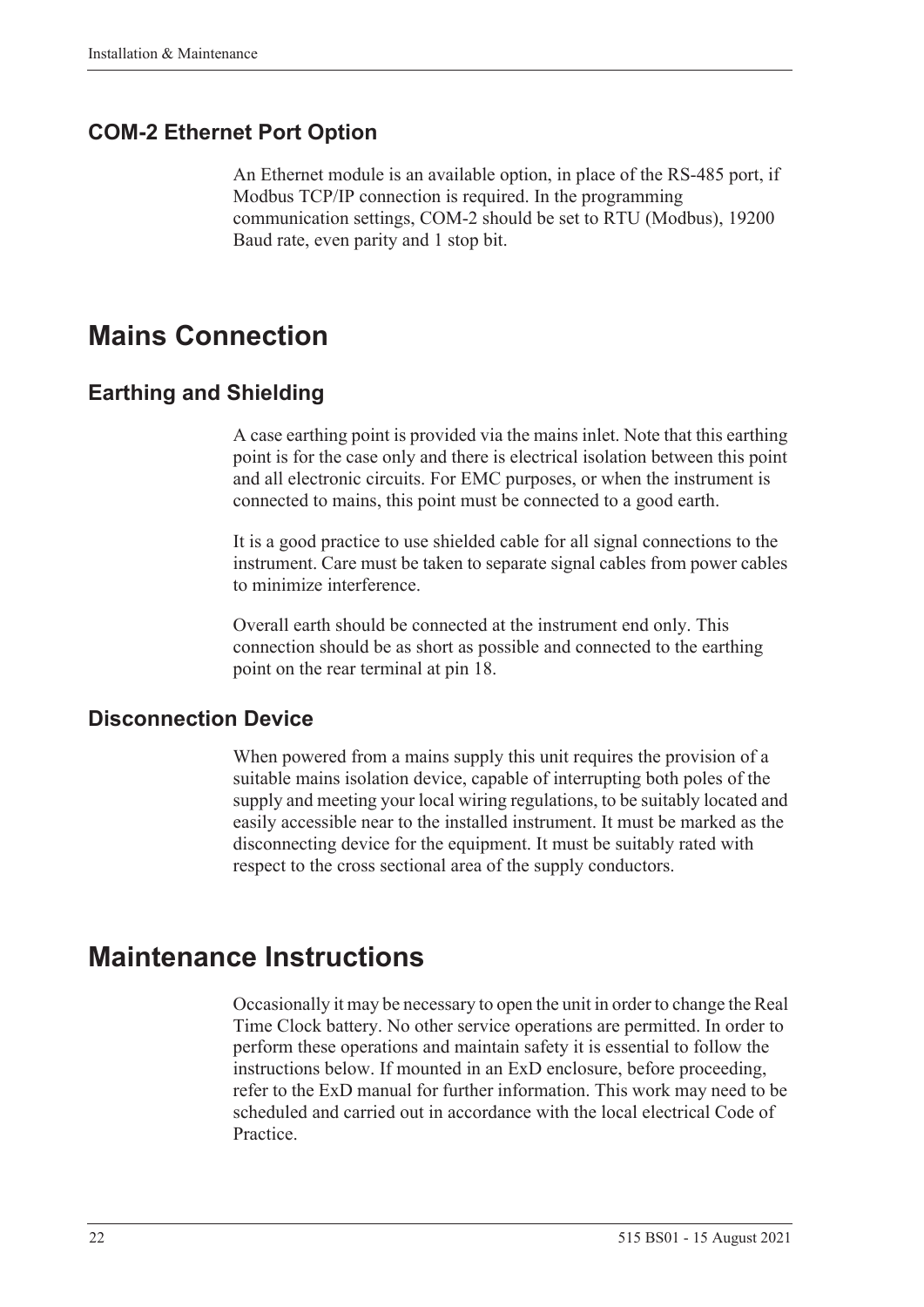## <span id="page-32-0"></span>**Battery Replacement**

### **INSTRUMENT MUST BE POWERED DOWN**



1. Remove the top row of terminal blocks (19-36) and any communication cables if applicable.

2. Remove the two pan head machine screws on each side of the rear panel.

3. Withdraw the option card from the instrument.

4. Firmly press the battery holder tab to release the coin cell battery.

5. Identify the part number of the coin cell which is clearly marked on one side of the cell.

6. Firmly press the replacement coin cell into the holder

7. Reverse steps 1-3 for re assembly.

## <span id="page-32-1"></span>**Battery Type**

**Only the battery type and manufacturer stated below should be used.** 



1. Instruments manufactured with issue 7 option card – CR2450N, Manufacturer RENATA ONLY\*

2. Conformal coated "C" version - Type BR2032, manufacturer Panasonic ONLY.

3. Non Conformally coated versions :- BR2032, CR2032, Sony or Panasonic ONLY.

\*Issue 7 option card can be identified with 6 way (31-36) ORANGE relay connector.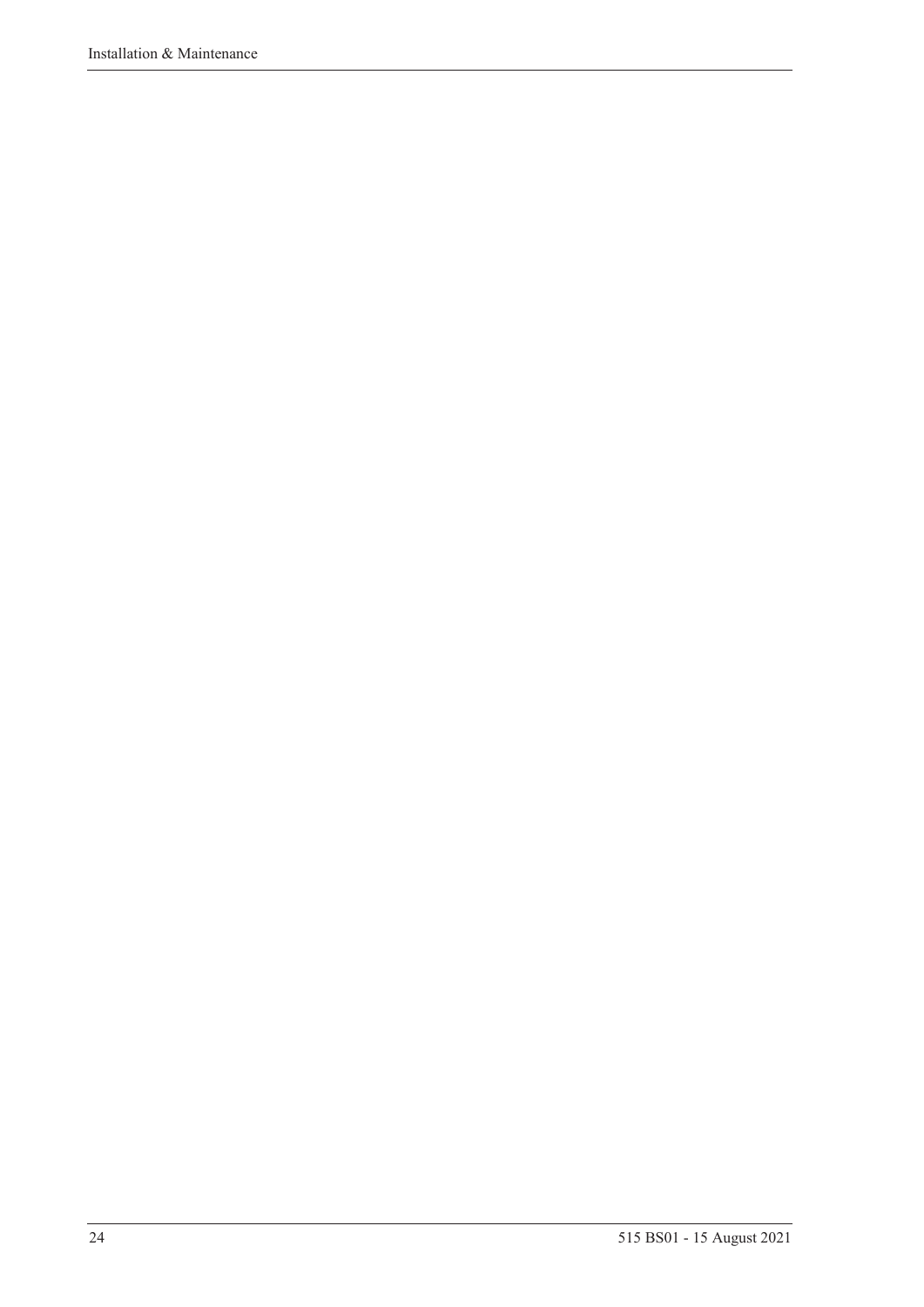# <span id="page-34-0"></span>**Chapter 4 Operation**

# <span id="page-34-1"></span>**Front Panel Operation**

This instrument is a batch controller that can be programmed to display operator prompts to accept a permissive signal and/or ID Tag validation before a delivery or batch can be commenced.

Batch control can be via PRESET, ON-OFF or UNLOAD mode. In ON-OFF mode, the quadrature flow input can be enabled to detect the direction of flow, allowing for forward and reverse totalising, resulting in the batch total showing the net total delivered. This feature allows for a single flowmeter to be used for loading and unloading and accounts for any change in direction that may occur during a delivery.

In normal operation, press the buttons on the front panel to control the operation of the batch controller or to display the values recorded and calculated by the instrument.

There are several categories of information that the instrument can display:

- **•** Totals
- **•** Rates
- **•** Batch preset values
- **•** Density preset value
- **•** Instrument settings

For each total, there is an associated rate as follows:

| <b>Total</b>                | Rate                   |
|-----------------------------|------------------------|
| <i><u><b>Nolume</b></u></i> | <b>Volume Flowrate</b> |
| <i>Nass</i>                 | Mass Flowrate          |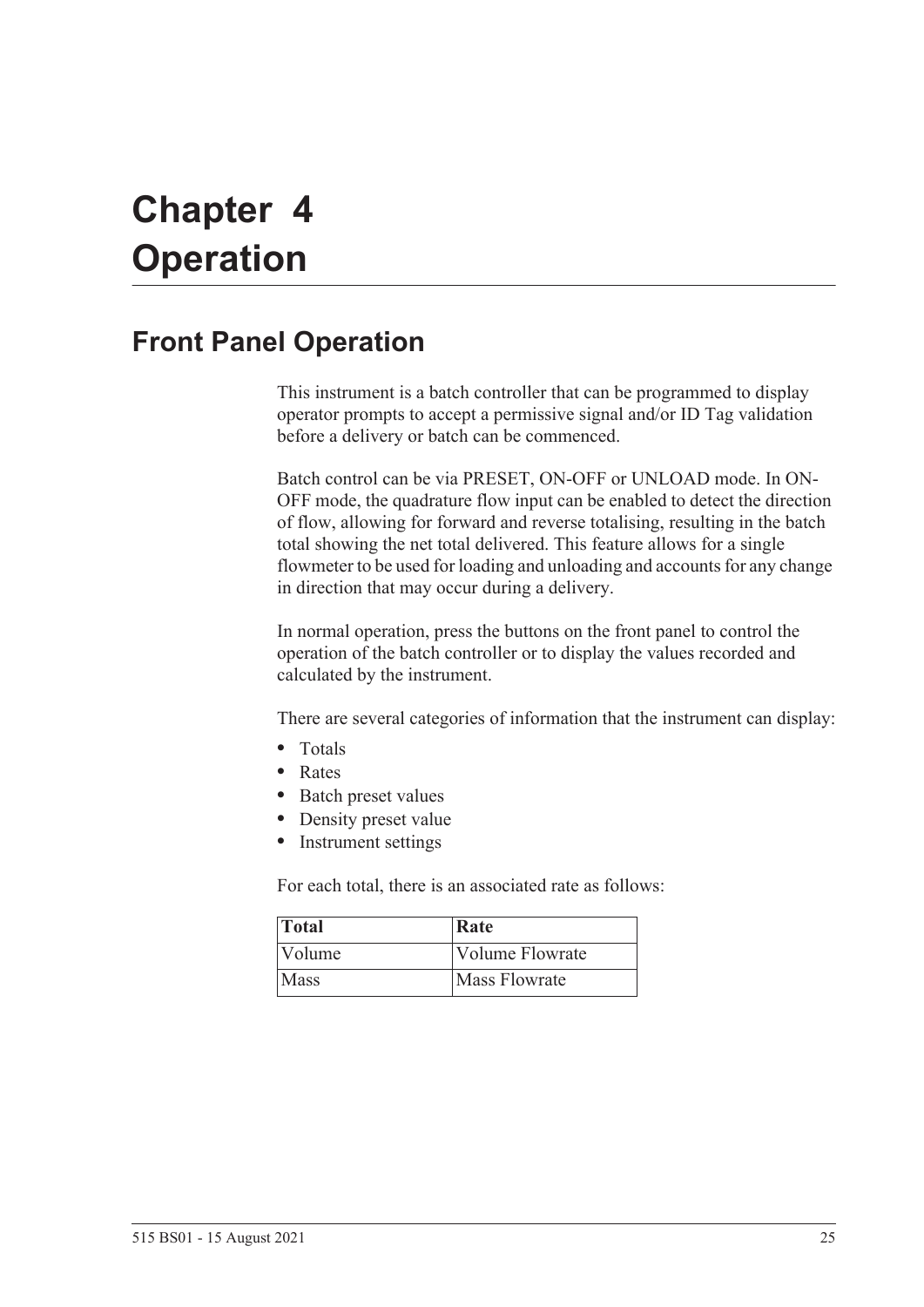## <span id="page-35-0"></span>**Default Variable**

In some applications, a particular variable is of more interest than others, and for this reason a default variable can be assigned during instrument calibration. The default variable is used in the following ways:

- **•** Determines what the display returns to when the Stop key is pressed while viewing other items in the main menu list.
- **•** Determines what the display returns to if the display timeout option is enabled and no buttons are pressed for the selected period (usually 30 seconds).
- **•** Determines what is displayed on power up or exit of Calibrate mode.

## <span id="page-35-1"></span>**Status LEDs**

The status LEDs illuminate to show the following conditions:

| Run   |
|-------|
| Set   |
| Alarm |
| Cal   |

|            | <b>Run</b> Solid led:                                                                                                                                                                         | The instrument has a batch in progress.         |  |
|------------|-----------------------------------------------------------------------------------------------------------------------------------------------------------------------------------------------|-------------------------------------------------|--|
|            | Fast flashing led: Batch paused.                                                                                                                                                              |                                                 |  |
|            |                                                                                                                                                                                               | Slow flashing led: Waiting for valves to close. |  |
| <b>Set</b> | Solid led:                                                                                                                                                                                    | The instrument is in Calibrate Set mode.        |  |
|            |                                                                                                                                                                                               |                                                 |  |
|            |                                                                                                                                                                                               |                                                 |  |
|            |                                                                                                                                                                                               |                                                 |  |
|            | Flashing led: Count down to automatic restart of next batch.<br>Alarm The instrument has an error, as indicated on the display panel.<br><b>Cal</b> The instrument is in Calibrate View mode. |                                                 |  |

## <span id="page-35-2"></span>**Front Panel Keys**

**RUN** Press the **RUN** key to start or resume a batch. The run led will illuminate.

- **STOP** Press the **STOP** key to halt a current batch. The instrument will go into pause mode and the run led will flash at a steady pace. The incomplete batch can be resumed or the **STOP** key can be held again to end the batch and the run led will turn off. The **STOP** key is also used to stop the next batch if in automatic restart count down, can be used to return the display directly to the default variable (total) when scrolling through the main menu items and can be used to acknowledge flow errors without resetting the total.
- **RESET** Use the **RESET** key to step directly to the HOLD.SET TO RESET prompt within the main menu items. Holding SET at this point will clear the batch totals or the **DISPLAY** key can be pressed to step onto the HOLD.SET - TO PRINT prompt if the printer option has been selected.

The instrument makes three beeps when it resets the totals and two beeps when a printout is started.

- **DISPLAY** Press the **DISPLAY** key to step or scroll through the main menu items.
- **BATCH** Hold the **BATCH** key to display the current batch preset value. Continue to hold for two seconds to enter edit mode for the preset if access is authorised. Pressing the **BATCH** key briefly displays the accumulated total.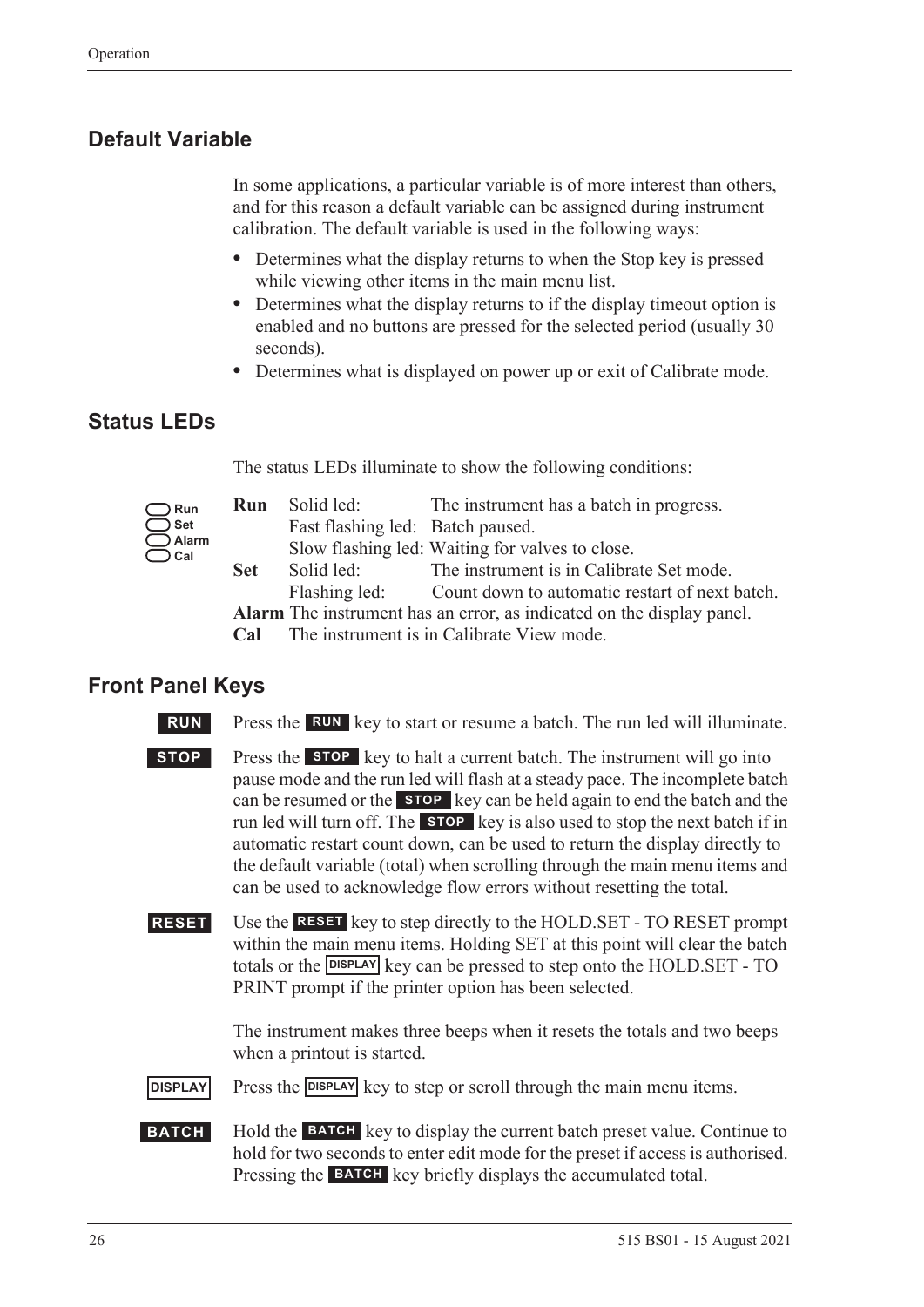# **Main Menu Items**

The main menu in this instrument consists of the following items. The key is used to step or scroll through the list. The full menu can only be viewed if the batch controller has been stopped and reset . **DISPLAY**

| <b>DISPLAY</b>    | <b>Description</b>                                                     | <b>Options</b>                                                                                                                                           |
|-------------------|------------------------------------------------------------------------|----------------------------------------------------------------------------------------------------------------------------------------------------------|
| VOLUME            | Volume                                                                 | Hold the $\boxed{\mathsf{set}}$ key to display (or edit) the batch<br>preset (if Batch Assignment is Volume) or briefly<br>press to view the accum total |
| $V \square L - F$ | Volume flowrate                                                        |                                                                                                                                                          |
| <b>MR55</b>       | Mass                                                                   | Hold the $\boxed{\mathsf{set}}$ key to display (or edit) the batch<br>preset (if Batch Assignment is Mass) or briefly<br>press to view the accum total   |
| <b>MR55-F</b>     | Mass flowrate                                                          |                                                                                                                                                          |
| <b>JEN5</b>       | Fluid density                                                          | Hold the SET key to display (or edit) the fluid's<br>fixed preset density if applicable                                                                  |
| USER              | User code                                                              |                                                                                                                                                          |
| TO RESET          | Reset delivery total                                                   | Hold the <b>SET</b> ) key to manually reset the current<br>delivery (batch) total.                                                                       |
| TO PRINT          | Only shown if a printer<br>protocol is used.                           | Hold the <b>SET</b> ) key to manually print a delivery<br>docket.                                                                                        |
| REPORT PRINT      | Only shown in Detail<br>Menu if a printer<br>protocol is used          | Hold the SET key to print log report as defined in<br>the TM/LOG section of calibration.                                                                 |
| LOGGED DATA       | Only shown in Detail<br>Menu if real-time clock<br>option is installed | Hold the <b>SET</b> key to display data logs as<br>described in Data Logs on page 29.                                                                    |
| MODEL INFO        | Only shown in Detail<br>Menu                                           | Hold the <b>SET</b> key to display the Model<br>information as described in Model Information<br>on page 30.                                             |
| <b>CAL MENU</b>   | Only shown in Detail<br>Menu                                           | Hold the <b>SET</b> ) key to enter Calibration View<br>mode as described in Calibration View Mode on<br>page 40.                                         |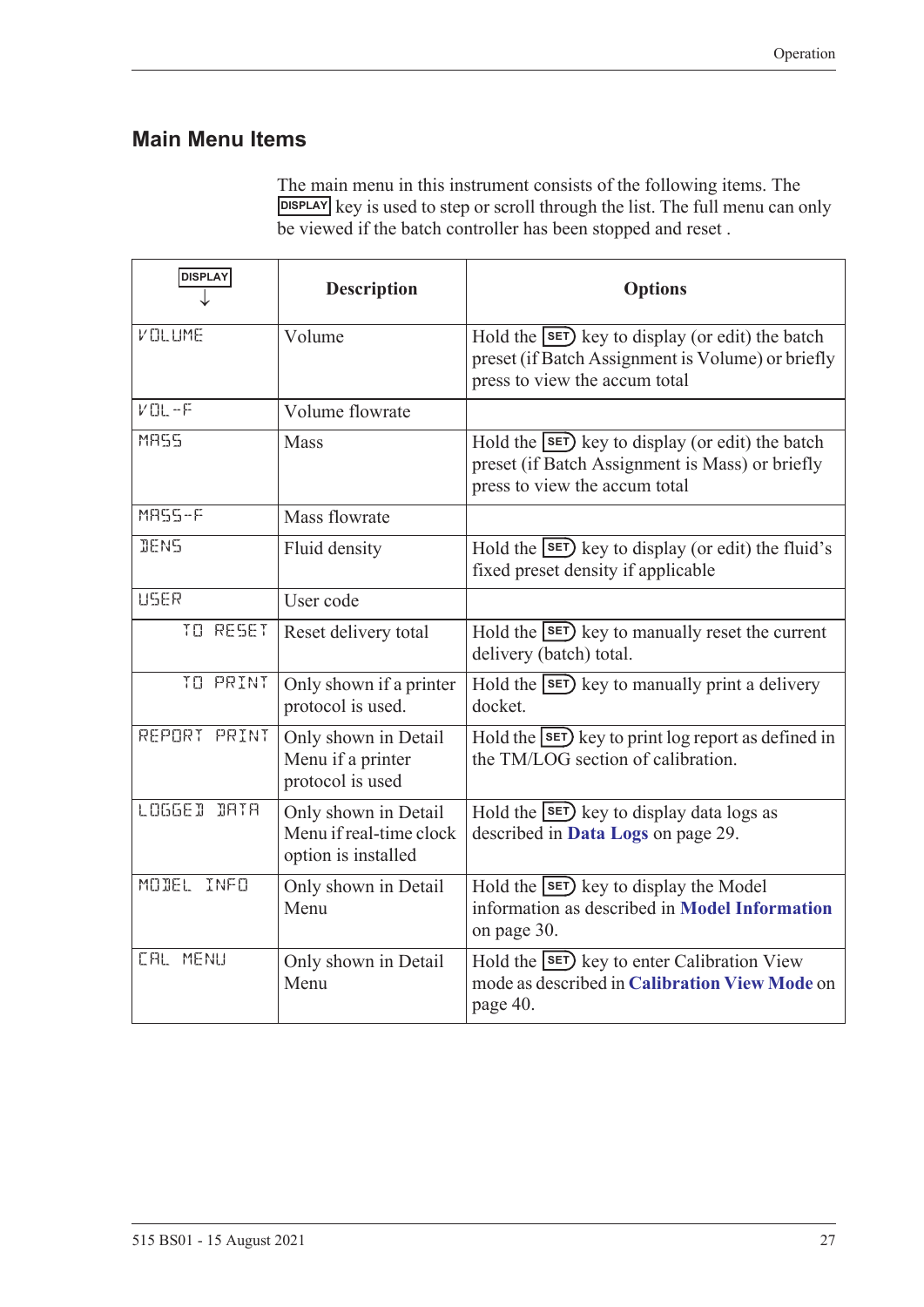## **Detail and Basic Menu**

The 515 instrument has the option to switch the main menu from the full Detail menu to a Basic menu. The Detail menu includes all of the main menu variables and the HOLD SET sub menu items as listed above. In the Basic menu only the application or operator essential main menu variables are shown. The main menu variables to be shown in the basic menu need to be selected in the 500 Series Program Manager prior to the application software being downloaded to the instrument. The 500 Series Program Manager (500-PM) is Windows based configuration and resource tool for the 500 Series and is freely available from the www.contrec.co.uk website.

To switch between the Detail and Basic menu, while in the main menu, press and hold the **DISPLAY** and **SET**) keys together for 5 seconds. When switching to the Detail menu the display will briefly show: d 15 PL A Y DETAIL MENU. When switching to the Basic menu the display will briefly show: d ISPLAY BASIC MENU

When the application software is first installed, the default is the Detail menu. From that point, the menu type is saved and restored on power cycle. The menu type will need to be Detail to access the CAL MENU

## **Setting the Batch Preset**

**SET**

The batch preset can only be set while the instrument is in the idle state, i.e. batch is complete or has been stopped and reset. Hold the **SET** key to display the current preset value while viewing the assigned total variable. The display of the preset will change from view mode to edit mode after 2 seconds if access has been enabled in calibration. Once in edit mode the **Set** indicator will illuminate and the preset value can be changed in the same way as in calibration set mode, see **[Changing Numeric Settings](#page-51-0)** on page [42](#page-51-0). The **SET** key is used to exit edit mode.

### **Limit on Batch Size**

To prevent accidental entry of large batch quantities, a maximum batch limit can be programmed during calibration. The operator is then prevented from entering a batch quantity which exceeds this value.

### **Common Preset Values**

If the batching application continually uses a regular set of preset values then quick access can be provided to these. In calibration, there is the opportunity to enter up to 20 commonly used preset values.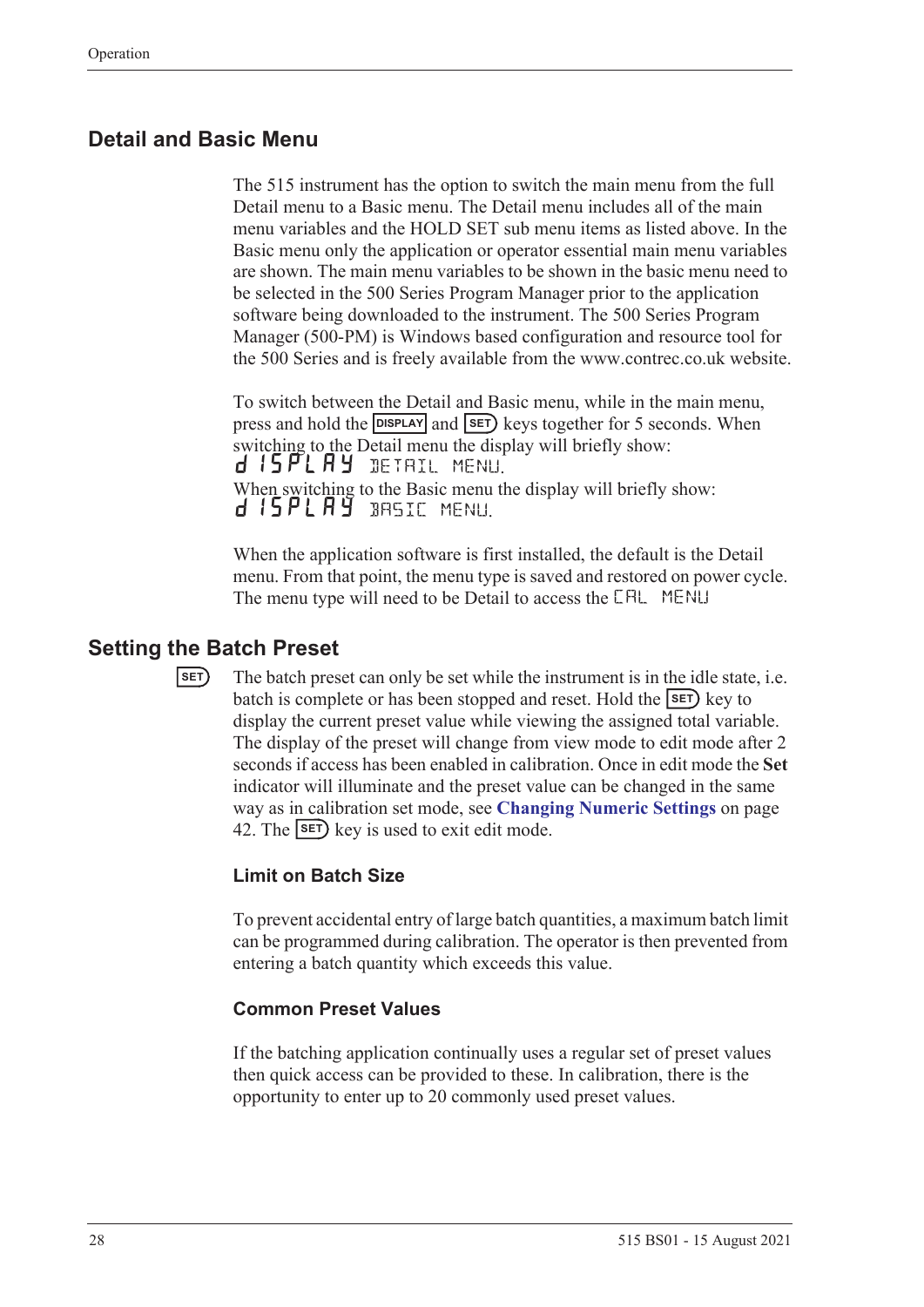These can then be accessed whilst in batch edit mode (described above) by pressing the **DISPLAY** key. The pre-programmed values will appear in the order they were entered in calibration. The display will step through the presets back to the currently entered value which can still be manually edited. While displaying the desired preset value, press the **SET** key to accept the value and exit edit mode.

#### **Setting the Density Preset**

The fluid density preset is required for the volume to mass calculations.

**EXECUTE:** Hold the **SET** key to display (or edit) the density preset while viewing density item on the main menu. The display of the preset value will change from view mode to edit mode after 2 seconds if access has been enabled in calibration. Edit mode can not be entered if a batch is in progress. Once in edit mode the **Set** indicator will illuminate and the preset value can be changed in exactly the same way as in calibration set mode.

### <span id="page-38-0"></span>**Data Logs**

The instrument will log up to 1000 deliveries (batches) if the real-time clock option is installed. The logs are taken at the end of each batch or upon reset if a batch has been aborted before the preset total has been reached. Each entry has a log number, a delivery number and a time and date stamp.

When the number of log entries exceeds 999 the oldest log entry is overwritten by the newest one.

#### **View Data Logs**

Use the following procedure to view the data that has been logged by the instrument:

- **1.** Press the **DISPLAY** key to scroll through the menu to the LOGGE D DATA prompt.
- **2.** Hold the  $\overline{\text{SET}}$  key.

The instrument displays the most recent log record first. The log record number and corresponding delivery number are shown, for example LR-001 and DEL 1236.



**3.** Use the  $\Box$  or  $\Box$  keys to scroll to the delivery number or log record of interest.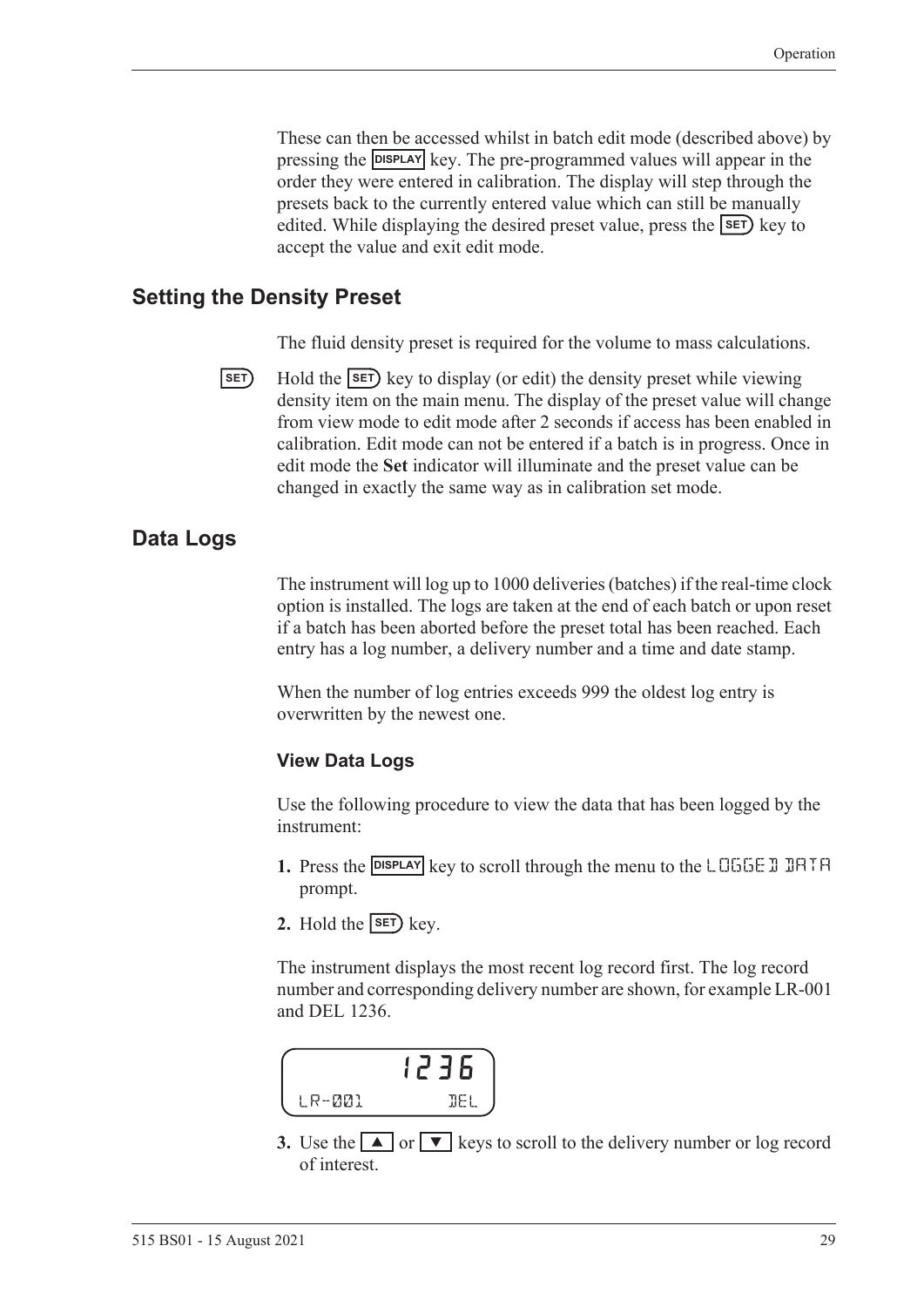- 4. Press the **DISPLAY** key to show the information stored in the selected log record. Each log record consists of:
	- time and date stamp,
	- **•** error code
	- **•** totals for the delivery.
- **5.** While holding the  $\boxed{\text{DISPLAN}}$  key use the  $\boxed{\blacktriangleright}$  key to step through the stored information.
- **6.** While holding the **DISPLAY** key use the **RESET** key to print the data for the displayed log if the printer option has been selected.

The following example shows the format of the time and date stamp at 15:25 (3:25 pm) on 16 January 2019. The day and month alternate with the year in the bottom right hand corner.

$$
\begin{array}{|c|c|c|c|}\n\hline\n & 15-25 \\
 & 15-25 \\
\hline\n & 16-21 \\
\hline\n\end{array}\n\quad\n\begin{array}{|c|c|}\n\hline\n & 15-25 \\
 & 15-25 \\
\hline\n & 2019\n\end{array}
$$

### <span id="page-39-1"></span><span id="page-39-0"></span>**Model Information**

The model information items display the hardware, software and application versions of the instrument. This information is mainly for service personnel. Typical examples are shown below.

| <b>DISPLAY</b>             | <b>Description</b>                                                                                                                                                                                                                                                                    |
|----------------------------|---------------------------------------------------------------------------------------------------------------------------------------------------------------------------------------------------------------------------------------------------------------------------------------|
| $7 - 1 - 5 -$<br>515 MODEL | The hardware model information.<br>Refer to <b>Product Codes</b> on page 91 for full<br>information.                                                                                                                                                                                  |
| 99[[[[<br>B501 INPUT       | The Application number and the assignment of the<br>inputs. Refer to Application Information Code on<br>page 92 for more information.                                                                                                                                                 |
| 3.0.000<br>SØ0-PM VERS     | The version of 500-Series Program Manager from<br>which the application software was compiled.                                                                                                                                                                                        |
| 026357<br>CUSTOM VERS      | The Customer version code for this installation. Refer<br>to Custom Version Codes on page 92 for more<br>information.                                                                                                                                                                 |
| 123456<br>RBE123 5/N       | The instrument serial number and unit tag. The serial<br>number is on the top line and unit tag is on the bottom<br>left. Both items are entered when the instrument<br>application software is initially loaded. If the unit tag<br>is not used the default tag, UNIT, will be used. |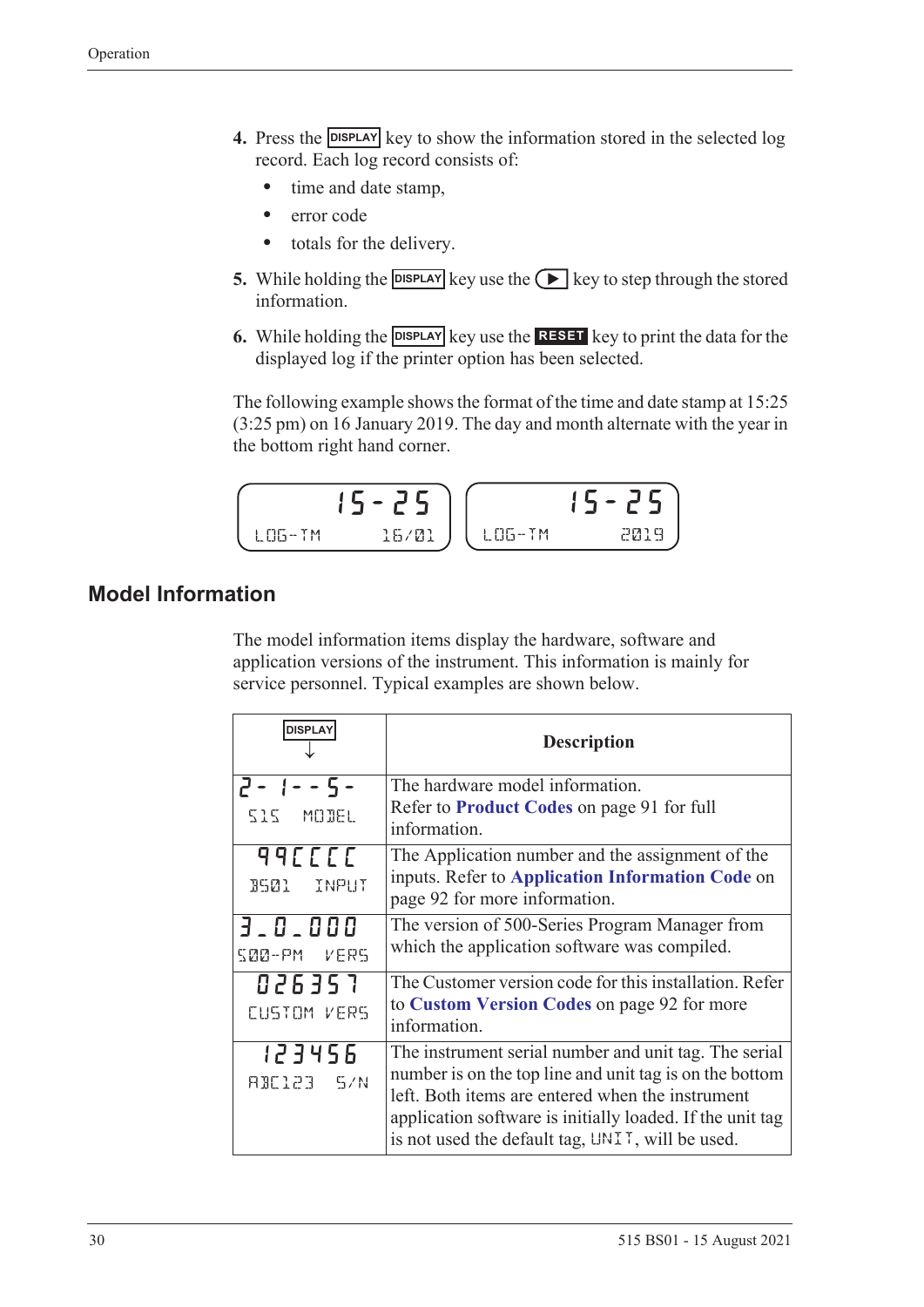| <b>DISPLAY</b>                        | <b>Description</b>                                                                                                                                                                                                                                                                                                      |
|---------------------------------------|-------------------------------------------------------------------------------------------------------------------------------------------------------------------------------------------------------------------------------------------------------------------------------------------------------------------------|
| $15 - 15$<br>EDITED 27/08<br>2019     | The time and date when the calibration of the<br>instrument was last edited. The format of the time and<br>date is the same as for the data logs. This example<br>shows $16:15$ (4:15pm) on the 27th August 2019.                                                                                                       |
|                                       | This function is available only if the instrument has<br>the real time clock option.                                                                                                                                                                                                                                    |
| <b>CLASS-3</b><br>FLASH<br>$V - Q$ 19 | The instrument Class and Flash (bootloader) version.                                                                                                                                                                                                                                                                    |
| ς<br>POWER EYELE                      | The number of power cycles that have occurred since<br>the application software was installed.                                                                                                                                                                                                                          |
| RESET<br>WIT                          | The number of 'watchdog timer' (WDT) resets that<br>have occurred since the application software was<br>installed. The WDT Reset count is only shown if a<br>WDT Reset has occurred.                                                                                                                                    |
| HOLd.PSE<br>CONFIG PRINT              | If the printer protocol is assigned to one of the<br>communication ports, the prompt to print the full<br>program configuration report will be shown. Hold<br>Reset to start the printing of the configuration report.<br>The report will be in a similar format to the report<br>generated by the 500 Program Manager. |

Press **SET**) at any time to exit from the Model information.

# **Batch Operation Modes**

This instrument can operate in the following Batch operation modes:

- **•** PRESET
- **•** ON-OFF
- **•** UNLOAD

### **Preset Mode**

If the batch mode is **PRESET** the prestop and shut-off points are determined by the instrument.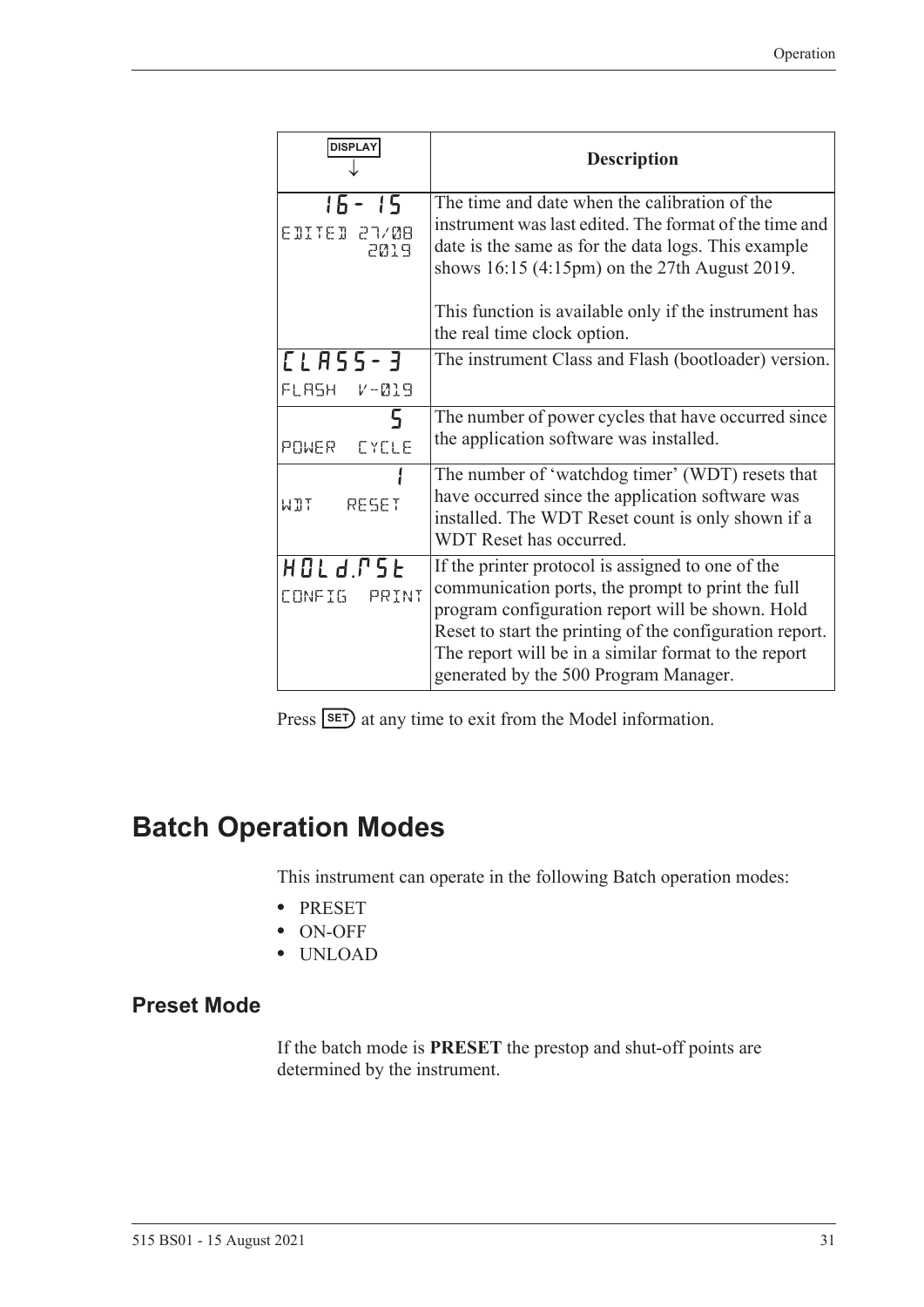The instrument can be set to count up from zero or down from the preset value. A slow flow start feature and reduction of flowrate when approaching the desired quantity is available for smoother batching. The automatic overrun compensation feature can be used to improve accuracy and repeatability. An auto-restart feature for automated repeat batches is also available in preset mode.

### **On-Off Mode**

If the batch mode is **ON-OFF** the shut-off point is determined by the operator.

If the quadrature flow input is enabled the instrument will count up or down from zero depending on the direction of flow detected. At the end of the delivery the batch total will show the net amount of product delivered. If product is 'loaded' in a forward direction the overall batch total will be positive. If the intention is to 'off-load' product by reversing the flow, the overall batch total will be negative. The negative sign on the totals are shown on print outs and logged data to indicate if the delivery was an 'onload or off-load'.

The slow flow start feature can still be used, but in this mode starting and stopping is determined by the operator and in this mode there is no End of batch output signal.

### **Unload Mode**

If the batch mode is **UNLOAD** then the presence of flow is used to determine the delivery's state. The delivery is registered as 'started' when flow starts, and the delivery is finished and logged when flow stops. The instrument will operate in a count up direction.

# **Batch Operation**

### **Safety and Security**

Before a batch or delivery can be commenced it may be imperative that certain safety or security measures are in place. Interlocks, grounding connections, secure keys and identification devices can be used to prevent untrained or unauthorised personnel from operating the batch controller.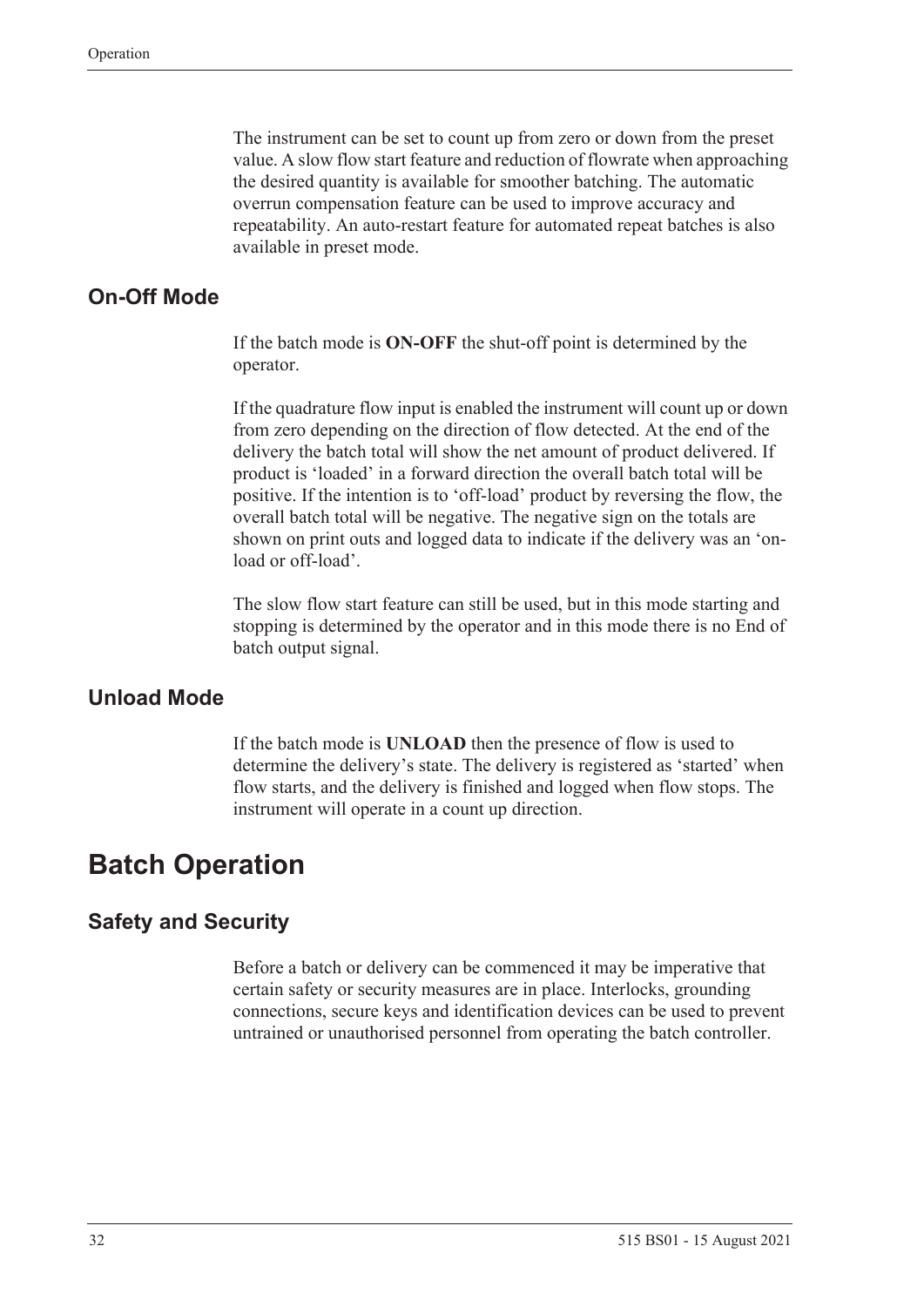#### **Connecting a Permissive**

If this feature has been enabled, the Permissive Input on logic input 3 ensures that a closed circuit to the common terminal (0 volts) must exist before a delivery can be started. A batch will not continue if the permissive input is removed and can not be resumed until the permissive input is restored. A prompt to 'Connect Permissive' is scrolled on the display if the permissive circuit is not closed.

The Permissive Input feature can be enabled or disabled within the Parameters section of calibration.

#### **ID Tag Validation**

If this feature has been enabled, a valid Identification Tag must be detected and authorised before the operator is able to start a batch. The ID Tag is read via an external module that has been connected and assigned to one of the physical communication ports. The instrument in the idle state (assuming a permissive is connected or not required) will scroll a prompt to 'Validate ID Tag'.

Note: An ID Tag can be an iButton 'Touch key' or an RFID transponder, read by one of the supported reader modules and protocols.

If an invalid ID Tag is presented the instrument will beep and display "ID FAIL" and will return to its idle state. If a valid ID Tag is presented, the instrument will beep and display "ID GOOD" before scrolling a prompt to 'Press Run Key'. If the operator does not wish to proceed, they can press and hold the STOP key to abort the start and return to the ID Tag prompt.

To be 'valid' an ID Tag must have been pre-stored into the instruments memory either through the **[General Setup Parameters](#page-69-0)** on page 60 or via Modbus communication using the Instrument Configuration Parameters in the **[Instrument Configuration Parameters](#page-90-0)** on page 81.

The ID Tag is shown in the main menu items and is stored as a part of the logged delivery data. This recorded ID code can be used to link deliveries to external customer or user databases.

### **Batch Type**

The instrument can be programmed to batch on either the Volume or Mass Total. The batch type is chosen via the ASSIGN BATCH parameter. Care should be taken when batching in Volume or Mass units, so that a vessel cannot be accidentally overfilled.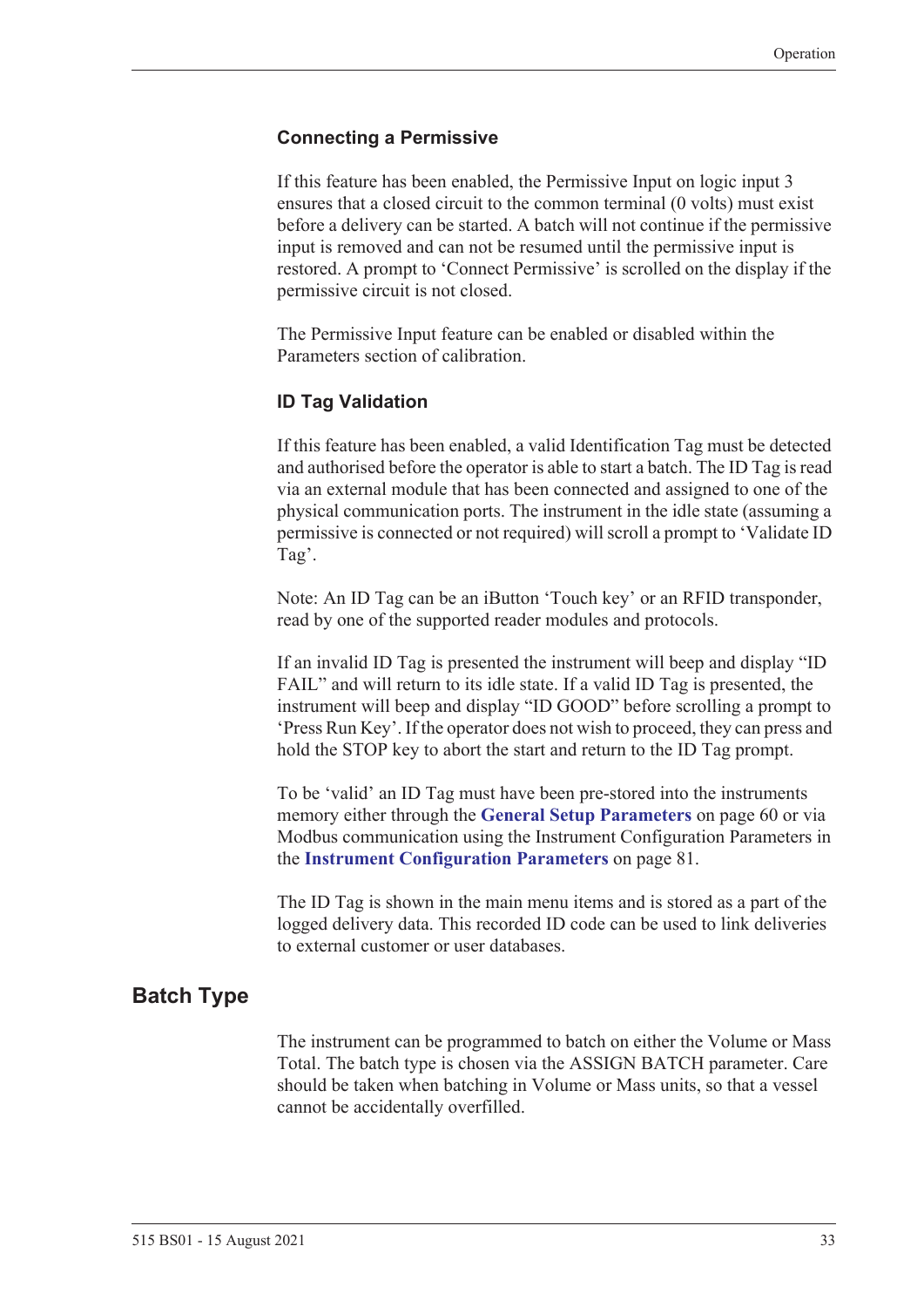# **Starting a Batch**

The delivery (batch) will start when the **RUN** key is pressed (PRESET or ON-OFF modes) or flow starts (UNLOAD mode). The RUN led will illuminate and the instrument will begin to totalise from zero or, if programmed for PRESET and count down mode, the display will decrement from the preset quantity.

The batch controller's two relays can be used to control the delivery of product. These are energised and de-energised as described below.

# **Stopping a Batch**

The delivery (batch) can be stopped at any time by pressing the **STOP** key if operation is programmed to PRESET or ON-OFF modes. Once the process has been interrupted in this way it can be continued (if the **STOP** key functionality is programmed to PAUSE) by pressing the **RUN** key or the batch can be stopped completely by holding the **STOP** key until the run led turns off.

When the process is in pause mode, the RUN led will flash to prompt the operator to continue or abort the batch.

If operation is programmed to UNLOAD mode, the delivery (batch) is finalized when the flow stops.

# **Resetting a Batch**

The instrument can be programmed to reset by different means.

- After the end of a batch, the **RESET** key can be pressed to step directly to the HOLD.SET - TO RESET prompt in the main menu list. Holding the SET key at this point will reset the batch total. If the instrument is programmed to count down, the display will revert to the preset value. If it is programmed to count up or is operating in ON-OFF mode, the batch total will clear to zero. The next batch cannot be started until the previous batch total has been reset.
- **•** If Auto Reset is enabled in the parameters section of calibration or the operation mode is programmed to UNLOAD, the batch total will automatically reset when the next delivery (batch) is started.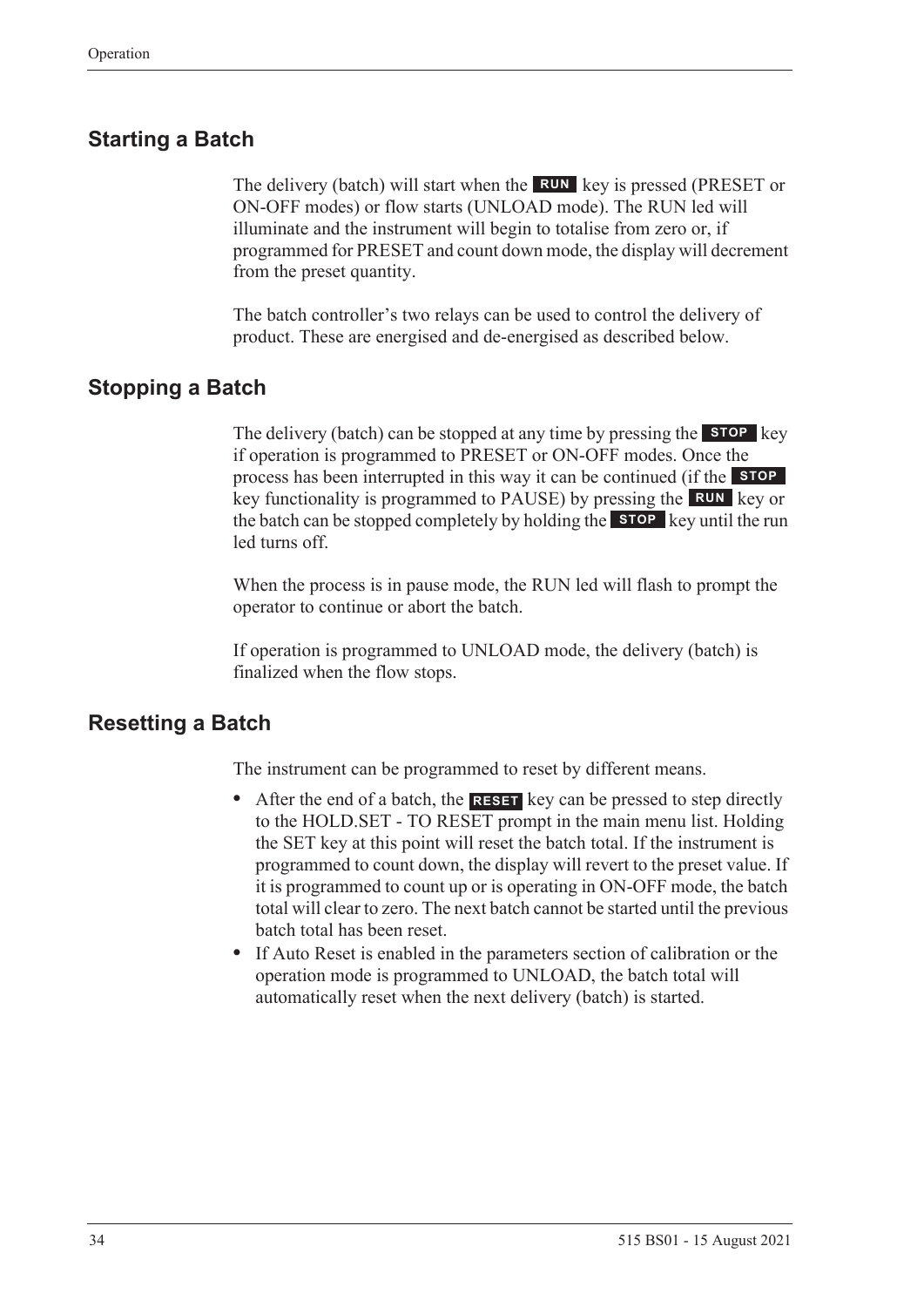## **Printing a Delivery Docket**

If the print option has been enabled, a delivery docket can be printed by different means. The print prompt can only be accessed or a printout initiated if there is no delivery (batch) in progress.

- **•** If the AUTO PRINT feature has been Enabled in the TM/LOG menu, a delivery docket will automatically be printed at the end of each batch at the same time that the delivery is logged. End of batch occurs when a batch ends normally or if a batch is manually ended.
- **•** The HOLD.SET TO PRINT prompt in the main menu can be used to initiate the printing of a delivery docket. The **DISPLAY** key can be used to scroll through the main menu items or the **RESET PRINT** key can be used to step directly to the HOLD.SET - TO RESET prompt and then a single press of the **DISPLAY** key will step onto the print prompt. If an original printout has already been printed, a subsequent delivery docket will include the text "(DUPLICATE DOCKET)".
- **•** Previous (logged) delivery transactions can be reprinted from within the LOGGED DATA menu by scrolling to the desired DEL number, then while holding the **DISPLAY** key, press **RESET** ( **PRINT** ) key to initiate a reprint.

# <span id="page-44-0"></span>**Logic Input Control**

This instrument allows for remote operation via the logic inputs on the rear terminals. The logic input have the following functions:

- **•** Logic Input 1 Remote Run
- **•** Logic Input 2 Remote Stop/Reset
- Logic Input 3 Permissive Input
- **•** Logic Input 4 CAL Switch In field access protection

The Remote Stop input can also be used to reset the batch total by holding the logic input low for 2 seconds if the batch is already complete.

For connection details, refer to **[Logic Input Connection](#page-25-0)** on page 16.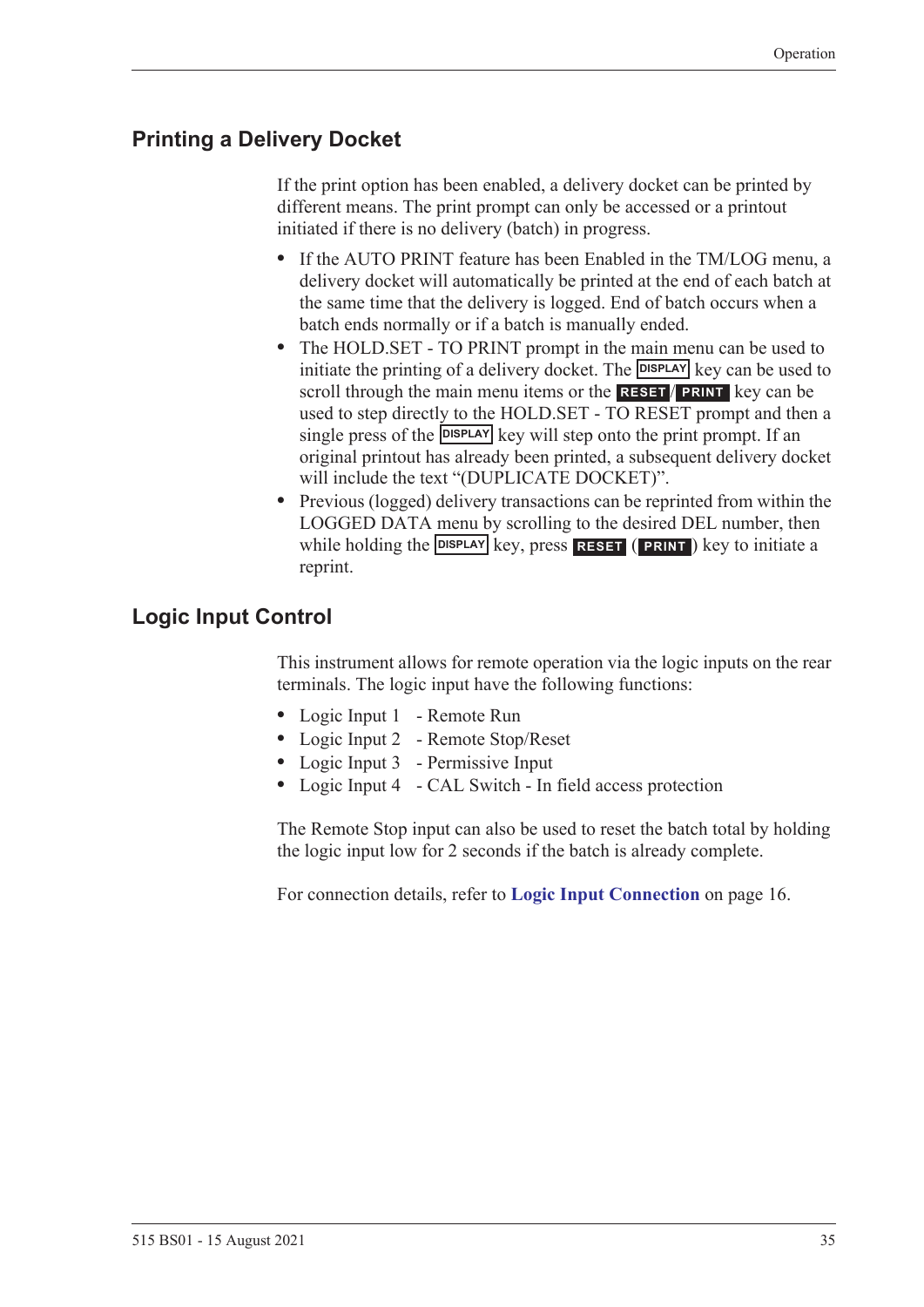## **Batch Flow Errors**

The instrument has the ability to raise an alarm when it detects a loss of flow, a quadrature input error, an unexpected/overflow or a leakage in the system.

- **No Flow Error** The no flow condition is detected when the flow timeout expires during a delivery. There must not be a period of no flow greater than the timeout value during the delivery.
- **• Quadrature Input Error**  The quadrature input error is raised when there is a quadrature input is enabled and there is and error detected above the quadrature cutoff frequency.
- **• Unexpected/Over Flow Error** The overflow condition is detected when the flow continues longer than the timeout period after the controller has attempted to stop (or pause) the flow.
- **• Leakage Error** The leakage condition is detected when an amount greater than the acceptable total is received without flow being initiated by the batch controller.

The point at which these errors are detected is dependent on the values programmed into the calibration parameters such as Batch Flow Timeout and Acceptable Total. The open collector outputs can be assigned to activate whenever one of the flow errors occur. Refer to **[Instrument Settings](#page-55-0)** on [page 46](#page-55-0) for more details.

A 'No Flow' or 'Unexpected/Over Flow' error can be cleared by pressing the **STOP** key without resetting the totals. A paused batch may be restarted or the delivered total remain until a reset action is carried out.

A 'Quadrature Input' error can be cleared with a single press the **RESET** key without resetting the totals. A quadrature error will not deactivate the control relays but the error message will be scrolled and the alarm led flashed.

If logging and/or printing is enabled, the highest priority Error/Exception that occurred during the batch will be included as part of the recorded data. Refer to **[Error Messages](#page-73-0)** on page 64 for details on the order of priority.

### **Batch Control Processes**

The batch controller (if not in UNLOAD operation mode) can be programmed to operate in various ways including:

- **•** Manual Reset (manual start).
- **•** Automatic Reset (manual start).
- **•** Automatic Restart for continuous batches (PRESET mode only).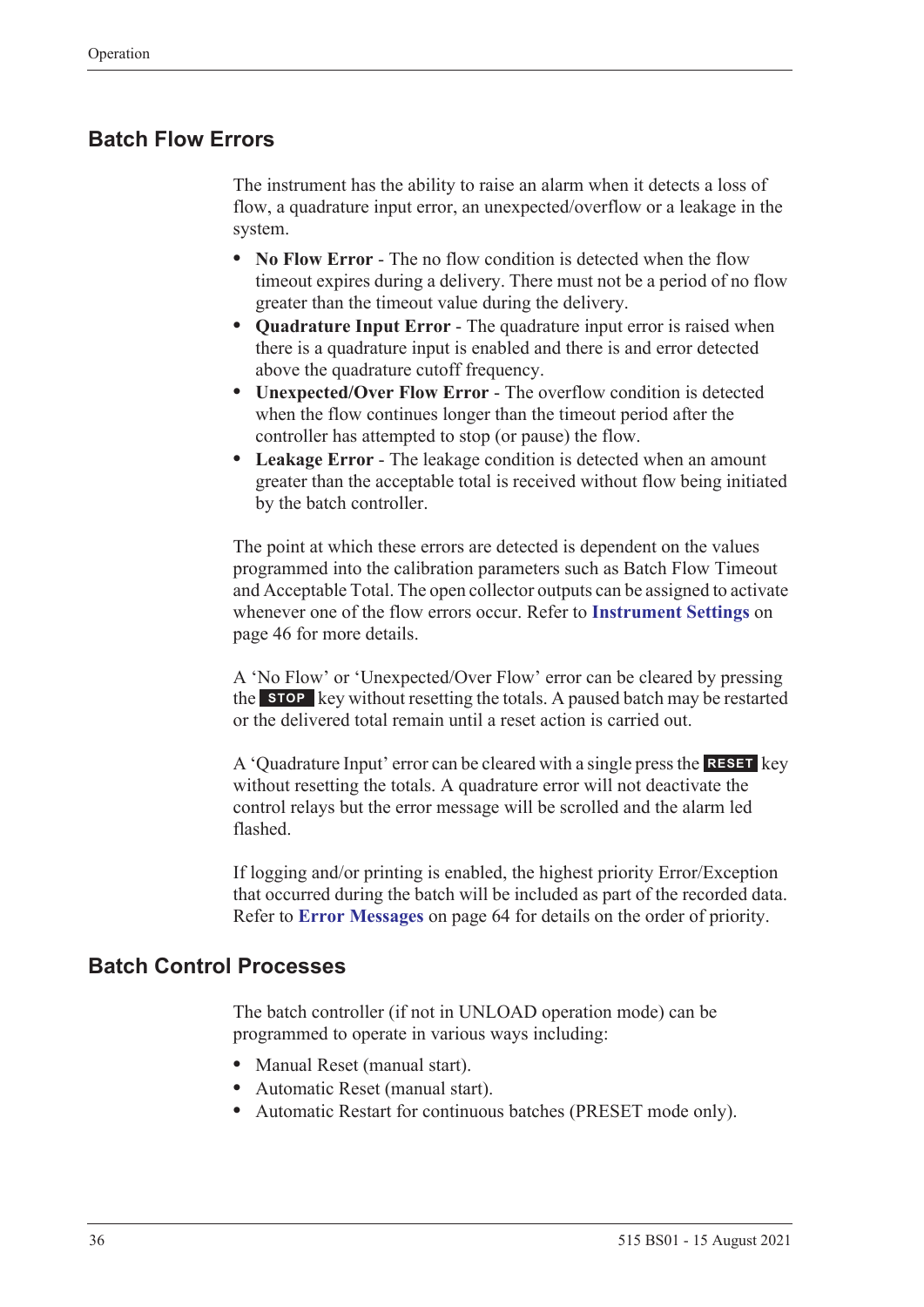In each of the above modes and configurations the parameters can be programmed to determine the behaviour and timing of relays and output signals. The following figures provide examples of some batch operations. Refer to **[Instrument Settings](#page-55-0)** on page 46 for more details.

#### **Manual and Automatic Reset**

If Manual Reset the **RESET** key must be pressed at the end of the batch to clear the batch total. This must be done before another batch can be started. If Automatic Reset is programmed, a new batch is commenced each time the **RUN** key is pressed.



*Figure 13 Batch Operation with Manual or Automatic Reset*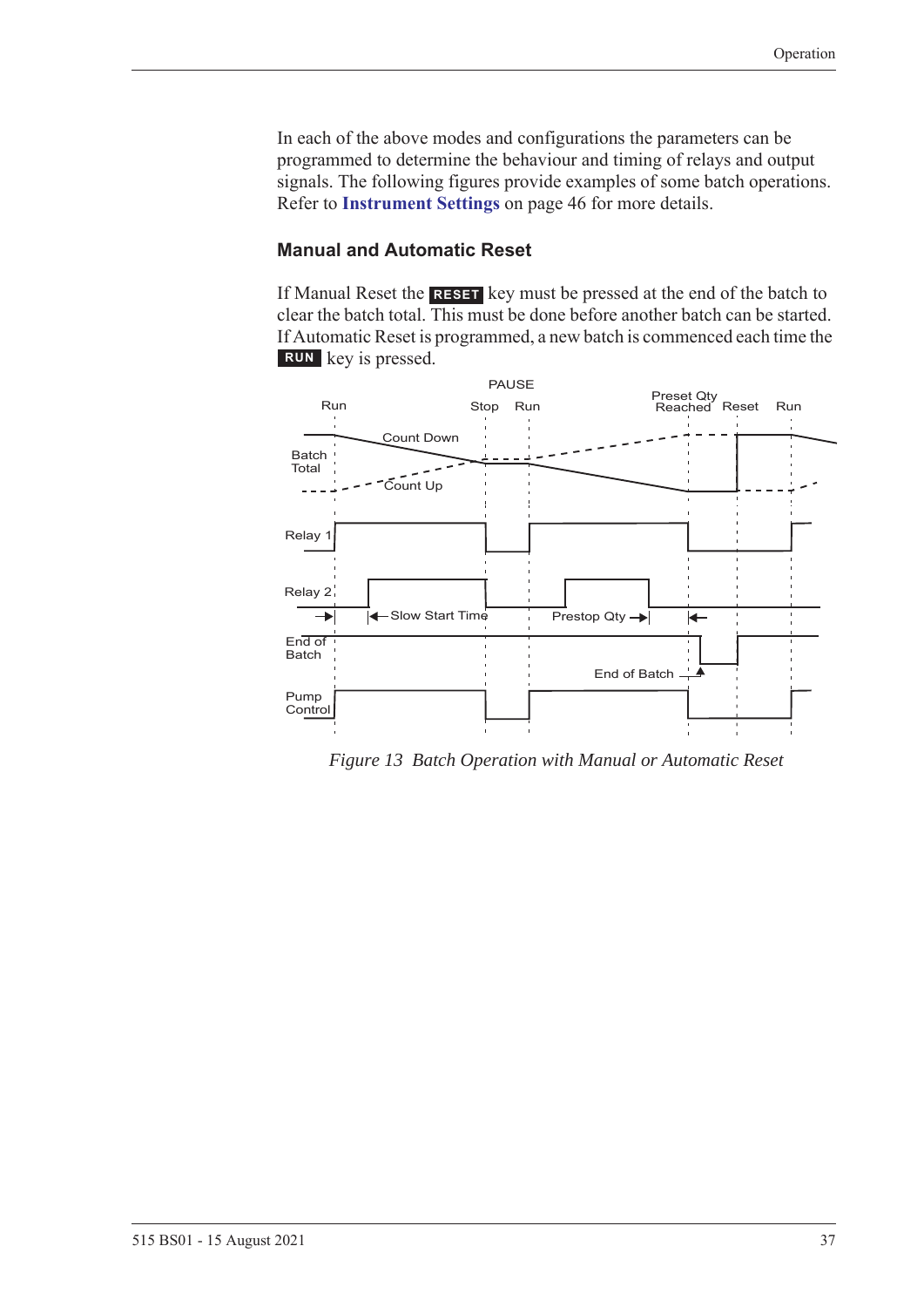### **Automatic Restart**

If Automatic Restart is enabled the next batch will commence automatically when the restart timer expires after the end of batch has occurred. The SET led will flash while the instrument is waiting to automatically restart.



*Figure 14 Batch Operation with Automatic Restart*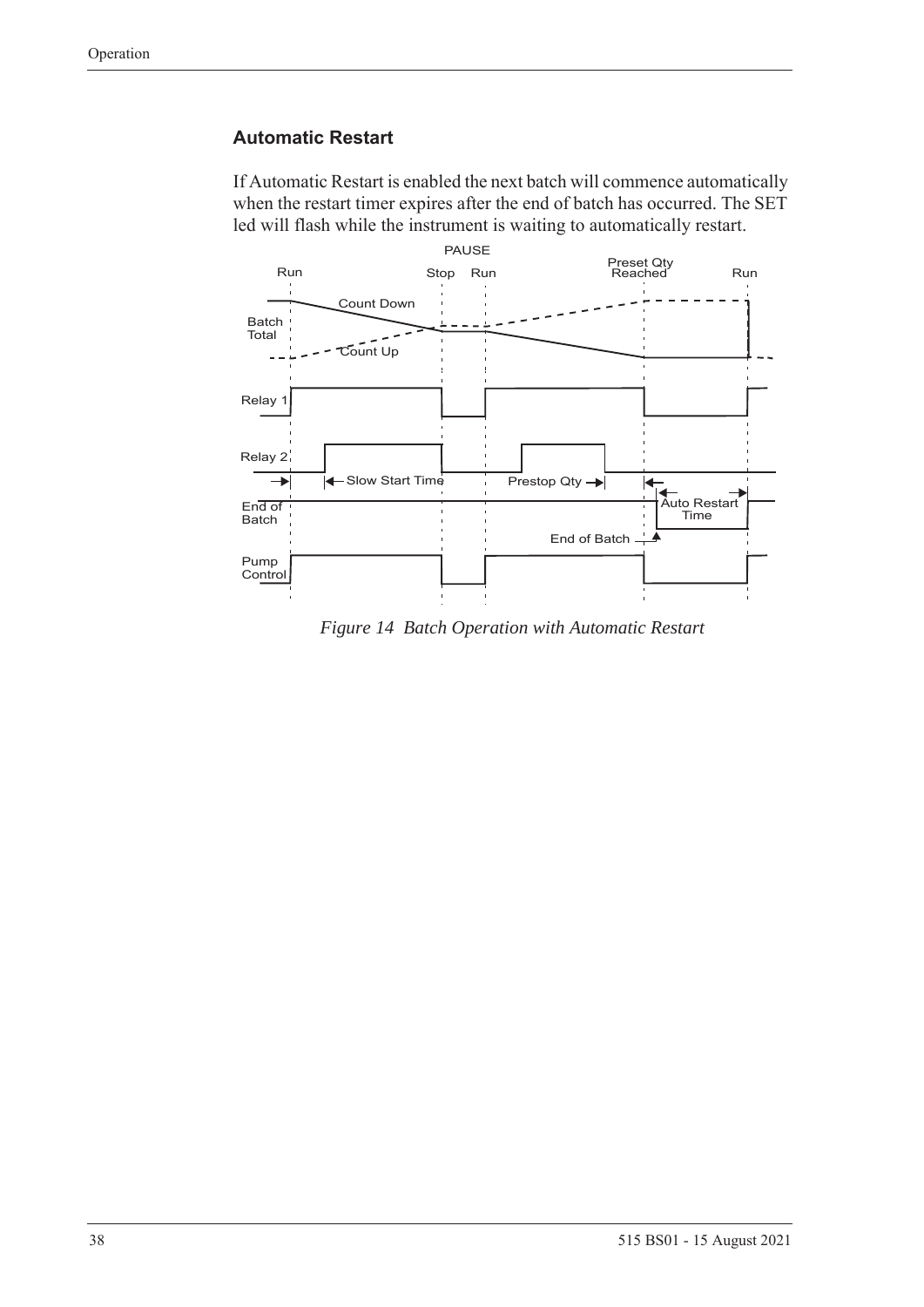# **Chapter 5 Instrument Calibration**

# **Introduction**

The 500 Series instrument calibration settings can be programmed via the front panel, according to program access levels explained below, or via the 500 Series Program Manager - a freely available Windows based configuration and resource tool.

After an instrument has been configured by either means to suit the application requirements, the settings can be recorded or application software backups or instrument clones created as explained further in **[Program Backup & Reports](#page-52-0)** on page 43.

You can view or change the settings of the instrument according to the access level for each parameter, as set by the 500 Series Program Manager. There are different types of access to the parameters as follows:

- **• Not visible** you cannot display or edit the parameter.
- **• Display only** you can display the parameter, but you cannot change the setting.
- **• Programmable** you can change the setting of the parameter in Calibration Set mode.
- **• Password protected** you can change the setting of the parameter in Calibration Set mode only if you enter the correct password.
- **• CAL switch protected**  you can change the setting of the parameter in Calibration Set mode only if you enter by using the CAL switch on Logic Input 4.
- **Note:** When you enter Calibration Set mode, the instrument prompts to enter a password only if the password setup via the 500 Series Program Manager is non-zero (000000 is the factory default value). Entering any value at the password prompt will allow to change the settings of the "programmable" parameters, but the correct password must be entered to change the password-protected parameters. Likewise, the CAL switch (Logic Input 4) must be used to enter Calibration Set mode to change the CAL switch protected parameters.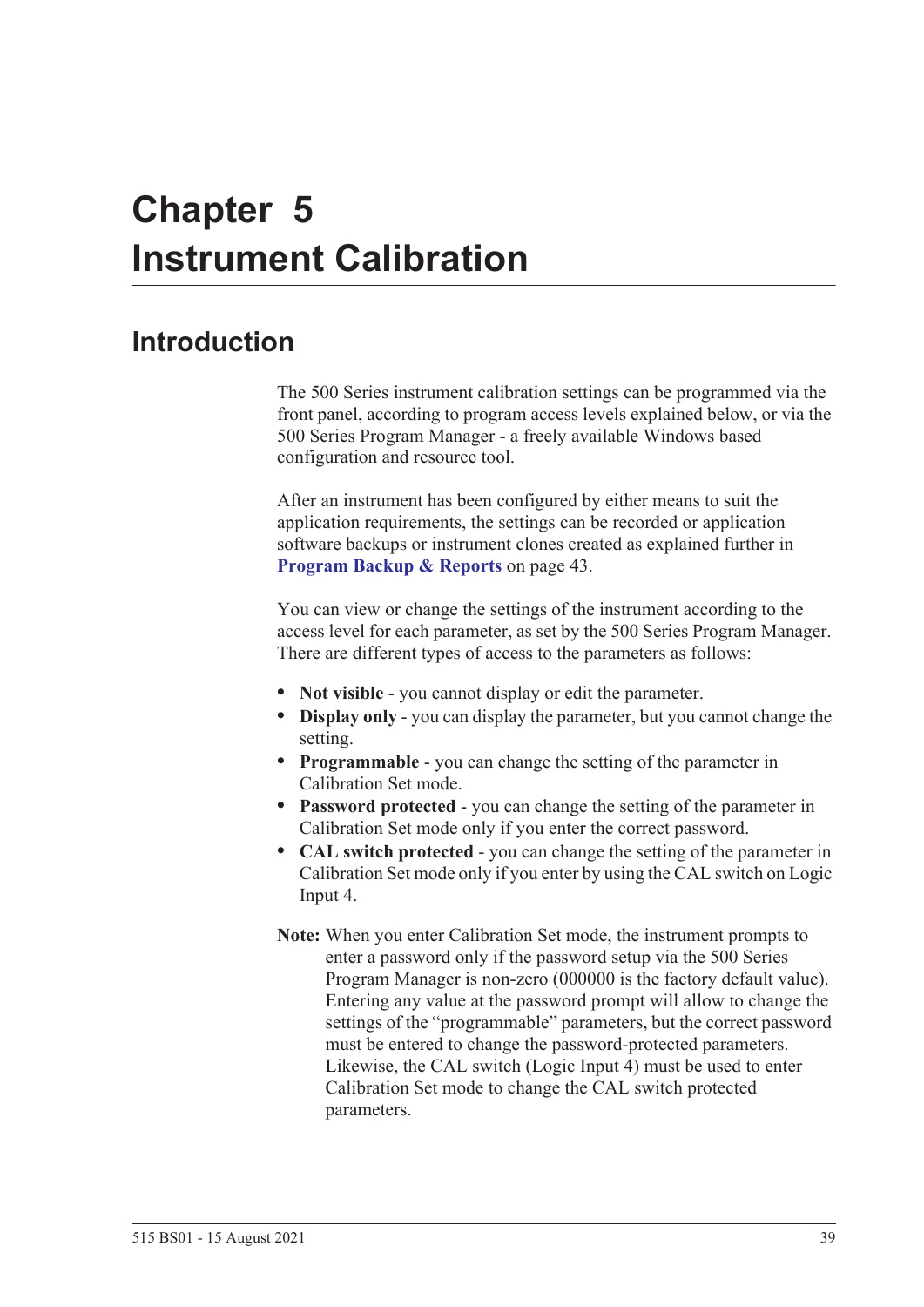# <span id="page-49-0"></span>**Calibration View Mode**

Use the following procedure to view the calibration settings of the instrument:

- 1. Press **DISPLAY** to scroll to the **CAL** MENLI prompt.
- **2.** Hold the  $\overline{\text{SET}}$  key.



The instrument beeps once, illuminates the **Cal** indicator and shows CAL on the display panel.

- Press  $\left( \triangleright \right)$  to scroll through the flashing menu headings.
- Press **SET** to scroll through submenu items.
- Hold **DISPLAY** to return to the main calibration menu.
- **3.** To exit from the Calibration View mode, press  $\Box$  to scroll to the END option and press **SET**).

The instrument returns to Normal Operation mode.

# **Calibration Set Mode**

In Calibration Set mode, you can change the settings of the "programmable" parameters. You must enter the system password to change the setting of the "password-protected" parameters and you must use the CAL switch on Logic Input 4 to access the "Cal switch protected" parameters.

Use the following procedure to enter Calibration Set mode:

- **1.** Press **DISPLAY** to scroll to the **CAL** MENLI prompt.
- **2.** Hold the  $\overline{\text{SET}}$  key.



The instrument beeps once, illuminates the **Cal** indicator and shows CAL on the display panel.

- **3.** Press  $\left( \blacktriangleright \right)$  to select any flashing menu heading except END.
- **4.** Hold the **SET** key for two seconds, or if "Cal switch protected" items exist the CAL switch can be closed for two seconds.

The instrument prompts for a password to be entered if the password is non-zero, otherwise the password prompt is skipped.

- **5.** If the password prompt is shown, press  $\boxed{\blacktriangle}$  or  $\boxed{\blacktriangledown}$  to change the value of the current digit. To select the next digit, press  $\Box$ .
- **6.** Press **SET** or use the CAL switch on Logic Input 4 (if "Cal switch protected" items exist) to accept the password and proceed.
- **7.** Proceed and observe the access confirmations.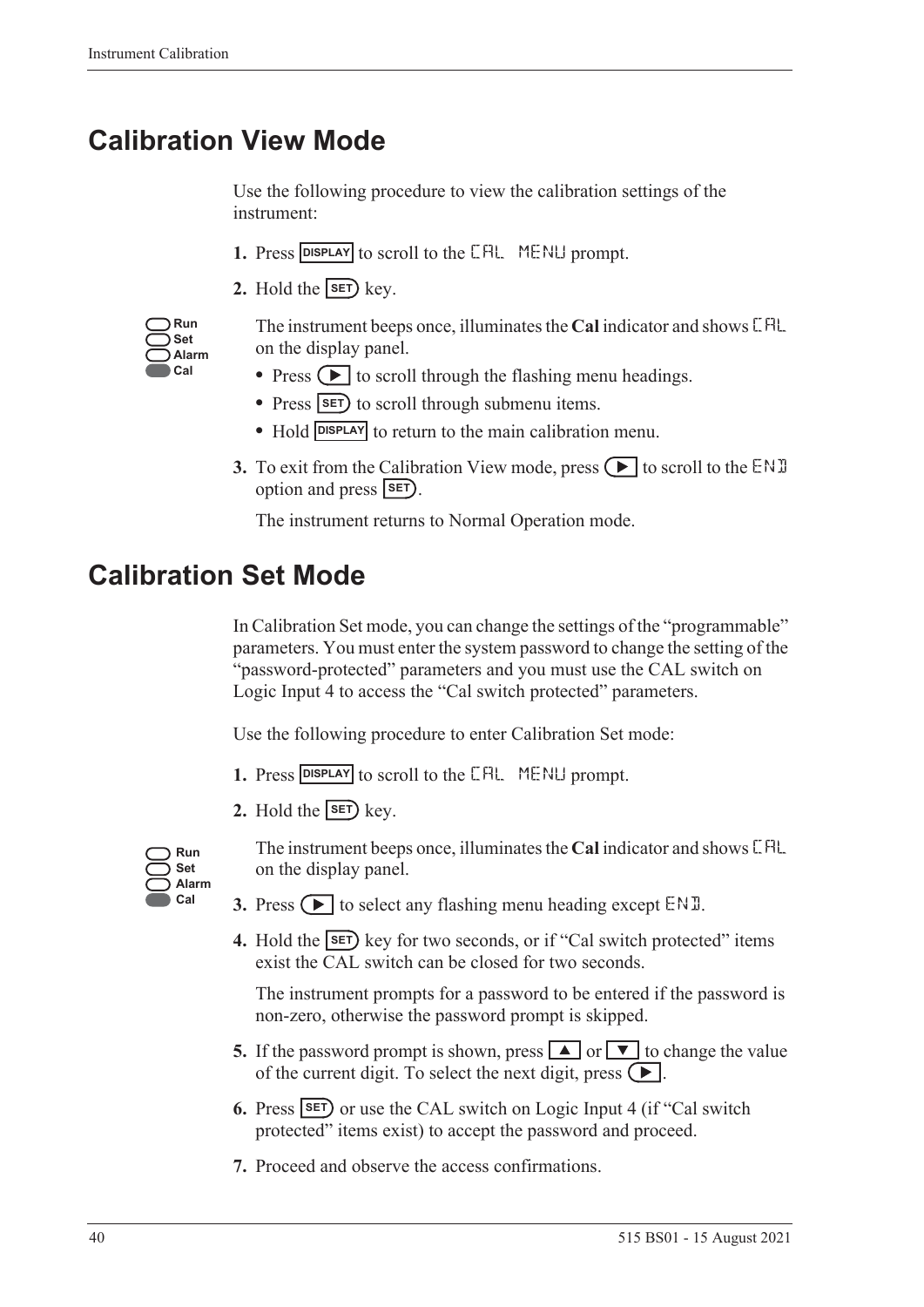**•** If the CAL switch is used and the password is correct, the instrument makes two beeps and displays message:  $-Ed$  it -  $TS$  pw mode

and enables you to change "programmable", "password protected" and "CAL switch protected" parameters.

• If the CAL switch is used but the password has been skipped or is incorrect, the instrument makes one beep and displays message: -EDIT- CAL\_SW MODE

and enables you to change "programmable" and "CAL switch protected" parameters.

- If the **SET**) key is pressed and the password is correct the instrument makes two beeps and displays the message:
	- -EDIT- PASSW MODE and enables you to change the "programmable" and "passwordprotected" parameters.
- If the **SET**) key is pressed but the password has been skipped or is incorrect, the instrument makes one beep and displays the message: -EDIT- PROG MODE

and enables you to change only the "programmable" parameters.



The instrument illuminates both the **Cal** and **Set** indicators.

- **8.** Edit the instrument parameters as required. The programmable values are indicated by the flashing display.
	- To change a numerical value, press **A** to increase a value, or press  $\triangledown$  to decrease a value. Press a key momentarily to change the value one number at a time. Hold a key to scroll through the numbers. To proceed to next digit, press  $(\blacktriangleright)$ .
	- To change an option setting, press  $\Box$  or  $\nabla$  to scroll through the options.
- **9.** Press **SET** to accept the currently displayed value and proceed to the next parameter. You can press **DISPLAY** to briefly view the current edit mode:  $-Ed$   $E - \frac{2}{x}$  XXXXXX MODE, as described in step 6 above. Continue to hold the **DISPLAY** key to return to the main calibration menu.
- **10.**To exit from Calibrate Set mode, press  $\Box$  to scroll through the main calibration menu to  $ENI$ , then press  $SET$ . Otherwise, to quick exit from any menu, you can press and hold **SET** for two seconds or, if "Cal switch protected" items exist, the CAL switch can be closed for two seconds.

**Run Set Alarm Cal**

The instrument makes two beeps and cancels the **Cal** and **Set** indicators.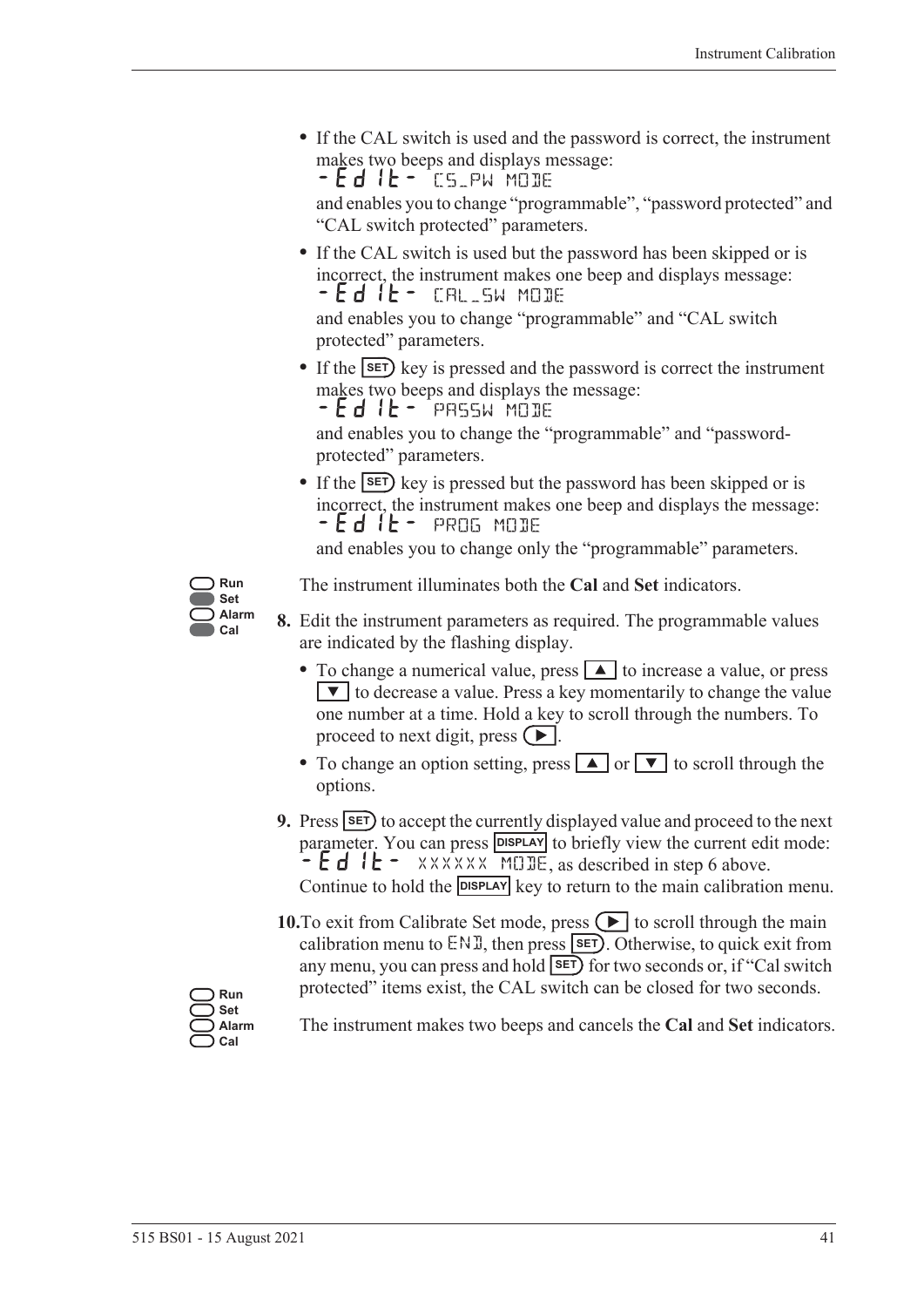# **Changing the Instrument Settings**

In Calibration Set mode, the display flashes the item that can be changed. For option settings, the display flashes the complete option. For a numeric parameter, the display flashes one digit at a time, you can change the value of the flashing digit as required, then move the flashing cursor to change another digit.

**Note:** When you change the setting of a parameter, the instrument records the result as soon as you move to another parameter, or exit from the Calibration Set mode.

### **Changing Option Settings**

When you display an option that can be changed, the entire option flashes on the display, such as the choices of ODD, EVEN or NONE for the communications parity bit checking. Press  $\boxed{\blacktriangle}$  or  $\boxed{\blacktriangledown}$  to change the option. You can "scroll" through the options in either direction to make a selection as shown below.



### <span id="page-51-0"></span>**Changing Numeric Settings**

The display flashes the digit that can be changed.

第第89.123

Press  $\left( \blacktriangleright \right)$  to select the digit that you wish to change.

Press  $\boxed{\blacktriangle}$  or  $\boxed{\blacktriangledown}$  to increase or decrease the value of the selected digit.

### **Changing the Decimal Point**

To change the position of the decimal point, press  $\Box$  to move the flashing selection until the decimal point flashes. Press  $\boxed{\blacktriangle}$  or  $\boxed{\blacktriangledown}$  to move the decimal point to the right or left as required.

### **Units of Measurement**

The calibration of some parameters is based on the units that are defined for the relevant variables. These units of measurement can been viewed in the UNITS menu in the Instrument Settings section below.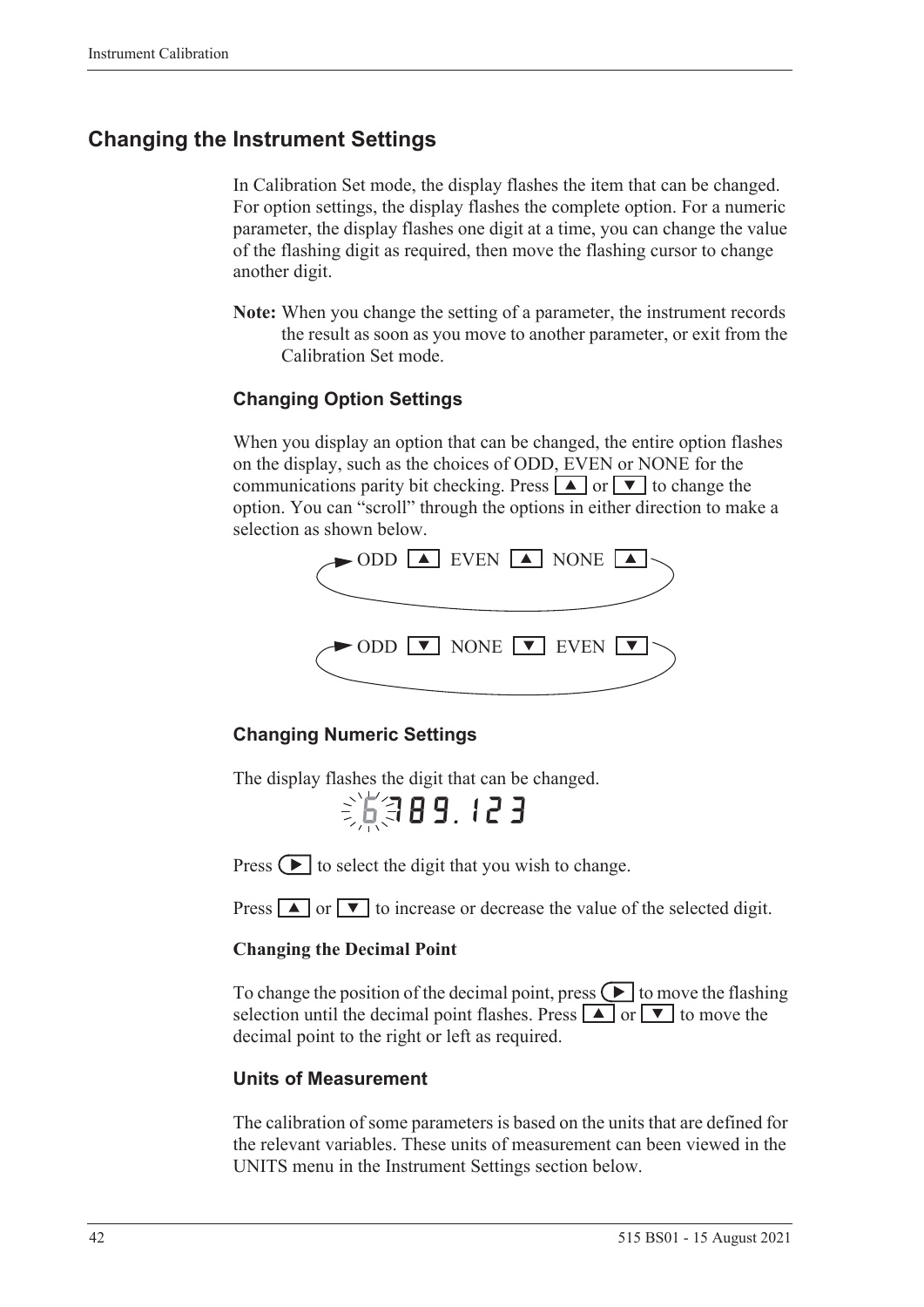# <span id="page-52-0"></span>**Program Backup & Reports**

### **Backup via 500 Series Program Manager**

As well as programming the 500 Series instruments via the front panel (according to program access levels), the 500 Series Program Manager (500-PM) can be used to create a custom version of the application software and program parameters preset prior to downloading the application software. Backups of customised applications can be saved as downloadable APX or APL files and the full configuration reports printed or saved as PDF. The 500-PM is a Windows based programming tool and resource centre and is freely available from the Contrec www.contrec.co.uk website.

Instruments are often supplied from the factory with the default application software, but it is by using 500-PM software that program access levels are set, USER text and messages customised and print headers and footers entered.

### **Printing Configuration Report**

To assist in keeping an audit trail of the program settings and changes made via the front panel, the 515 instrument provides the ability to print the configuration to a local printer if one has been connected and assigned to one of the 515 communication ports.

The prompt to hold the Reset key to print the configuration report HOLd.PSE CONFIG PRINT is found at the end of the Model Info menu, described in **[Model](#page-39-1)  [Information](#page-39-1)** on page 30. The report can be lengthy and adequate printer paper must be available (Note: this feature is available starting from version 3.0.377).

### **Upload and Clone of Application Software**

To assist in maintaining a backup for important applications and installations, the 500-Series Program Utility software (500-LT, version 3.0.377 or higher) can be used to upload the instruments application software with all of the current program settings.

The 500-LT (PM Lite) program is a Windows based computer program which can be downloaded for free from the Contrec www.contrec.co.uk website and is part of the package when the Contrec 500 Series Program Manager is installed. The 500-LT provides the option to 'Upload Application' or 'Upload Report Only'. To use either upload functionality, the 515 port being used must have printer (PRN) protocol assigned to it.

Once uploaded to the 500-LT, the report can be viewed or printed. The Upload Application is automatically saved as an APL file. The file can be used then or reopened later to download to another 515 instrument (of the same or higher class) to create a clone of the original instrument.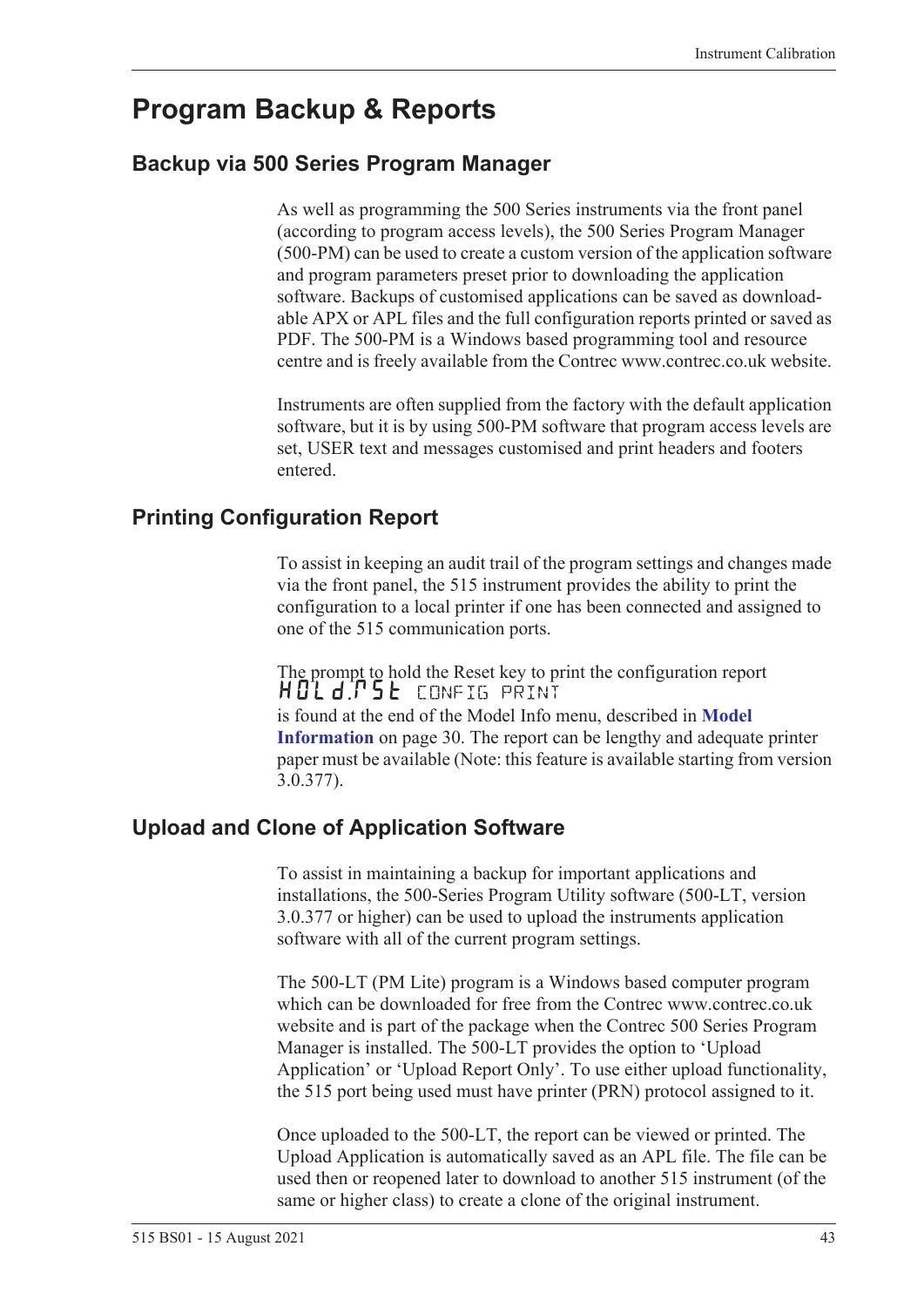# **Calibration Menu Tree**





<span id="page-53-0"></span>*Figure 15 Calibration Menu Tree Sheet 1*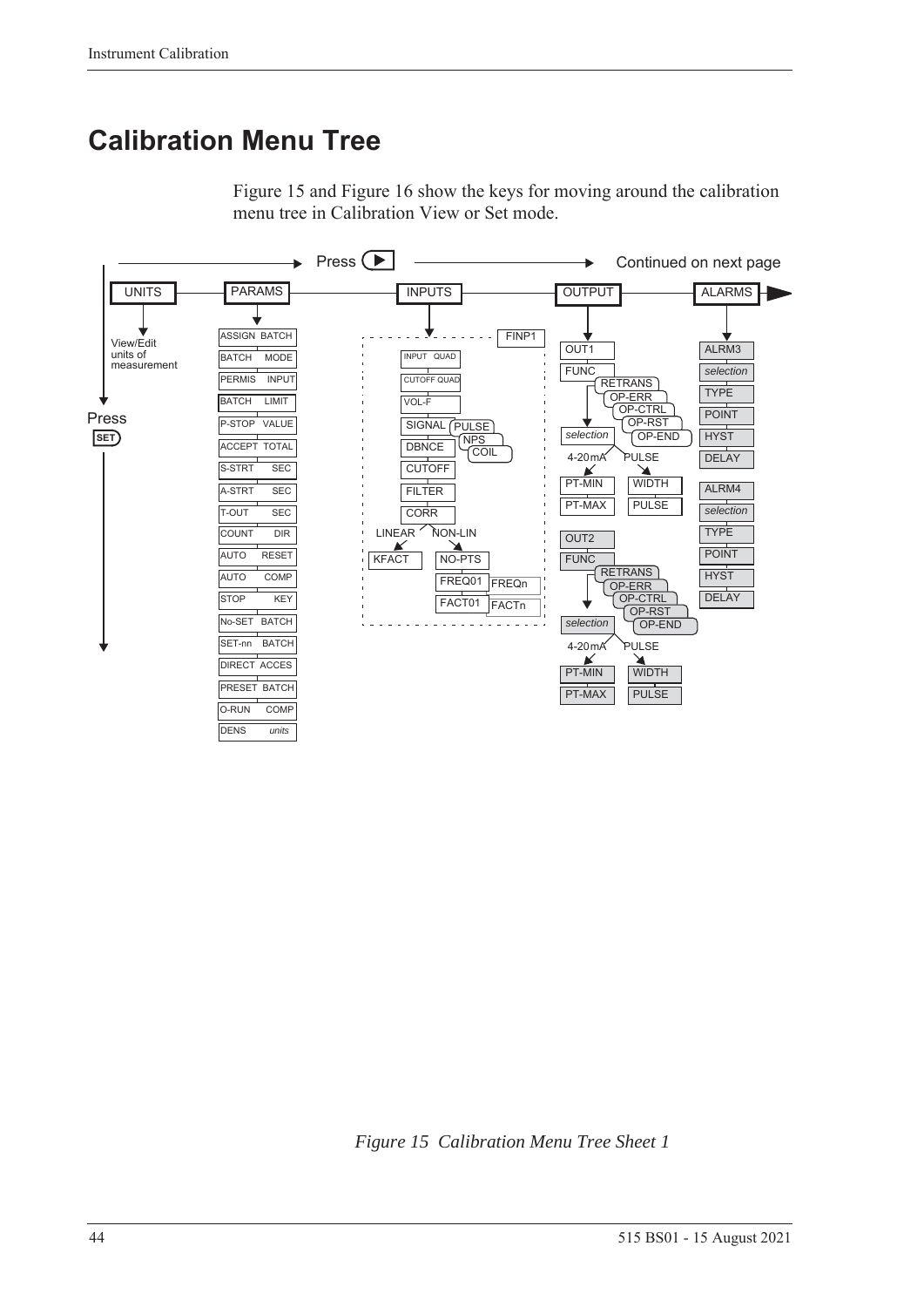

The shaded boxes indicate hardware options

Hold **DISPLAY** at any point to return to the main calibration menu.

Press  $\Box$  at any I/O assignment position to move to the next I/O assignment in the submenu (eg pressing  $\left( \blacktriangleright \right)$  on ALRM1 will move you to ALRM2 if it exists)

<span id="page-54-0"></span>*Figure 16 Calibration Menu Tree Sheet 2*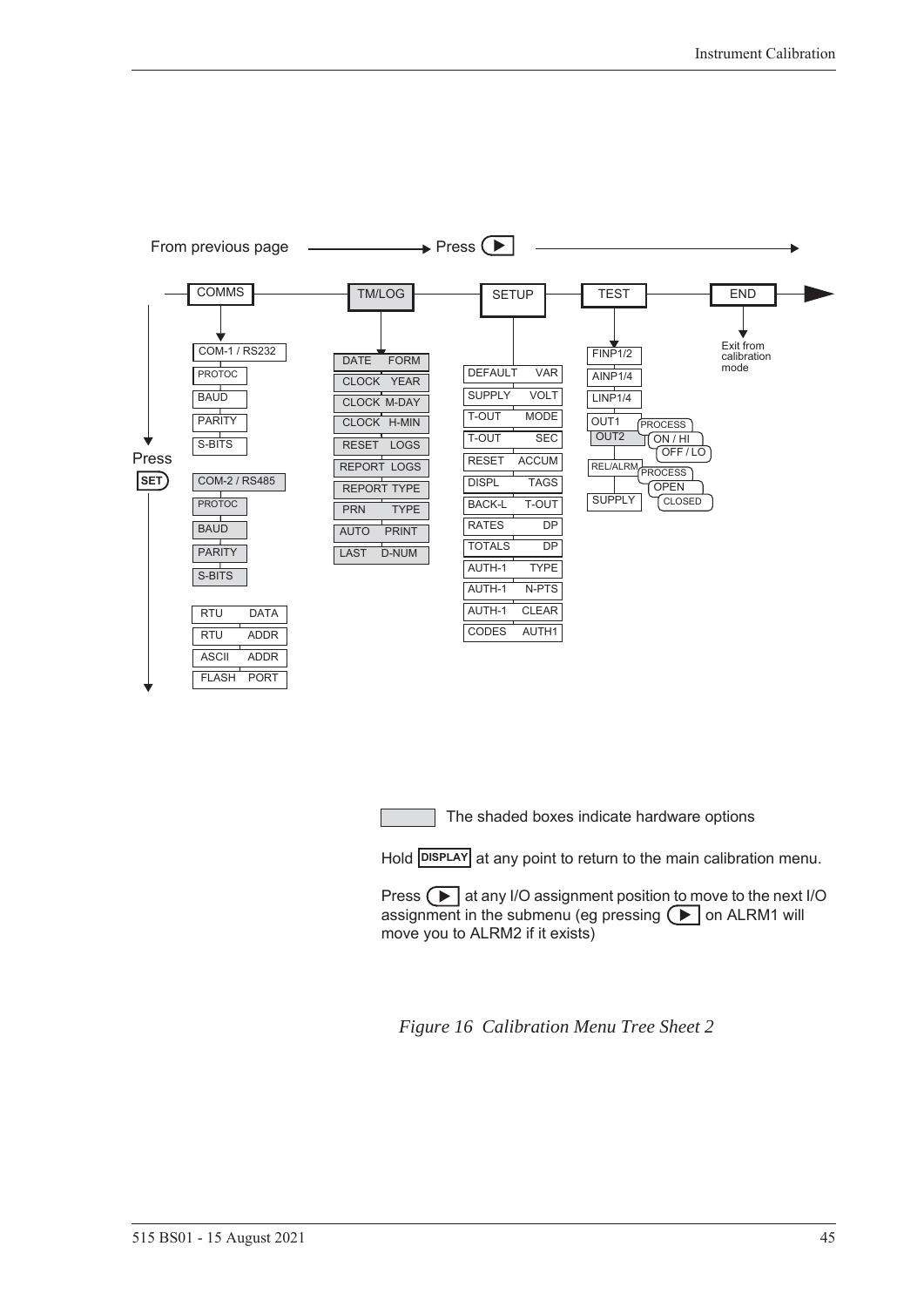# <span id="page-55-0"></span>**Instrument Settings**

## **Units of Measurement**

The Units menu allows the units to be viewed and edited if necessary without the reloading of new application software. Any change in units will result in a full reset to initially downloaded settings. Therefore, any required changes to units of measurement should be made before changing any other settings.

| <b>SET</b>                | $\textcolor{blue}{\blacktriangleright} \rightarrow \textcolor{red}{UNITS}$ params inputs outputs alarms comms tm/log setup test end                                                                                                                                             |  |
|---------------------------|---------------------------------------------------------------------------------------------------------------------------------------------------------------------------------------------------------------------------------------------------------------------------------|--|
| ITER <sub>n</sub><br>unit | The units for main menu or calibration items can be viewed by pressing<br>the $\left  \text{set} \right $ key.                                                                                                                                                                  |  |
|                           | The units of measurement are password protected or will be protected by<br>the CAL switch if any instrument setting has an access level of 'CAL<br>Switch Protected'. To edit the units the correct password must be entered<br>or CAL switch used on entry to EDIT mode.       |  |
|                           | Press $\boxed{\blacktriangle}$ or $\boxed{\blacktriangledown}$ to select the required units.                                                                                                                                                                                    |  |
| <b>ACCEPT</b><br>LINIT5   | The Accept Units prompt will only appear if one or more of the units<br>have been changed.                                                                                                                                                                                      |  |
|                           | <b>IMPORTANT:</b> Accepting the change of units will initiate a master<br>reset. All calibration parameters will revert to their default value (i.e.<br>those values included in the downloaded instrument software). All totals<br>and any logged information will be cleared. |  |
|                           | Press $\Box$ or $\nabla$ to select YES, then press the SET key. The instrument<br>makes three beeps to confirm the reset command.                                                                                                                                               |  |
|                           | The message -RESET- PLEASE WAIT will be displayed as the<br>instrument exits calibration mode and completes a full re-boot sequence.                                                                                                                                            |  |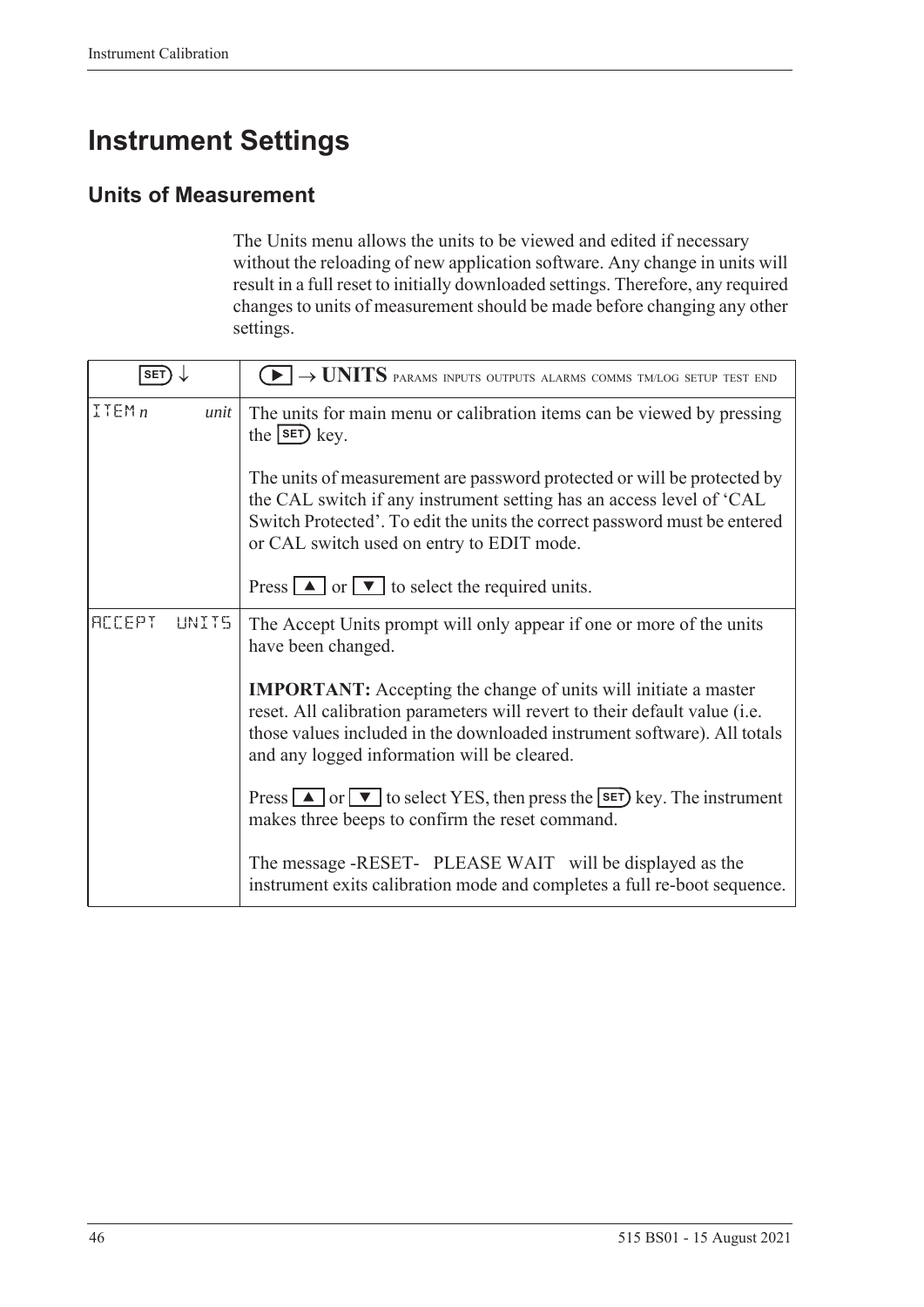# **Parameters**

| SET)          |              | $\blacktriangleright$ $\rightarrow$ units PARAMS inputs outputs alarms comms tm/log setup test end                                                                                                                                                                        |  |
|---------------|--------------|---------------------------------------------------------------------------------------------------------------------------------------------------------------------------------------------------------------------------------------------------------------------------|--|
| <b>RSSIGN</b> | <b>BATCH</b> | You can assign any of the "total" main menu variables as a batch type.                                                                                                                                                                                                    |  |
|               |              | Press $\boxed{\blacktriangle}$ or $\boxed{\blacktriangledown}$ to select the variable that is required as a batch type.                                                                                                                                                   |  |
| <b>BATCH</b>  | MODE         | Select the required batch operation mode.                                                                                                                                                                                                                                 |  |
|               |              | <b>PRESET</b><br>- Preset delivery.                                                                                                                                                                                                                                       |  |
|               |              | <b>ON-OFF</b><br>- Manual delivery.<br><b>UNLOAD</b><br>- Unload delivery (controlled by presence of flow).                                                                                                                                                               |  |
|               |              |                                                                                                                                                                                                                                                                           |  |
|               |              | Press $\Box$ or $\nabla$ to select either: PRESET, ON-OFF or UNLOAD.                                                                                                                                                                                                      |  |
|               |              | Refer to the section Batch Modes for descriptions of each mode.                                                                                                                                                                                                           |  |
| PERMIS        | INPUT        | The permissive input feature ensures that a batch will not be allowed until<br>a permissive contact is closed. A prompt to connect permissive is<br>displayed. The requirement for the permissive can be enabled or disabled.                                             |  |
|               |              | For more details, refer to Logic Input Control on page 35.                                                                                                                                                                                                                |  |
|               |              | Press $\Box$ or $\Box$ to select ENABLE or DISABLE.                                                                                                                                                                                                                       |  |
| <b>BATCH</b>  | LIMIT        | The batch limit determines the maximum batch preset value that can be<br>entered. If a value of zero is entered for this parameter then no limit is<br>applied.                                                                                                           |  |
|               |              | Enter the value in the engineering units of the batch preset.                                                                                                                                                                                                             |  |
| <b>P-510P</b> | VALUE        | The prestop value determines when relay 2 deactivates as the batch<br>approaches the preset quantity.                                                                                                                                                                     |  |
|               |              | Enter the value in the engineering units of the batch preset.                                                                                                                                                                                                             |  |
| <b>ACCEPT</b> | TOTAL        | The batch acceptable total is the minimum total for the system leakage to<br>be logged (a value of zero disables logging of leakages). It also allows<br>small totals due to "meter skips" and vibration to be discarded without<br>being considered as a valid delivery. |  |
|               |              | Enter the value in the engineering units of the batch preset.                                                                                                                                                                                                             |  |
| <b>5-5TRT</b> | <b>SEC</b>   | The batch slow start time determines when relay 2 activates after the start<br>or resumption of a batch.                                                                                                                                                                  |  |
|               |              | Enter the value in seconds.                                                                                                                                                                                                                                               |  |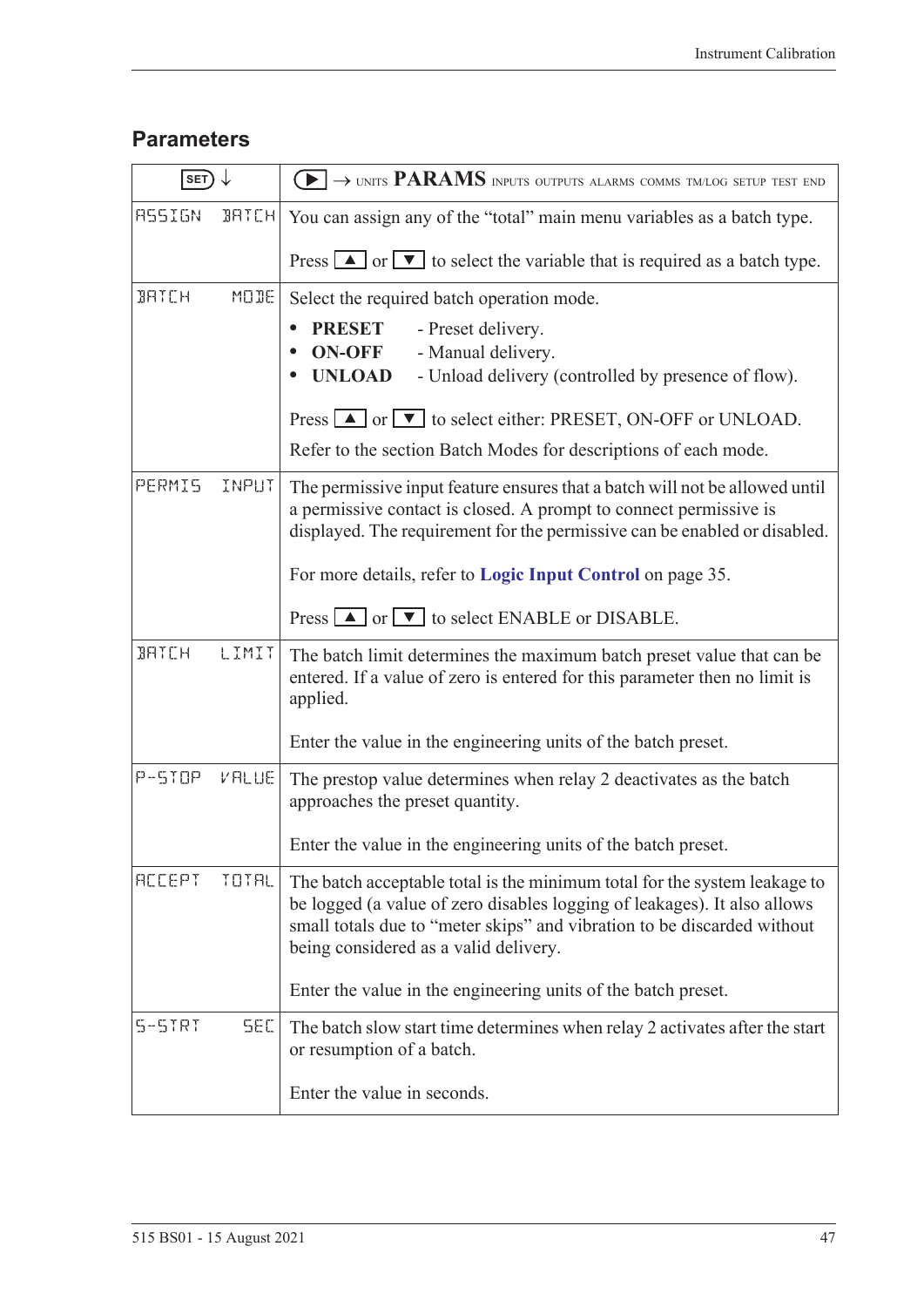| SET)                       | $\blacktriangleright$ $\rightarrow$ units PARAMS inputs outputs alarms comms tm/log setup test end                                                                                                                                                                                                                                                                     |
|----------------------------|------------------------------------------------------------------------------------------------------------------------------------------------------------------------------------------------------------------------------------------------------------------------------------------------------------------------------------------------------------------------|
| A-SIRI<br>SEC.             | The batch automatic restart time determines the time that will elapse<br>between the end of one batch and the start of the next. A value of zero<br>disables the auto restart feature.                                                                                                                                                                                 |
|                            | Enter the value in seconds.                                                                                                                                                                                                                                                                                                                                            |
| $T - 11T$<br>SEC.          | The batch flow timeout determines the length of no flow time that the<br>instrument will wait during a batch before raising a no flow error. It also<br>determines when an overflow error is raised if flow does not cease within<br>the timeout period after the controller attempts to stop the flow. A value<br>of zero disables these flow timeout features.       |
|                            | Enter the value in seconds.                                                                                                                                                                                                                                                                                                                                            |
| <b>COUNT</b><br>JIR.       | The batch count direction determines whether the batch total counts up<br>from zero to the preset value or down from the preset to zero.                                                                                                                                                                                                                               |
|                            | Press $\boxed{\blacktriangle}$ or $\boxed{\blacktriangledown}$ to select UP or DOWN.                                                                                                                                                                                                                                                                                   |
| <b>RUTO</b><br>RESET       | This parameter is available for viewing and editing only when the batch<br>automatic restart time is set to zero.                                                                                                                                                                                                                                                      |
|                            | The automatic reset feature allows the previous batch total to be reset<br>automatically when a new batch is started with the RUN key.                                                                                                                                                                                                                                 |
|                            | Press $\Box$ or $\Box$ to select ENABLE or DISABLE.                                                                                                                                                                                                                                                                                                                    |
| <b>RUTO</b><br><b>COMP</b> | The batch automatic overrun compensation allows the instrument to<br>automatically compensate for any consistent overrun at the end of the<br>batch. Overrun is typically due to the slowness of a valve to close or a<br>pump to stop on receiving a signal from the batch controller and results<br>in the delivered quantity being greater than the entered preset. |
|                            | In calculating the amount to be compensated for the instrument uses the<br>average overrun from the last three batches. An overrun of more than<br>20% is considered invalid and will not be included in the calculations.                                                                                                                                             |
|                            | Press $\Box$ or $\Box$ to select ENABLE or DISABLE.                                                                                                                                                                                                                                                                                                                    |
| <b>STOP</b><br>KEY.        | The function of the Stop key can be set to either Pause or Stop the<br>delivery.                                                                                                                                                                                                                                                                                       |
|                            | Press $\boxed{\blacktriangle}$ or $\boxed{\blacktriangledown}$ to select PAUSE or STOP.                                                                                                                                                                                                                                                                                |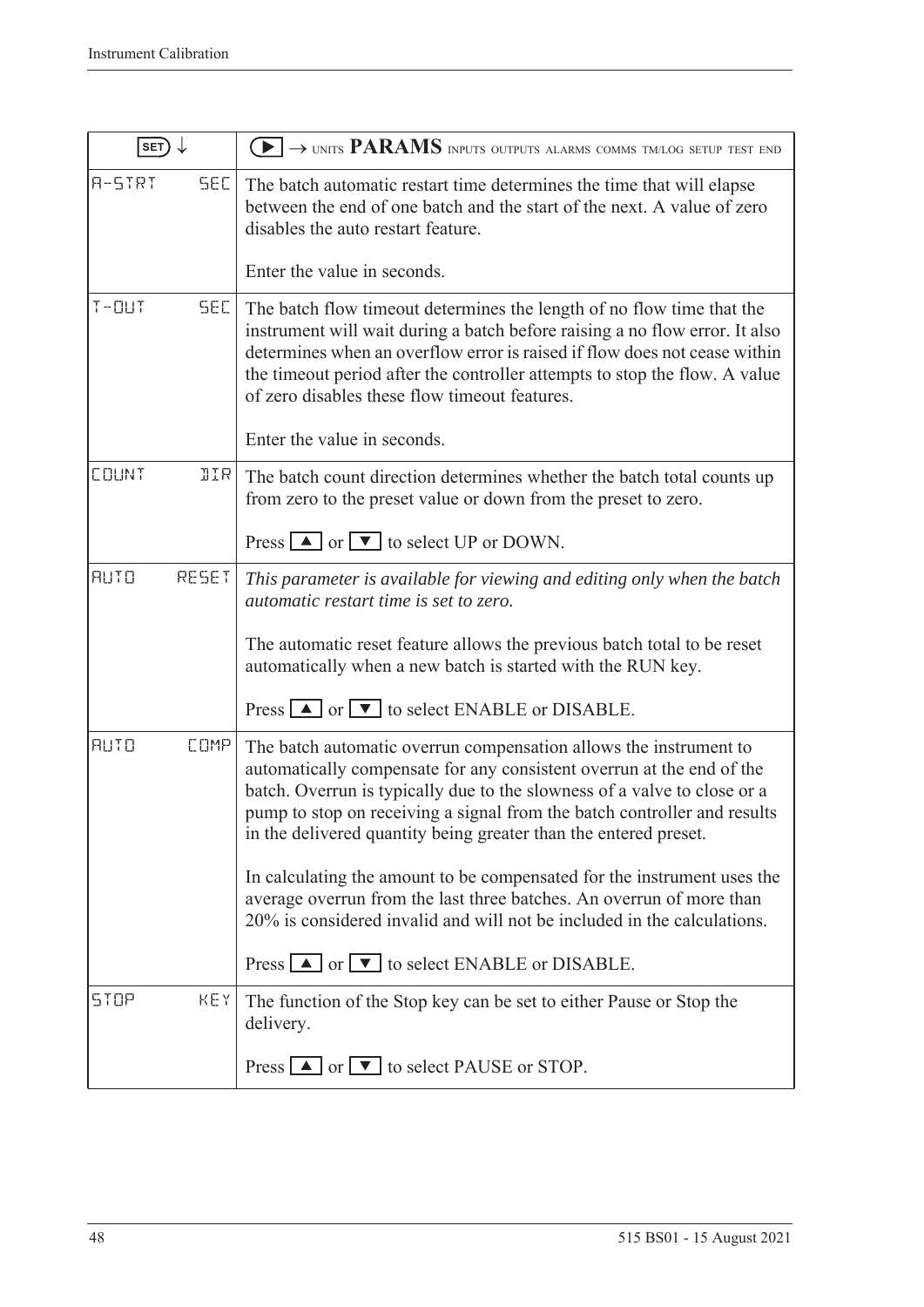| SET)                                             | $\blacktriangleright$ $\rightarrow$ units PARAMS inputs outputs alarms comms tm/log setup test end                                                                                                                                                                                                                                                                      |
|--------------------------------------------------|-------------------------------------------------------------------------------------------------------------------------------------------------------------------------------------------------------------------------------------------------------------------------------------------------------------------------------------------------------------------------|
| $No - SET$<br><b>BATCH</b>                       | To provide faster access to commonly used preset values a number of<br>batch presets can be preprogrammed into the instrument. This parameter<br>allows the number of batch presets to be entered.                                                                                                                                                                      |
|                                                  | Press $\boxed{\blacktriangle}$ or $\boxed{\blacktriangledown}$ to select a number between 1 and 20.                                                                                                                                                                                                                                                                     |
| <b>SET-01</b><br><b>BRTCH</b><br>to<br>$SET - n$ | Enter the commonly used preset values for quick access via the front<br>panel.                                                                                                                                                                                                                                                                                          |
|                                                  | Enter the value in the engineering units of the batch preset.                                                                                                                                                                                                                                                                                                           |
| <b>IIRECT</b><br><b>ACCES</b>                    | If the direct access is enabled then the operator is able to enter edit mode<br>for the batch preset directly from the main menu by holding the SET) key<br>while viewing the preset. If disabled, the changes can only be made from<br>within the calibration set mode (or via serial communications, see below).<br>Select the direct access mode as required.        |
|                                                  | Press $\Box$ or $\Box$ to select ENABLE or DISABLE.                                                                                                                                                                                                                                                                                                                     |
| <b>Modbus Accessible Parameters</b>              |                                                                                                                                                                                                                                                                                                                                                                         |
| page 81.                                         | The following PARAMS menu item(s) are also accessible via Modbus communications. For<br>a complete Modbus parameter listing, refer to Instrument Configuration Parameters on                                                                                                                                                                                            |
| PRESET<br><b>JRTCH</b>                           | Enter the batch preset quantity. This setpoint is only available for<br>PRESET batch mode.                                                                                                                                                                                                                                                                              |
|                                                  | Enter the value in the engineering units of the assigned variable.                                                                                                                                                                                                                                                                                                      |
| $D - R UN$<br><b>COMP</b>                        | Enter a fixed value batch overrun compensation that will allow the<br>instrument to compensate for any consistent overrun at the end of the<br>batch. Overrun is typically due to the slowness of a valve to close or a<br>pump to stop on receiving a signal from the batch controller and results<br>in the delivered quantity being greater than the entered preset. |
|                                                  | This value is only used for batch overrun compensation when auto<br>overrun compensation is disabled.                                                                                                                                                                                                                                                                   |
|                                                  | Enter the value in the engineering units of the assigned variable.                                                                                                                                                                                                                                                                                                      |
| <b>JENS</b><br>units                             | Enter the fluid density preset that will be used for the mass calculations.                                                                                                                                                                                                                                                                                             |
|                                                  | Enter the value in the engineering units of the assigned variable.                                                                                                                                                                                                                                                                                                      |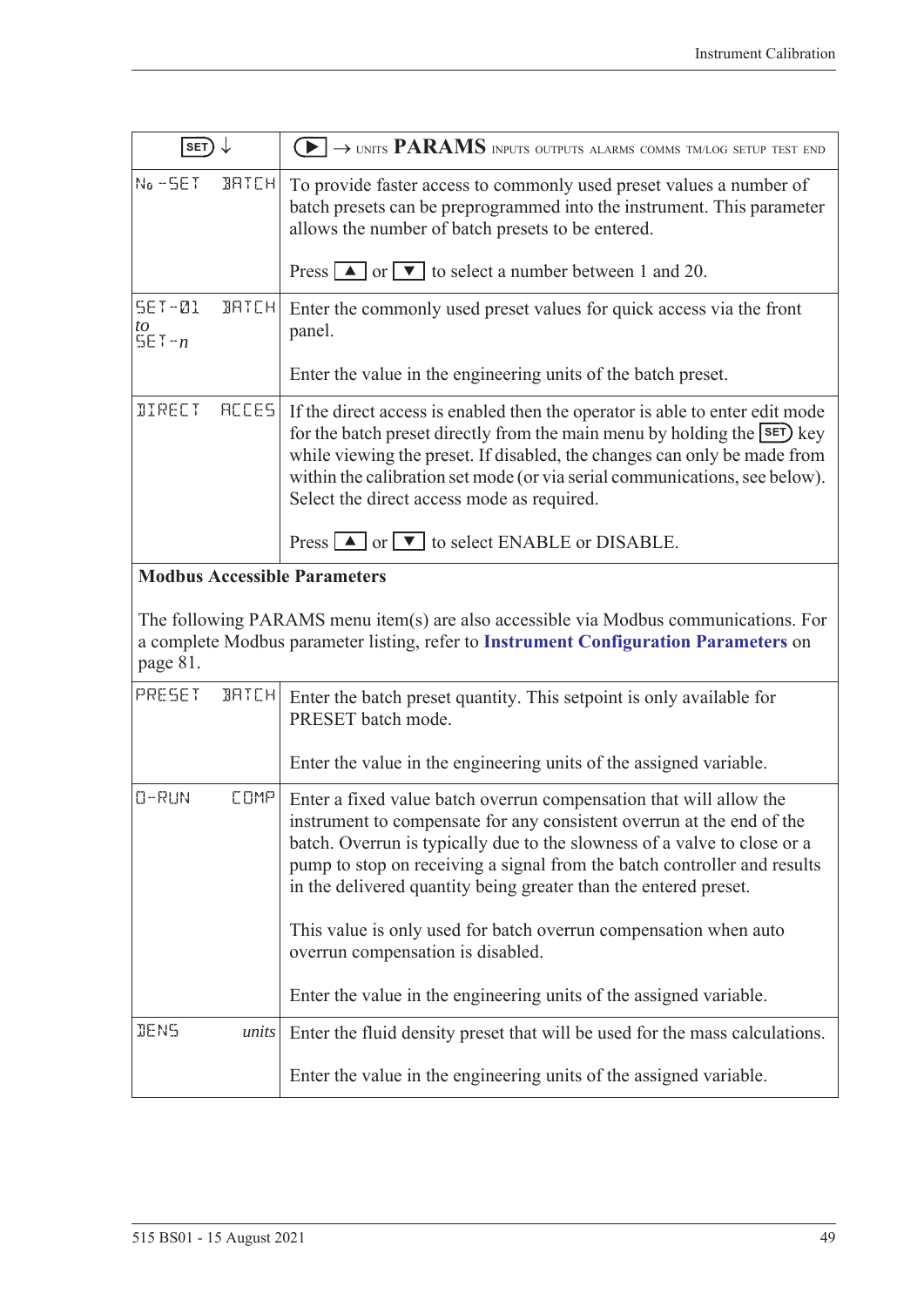# **Inputs**

|                                   | $\widetilde{\blacktriangleright} \rightarrow$ units params INPUTS outputs alarms comms tm/log setup test end<br>SET) |                                                                                                                                                                                                                                                                                                                                      |  |
|-----------------------------------|----------------------------------------------------------------------------------------------------------------------|--------------------------------------------------------------------------------------------------------------------------------------------------------------------------------------------------------------------------------------------------------------------------------------------------------------------------------------|--|
|                                   | <b>Frequency Input 1</b>                                                                                             |                                                                                                                                                                                                                                                                                                                                      |  |
| INPUT                             | <b>GURI</b>                                                                                                          | The quadrature input provides pulse security and is used to determine the<br>direction of flow and totalising. If the quadrature input is enabled, the<br>additional flowmeter output should be connected to frequency input 2.<br>Press $\Box$ or $\Box$ to select ENABLE or DISABLE.                                               |  |
| CUTOFF                            | <b>GURD</b>                                                                                                          | The Quadrature Cut-off frequency determines the minimum for which<br>the instrument continues to totalise pulses from the flowmeter. It is also<br>used to ignore any quadrature signal errors that may occur at very low<br>flowrates.                                                                                              |  |
|                                   |                                                                                                                      | The value for the cut-off is specified as the frequency of the flowmeter in<br>Hertz in a range of 10 to 100.                                                                                                                                                                                                                        |  |
| <b>INPUE</b><br>$V \square L - F$ | FINP1                                                                                                                | For this application, the Frequency Input Channel 1 is assigned to volume<br>flowrate.                                                                                                                                                                                                                                               |  |
| <b>SIGNAL</b>                     | FINP1                                                                                                                | Frequency input 1 signal type.                                                                                                                                                                                                                                                                                                       |  |
|                                   |                                                                                                                      | Press $\Box$ or $\nabla$ to select COIL, NPS or PULSE.                                                                                                                                                                                                                                                                               |  |
| <b>JBNCE</b>                      | FINP1                                                                                                                | Switches and relays have metal contacts to make and break circuits. The<br>contact bounce introduces random signals into the circuit. The instrument<br>has a debounce circuit to eliminate this problem.                                                                                                                            |  |
|                                   |                                                                                                                      | Note: When the debounce circuit is enabled, the maximum input<br>frequency for large amplitude signals is limited to approximately<br>500Hz. For low amplitude signals, the maximum frequency can be<br>approximately 200Hz.                                                                                                         |  |
|                                   |                                                                                                                      | Press $\boxed{\blacktriangle}$ or $\boxed{\blacktriangledown}$ to select ENABLE or DISABLE.                                                                                                                                                                                                                                          |  |
| <b>CUTOFF</b>                     | FINP1                                                                                                                | The Cut-off is the lowest frequency for which the instrument continues<br>to calculate a rate from the flowmeter.                                                                                                                                                                                                                    |  |
|                                   |                                                                                                                      | The value for the cut-off is specified as the frequency of the flowmeter in<br>Hertz.                                                                                                                                                                                                                                                |  |
|                                   |                                                                                                                      | Be careful when setting low cut-off values because the display update<br>time for the flow rate becomes very long. For example if the cut-off is set<br>to 0.01 Hz, and the measured flow stops, the instrument continues to<br>display the flow rate for 100 seconds before it can determine that the flow<br>has actually stopped. |  |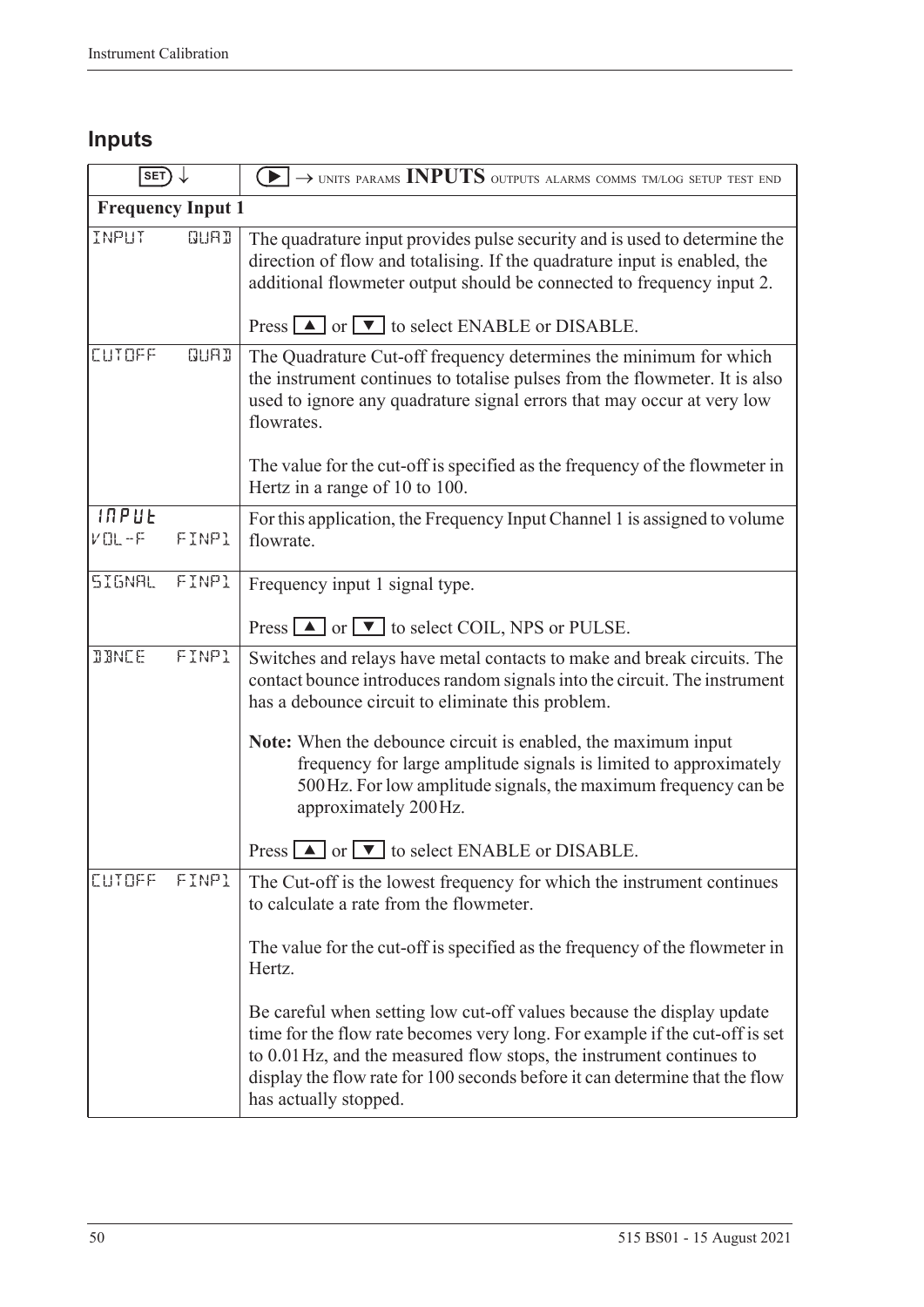| SET)        |       | $\blacktriangleright$ $\rightarrow$ units params INPUTS outputs alarms comms tm/log setup test end |                                                                                                                                                                                                                                                                                                                                                                                  |                                       |
|-------------|-------|----------------------------------------------------------------------------------------------------|----------------------------------------------------------------------------------------------------------------------------------------------------------------------------------------------------------------------------------------------------------------------------------------------------------------------------------------------------------------------------------|---------------------------------------|
| FILTER      | FINP1 | out these fluctuations.<br>input.                                                                  | Input fluctuations caused by pulsating flow tend to create distortion in the<br>input readings of the rate. The instrument has a digital filter that averages<br>As a guide to the degree of filtering to use, the following table shows the<br>response time (in seconds) to reach 90% and 99% of a step change in<br>The value A is the filter constant that the user can set. |                                       |
|             |       | Filter setting A                                                                                   | Seconds to reach 90%<br>of full swing                                                                                                                                                                                                                                                                                                                                            | Seconds to reach 99%<br>of full swing |
|             |       | $\overline{0}$                                                                                     | $\boldsymbol{0}$                                                                                                                                                                                                                                                                                                                                                                 | $\boldsymbol{0}$                      |
|             |       | $\overline{2}$                                                                                     | $\overline{2}$                                                                                                                                                                                                                                                                                                                                                                   | $\overline{4}$                        |
|             |       | $\overline{4}$                                                                                     | $\overline{4}$                                                                                                                                                                                                                                                                                                                                                                   | $\overline{8}$                        |
|             |       | 6                                                                                                  | $\overline{5}$                                                                                                                                                                                                                                                                                                                                                                   | 10                                    |
|             |       | 10                                                                                                 | $\overline{8}$                                                                                                                                                                                                                                                                                                                                                                   | 15                                    |
|             |       | 15                                                                                                 | $\overline{12}$                                                                                                                                                                                                                                                                                                                                                                  | 23                                    |
|             |       | 20                                                                                                 | 14                                                                                                                                                                                                                                                                                                                                                                               | 27                                    |
|             |       | $\overline{25}$                                                                                    | $\overline{18}$                                                                                                                                                                                                                                                                                                                                                                  | 34                                    |
|             |       | $\overline{35}$                                                                                    | $\overline{25}$                                                                                                                                                                                                                                                                                                                                                                  | 48                                    |
|             |       | 45                                                                                                 | 32                                                                                                                                                                                                                                                                                                                                                                               | 62                                    |
|             |       | $\overline{60}$                                                                                    | $\overline{42}$                                                                                                                                                                                                                                                                                                                                                                  | 82                                    |
|             |       | $\overline{75}$                                                                                    | $\overline{52}$                                                                                                                                                                                                                                                                                                                                                                  | 102                                   |
|             |       | 90                                                                                                 | 62                                                                                                                                                                                                                                                                                                                                                                               | 122                                   |
|             |       | 99                                                                                                 | $\overline{68}$                                                                                                                                                                                                                                                                                                                                                                  | 134                                   |
|             |       | there is no filtering.                                                                             | The input filter range is from 0 to 99. A setting of $0$ (zero) means that                                                                                                                                                                                                                                                                                                       |                                       |
| <b>CORR</b> | FINP1 | to apply correction factors to the input signal.                                                   | If the input sensor has non-linear characteristics, select NON-LINEAR<br>Use $\Box$ or $\nabla$ to select LINEAR or NON-LINEAR.                                                                                                                                                                                                                                                  |                                       |
| KFACT1      | unit  | correction type is set to Linear.                                                                  | This parameter is available for viewing and editing only when the                                                                                                                                                                                                                                                                                                                |                                       |
|             |       |                                                                                                    | The K-factor of the flowmeter is the number of pulses from the flowmeter<br>per unit of volume (or mass). The K-factor cannot be 0 (zero).                                                                                                                                                                                                                                       |                                       |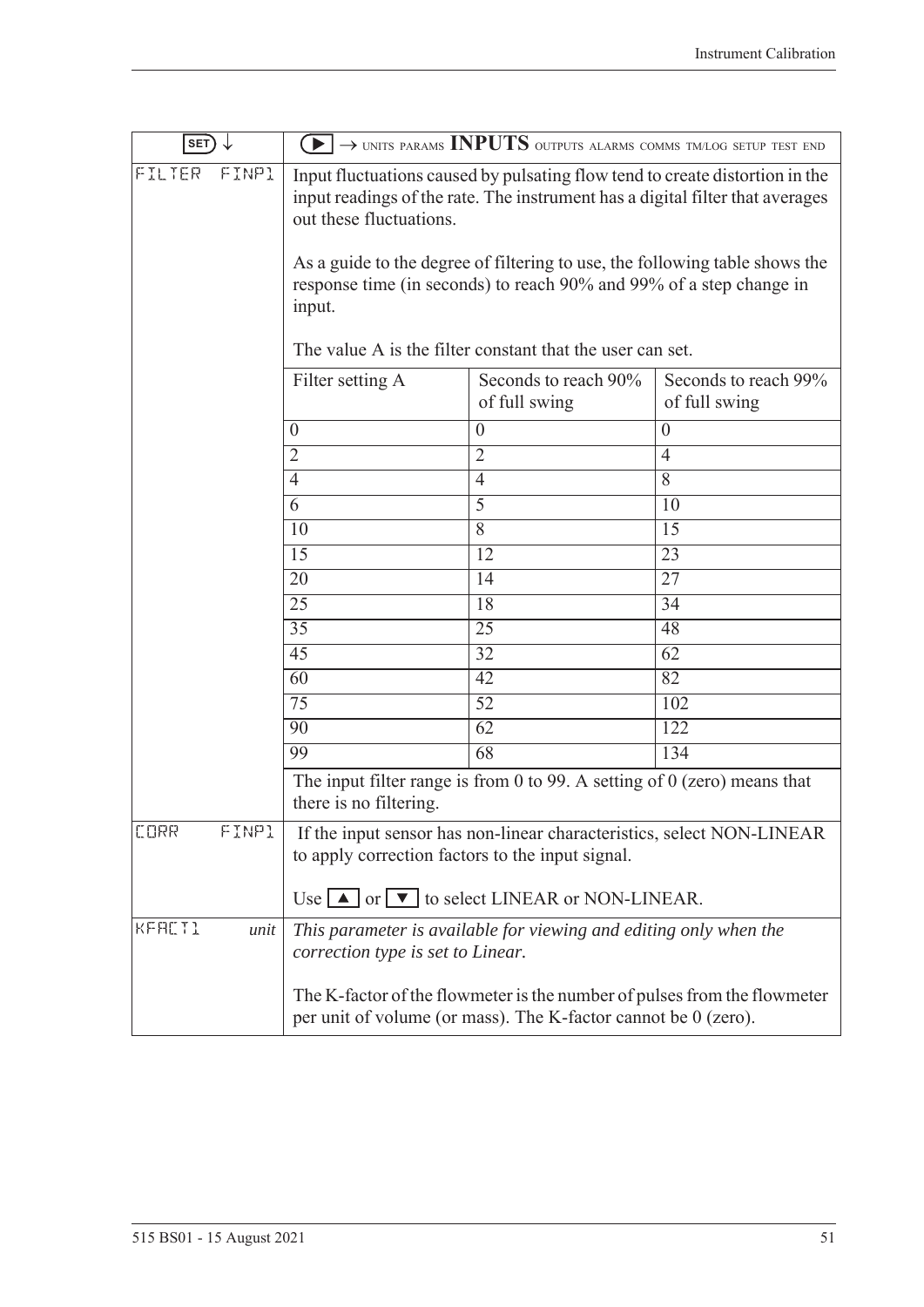| <b>SET</b>                  |       | $\rightarrow$ units params INPUTS outputs alarms comms tm/log setup test end                                                                                                                                                                                                                       |
|-----------------------------|-------|----------------------------------------------------------------------------------------------------------------------------------------------------------------------------------------------------------------------------------------------------------------------------------------------------|
| NO-PIS                      | FINP1 | This parameter is available for viewing and editing only when the<br>correction type is set to Non-linear.                                                                                                                                                                                         |
|                             |       | Enter the number of non-linearity correction points.                                                                                                                                                                                                                                               |
|                             |       | Press $\boxed{\blacktriangle}$ or $\boxed{\blacktriangledown}$ to select a number between 1 and 10 for the number<br>of correction points.                                                                                                                                                         |
| FRED01<br>to<br>$F$ REQ $n$ | FINP1 | This parameter is available for viewing and editing only when the<br>correction type is set to Non-linear.                                                                                                                                                                                         |
|                             |       | Enter the frequency for this correction point.                                                                                                                                                                                                                                                     |
|                             |       | The instrument uses linear interpolation between the correction points<br>except that the correction factor for FREQ01 is used from 0Hz up to<br>FREQ01. Similarly, the instrument maintains the correction factor for the<br>highest frequency setting up to the maximum input frequency.         |
|                             |       | The following diagram shows the scaling factors at different frequencies<br>for a hypothetical flowmeter. The heavy black line represents the actual<br>scaling factor of the flowmeter. The light black line is the approximation<br>that the instrument uses.<br><b>Scaling</b><br><b>Factor</b> |
|                             |       |                                                                                                                                                                                                                                                                                                    |
|                             |       | FACT02<br>FACT03                                                                                                                                                                                                                                                                                   |
|                             |       | FACT0<br><b>FACT05</b><br>FACT04                                                                                                                                                                                                                                                                   |
|                             |       |                                                                                                                                                                                                                                                                                                    |
|                             |       |                                                                                                                                                                                                                                                                                                    |
|                             |       |                                                                                                                                                                                                                                                                                                    |
|                             |       | <b>Frequency</b><br>FREQ02<br>FREQ03<br>FREQ04<br>FREQ01<br>FREQ05                                                                                                                                                                                                                                 |
|                             |       | Enter the lowest correction factor frequency as FREQ01 and proceed up<br>to the highest frequency. You can press the <b>DISPLAY</b> key to skip the<br>non-linear points and go to the next item.                                                                                                  |
| FACT01<br>to<br>F H L T n   | FINP1 | This parameter is available for viewing and editing only when the<br>correction type is set to Non-linear.                                                                                                                                                                                         |
|                             |       | Enter the scaling factor for this correction point in the same units of<br>measure as the single K-factor above.                                                                                                                                                                                   |
|                             |       | The correction factor cannot be $0$ (zero).                                                                                                                                                                                                                                                        |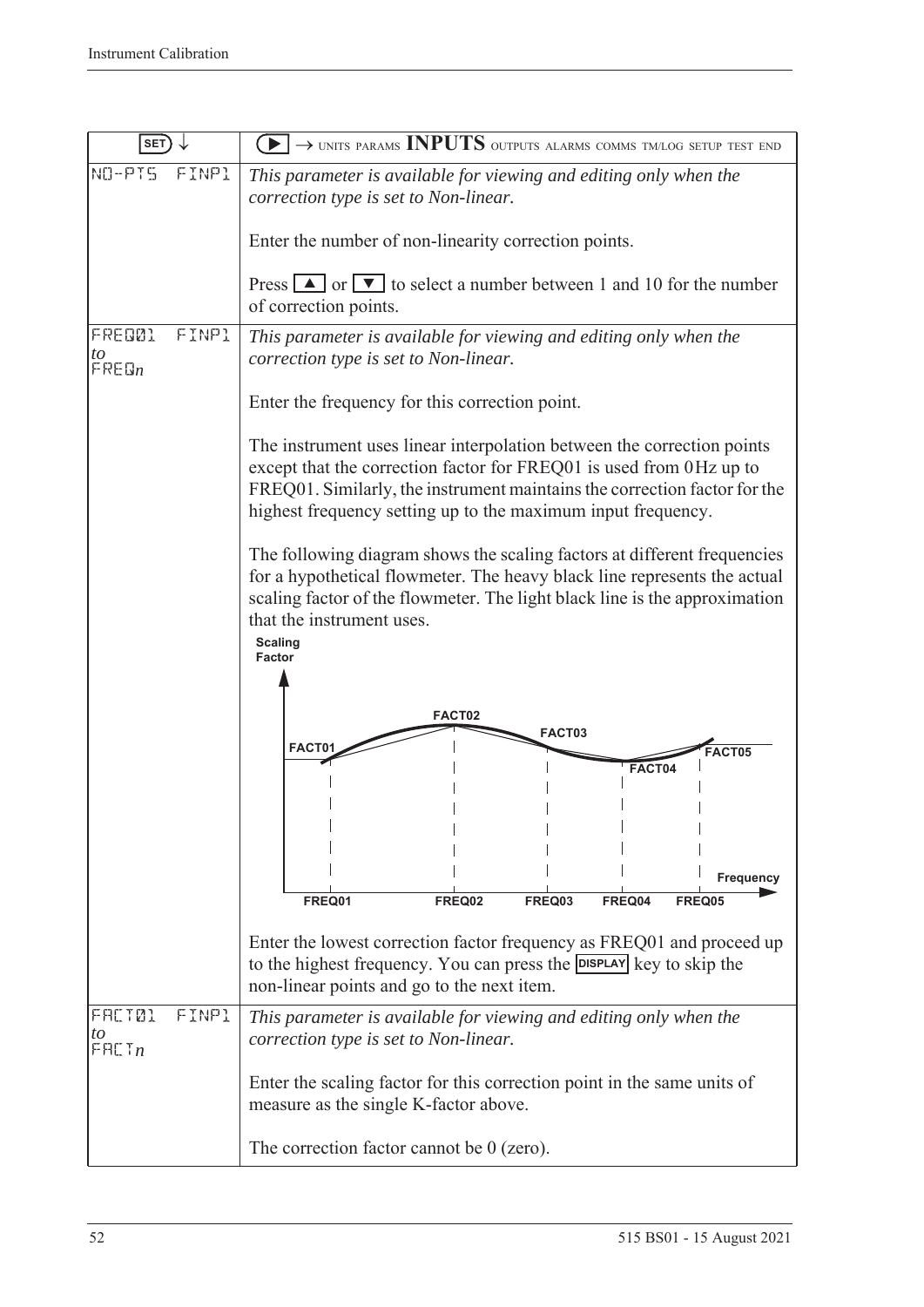# **Outputs**

| SET)                                            | $\left\{ \blacktriangleright\right\} \rightarrow$ units params inputs $\text{OUTPUTS}$ alarms comms tm/log setup test end                                                                                                                                                                                                                                                                                                                                                                                                                                                                                                                                                                                                                                                                                                           |
|-------------------------------------------------|-------------------------------------------------------------------------------------------------------------------------------------------------------------------------------------------------------------------------------------------------------------------------------------------------------------------------------------------------------------------------------------------------------------------------------------------------------------------------------------------------------------------------------------------------------------------------------------------------------------------------------------------------------------------------------------------------------------------------------------------------------------------------------------------------------------------------------------|
| FUNE<br>$Q$ $U$ $T$ $n$                         | The isolated output can function as either a passive 4-20 mA output, or a<br>pulse/logic open collector output:                                                                                                                                                                                                                                                                                                                                                                                                                                                                                                                                                                                                                                                                                                                     |
|                                                 | <b>RETRANS</b> - Retransmit totals as a pulse output or rates type<br>$\bullet$<br>variables as a 4-20mA signal.<br><b>OP-ERR</b><br>- An error signal that will become active for the no flow,<br>$\bullet$<br>overflow or leakage error conditions.<br><b>OP-CTRL</b> - A control signal that is active during a batch, can be<br>$\bullet$<br>used as a pump control or indicator.<br><b>OP-RST</b><br>- A control signal that produces a 300ms pulse that can<br>$\bullet$<br>be used to reset remote counters etc. Activates when the controller's<br>$total(s)$ are reset.<br><b>OP-END</b><br>- A control signal that reflects the End of Batch<br>$\bullet$<br>condition (Note: not applicable if Batch mode is ON-OFF).<br>Press $\boxed{\blacktriangle}$ or $\boxed{\blacktriangledown}$ to select the function required. |
| PULSE<br>$\Box$ $\Box$ $\Box$ $n$<br>or<br>4-20 | If above function is set for retransmission, you can assign any of the<br>"main menu" variables to an output. The nature of the output depends on<br>the assigned variable. Totals are output as pulses and rates are output as<br>4-20 mA passive signals.                                                                                                                                                                                                                                                                                                                                                                                                                                                                                                                                                                         |
|                                                 | Press $\Box$ or $\nabla$ to select the variable that is required as an output. The<br>top of the display shows the type of output signal that is assigned to the<br>variable.                                                                                                                                                                                                                                                                                                                                                                                                                                                                                                                                                                                                                                                       |
|                                                 | <b>CAUTION</b><br>Due to the dual-purpose nature of the outputs, take care not to<br>set the output as an open collector pulse type signal when<br>connected to a 4-20mA loop circuit.                                                                                                                                                                                                                                                                                                                                                                                                                                                                                                                                                                                                                                              |
| WIJTH<br>$\Box$ $\Box$ $\Box$ $n$               | The Output Pulse Width is available for viewing and editing only when<br>the assigned variable is a total (pulse output) type.                                                                                                                                                                                                                                                                                                                                                                                                                                                                                                                                                                                                                                                                                                      |
|                                                 | Pulse output is usually used to drive remote counters. Set the pulse width<br>(in milliseconds) as required by the remote counter.                                                                                                                                                                                                                                                                                                                                                                                                                                                                                                                                                                                                                                                                                                  |
|                                                 | Press $\triangle$ or $\triangledown$ to set to: 10, 20, 50, 100, 200 or 500 ms.                                                                                                                                                                                                                                                                                                                                                                                                                                                                                                                                                                                                                                                                                                                                                     |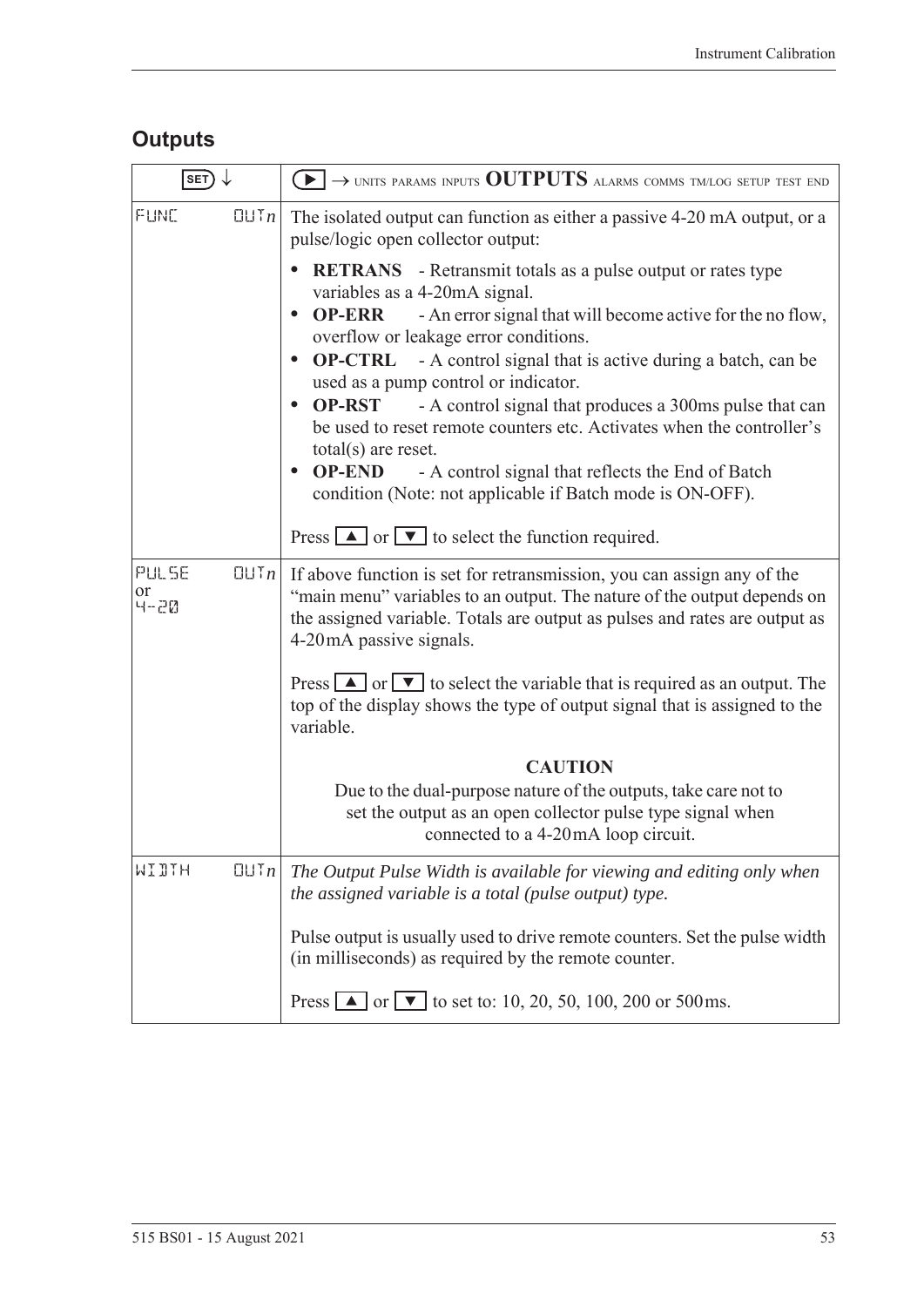| SET)             |                    | $\leftarrow$ $\rightarrow$ units params inputs OUTPUTS alarms comms tmlog setup test end                                                                                                                                                                                                                                                                                                        |
|------------------|--------------------|-------------------------------------------------------------------------------------------------------------------------------------------------------------------------------------------------------------------------------------------------------------------------------------------------------------------------------------------------------------------------------------------------|
| PULSE            | QUTn               | The Output Pulse Factor is available for viewing and editing only when<br>the assigned variable is a total (pulse output) type.                                                                                                                                                                                                                                                                 |
|                  |                    | The Output Pulse Factor is the scaling factor for the retransmission of the<br>measured total quantity.                                                                                                                                                                                                                                                                                         |
|                  |                    | For example, if "volume" is chosen as an output variable and engineering<br>unit is cubic metres, then a pulse factor of 1.000 generates one pulse for<br>$1 m3$ . Similarly, a pulse factor of 3.000 generates one pulse for $3 m3$ .                                                                                                                                                          |
|                  |                    | For more information, see Output Pulse Factor on page 54.                                                                                                                                                                                                                                                                                                                                       |
|                  |                    | The output pulse factor cannot be $0$ (zero).                                                                                                                                                                                                                                                                                                                                                   |
| PT-MIN<br>PT-MAX | $QU$ T $n$<br>QUTn | The Output Minimum Point and Maximum Point are available for<br>viewing and editing only when the assigned variable is a rate (4-20mA<br>output) type.                                                                                                                                                                                                                                          |
|                  |                    | The output minimum value corresponds to the 4mA point and the output<br>maximum value corresponds to the 20mA point.                                                                                                                                                                                                                                                                            |
|                  |                    | Setting the output range differently from the input range enables the<br>instrument to amplify the input signal. You can drive a chart recorder that<br>"zooms in" on a specified range of values instead of displaying the full<br>operating range of the transducer.                                                                                                                          |
|                  |                    | For example, if "volume flow" is chosen as an output variable and<br>engineering unit is cubic metres per minute, then setting the minimum<br>point to 30 and the maximum point to 100 would reflect the volumetric<br>flow rate range of 30 to $100 \text{m}^3/\text{min}$ . At rates above the maximum and<br>below the minimum points, the output remains at 20 mA and 4 mA<br>respectively. |

### <span id="page-63-0"></span>**Output Pulse Factor**

Increasing the output pulse width reduces the maximum frequency at which a total variable can be retransmitted. Pulses will be missed if the output cannot "keep up" with the rate of total counts. You can use the output pulse factor to ensure that this maximum is not reached.

The maximum pulse output frequency is determined by:

```
1000
\frac{1000}{(2 \times \text{pulse width in ms})}Hz
```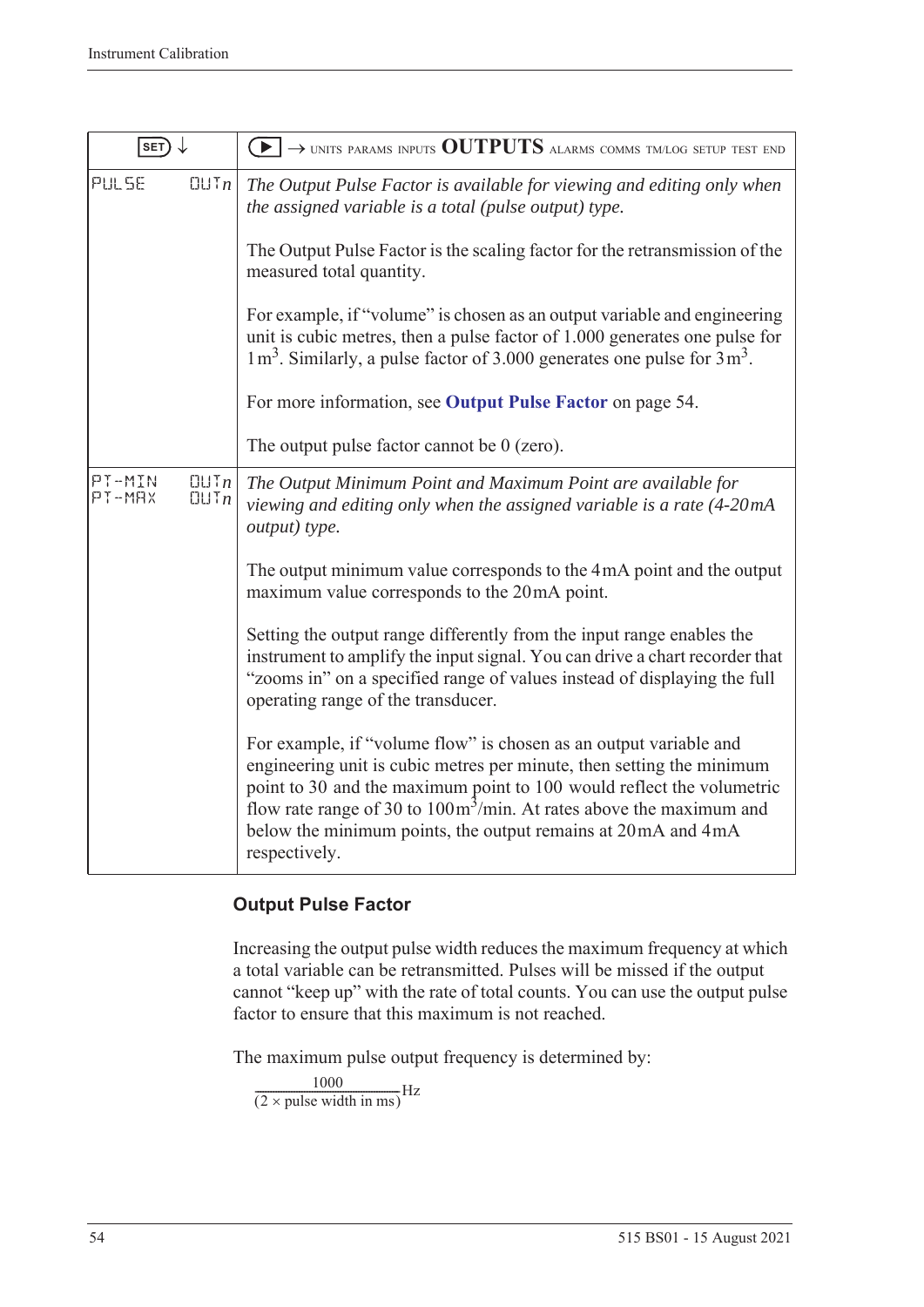The minimum pulse factor required is determined by:

max rate of total max pulse output frequency ------------------------------------------------------------------

For example: To calculate the required pulse factor to avoid losing counts in retransmission if a total counts at a maximum rate of 75 units/sec (Hz) and the required pulse width of a remote counter is at least 50 ms:

The maximum pulse output frequency is:  $\frac{1000}{2 \times 50}$  = 10Hz

The minimum pulse factor for that frequency is:  $\frac{75}{10}$  $\frac{73}{10}$  = 7.5

#### **Alarms**

The alarm relay(s), in the advanced option, can be assigned to rate variables such as flowrate, or set as an equipment failure alarm.

The alarm switches "on" whenever an alarm condition exists. The alarm switches "off" when the alarm condition no longer exists. However, you may need to configure external alarm devices that require acknowledgement for cancelling an alarm.

#### **Equipment Failure Alarm**

Any alarm relay can be assigned as an equipment failure alarm. This alarm setting can have normally closed (open) contacts that open (close) when the instrument displays any error message as listed in **[Error Messages](#page-73-1)** on page [64.](#page-73-1)

| SET   |  | $\blacktriangleright$ $\rightarrow$ units params inputs outputs $ALARMS$ comms tm/log setup test end                |
|-------|--|---------------------------------------------------------------------------------------------------------------------|
| RELAY |  | $\text{FLRM}_n$ Select a rate variable to assign to the alarm relay.                                                |
|       |  | Note: If the alarm type is set to "equipment alarm", this relay assignment<br>setting is ignored.                   |
|       |  | Press $\boxed{\blacktriangle}$ or $\boxed{\blacktriangledown}$ to select the variable that is required as an alarm. |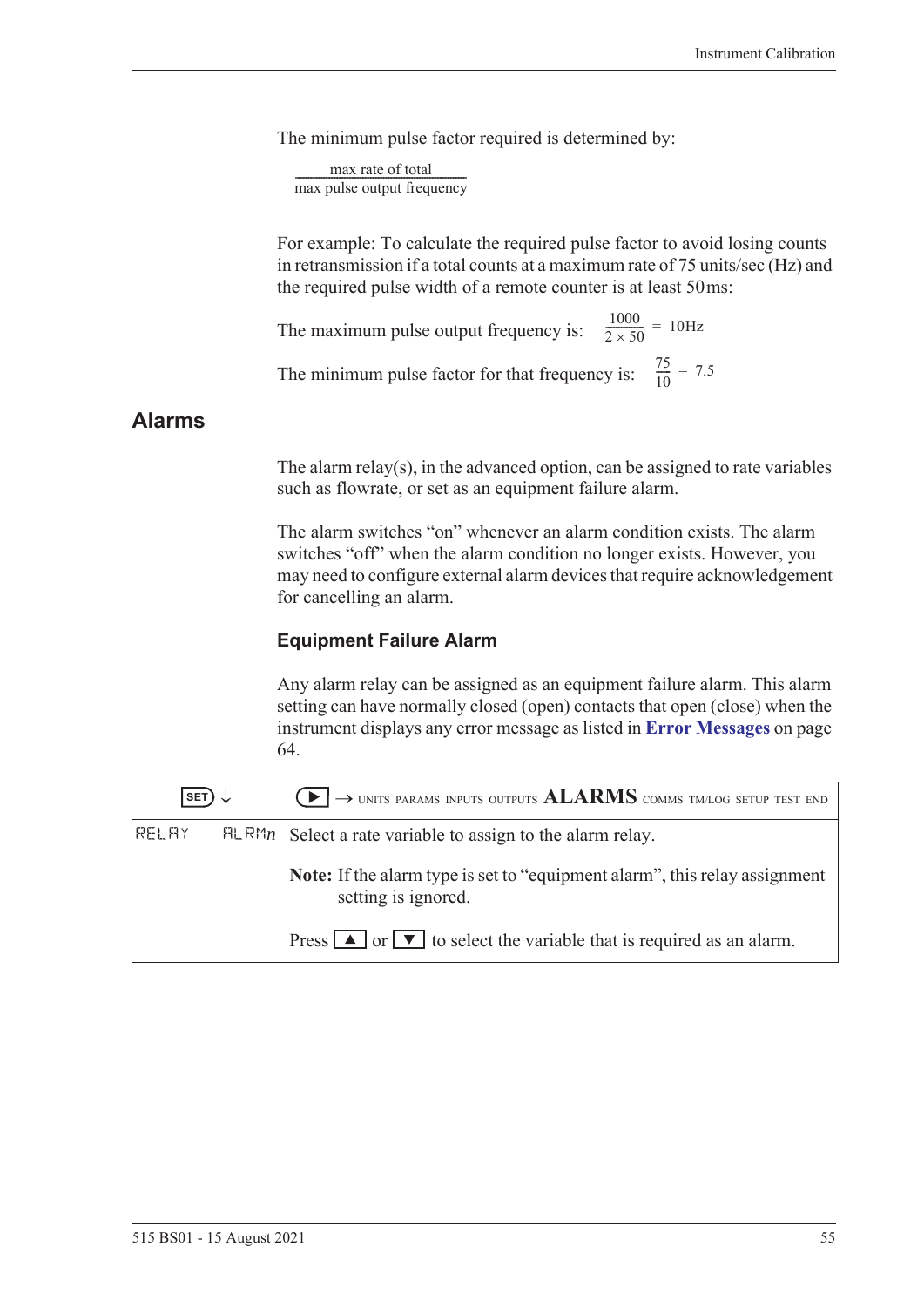| SET)                 | $\rightarrow$ units params inputs outputs $ALARMS$ comms tm/log setup test end                                                                                                                                                                                                                                                                                                                                                                                                                          |
|----------------------|---------------------------------------------------------------------------------------------------------------------------------------------------------------------------------------------------------------------------------------------------------------------------------------------------------------------------------------------------------------------------------------------------------------------------------------------------------------------------------------------------------|
| TYPE<br>HLRMn        | The options available for alarm types are as follows:                                                                                                                                                                                                                                                                                                                                                                                                                                                   |
|                      | HI-NO — High Alarm, Normally Open contacts<br>HI-NC — High Alarm, Normally Closed contacts<br>LO-NO — Low Alarm, Normally Open contacts<br>$\bullet$<br>LO-NC — Low Alarm, Normally Closed contacts<br>BD-NO — Band Alarm, Normally Open contacts<br>BD-NC — Band Alarm, Normally Closed contacts<br>$\bullet$<br>AL-NO — Equipment Alarm, Normally Open contacts<br>$\bullet$<br>• AL-NC — Equipment Alarm, Normally Closed contacts<br>Press $\Box$ or $\nabla$ to select the type of alarm required. |
| POINT<br>HLRMn       | The Alarm Setpoint is available for viewing and editing for any alarm<br>type except 'equipment alarms'.                                                                                                                                                                                                                                                                                                                                                                                                |
|                      | The Alarm Setpoint is the value (in engineering units of assigned<br>variable) at which the alarm condition occurs and therefore the alarm is<br>on.                                                                                                                                                                                                                                                                                                                                                    |
|                      | Each alarm is completely independent, e.g. a High alarm does NOT need<br>to have a higher setpoint than the a Low alarm.                                                                                                                                                                                                                                                                                                                                                                                |
| <b>HY5T</b><br>HLRMn | The Alarm Hysteresis is available for viewing and editing for any alarm<br>type except 'equipment alarms'.                                                                                                                                                                                                                                                                                                                                                                                              |
|                      | Alarm hysteresis loops occur when the alarm toggles continuously on and<br>off when the process variable is close to the setpoint.                                                                                                                                                                                                                                                                                                                                                                      |
|                      | For a high alarm, the alarm activates when the value of the variable rises<br>above the alarm setpoint and deactivates when the value falls below the<br>alarm setpoint minus the amount of the hysteresis setting (if any).                                                                                                                                                                                                                                                                            |
|                      | For a low alarm, the alarm activates when the value of the variable falls<br>below the alarm setpoint and deactivates when the value rises above the<br>alarm setpoint plus the amount of the hysteresis setting (if any).                                                                                                                                                                                                                                                                              |
|                      | For a band alarm, the alarm activates whenever the value of the variable<br>is outside the setpoint plus or minus the amount of the hysteresis.                                                                                                                                                                                                                                                                                                                                                         |
|                      | For example, with a high alarm setpoint of 200, and a hysteresis setting<br>of zero, a value oscillating between 197 and 202 will cause the alarm to<br>toggle on at 200 and toggle off below 200. However, if the hysteresis is<br>set to 5, the value of the variable must fall below 195 to cancel the alarm.<br>The alarm will reactivate only when the value again rises above 200.                                                                                                                |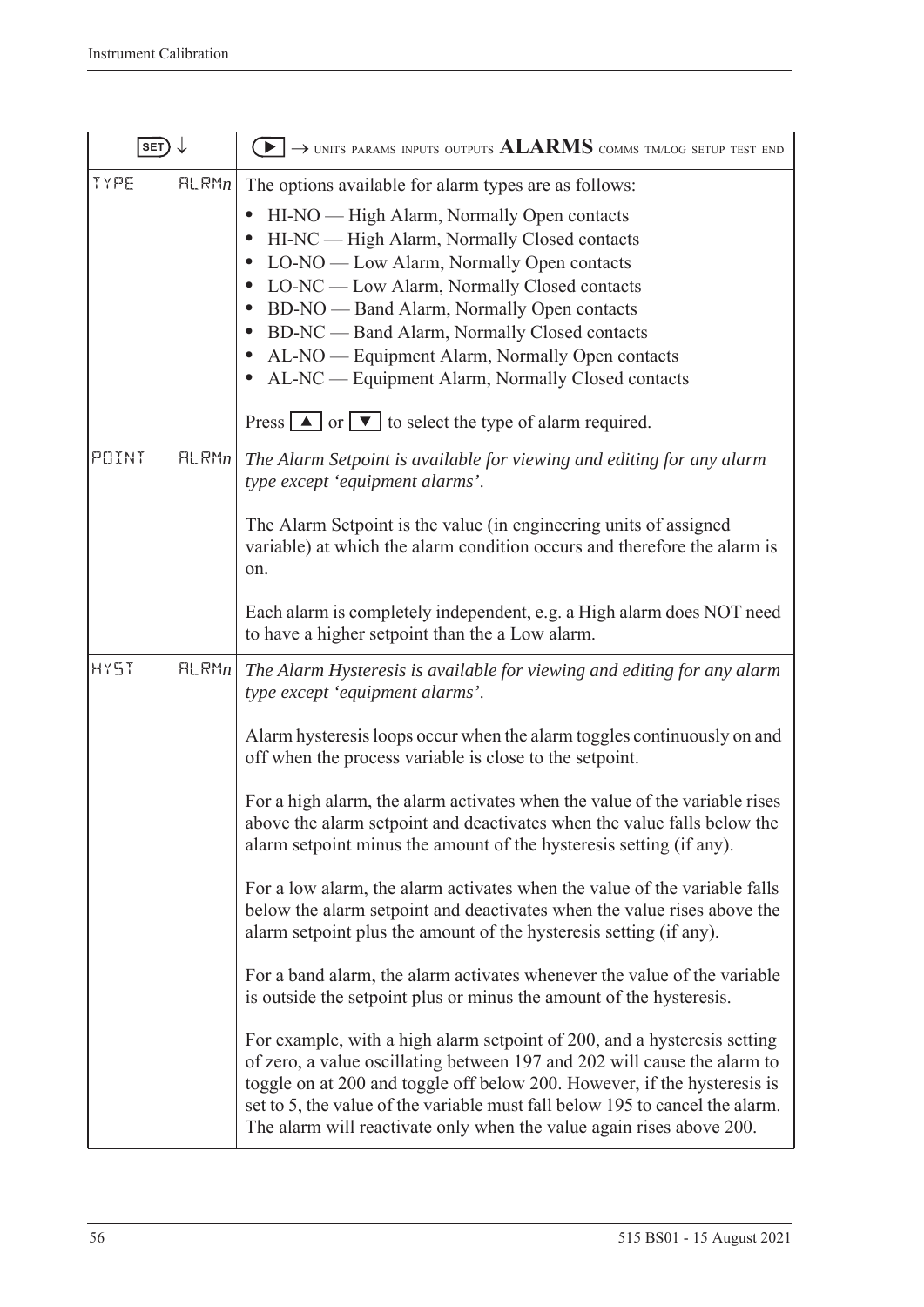| $\boxed{\text{SET}}$ | $ \;\textrm{(}\blacktriangleright\;\textrm{]}\to\textrm{units}$ params inputs outputs $ALARMS$ comms tm/log setup test end                                 |
|----------------------|------------------------------------------------------------------------------------------------------------------------------------------------------------|
| <b>DELAY</b>         | $\mathsf{RLRM}$ The Alarm Delay is programmed in seconds and can be used to eliminate<br>undesired alarm activation during start-up or shutdown operation. |

### <span id="page-66-0"></span>**Communications**

The instrument has the following communication ports:

- **• COM-1 RS-232 Port** A 9-pin female connector on the rear panel of the instrument.
- **• COM-2 RS-485 or Ethernet Port** (optional) Terminals or socket on the rear panel. Ethernet connection requires COM-2 setting to be: RTU (Modbus), 19200 Baud rate, even parity and 1 stop bit.
- **• COM-3 Port** A special communications port that is only applicable to some applications.

| <b>SET</b>  |           | $\rightarrow$ units params inputs ouputs alarms $COMMS$ tm/log setup test end                                                                             |
|-------------|-----------|-----------------------------------------------------------------------------------------------------------------------------------------------------------|
| PROTOC      | $CDM - n$ | The Communications Protocols can be assigned to the communication<br>ports as follows (a protocol cannot be assigned to more than one port at<br>a time): |
|             |           | <b>ASCII</b><br>- Simple ASCII<br>- Modbus RTU<br><b>RTU</b>                                                                                              |
|             |           | <b>ID-RF-1</b> - Pepperl+Fuchs ASCII protocol (IQT*-*-R4-V1 devices)<br><b>ID-TAG</b> - iButton LINK45 protocol                                           |
|             |           | - Printer Protocol<br><b>PRN</b><br><b>NONE</b><br>- If a port is not being used, set the protocol to NONE.                                               |
|             |           | For the selected port, press $\boxed{\triangle}$ or $\boxed{\triangledown}$ to select the desired protocol.                                               |
| <b>BAUD</b> | $CDM - n$ | The Baud setting is the speed of the communication port in data bits per<br>second.                                                                       |
|             |           | The baud rate of the instrument must match the baud rate of the<br>communication device that the instrument is connected to.                              |
|             |           | Use $\blacksquare$ or $\blacksquare$ to select 2400, 4800, 9600 or 19200 baud.                                                                            |
| PARITY      | $CDM - n$ | The Parity bit helps to detect data corruption that might occur during<br>transmission.                                                                   |
|             |           | The parity bit setting of the instrument must match the parity bit setting<br>of the communication device that the instrument is connected to.            |
|             |           | Press $\Box$ or $\nabla$ to select EVEN, ODD, or NONE.                                                                                                    |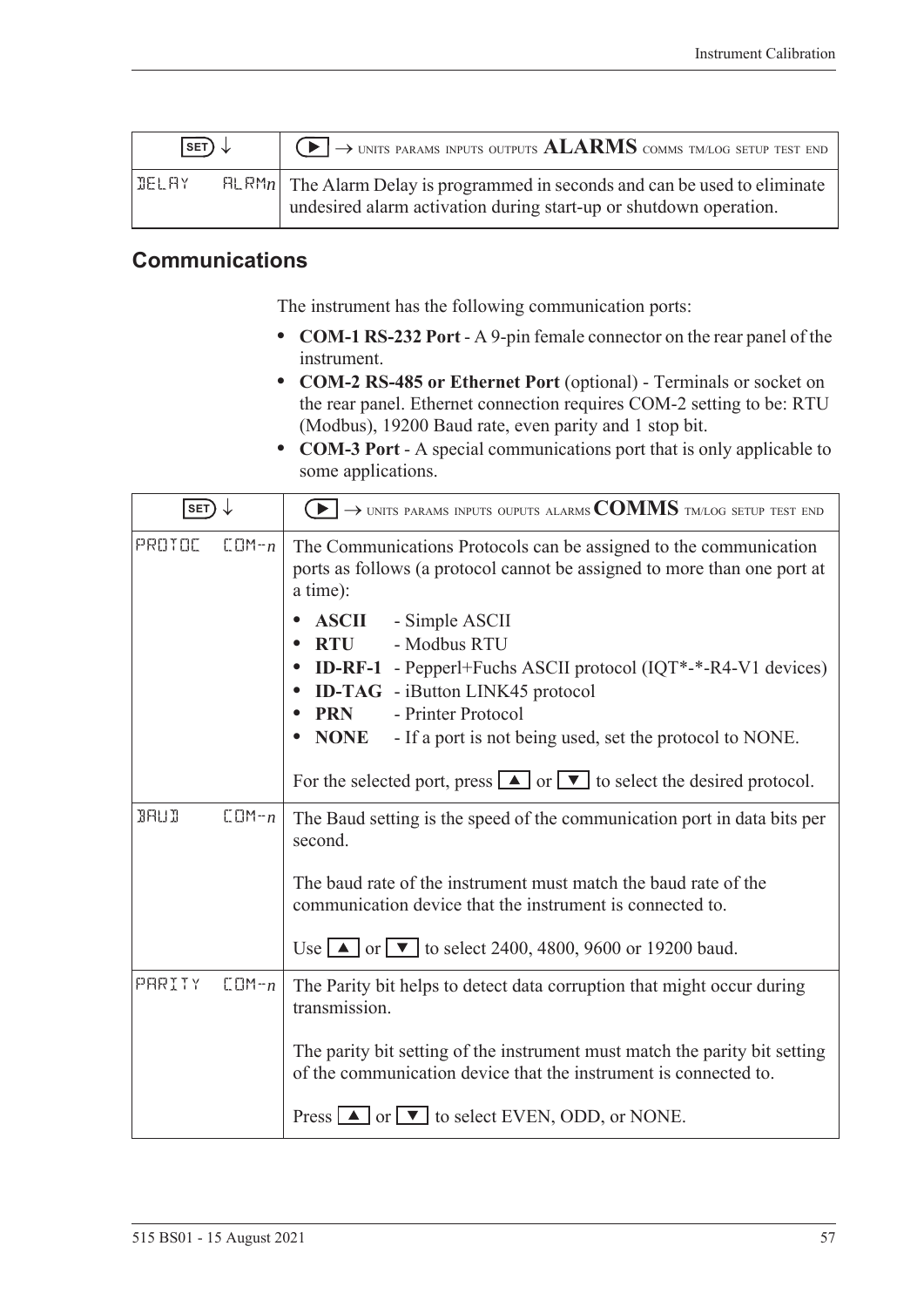| SET)         |             | $\blacktriangleright$ $\mid$ $\rightarrow$ units params inputs ouputs alarms COMMS tm/log setup test end                                                                                                                                                                                                                                                                  |
|--------------|-------------|---------------------------------------------------------------------------------------------------------------------------------------------------------------------------------------------------------------------------------------------------------------------------------------------------------------------------------------------------------------------------|
| $5 - 3115$   | $CDM - n$   | The Stop bit indicates the end of a transmission. Stop bits can be 1 or 2<br>bit periods in length. The stop bit setting of the instrument must match<br>the stop bit setting of the communication device that the instrument is<br>connected to.<br>Press $\boxed{\blacktriangle}$ or $\boxed{\blacktriangledown}$ to select 1 or 2 stop bits.                           |
| RTU          | <b>IRTR</b> | The Modbus RTU data format for the 2-register (4-byte) values can be<br>set as either floating point or long integer values.<br>Use $\Box$ or $\Box$ to select FLOAT or INTEGER.                                                                                                                                                                                          |
| RTU          | <b>RIIR</b> | The Modbus RTU protocol address must be in the range of 1 to 247.<br>When multiple instruments (slaves) are connected to one communication<br>device (master), each assigned address must be unique.<br><b>Note:</b> The master device uses the RTU address $0$ (zero) for broadcasting<br>to all connected slave units.                                                  |
| <b>RSCII</b> | <b>AIIR</b> | The ASCII protocol address identifies each communicating device.<br>The address must be in the range of 1 to 255. When multiple instruments<br>(slaves) are connected to one computer (master), each assigned address<br>must be unique.                                                                                                                                  |
| FLASH        | PORT        | The Flash Driver Port assignment defines the communication port for<br>downloading software into the instrument.<br>The default setting of this assignment is the RS-232 port. The Ethernet<br>port, if fitted, can not be used as the Flash port.<br>Press $\boxed{\blacktriangle}$ or $\boxed{\blacktriangledown}$ to select RS-232 (COM-1), RS-485 (COM-2) or<br>NONE. |

# **Time Settings and Data Logging**

### **Instrument Clock**

The instrument has a real-time clock for recording logged events. The clock displays the time and the date. The date format can be set to European format (day/month/year) or American format (month/day/year). The time clock uses the 24-hour format.

The clock will continue to operate for up to 5 years (typically) on the internal battery if there is no power connected to the instrument. Therefore, after an interruption to the power supply, the instrument recommences normal operation although there will be no data recorded during the period without a power supply.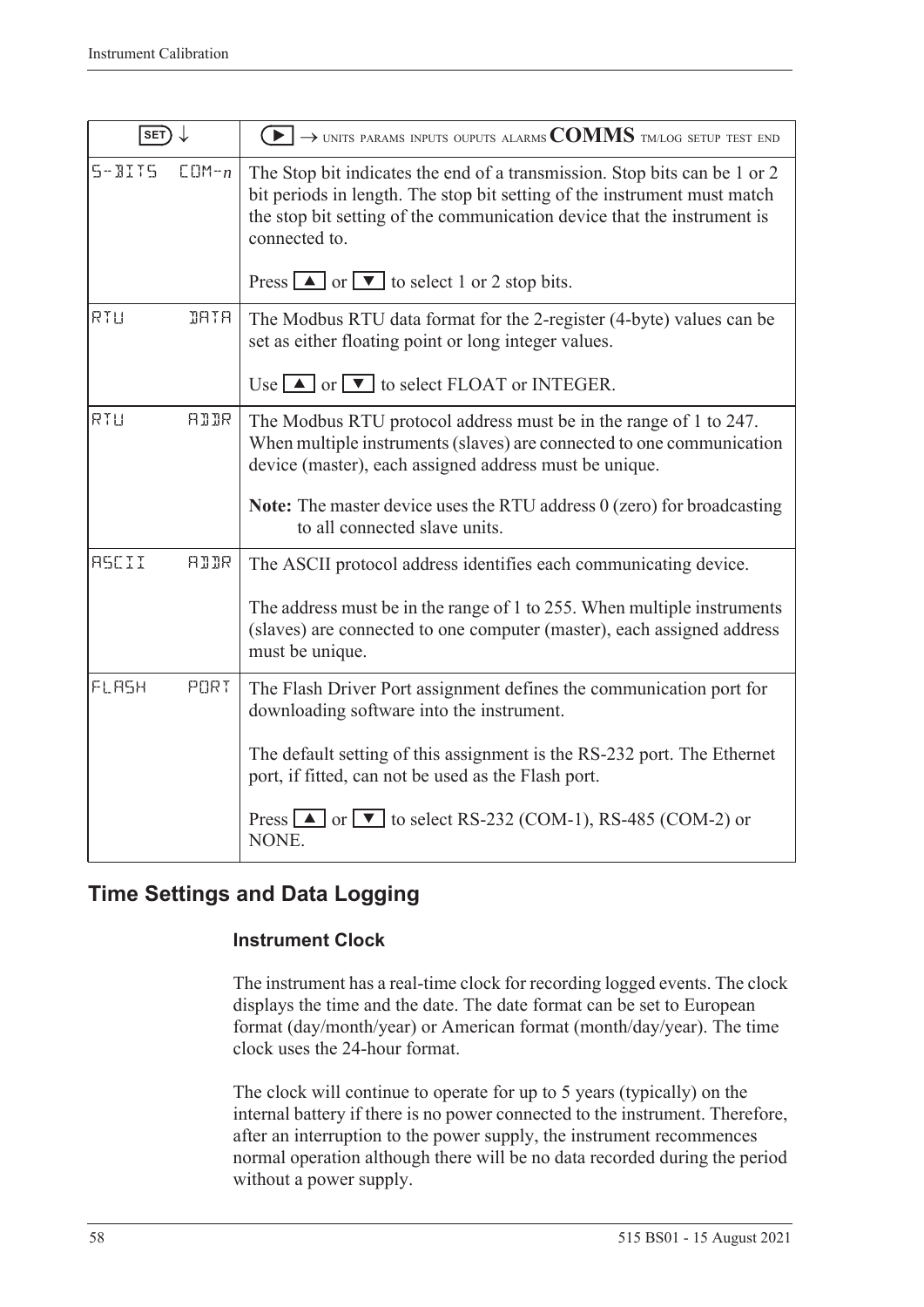**Note:** If there is an interruption to the power supply and the battery has failed, the instrument displays an error message when the power supply is restored. In this case, you should set the current time and date so that the instrument continues to log data at the correct times.

### **Data Logging**

The instrument will log a total of 1000 deliveries (batches) if the real-time clock option is installed. The logs are taken at the end of each batch or upon reset if a batch has been aborted before the preset total has been reached.

| $ $ SET $)$  |             | $\rightarrow$ units params inputs ouputs alarms comms $\mathrm{TM/LOG}$ setup test end                                                                                                              |
|--------------|-------------|-----------------------------------------------------------------------------------------------------------------------------------------------------------------------------------------------------|
| <b>JATE</b>  | FORM        | <b>Clock Date Format</b>                                                                                                                                                                            |
|              |             | The European date format is: dd/mm/yyyy or (Day-Month).                                                                                                                                             |
|              |             | The American date format is: mm/dd/yyyy or (Month-Day).                                                                                                                                             |
|              |             | Press $\boxed{\blacktriangle}$ or $\boxed{\blacktriangledown}$ to select DAY-M or M-DAY                                                                                                             |
| <b>CLOCK</b> | YEAR        | The Clock Year defines the current year for the real-time clock.                                                                                                                                    |
| <b>CLOCK</b> | $M - JHY$   | The Clock M-DAY setting defines the current month and date for the<br>real-time clock. This parameter is programmed in Month-Day format for<br>both European and American date formats.             |
| <b>CLOCK</b> | H-MIN       | The Clock H-MIN setting is the current time in hours and minutes for the<br>real-time clock.                                                                                                        |
| RESET        | LO65        | Reset the logged data. You may need to reset (clear) the logged data if<br>you change the time/log settings.                                                                                        |
|              |             | Press $\Box$ or $\nabla$ to select YES, then press the <b>SET</b> ) key. The instrument<br>makes three beeps to confirm the reset command.                                                          |
| REPORT       | <b>LOGS</b> | The Printer Protocol Report Logs defines the number of latest logs to be<br>included into a printable report.                                                                                       |
|              |             | Set the number of logs between 1 and 99.                                                                                                                                                            |
| REPORT       | TYPE        | The Printer Protocol Report Type determines the nature of the printout<br>from the REPORT PRINT - HOLD.SET prompt in the main menu. The<br>following report types available in this instrument are: |
|              |             | <b>REP-10</b><br>Preset number of latest logs<br>$\bullet$                                                                                                                                          |
|              |             | Press $\boxed{\blacktriangle}$ or $\boxed{\blacktriangledown}$ to select Report Type.                                                                                                               |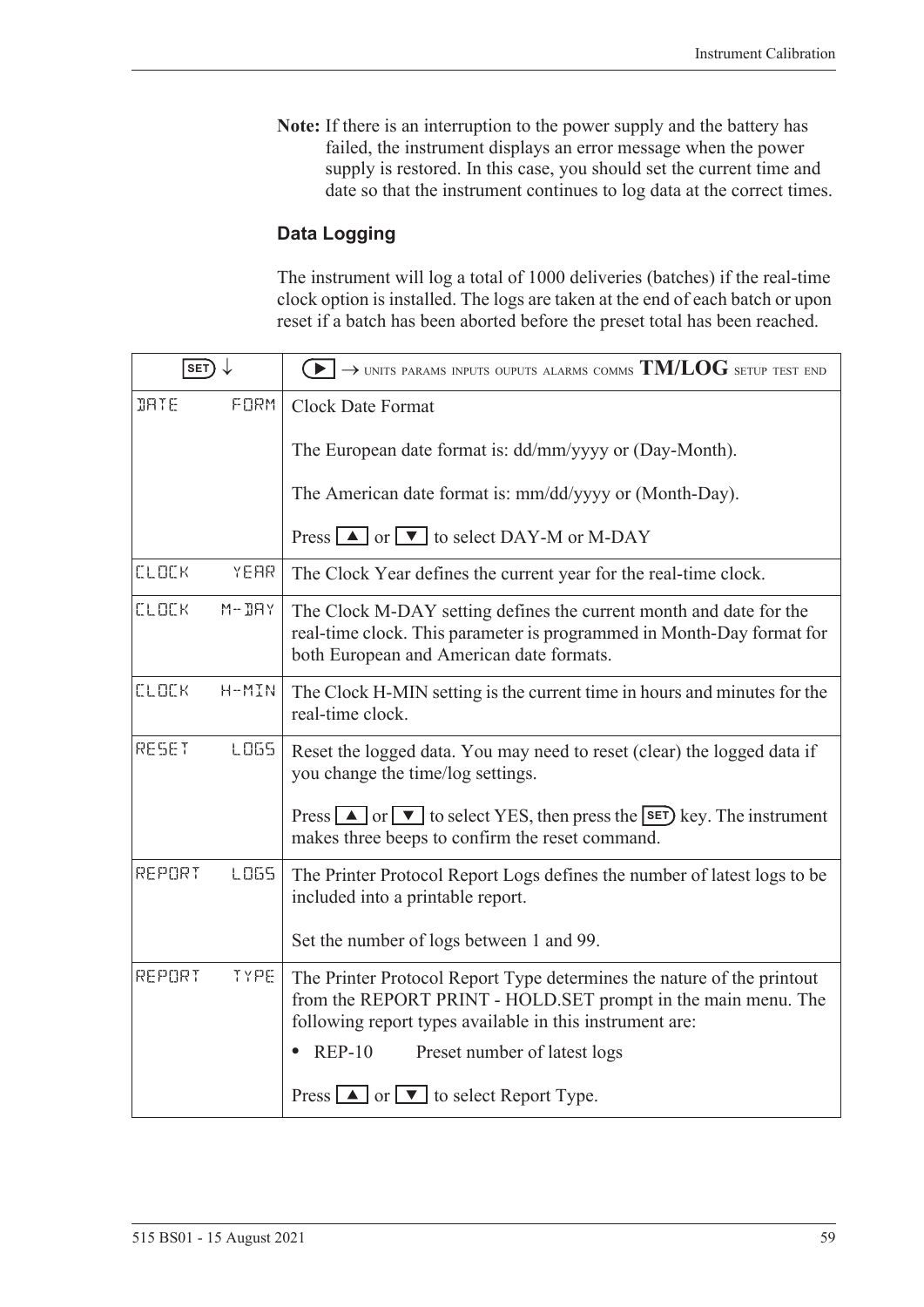| <b>SET</b>  |             | $\rightarrow$ units params inputs ouputs alarms comms $\mathrm{TM}/\mathrm{LOG}$ setup test end                                                                                                                                                                                                         |
|-------------|-------------|---------------------------------------------------------------------------------------------------------------------------------------------------------------------------------------------------------------------------------------------------------------------------------------------------------|
| PRN         | TYPE        | The Printer Protocol Printer Type allows the nature of the printer being<br>used to be specified. The following printer types available in this<br>instrument are:                                                                                                                                      |
|             |             | <b>PRN-01</b><br>Generic computer printer<br><b>PRN-02</b><br>Generic roll printer (prints first line first)<br><b>PRN-03</b><br>Slip printer TM295<br><b>PRN-04</b><br>Label (roll) printer - Citizen CMP30L<br>Press $\boxed{\blacktriangle}$ or $\boxed{\blacktriangledown}$ to select Printer Type. |
|             |             |                                                                                                                                                                                                                                                                                                         |
| <b>RUTO</b> | PRINT       | The Auto Print function, if enabled, allows a delivery docket print out to<br>occur automatically at the End of Batch. If disabled, a printout must be<br>initiated via the HOLD.SET - TO PRINT prompt in the main menu.<br>Press $\Box$ or $\nabla$ to select ENABLE or DISABLE.                       |
|             |             |                                                                                                                                                                                                                                                                                                         |
| LAST        | $I - N L M$ | This defines the "last delivery number", so the delivery number counting<br>continues from this value. Note: this parameter is accessible only when<br>Logging is reset (either explicitly or when application is loaded into unit).                                                                    |
|             |             | Enter the required delivery number.                                                                                                                                                                                                                                                                     |

# <span id="page-69-0"></span>**General Setup Parameters**

| $ $ SET $) \downarrow$ |            | $\rightarrow$ units params inputs ouputs alarms comms tm/log SETUP test end                                              |
|------------------------|------------|--------------------------------------------------------------------------------------------------------------------------|
| <b>JEFAULT</b>         | $V$ RR $ $ | Select the main menu variable to display on power up or when the display<br>timeout period has elapsed if it is enabled. |
|                        |            | Press $\boxed{\blacktriangle}$ or $\boxed{\blacktriangledown}$ to select the default variable display.                   |
| <b>SUPPLY</b>          | VCLT       | The instrument provides a power-limited supply for external transducers.                                                 |
|                        |            | Press $\Box$ or $\nabla$ to set the transducer supply voltage between 8 and 24<br>volts DC as required.                  |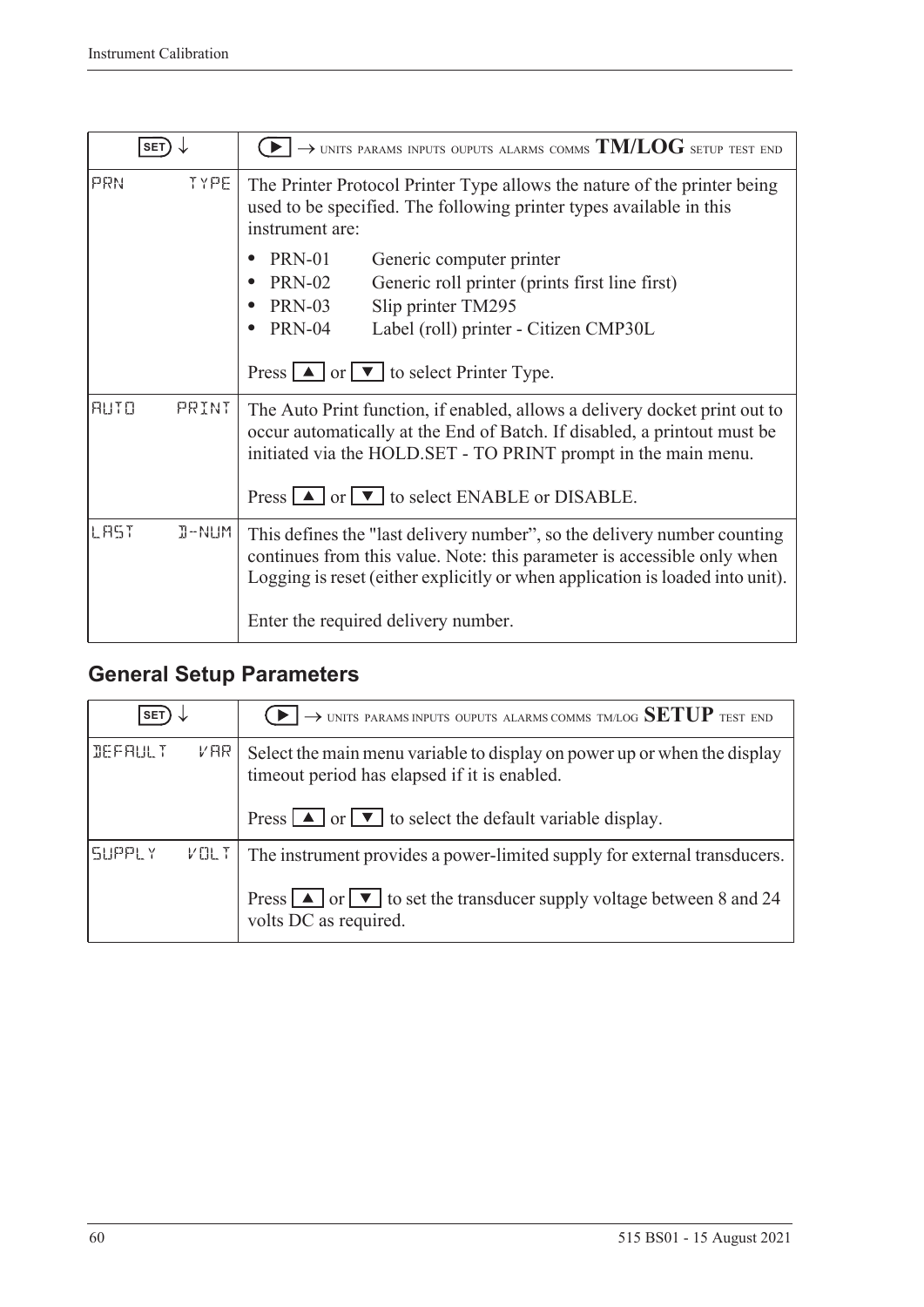| SET)         |              | $\rightarrow$ units params inputs ouputs alarms comms tm/log $\operatorname{SETUP}$ test end<br>(▶                                                                                                                                                                                          |
|--------------|--------------|---------------------------------------------------------------------------------------------------------------------------------------------------------------------------------------------------------------------------------------------------------------------------------------------|
| $T - 111T$   | MODE         | If the Display Timeout mode is enabled, and there is no user activity for<br>the defined timeout period, the display panel returns to the default<br>display.                                                                                                                               |
|              |              | This function is useful for the following reasons:                                                                                                                                                                                                                                          |
|              |              | to return the display to a preferred variable after the user has finished<br>$\bullet$<br>reading other information,<br>to cancel the calibration mode and return to the default display if the<br>user does not exit from the calibration mode for any reason.                             |
|              |              | Press $\boxed{\blacktriangle}$ or $\boxed{\blacktriangledown}$ to select the display timeout function as follows:                                                                                                                                                                           |
|              |              | <b>DISABLE</b> - Timeout is completely disabled.<br>$\bullet$<br><b>EN DISP</b> - Timeout is enabled during Normal mode and Calibration<br>View mode.<br><b>EN EDIT</b> - Timeout is enabled during Calibration Set mode.<br>$\bullet$<br><b>EN ALL</b> - Timeout is enabled for all modes. |
| $T - 111T$   | <b>SEC</b>   | The Display Timeout period defines the delay for the Display Timeout<br>mode if it is enabled.                                                                                                                                                                                              |
|              |              | The display timeout period can be from 10 to 99 seconds.                                                                                                                                                                                                                                    |
| RESET        | <b>REEUM</b> | The Reset Accumulated Totals function clears all of the accumulated<br>totals and the non-accumulated totals.                                                                                                                                                                               |
|              |              | Press $\Box$ or $\nabla$ to select YES, then press the <b>SET</b> ) key. The instrument<br>makes three beeps to confirm the reset command.                                                                                                                                                  |
| <b>IISPL</b> | TRG5         | The Display Tags option determines whether the instrument displays the<br>default display tags or the user-defined tags. The display tag setting also<br>defines whether the instrument displays the default error and warning<br>messages, or the user-defined messages.                   |
|              |              | Note: The user-defined tags can be entered into the instrument only by<br>the manufacturer or the distributor.                                                                                                                                                                              |
|              |              | Press $\Box$ or $\nabla$ to select the Display Tags option as follows:                                                                                                                                                                                                                      |
|              |              | <b>DEFAULT</b> - the instrument displays the default (English) tags<br>$\bullet$<br><b>USER</b> - the instrument displays the user-defined tags.<br>$\bullet$                                                                                                                               |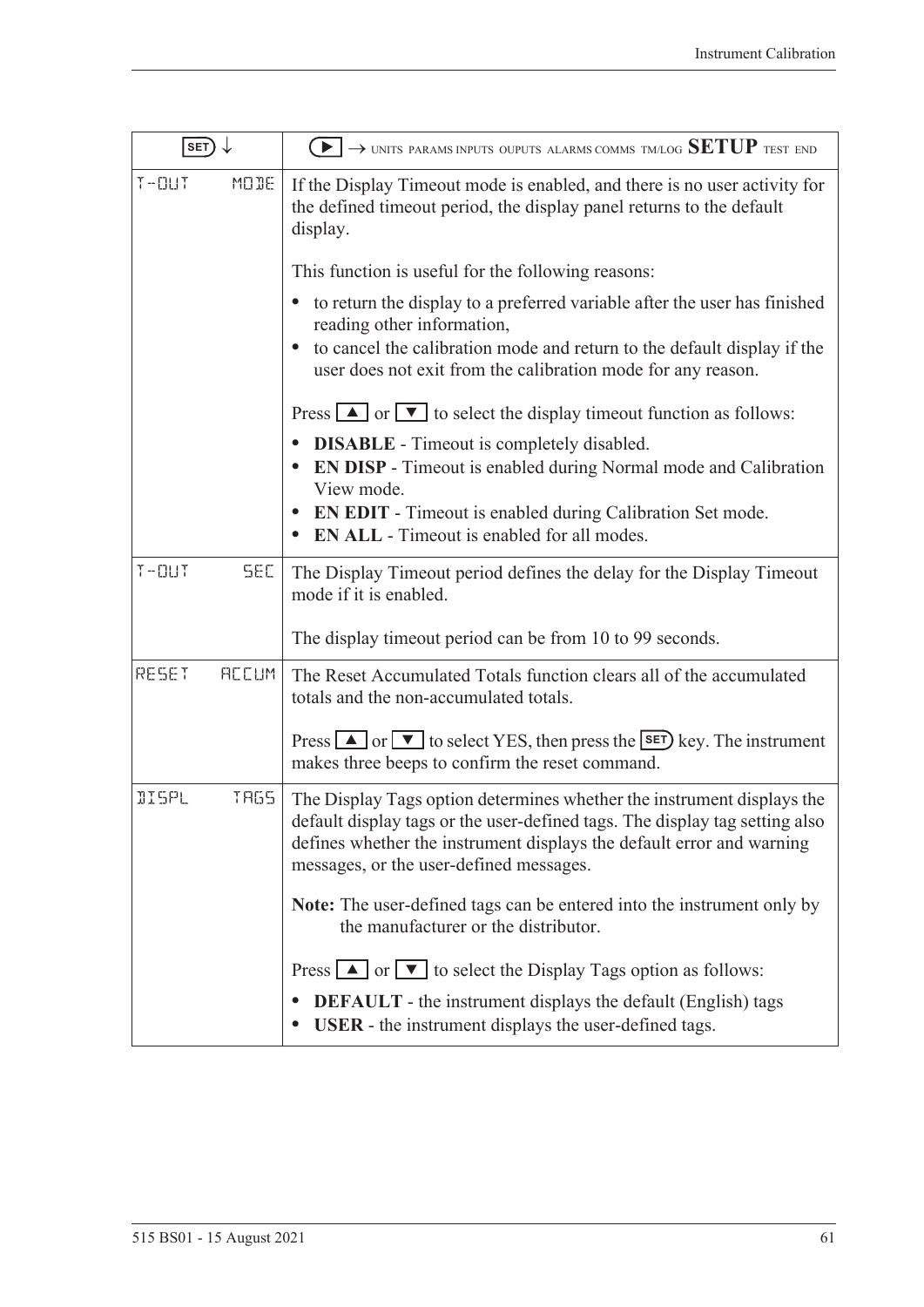| SET)                               |                              | $\rightarrow$ units params inputs ouputs alarms comms tm/log SETUP test end                                                                                                                                                                                                                                                                                                        |
|------------------------------------|------------------------------|------------------------------------------------------------------------------------------------------------------------------------------------------------------------------------------------------------------------------------------------------------------------------------------------------------------------------------------------------------------------------------|
| $B H L K-L$                        | $T - DUT$                    | If the backlight timeout is enabled, and there is no user activity (any keys<br>pressed) for a period of 10 seconds, the display backlight switches off to<br>save power. The backlight switches on when a key is pressed. Select the<br>backlight timeout mode as required.<br>Press $\Box$ or $\nabla$ to select ENABLE or DISABLE.                                              |
| RATES                              | IJΡ                          |                                                                                                                                                                                                                                                                                                                                                                                    |
|                                    |                              | This parameter sets the maximum number of decimal places for<br>displaying or printing main menu rates.                                                                                                                                                                                                                                                                            |
| TOTALS                             | IJΡ                          | This parameter sets the maximum number of decimal places for<br>displaying or printing main menu totals.                                                                                                                                                                                                                                                                           |
| $H$ $H$ $H$ $-1$                   | TYPE                         | The instrument can be configured to ensure authorisation is granted<br>before a batch can be commenced. The authorisation code will be logged<br>as part of a batch delivery record and can be included on a printed docket.<br>The Authorisation Type can be set to the following:                                                                                                |
|                                    |                              | <b>ID-NONE</b> - Authorisation is not required<br><b>ID-TAG</b><br>- Authorisation is required before a batch can start.                                                                                                                                                                                                                                                           |
|                                    |                              | If ID-TAG is selected, one of the ID tag protocols (ID-TAG or ID-RF-1)<br>must be assigned to one of serial ports in <b>Communications</b> on page 57.                                                                                                                                                                                                                             |
|                                    |                              | Press $\boxed{\blacktriangle}$ or $\boxed{\blacktriangledown}$ to select the authorisation type.                                                                                                                                                                                                                                                                                   |
| <b>AUTH-1 N-PT5</b>                |                              | The instrument can store up to 100 valid authorisation codes. To reduce<br>the need to step through an unnecessary number of unused points this<br>parameter allows the number of code points to be entered.                                                                                                                                                                       |
|                                    |                              | Press $\Box$ or $\nabla$ to select a number between 1 and 100.                                                                                                                                                                                                                                                                                                                     |
| $H$ $I$ $H$ $-1$                   | <b>CLEAR</b>                 | This function allows the user to clear all of the stored authorisation codes.                                                                                                                                                                                                                                                                                                      |
|                                    |                              | Press $\boxed{\blacktriangle}$ or $\boxed{\blacktriangledown}$ to select YES, then press the $\boxed{\text{set}}$ key. The instrument<br>makes three beeps to confirm the clear command.                                                                                                                                                                                           |
| ID-001<br>to<br>$I\mathbb{J}$ -nnn | <b>RUTH1</b><br><b>RUTH1</b> | The new authorisation code is entered by touching the relevant ID<br>security tag to the tag reader. The new tag number overwrites any<br>existing number in that location. If the wrong tag is entered it can be<br>overwritten with the correct key or cleared by pressing and holding the<br>RESET key.<br>These authorisation codes can also be accessed and edited via Modbus |
|                                    |                              | communications, see Valid Authorisation Codes on page 81.                                                                                                                                                                                                                                                                                                                          |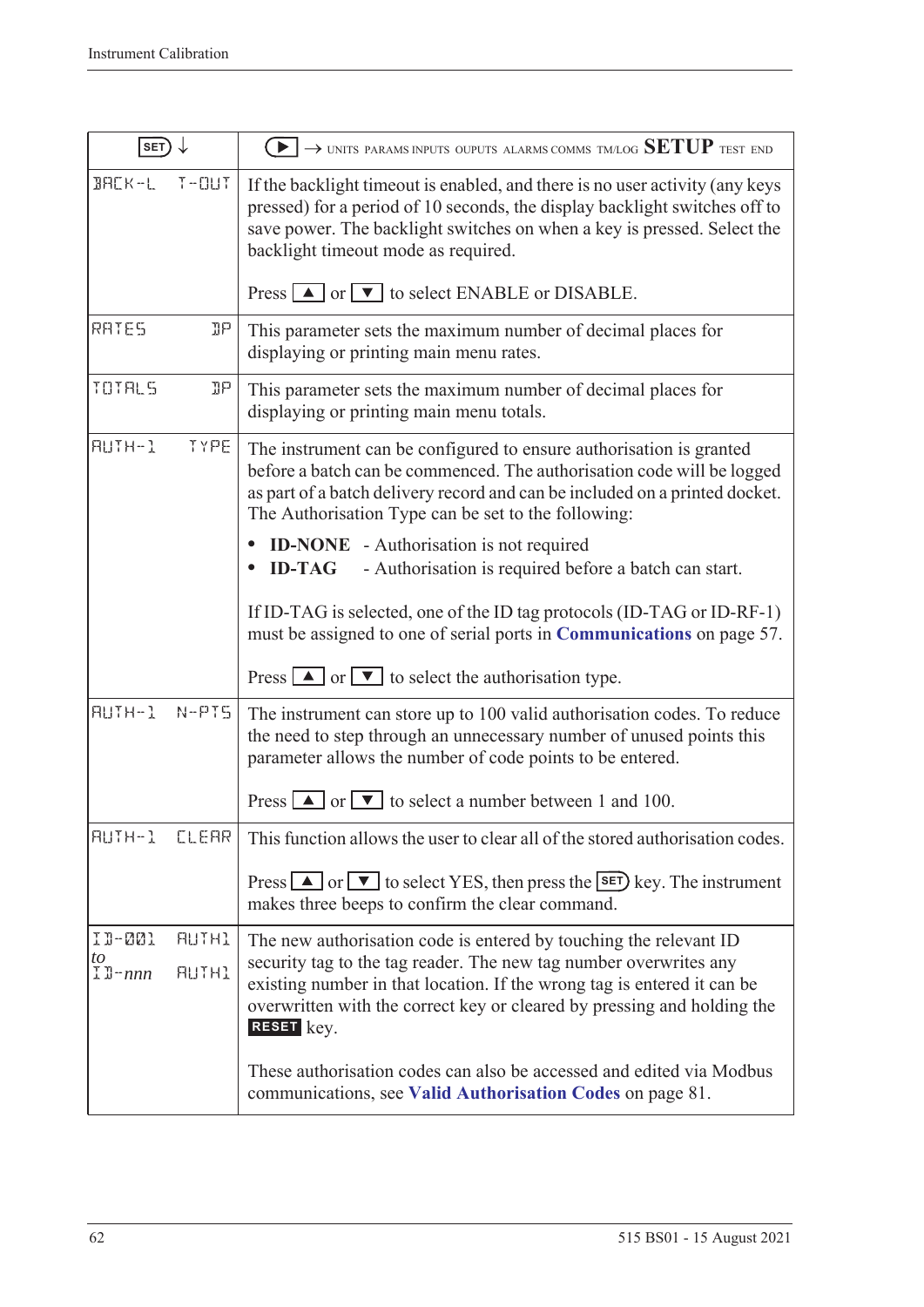# **Test Menu**

The Test menu enables you to view the inputs and outputs to and from the instrument.

In Calibration Set mode (by entering the system password), you can control the outputs and the alarms as described in the table below.

| $ $ SET $)$              |              | $\rightarrow$ units params inputs ouputs alarms comms tm/log setup $\text{TEST}$ end<br>$\rightarrow$                                                                                                                                                                   |  |  |  |  |  |  |  |  |
|--------------------------|--------------|-------------------------------------------------------------------------------------------------------------------------------------------------------------------------------------------------------------------------------------------------------------------------|--|--|--|--|--|--|--|--|
| FIMPn                    | Hz           | The frequency of the input to $FINPn$ is displayed in Hertz.                                                                                                                                                                                                            |  |  |  |  |  |  |  |  |
| $\text{HIMP}_n$          | units        | The units are displayed according to the calibration setup for the analog<br>input. If unused or set to Default the input is 4-20mA and displayed in<br>mA.                                                                                                             |  |  |  |  |  |  |  |  |
| $L$ INP $n$              | <b>STATE</b> | You can view the state of the logic inputs. If the input is an open contact<br>or inactive it will display HI. If the input is a closed contact or active it<br>will display LO.                                                                                        |  |  |  |  |  |  |  |  |
| $\Box$ $\Box$ $\Box$ $n$ | STATE        | You can control the state of the outputs. Press the $\Box$ or $\nabla$ keys to set<br>the output state as follows:                                                                                                                                                      |  |  |  |  |  |  |  |  |
|                          |              | <b>PROCESS</b> - the output depends on the current values of the inputs<br>and the calculations that the instrument performs.                                                                                                                                           |  |  |  |  |  |  |  |  |
|                          |              | For a pulse output, such as a total, the output produces a pulse train as<br>follows:                                                                                                                                                                                   |  |  |  |  |  |  |  |  |
|                          |              | • ON - a pulse train with a pulse width as set for the particular output<br>in the Outputs menu.                                                                                                                                                                        |  |  |  |  |  |  |  |  |
|                          |              | • OFF - no output.                                                                                                                                                                                                                                                      |  |  |  |  |  |  |  |  |
|                          |              | For a 4-20 mA output, such as a rate, the output is as follows:                                                                                                                                                                                                         |  |  |  |  |  |  |  |  |
|                          |              | • HI - the output is set to 20mA.                                                                                                                                                                                                                                       |  |  |  |  |  |  |  |  |
|                          |              | • LO - the output is set to 4mA.                                                                                                                                                                                                                                        |  |  |  |  |  |  |  |  |
| HLRMn<br>or<br>$REL - n$ | STATE        | You can control the state of the relays (alarms). Press the $\Box$ or $\nabla$<br>keys to set the selected relay as follows:                                                                                                                                            |  |  |  |  |  |  |  |  |
|                          |              | <b>PROCESS</b> - the relay operates according to the current values of the<br>$\bullet$<br>inputs and the relay settings as programmed.<br><b>OPEN</b> - the relay output contacts are set to "open".<br><b>CLOSED</b> - the relay output contacts are set to "closed". |  |  |  |  |  |  |  |  |
| <b>SUPPLY</b>            | V            | You can display the actual DC output supply voltage, which may help<br>with troubleshooting.                                                                                                                                                                            |  |  |  |  |  |  |  |  |
|                          |              | If the actual supply voltage is lower than the preset value (refer to<br><b>General Setup Parameters</b> on page 60) it may indicate that the output is<br>overloaded.                                                                                                  |  |  |  |  |  |  |  |  |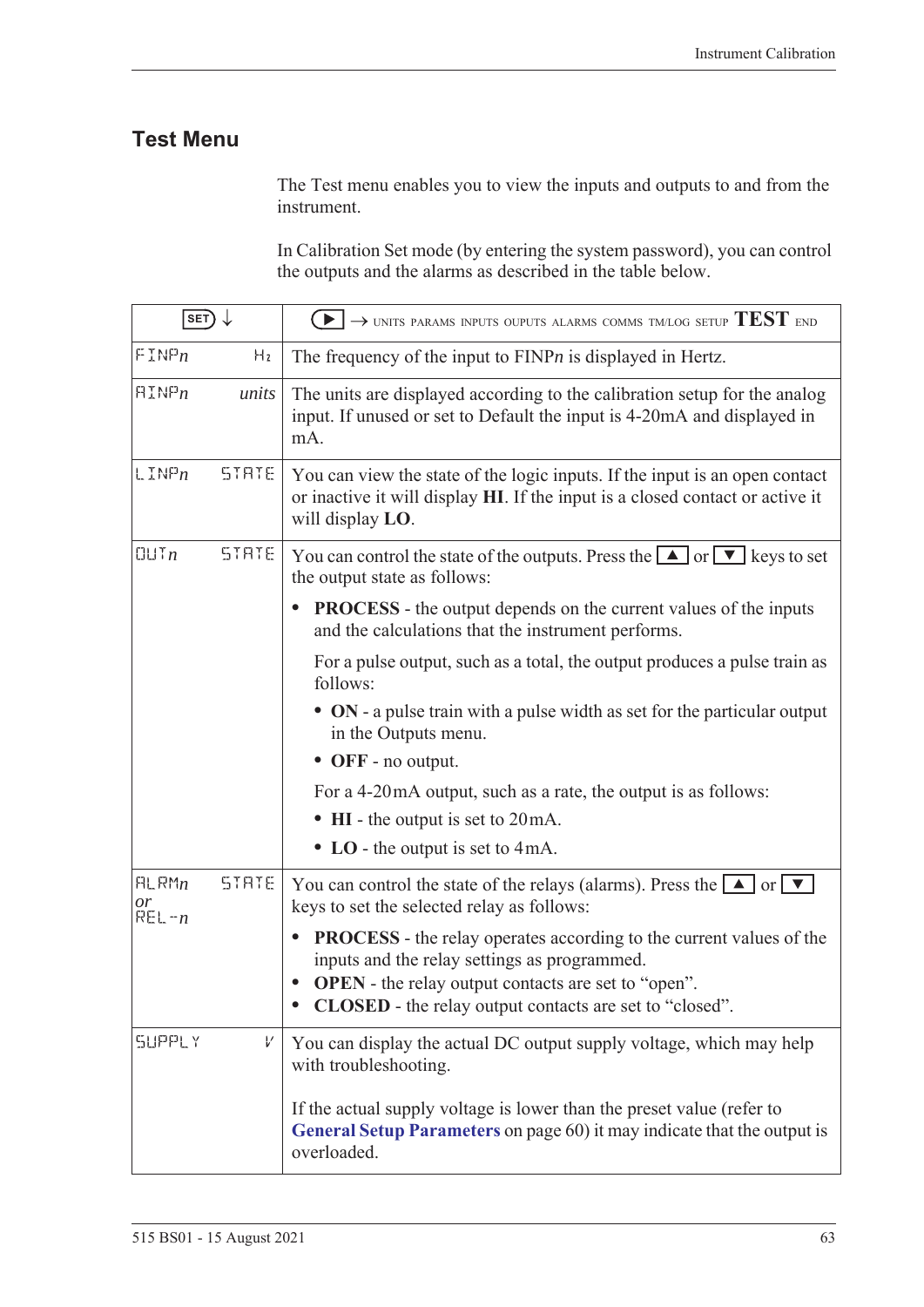# **System Messages**

The instrument displays messages for defined events and fault conditions.

The manufacturer or distributor can enter user-defined text for the messages. This user-defined text is displayed, instead of the default (English) messages, when the Display Tags option in the Setup menu is set to USER.

# <span id="page-73-1"></span>**Error Messages**

The system displays error messages, and records the associated exception status code, in the order of highest to lowest priority as listed in the following table:

<span id="page-73-0"></span>

| <b>Error</b><br><b>Messages</b>     | <b>Status</b><br>Code | <b>Description -</b> (Highest Priority at top of table).                                                                                                                                                                                                                                                                                                                                                         |  |  |  |  |  |  |  |
|-------------------------------------|-----------------------|------------------------------------------------------------------------------------------------------------------------------------------------------------------------------------------------------------------------------------------------------------------------------------------------------------------------------------------------------------------------------------------------------------------|--|--|--|--|--|--|--|
| CPU Card<br>Failure                 | 20                    | There are failed components on the CPU card and technical support<br>is required.                                                                                                                                                                                                                                                                                                                                |  |  |  |  |  |  |  |
| Power Supply<br>is Low              | 21                    | The input and/or output power supply voltage is too low, ensure<br>that:<br>(a) input power supply voltage is within the specified range<br>(b) output power supply is not overloaded.                                                                                                                                                                                                                           |  |  |  |  |  |  |  |
| New/Failed<br>Battery - Set<br>Time | 22                    | The real-time clock has lost the correct time because the battery has<br>failed, or there is a new battery. Set the current time and date (in the<br>TM/LOG menu) to clear the error message and to continue data<br>logging at the correct times.<br>Note: The instrument can continue operating with a failed battery,<br>but the correct time will be lost if there are interruptions to<br>the power supply. |  |  |  |  |  |  |  |
| No Flow<br>Detected                 | 12                    | The no flow condition is detected when the flow timeout expires<br>during a delivery. There must not be a period of no flow greater<br>than the timeout value during the delivery.                                                                                                                                                                                                                               |  |  |  |  |  |  |  |
| Unexpected/<br><b>Over Flow</b>     | 13                    | The unexpected/over flow condition is detected when the flow<br>continues longer than the timeout period after the controller has<br>attempted to stop (or pause) the flow.                                                                                                                                                                                                                                      |  |  |  |  |  |  |  |
| Leakage<br>Detected                 | 14                    | The leakage condition is detected when an amount greater than the<br>acceptable total is received without flow being initiated by the<br>batch controller.                                                                                                                                                                                                                                                       |  |  |  |  |  |  |  |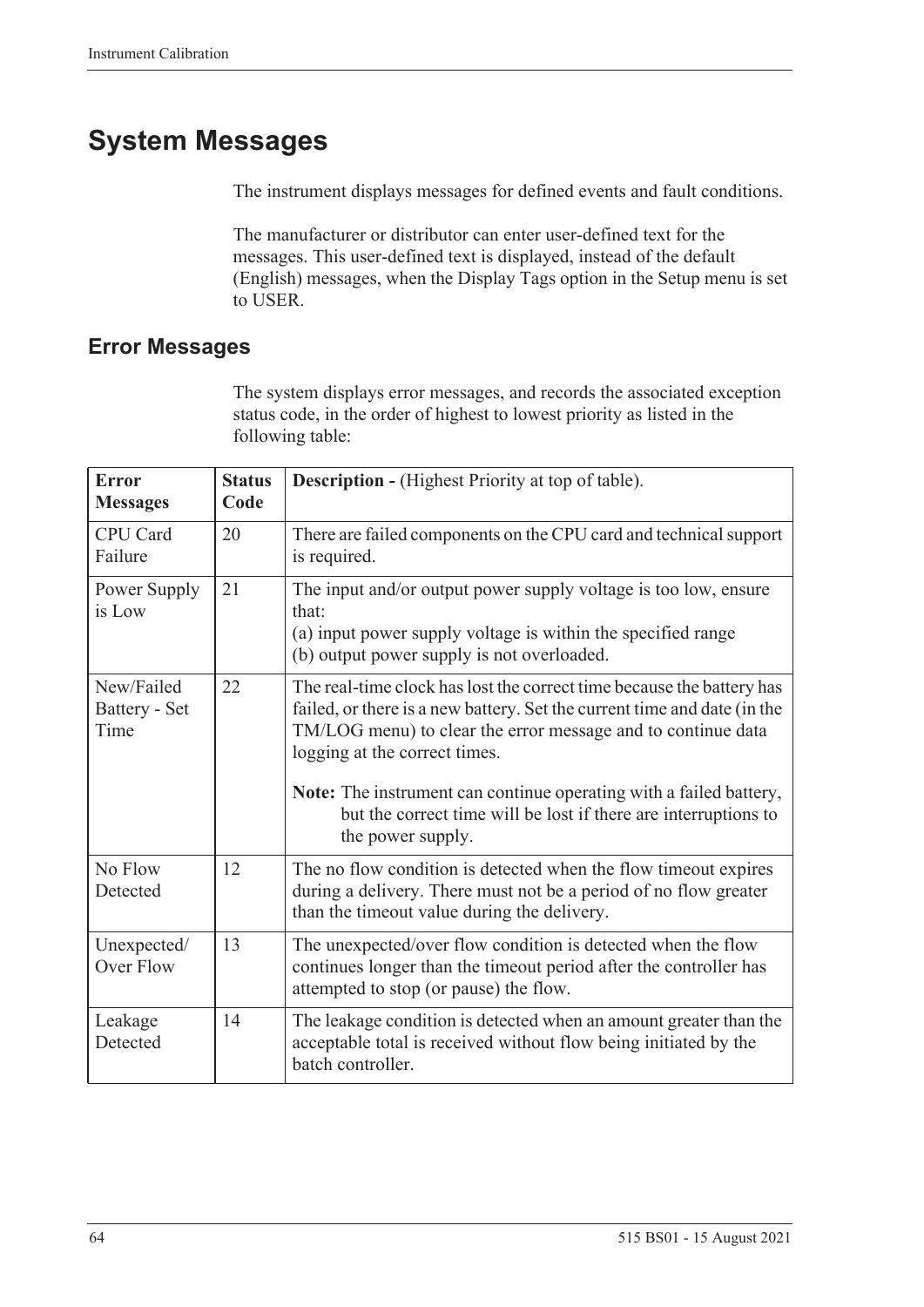| <b>Error</b><br><b>Messages</b>           | <b>Status</b><br>Code | <b>Description -</b> (Highest Priority at top of table).                                                                                                                                                                                |  |  |  |  |  |
|-------------------------------------------|-----------------------|-----------------------------------------------------------------------------------------------------------------------------------------------------------------------------------------------------------------------------------------|--|--|--|--|--|
| 08<br>Quad Input<br><b>Error Detected</b> |                       | Pulse security checking has detected a quadrature input error.<br>Pressing the RESET key will clear the exception if the error<br>condition no longer exists. The exception is only raised if the<br>quadrature input has been enabled. |  |  |  |  |  |
| Quad<br>Frequency<br>Over Limit           | 11                    | The quadrature input frequency is over the limit (no pulse security<br>checking is performed). The exception is only raised if the<br>quadrature input has been enabled.                                                                |  |  |  |  |  |

# **Warning Messages**

The system displays warning messages as described in the following table:

| <b>Warning Messages</b>           | <b>Description</b>                                                                                                                                 |  |  |  |  |  |  |
|-----------------------------------|----------------------------------------------------------------------------------------------------------------------------------------------------|--|--|--|--|--|--|
| Value Has Been Set to<br>Default  | You have entered an invalid value for a parameter. Therefore, the<br>instrument has set the default value.                                         |  |  |  |  |  |  |
| Already Assigned to<br>Other Port | You have tried to assign a particular protocol type to more than one<br>serial communication port. The instrument has set the protocol to<br>NONE. |  |  |  |  |  |  |
| Preset Over Limit -<br>Max Set    | You have exceeded the preset limit. The instrument will set the<br>maximum allowed value.                                                          |  |  |  |  |  |  |
| Assign ID-Tag to Port             | Access (authorisation) via an ID tag was chosen, and an ID tag<br>protocol must be assigned to one of the communication ports.                     |  |  |  |  |  |  |

# **Prompt Messages**

The system displays prompt messages as described in the following table:

| <b>Prompt Messages</b> | <b>Description</b>                           |
|------------------------|----------------------------------------------|
| Connect Permissive     | Connect permissive to proceed with batching. |
| Validate ID Tag        | Validate ID Tag to proceed with batching.    |
| <b>Press Run Key</b>   | Press Run key to start batching.             |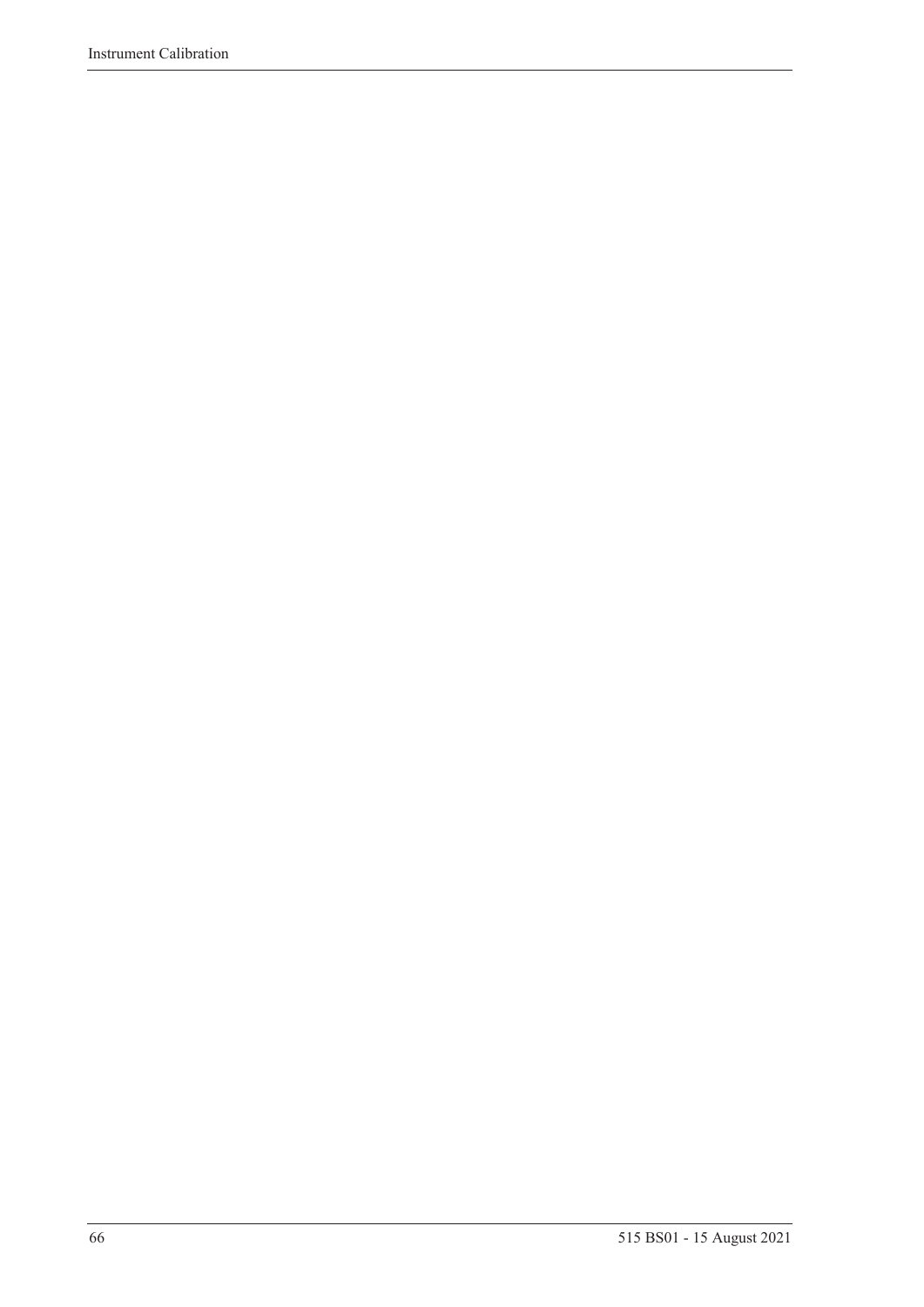# **Chapter 6 Communications**

# **Overview**

<span id="page-76-2"></span>This chapter describes the communications between the instrument and another communicating device such as a computer or a printer. You should have relevant information about the devices to which the instrument will be connected. Some connection examples are included in this manual, however, the operation and connection of other devices is outside the scope of this manual.

# **Hardware Interconnection**

<span id="page-76-3"></span>The instrument has two communication ports:

- **•** COM-1 RS-232 port on the rear panel (DB9 female connector)
- **•** COM-2 RS-485 port on the rear panel (optional) or Ethernet (optional)

The appropriate interface and protocols are selected during calibration.

#### <span id="page-76-1"></span>**COM-1 RS-232 Port**

The COM-1 RS-232 port provides communication between the instrument and one other device such as a host computer or a printer.

**Note:** A printer must have a serial port to be able to be directly connected to the flow computer. It is not possible to communicate directly with a printer via a parallel port.

Computers use either a DB9 or a DB25 connector, and the connections to each type are shown in [Figure 17.](#page-76-0)



*Figure 17 RS-232 Cable Connections to a Computer*

<span id="page-76-0"></span>**Note:** The instrument requires a cable with straight-through connections. Do not use a null modem cable for RS-232 connection to a computer.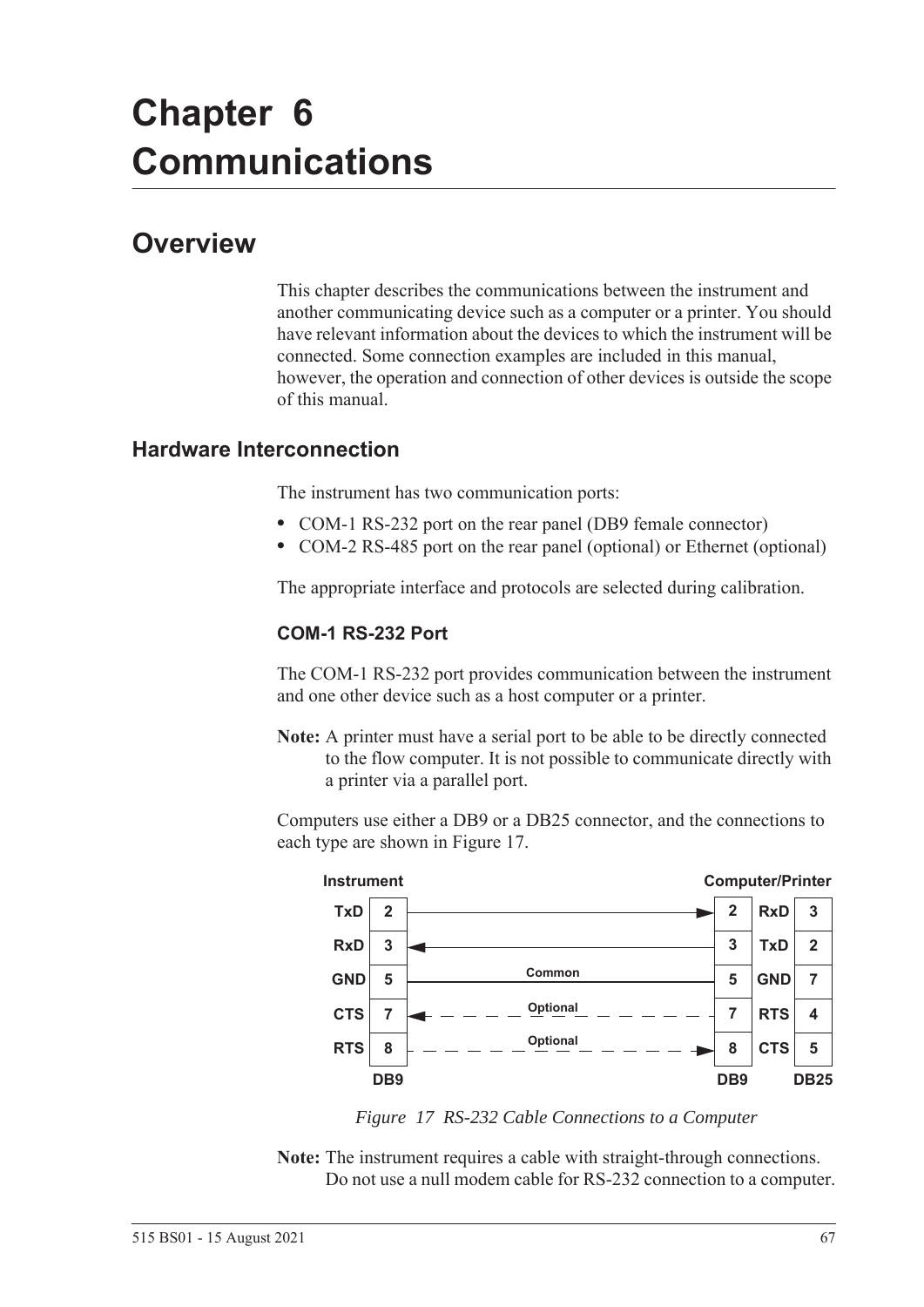### <span id="page-77-1"></span>**COM-2 RS-485 Port Option**

The COM-2 RS-485 port enables communication with multiple devices. Each device has a unique address so that the "master" device can communicate with specific "slave" devices.

On RS-485 links, an external terminating resistor must be connected at the furthest end of the cable. When multiple instruments are connected, they should be "daisy chained" in a multidrop configuration as shown in Figure [18](#page-77-0). Up to 32 units can be connected to the interface at a maximum distance of 1200 metres.



<span id="page-77-3"></span>*Figure 18 RS-485 Connections*

### <span id="page-77-0"></span>**COM-2 Ethernet Port Option**

An Ethernet module is an available option, in place of the RS-485 port, if Modbus TCP/IP connection is required. In the programming communication settings, COM-2 should be set to RTU (Modbus), 19200 Baud rate, even parity and 1 stop bit.

<span id="page-77-2"></span>For further advice and example of Ethernet port usage and setup, refer to **[Ethernet Port & Setup](#page-103-0)** on page 94 in the Appendix.

# **Protocols**

The communications protocols can be assigned to the communication ports on the instrument as follows:

- **• ASCII** Simple ASCII
- **• RTU** Modbus RTU
- **• ID-RF-1** Pepperl+Fuchs ASCII protocol (IQT\*-\*-R4-V1 devices)
- **• ID-TAG** iButton LINK45
- **• PRN** Printer Protocol
- **• NONE** If a port is not being used, set the protocol to NONE.

**Note:** The Printer Protocol is only available if the option with Real Time Clock is installed. Also a protocol cannot be assigned to more than one port at a time as described in **[Communications](#page-66-0)** on page 57.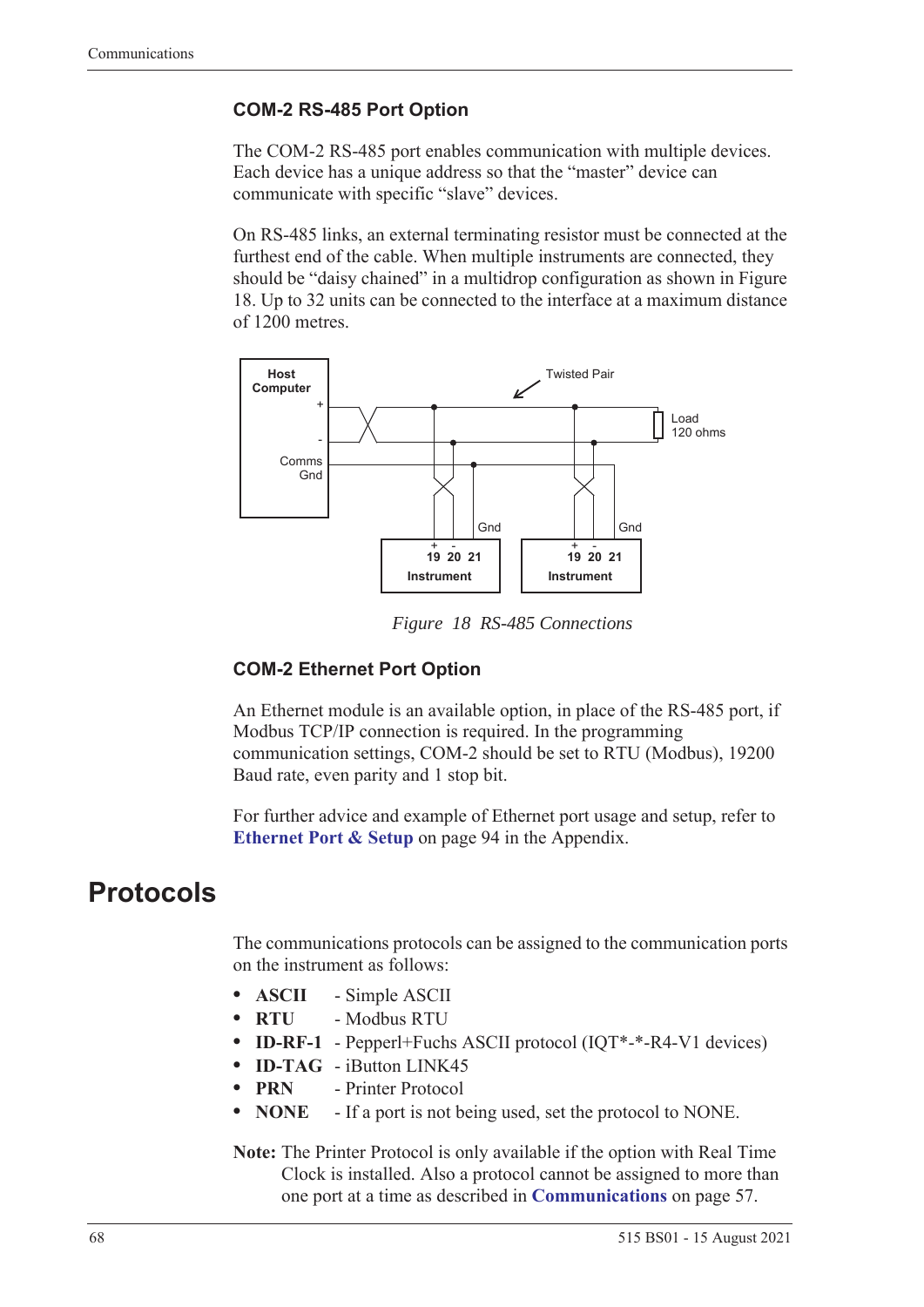- **• ASCII** In this ASCII protocol each command and response is a string of ASCII characters. This proprietary protocol is developed by Contrec to allow for simple information interchange. The main advantages of this mode are that it allows extended time intervals to occur between characters without causing a timeout error and that messages can be sent and monitored easily with a simple ASCII terminal.
- **• Modbus RTU** Modbus RTU is an industry-standard protocol which allows the instrument to be easily connected to computers running supervisory software systems. The main advantage of this mode is that its greater character density allows better data throughput than ASCII mode, however each message must be transmitted in a continuous stream.
- **• ID-RF-1 RFID**  This protocol allows an external Pepperl+Fuchs RFID reader module to be connected to 515 instrument to read identification tags to ensure only authorised deliveries are made.
- **iButton ID-TAG** This protocol allows an external "iButton LINK45" module to be connected to 515 instrument to read identification tags to ensure only authorised deliveries are made.
- <span id="page-78-0"></span>**• Printer** - In the Printer protocol there is a selection of printer types. Please refer to the **[Printer Protocol](#page-92-0)** on page 83 for full details.

# **Simple ASCII Protocol**

**Note:** Not all ASCII commands are applicable for Batch Controller applications.

This simple ASCII protocol requires that all requests are initiated with a colon (:) and terminated with a carriage return  $\binom{C_R}{R}$ . The message termination can include a linefeed before the carriage-return  $(\mathsf{L}_\mathsf{F}^\mathsf{C}_{\mathsf{R}})$ , but it is the carriage-return that acts as the message termination.

<span id="page-78-1"></span>All responses by the instrument are terminated with a linefeed and a carriage-return  $\left({}^{\mathsf{L}}{}_{\mathsf{F}}\mathsf{C}_{\mathsf{R}}\right)$ .

### **Requests Format**

The format of a request to the instrument is as follows:



Each request must include the address and command portions. The underlined section is an optional part of the request string.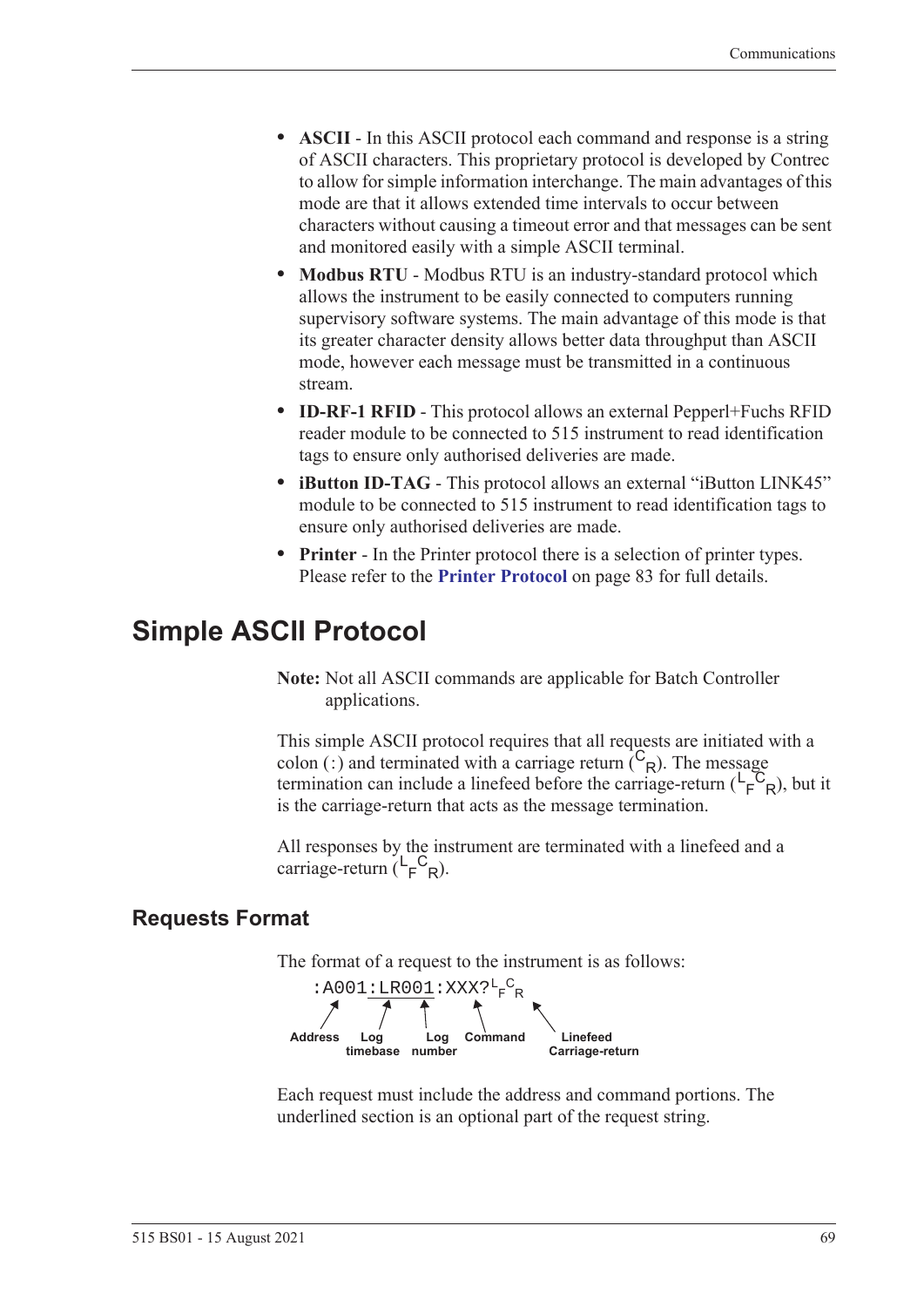### <span id="page-79-0"></span>**Address**

In multipoint communications, each instrument must have a unique address and it is essential in the request for identifying a particular instrument. However, it may be set to 000, for special broadcast commands. For singleinstrument communications, the address can also be set to 000 in the request.

Refer to **[Communications](#page-66-0)** on page 57 for setting the instrument address.

**Note:** The instrument always responds with its address in the header regardless of the type of request.

### **Log Type and Number**

The log type and number enables a communicating device to retrieve data from the instrument. The data can be from the event-based logs or from the current process variables with the either accumulated or non-accumulated (resettable) totals.

The log request is optional. If the log request is not included, or the log number is set to 000, the instrument returns the current process variables. If the log request is included, the log number defines the specific log entry by counting backwards. The most recent log entry for a timebase is 001.

The "last edit" log records the process variables at the time of the last exit from the calibration edit mode. There is only one "last edit" log, therefore, if a number is included in the request, the instrument ignores the number and returns the data at the time of the last edit. Likewise, there is only one set of current process variables with "non-accumulated totals", therefore it also ignores any log number included in that request.

The types of the logs applicable to this instrument are as follows:

| Log Type                                         |
|--------------------------------------------------|
| LE - last edit log                               |
| LR - logged records (non-timebased logging)      |
| LN - current totals displayed as Non-accumulated |

The number of the log entry is the same as shown on the front panel of the instrument. For example, a request for LR003 would return the data for the log entry two batches prior to the most recent batch log entry.

### **Instrument Responses**

<span id="page-79-1"></span>The instrument response time to any enquiry is not more than 300 ms. The responses from the instrument are in the following format: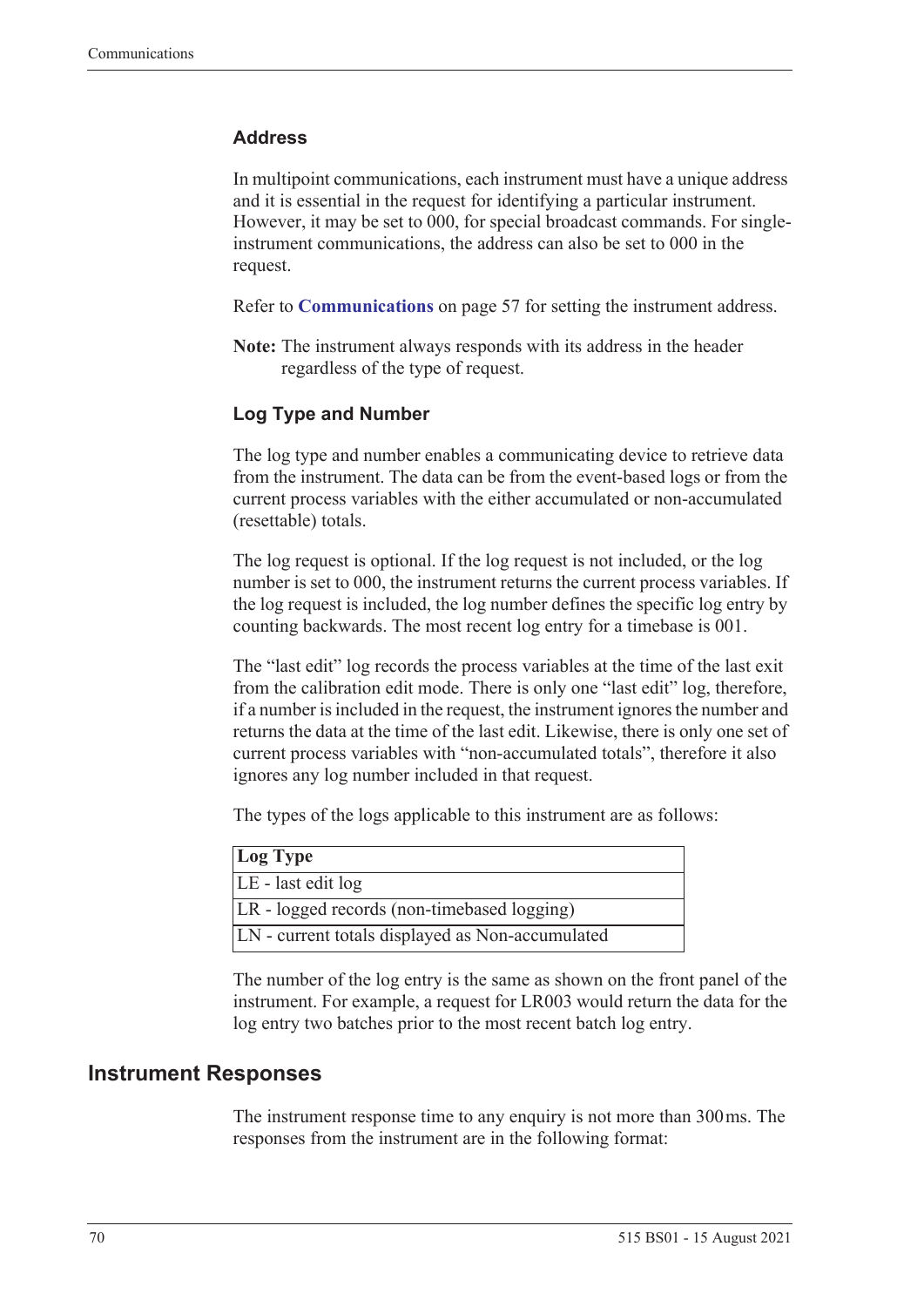```
HEADER<sup>L</sup>F<sup>C</sup>R
DATA<sup>L</sup>F<sup>C</sup>R
DATA<sup>L</sup>F<sup>C</sup>R
.
.
.
DATA<sup>L</sup>F<sup>C</sup>R
L_p^CR
```
The components of the response message are as follows:

### **Header**

The format of the response header from the instrument is as follows:



<span id="page-80-0"></span>The instrument **Exception Status** codes that the instrument returns for the ASCII protocol are the same as those described for the Modbus RTU protocol in **[Instrument Exception Status](#page-88-0)** on page 79.

#### **Data**

The format of the data variables from the instrument is as follows:



**Note:** The decimal point in the Value is always at character position 8. Therefore whole numbers are aligned right at the decimal point, with trailing zeroes.

### **Variables Request**

The variables request asks the instrument to return the value of one or more requested variables. All totals are transmitted as accumulated totals.

|                                     | Command Description                                                                                                                             |
|-------------------------------------|-------------------------------------------------------------------------------------------------------------------------------------------------|
| :RVA?                               | Return all variables                                                                                                                            |
| :RVD?                               | Return the default Total and Rate                                                                                                               |
| $\vert:\mathrm{RV}0? \dots$<br>RV9? | Return the specific variable. The numbers relate to the<br>position in the variables menu. For example, V0 is Energy,<br>V1 is Power and so on. |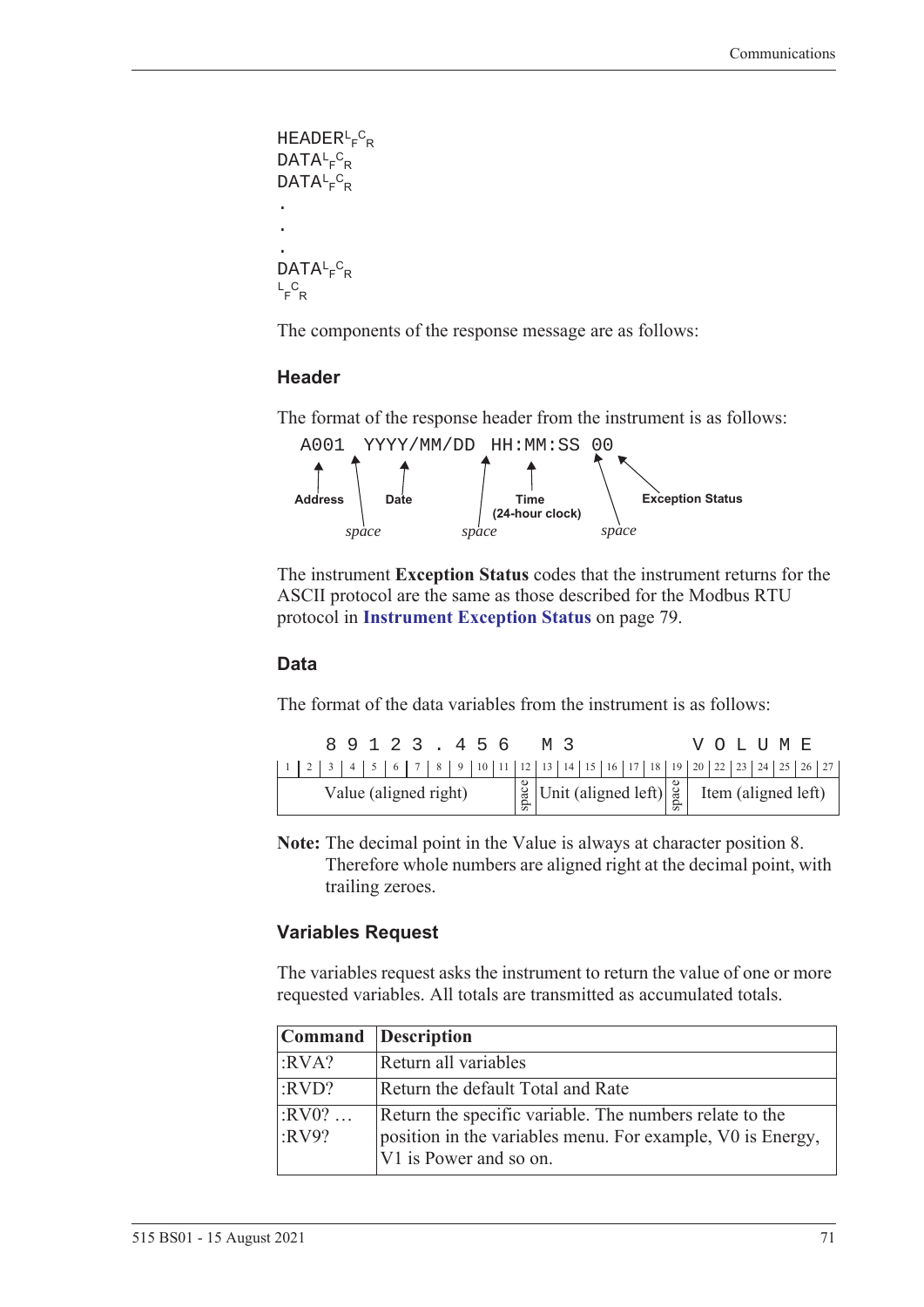#### **Variables Request and Response Example**

The following request is for the only instrument that is connected to the communication port to return the values of all main menu variables.

: A 0 0 1 : R V A ?  $L_F$   $C_R$ 

The following is an example of a hypothetical instrument response. Refer to [on page 3](#page-12-0) for the list of variables that would be returned for this application.

|             |  |  |  |         |  |                  |  |       | A 0 0 1 2 0 0 2 / 0 3 / 1 4 1 8 : 2 5 : 0 0 0 0 0 ⊦ ° R |  |      |  |                                               |  |                                   |  |  |
|-------------|--|--|--|---------|--|------------------|--|-------|---------------------------------------------------------|--|------|--|-----------------------------------------------|--|-----------------------------------|--|--|
|             |  |  |  |         |  | 6.116 MWh        |  |       |                                                         |  |      |  | $E N E R G Y \vdash c_R$                      |  |                                   |  |  |
|             |  |  |  |         |  | 16.573 MW        |  |       |                                                         |  |      |  | POWER                                         |  | $L_{F}$ $C_{R}$                   |  |  |
|             |  |  |  |         |  | 1320.530 m 3     |  |       |                                                         |  |      |  | VOLUME <sup>L</sup> <sup>c</sup> <sub>R</sub> |  |                                   |  |  |
|             |  |  |  |         |  |                  |  |       | 58.300 m 3 / M V - F L O W $F_{R}^{c}$                  |  |      |  |                                               |  |                                   |  |  |
|             |  |  |  |         |  | 7627.117 KG      |  |       |                                                         |  |      |  | MASS                                          |  | $L_{F}$ $C_{R}$                   |  |  |
|             |  |  |  | 344.460 |  |                  |  |       | K G / M                                                 |  |      |  | $M - F$ $\bot$ $\circ$ $W$                    |  | $L$ <sub>F</sub> $C$ <sub>R</sub> |  |  |
|             |  |  |  | 230.000 |  |                  |  | DEG C |                                                         |  | TEMP |  |                                               |  | $L_F$ $C_R$                       |  |  |
|             |  |  |  | 1.260   |  | МРА              |  |       |                                                         |  |      |  | PRESS                                         |  | $L_{F}$ $C_{R}$                   |  |  |
|             |  |  |  |         |  | $0.174$ m $3/KG$ |  |       |                                                         |  |      |  | $S P - V O L$                                 |  | $L$ <sub>F</sub> $C$ <sub>R</sub> |  |  |
|             |  |  |  |         |  |                  |  |       | 2886.760 KJ/KG SP-ENT F <sup>C</sup> R                  |  |      |  |                                               |  |                                   |  |  |
| $L_F$ $C_R$ |  |  |  |         |  |                  |  |       |                                                         |  |      |  |                                               |  |                                   |  |  |

The following message to an instrument, requests the current values for the default rate and total:

: A 0 0 1 : R V D ?  $L_F$   $C_R$ 

The instrument response would be similar to the following:

A001 2002/03/14 18:25:00 <sup>F</sup> <sup>C</sup> R 126.455 m3 VOLUME  $F$   $\circ$ <sub>R</sub> 20.437 m3/M V-FLOW <sup>L</sup>  $F$   $\circ$ <sub>R</sub> L <sup>F</sup> <sup>C</sup> R

### **Log Request**

The log request asks the instrument how many logs will be included in a printed log report. These are the values described in **[Time Settings and](#page-67-0)  [Data Logging](#page-67-0)** on page 58.

|      | Command Description                                      |
|------|----------------------------------------------------------|
| RLR? | Return the number of log records (non-timebased logging) |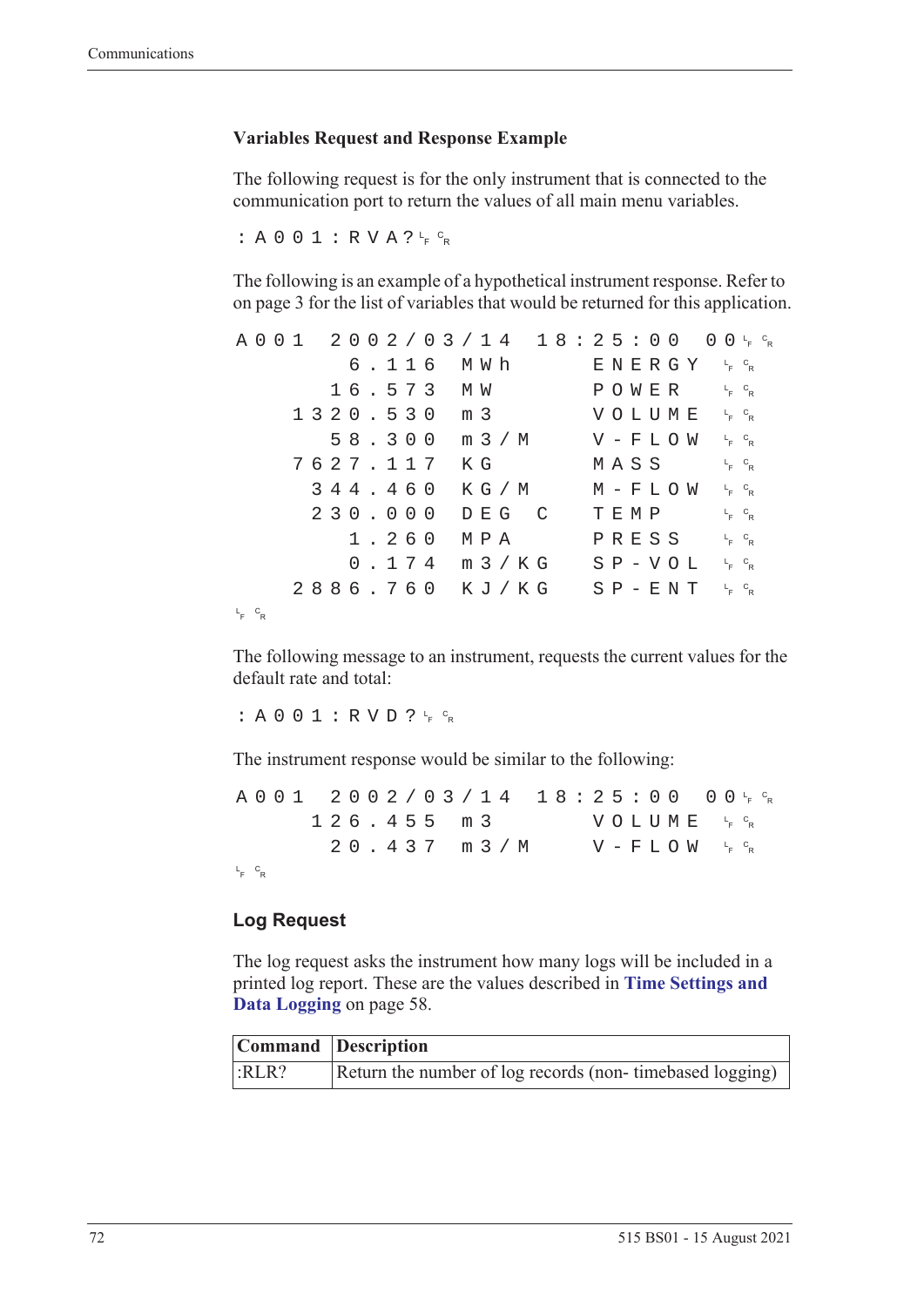#### **Log Response Example**

The following message asks the instrument with address 001 to return the number of logs that the instrument stores:

 $: A 0 0 1 : R L R ? \nvert R$ 

The instrument response would be similar to the following:

A001 2002/03/14 18:25:00 <sup>F</sup> <sup>C</sup> R  $24r$ <sub>F</sub>  $c_R$ L <sup>F</sup> <sup>C</sup> R

#### **Clear Data Request**

The clear data request asks the instrument to clear the data in the selected registers.

| Command Description |                                                 |
|---------------------|-------------------------------------------------|
| :RCN?               | Clear the non-accumulated (resettable) totals   |
| $ $ :RCA?           | Clear the accumulated totals                    |
| :RCL?               | Clear the logs except for the "last edited" log |

#### **Clear Data Request Example**

The following message asks the instrument with address 001 to clear the logged data that the instrument stores:

: A 0 0 1 : R C L ?  $L_F$   $c_R$ 

The instrument response would be similar to the following:

 $A001 2002/03/14 18:25:00$  $F$   $C_R$ L <sup>F</sup> <sup>C</sup> R

#### <span id="page-82-0"></span>**Instrument Information Request**

The Instrument Information request asks the instrument to return the general information about the model and version codes. The instrument exception status is returned as a part of the header as it is with the header for all command responses.

| Command Description |                                                              |
|---------------------|--------------------------------------------------------------|
| :RIG?               | Return the general information about the instrument such as  |
|                     | Model number, Application number, Version and Serial         |
|                     | numbers etc. These items are returned as a block in the same |
|                     | format as shown on the display in the "Model Info" menu.     |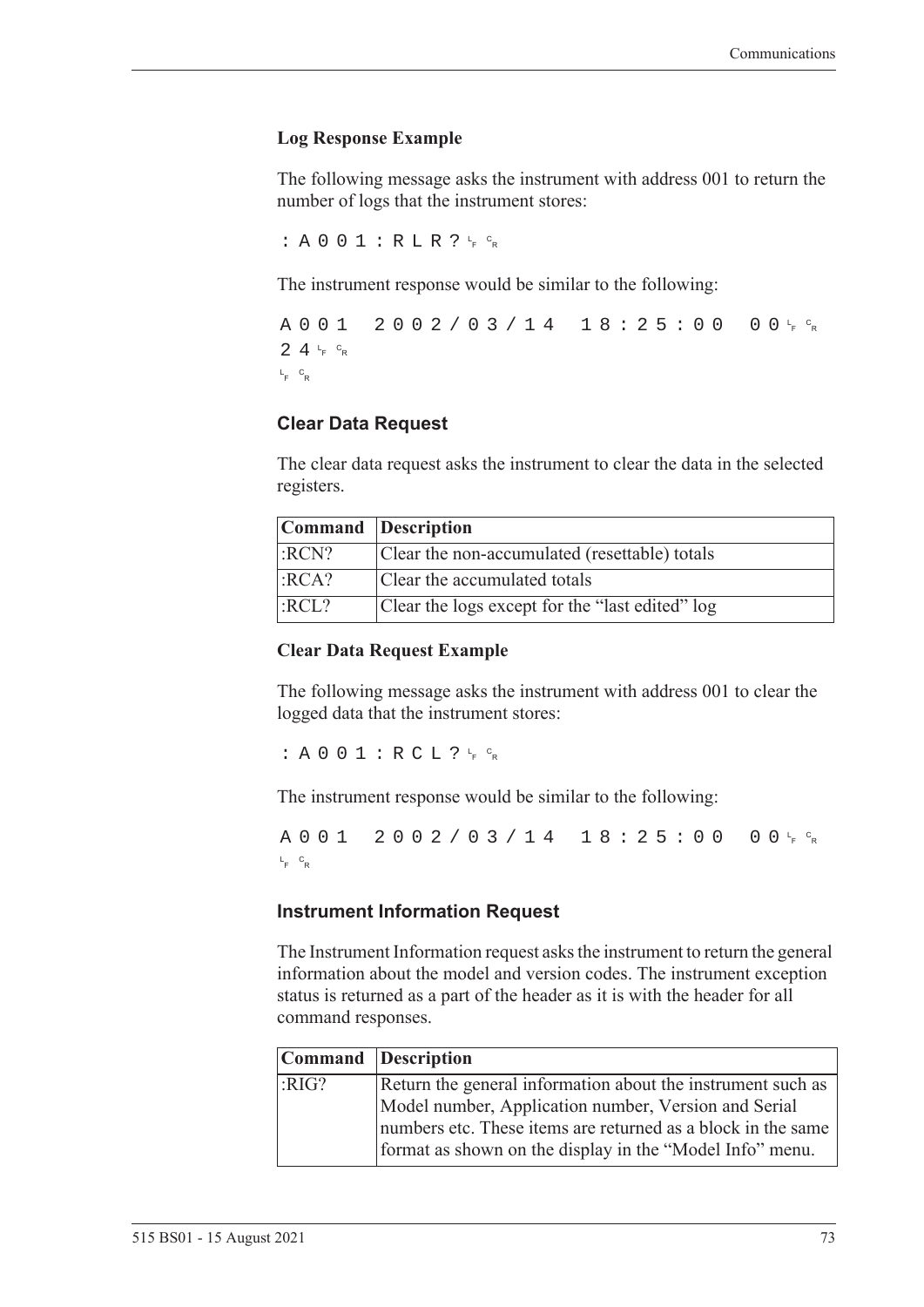#### **Instrument Information Response Example**

The following message asks the instrument with address 001 to return the general information about the instrument:

 $: A 0 0 1 : R I G ? \vdash c_R$ 

The following is an example of a hypothetical instrument response:

```
A001 2002/03/14 18:25:00
                                                      F C
R
515 MODEL -11-F-F_{R}^{c}S C O 1 I N P U T F - T P - - <sup>L</sup><sub>F</sub> <sup>C</sup>R
SC01 VERS 0101.001 L
F C
R
CUSTOM VERS
                                        F \circR
\texttt{UNIT} S/N 123456<sup>L</sup>F <sup>C</sup>R
L
F C
R
1 2 3 4 5 6 7 8 9 10 11 12 13 14 15 16 17 18 19 20 21 22 23 24 25 26 27 28 29
```
# **Corrupted or Invalid Requests**

If the instrument receives a corrupted or incomplete request, there is no response. The instrument discards any partial request and waits for the next enquiry.

If the instrument receives a request message in the correct format, but for a non-existent option, it returns only the message header. For example, if the instrument received the following request variables message :A001:RVT? it will return only the header because there is no T option for the 'Variables Request' message.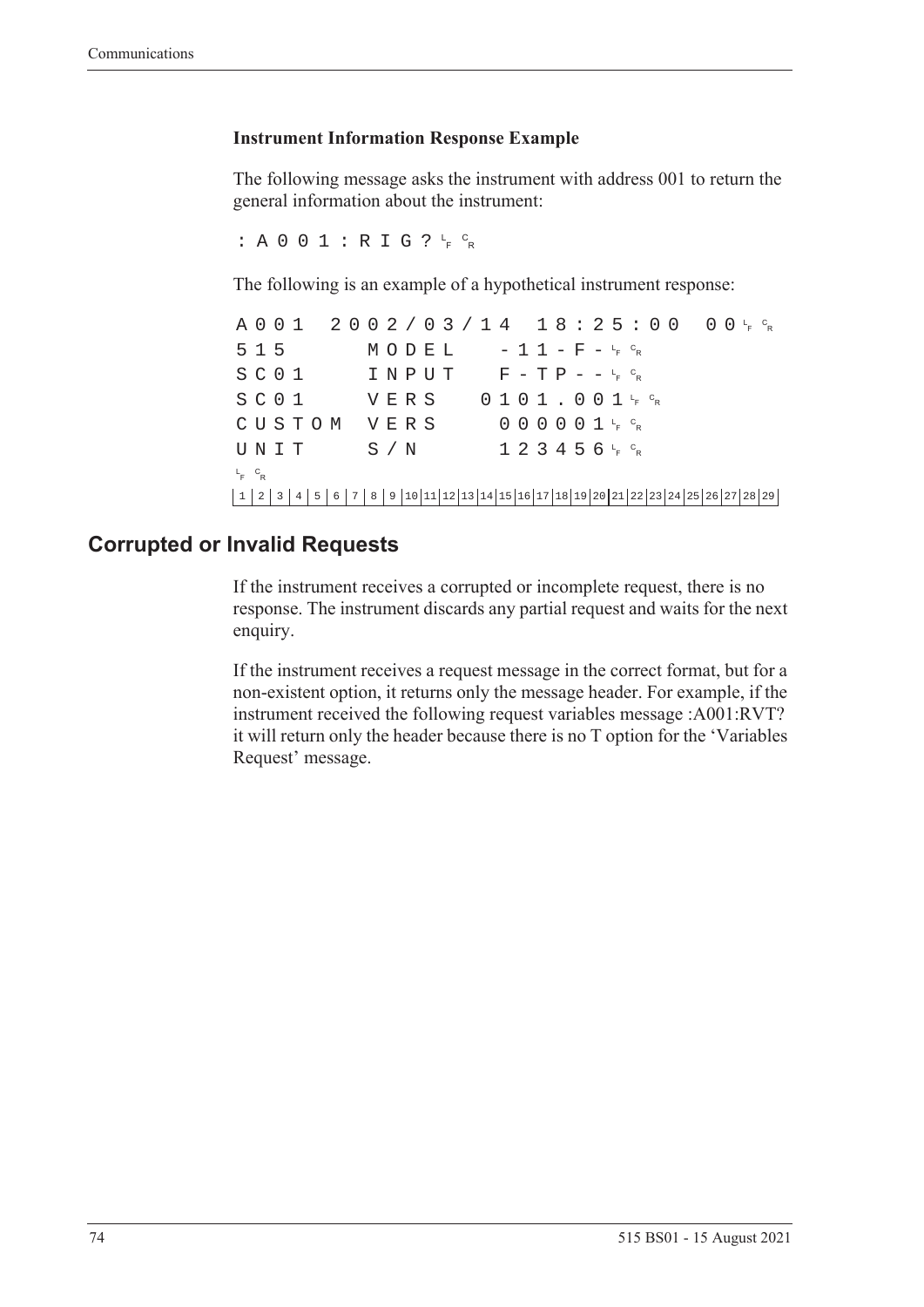# **Modbus RTU Protocol**

Modbus RTU (remote terminal unit) is an industry standard protocol that allows the instrument to be easily interfaced to other communication devices.

The instrument implements the Modbus protocol as detailed in the *Modicon Modbus Protocol Reference Guide* PI-MBUS-300 Rev J (June 1996).

### **Message Format**

In RTU mode, messages start with a silent interval of at least 3.5 character times. The first field transmitted is the device address. Following the last transmitted character, a similar interval of at least 3.5 character times marks the end of the message. A new message can begin after this interval. The entire message frame must be transmitted as a continuous stream. A typical message frame is shown below:

| <b>Address</b> | <b>Function</b> | Data    | <b>CRC</b> Check |  |  |  |  |
|----------------|-----------------|---------|------------------|--|--|--|--|
| $ 1$ byte      | 1 byte          | n bytes | 2 bytes          |  |  |  |  |

Except for broadcast messages, when a master device sends a query to a slave device, it expects a normal response. One of four possible events can occur from the master's query:

- **•** If the slave device receives the query without a communication error, and can handle the query normally, it returns a normal response.
- **•** If the slave does not receive the query due to a communication error, no response is returned. The master program has to process a timeout condition for the query.
- **•** If the slave receives the query, but detects a communications error (parity or CRC), no response is returned. The master program has to process a timeout condition for the query.
- **•** If the slave receives the query without a communication error, but cannot handle it (for example, if the request is to read a nonexistent register), the slave will return an exception response informing the master of the nature of the error.

### **Instrument Address**

The address of the instrument is programmable in the range from 1 to 247. Some addresses are reserved according to PI-MBUS-300 and have a special meaning:

- 0 = Broadcast, no response required from slave devices
- **•** 248 to 255 Reserved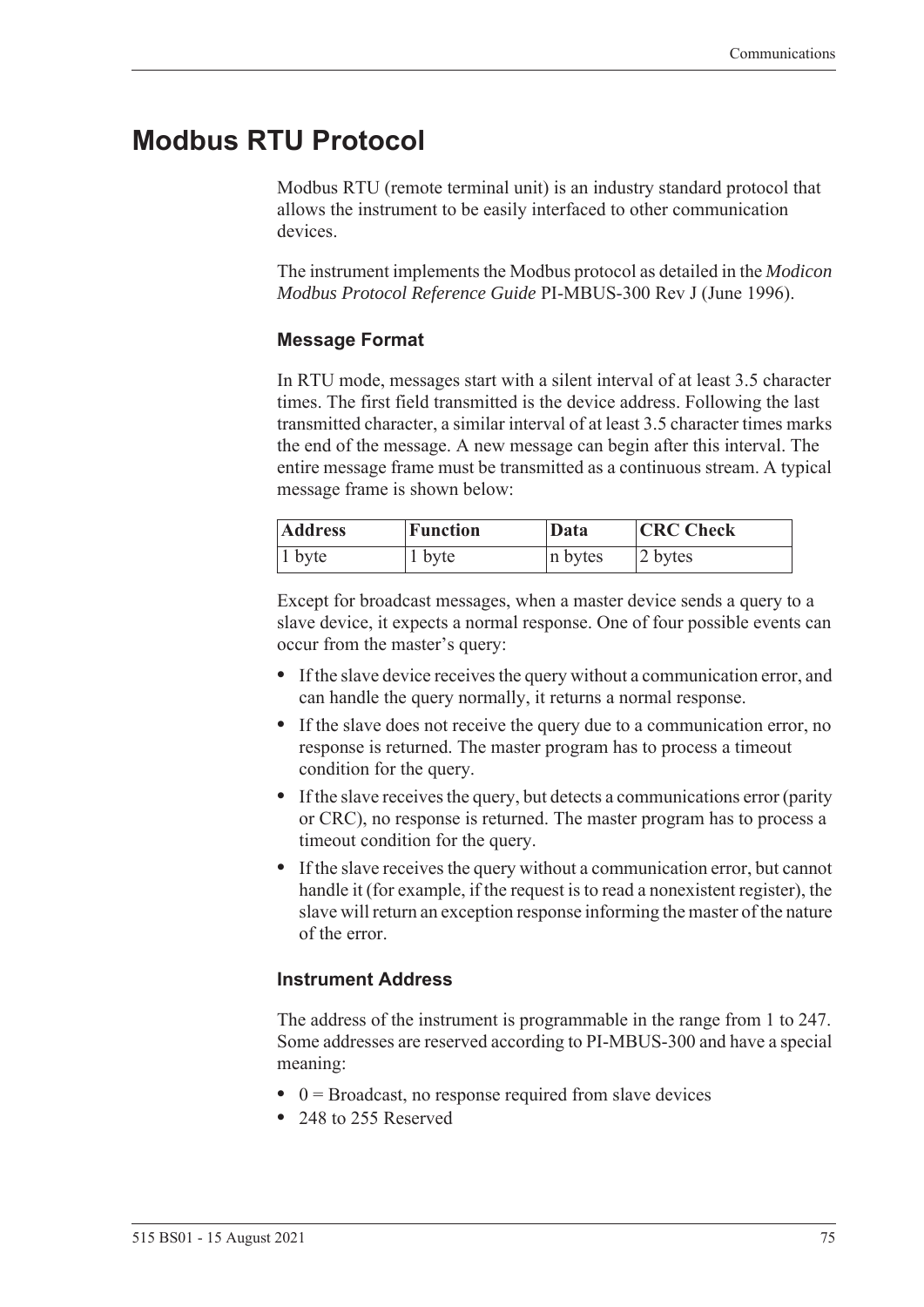## **Function Codes**

| Code            | <b>Name</b>           | <b>Description</b>                                                    |
|-----------------|-----------------------|-----------------------------------------------------------------------|
| 03              | Read data register(s) | Obtain the content of one or more 2-byte<br>data registers.           |
| 06              | Preset data register  | Preset one 2-byte data register.                                      |
| $\overline{07}$ | Read status register  | Obtain the content of 1-byte status register.                         |
| 16              |                       | $ $ Preset data register(s) Preset one or more 2-byte data registers. |

The instrument accepts the following function codes:

### **Exception Response**

The instrument forms an exception response by adding 80H to the function code and using an exception code as the 1-byte data field in the returned frame. Implemented exception codes are as follows:

| Code | <b>Name</b>             | <b>Description</b>                                                                                                                                   |
|------|-------------------------|------------------------------------------------------------------------------------------------------------------------------------------------------|
| 01   | <b>Illegal</b> function | The function code is not a legal action for<br>the slave.                                                                                            |
| 02   | Illegal data address    | The data address is not a legal address for<br>the slave.                                                                                            |
| 03   | Illegal data value      | The data value is not a legal value for the<br>slave.                                                                                                |
| 05   | Acknowledge             | The slave has accepted the request and is<br>processing it, but a long duration of time<br>will be required to do so.                                |
| 06   | Slave device busy       | The slave is engaged in processing a long<br>duration program command. The master<br>should re-transmit the message later when<br>the slave is free. |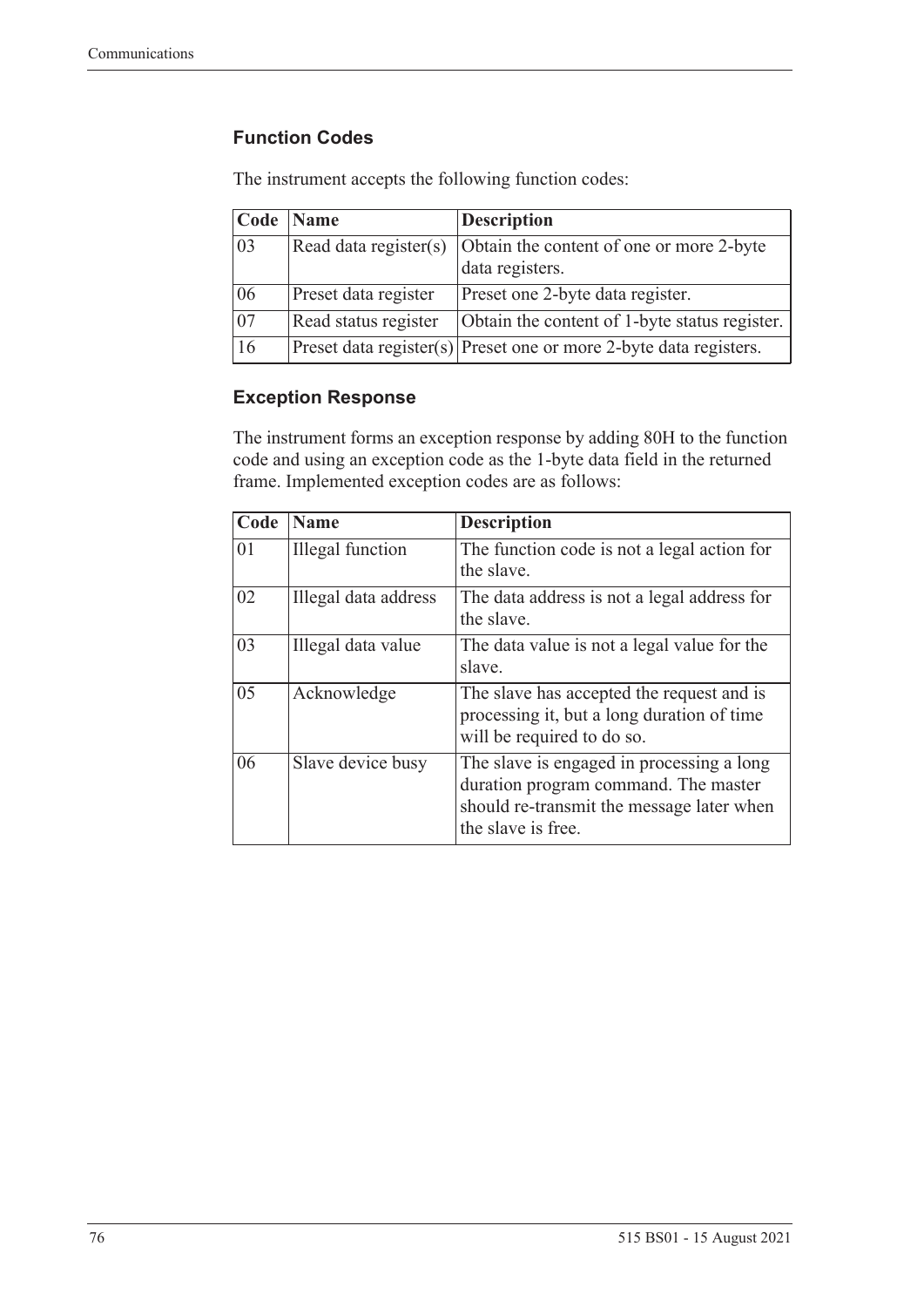# **List of Data Registers**

The following tables describe the addresses and meaning of the data registers in the instrument. The registers are grouped in blocks that relate to a particular function of the instrument. The data values are expressed in the engineering units that were selected for the variables when the instrument settings were configured.

**Note:** Conventional numbering of registers often starts from 1, therefore be aware that "register 1" in this case has "address 0" and so on.

The data registers represent different data types as specified in the tables:

- I Integer, 2 bytes (Holding Register)
- L Long Integer, 4 bytes (2 registers)
- P Programmable Format, 4 bytes (2 registers)

The "Programmable Format" data type for 4-byte (2 registers) data values can be set as either Floating Point or Long Integer via the "Data Type" program item as described in **[Communications](#page-66-0)** on page 57.

The Floating Point variable is represented in IEEE-754 Floating Point 4-byte format and requires two 2-byte data registers:

| <b>IEEE-754</b> | <b>Modicon Registers</b>    |
|-----------------|-----------------------------|
| 1st byte        | low byte (register $X$ )    |
| 2nd byte        | high byte (register $X$ )   |
| 3rd byte        | low byte (register $X+1$ )  |
| 4th byte        | high byte (register $X+1$ ) |

This means that two data registers must be read or written to obtain, or preset, one data value.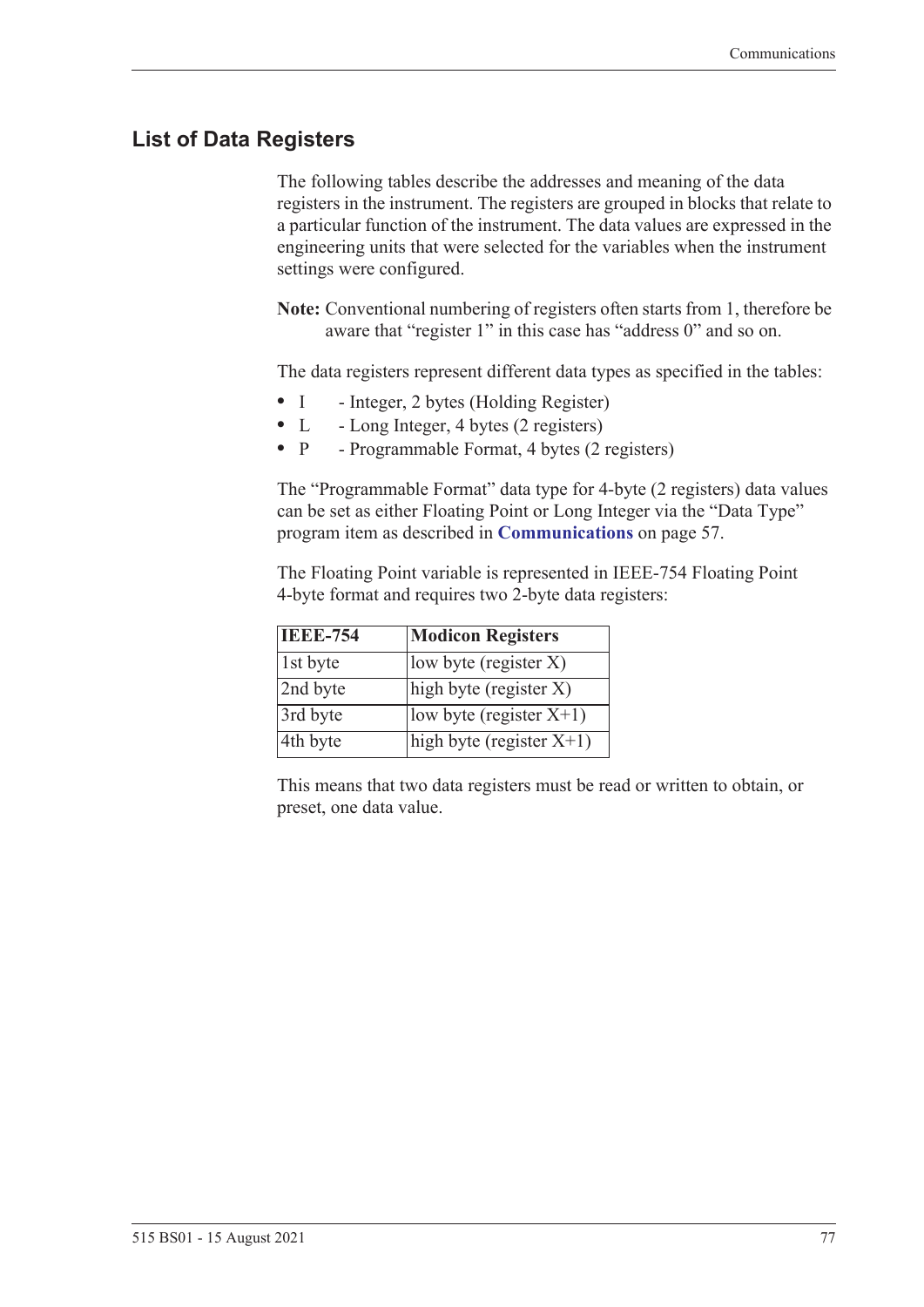## **Current and Logged Process Data**

This block of registers is available for the retrieval of current or logged process data with its matching time and date information.

Use the log timebase and log number to retrieve the logged information from the appropriate register. If a particular log number does not exist, or the instrument does not have the optional real-time clock, the time and date stamp and associated variables are set to zero.

| Register        | <b>Name</b>            | <b>Comments</b>                                                                                                                                                                                                                                  |                         | <b>Type</b>    |
|-----------------|------------------------|--------------------------------------------------------------------------------------------------------------------------------------------------------------------------------------------------------------------------------------------------|-------------------------|----------------|
| $\overline{1}$  | Volume                 |                                                                                                                                                                                                                                                  | $\mathsf{R}$            | $\overline{P}$ |
| $\overline{3}$  | <b>Volume Flowrate</b> |                                                                                                                                                                                                                                                  | $\mathsf{R}$            | P              |
| $\overline{5}$  | <b>Mass</b>            |                                                                                                                                                                                                                                                  | $\mathsf{R}$            | $\mathsf{P}$   |
| $\overline{7}$  | <b>Mass Flowrate</b>   |                                                                                                                                                                                                                                                  | $\mathsf{R}$            | $\mathsf{P}$   |
| $9$             | Density                |                                                                                                                                                                                                                                                  | $\mathsf{R}$            | $\overline{P}$ |
| 11              | <b>User Code</b>       |                                                                                                                                                                                                                                                  | R                       | P              |
| 13              | <b>Preset Quantity</b> |                                                                                                                                                                                                                                                  | $\mathsf{R}$            | P              |
| 15              | <b>Batch ID Tag</b>    |                                                                                                                                                                                                                                                  | R                       | L              |
| 17              |                        | <b>Process Variables</b>                                                                                                                                                                                                                         | $\mathsf{R}$            | P              |
| 19              |                        | By default totals are the Accumulated values. If                                                                                                                                                                                                 | $\mathsf R$             | P              |
| $\overline{21}$ |                        | current Non-accumulated (resettable) totals                                                                                                                                                                                                      | $\overline{\mathsf{R}}$ | $\overline{P}$ |
| $\overline{23}$ |                        | are required, set register 37 to 06.                                                                                                                                                                                                             | R                       | $\mathsf{P}$   |
| 25              |                        |                                                                                                                                                                                                                                                  | $\mathsf{R}$            | $\overline{P}$ |
| $\overline{27}$ |                        |                                                                                                                                                                                                                                                  | $\mathsf{R}$            | $\overline{P}$ |
| $\overline{29}$ |                        |                                                                                                                                                                                                                                                  | $\mathsf{R}$            | $\overline{P}$ |
| 31              | Year                   |                                                                                                                                                                                                                                                  | R/W                     | $\overline{1}$ |
| $\overline{32}$ | Month                  | Current Date/Time or                                                                                                                                                                                                                             | R/W                     | I              |
| 33              | Date                   | Logged Date/Time Stamp                                                                                                                                                                                                                           | R/W                     | ı              |
| 34              | Hour                   | (see register 38 Log Number).                                                                                                                                                                                                                    | R/W                     | I              |
| $\overline{35}$ | Minute                 | Only current Date/Time can be edited                                                                                                                                                                                                             | R/W                     | I              |
| 36              | Second                 |                                                                                                                                                                                                                                                  | $\mathsf{R}$            | I              |
| 37              | Log Type               | 00 - hourly or log records<br>$01 -$ daily<br>02 - weekly<br>03 - monthly<br>04 - yearly<br>05 - last edit of calibration<br>06-current totals are non-accumulated values,<br>register 38 is ignored.                                            | R/W                     | I              |
| 38              | Log Number             | If set to 0, current variables and Date/Time are<br>retrieved                                                                                                                                                                                    | R/W                     | I              |
| 39              | <b>Clear Data</b>      | 01 - clear logs<br>02 - clear accumulated totals<br>03 - clear non-accumulated totals<br><b>Note:</b> the Clear Data command is not executed<br>(and register 39 is set to non-zero value) when<br>the controller has a transaction in progress. | R/W                     | I              |
| 40              | Number of ID Tags      |                                                                                                                                                                                                                                                  | ${\sf R}$               |                |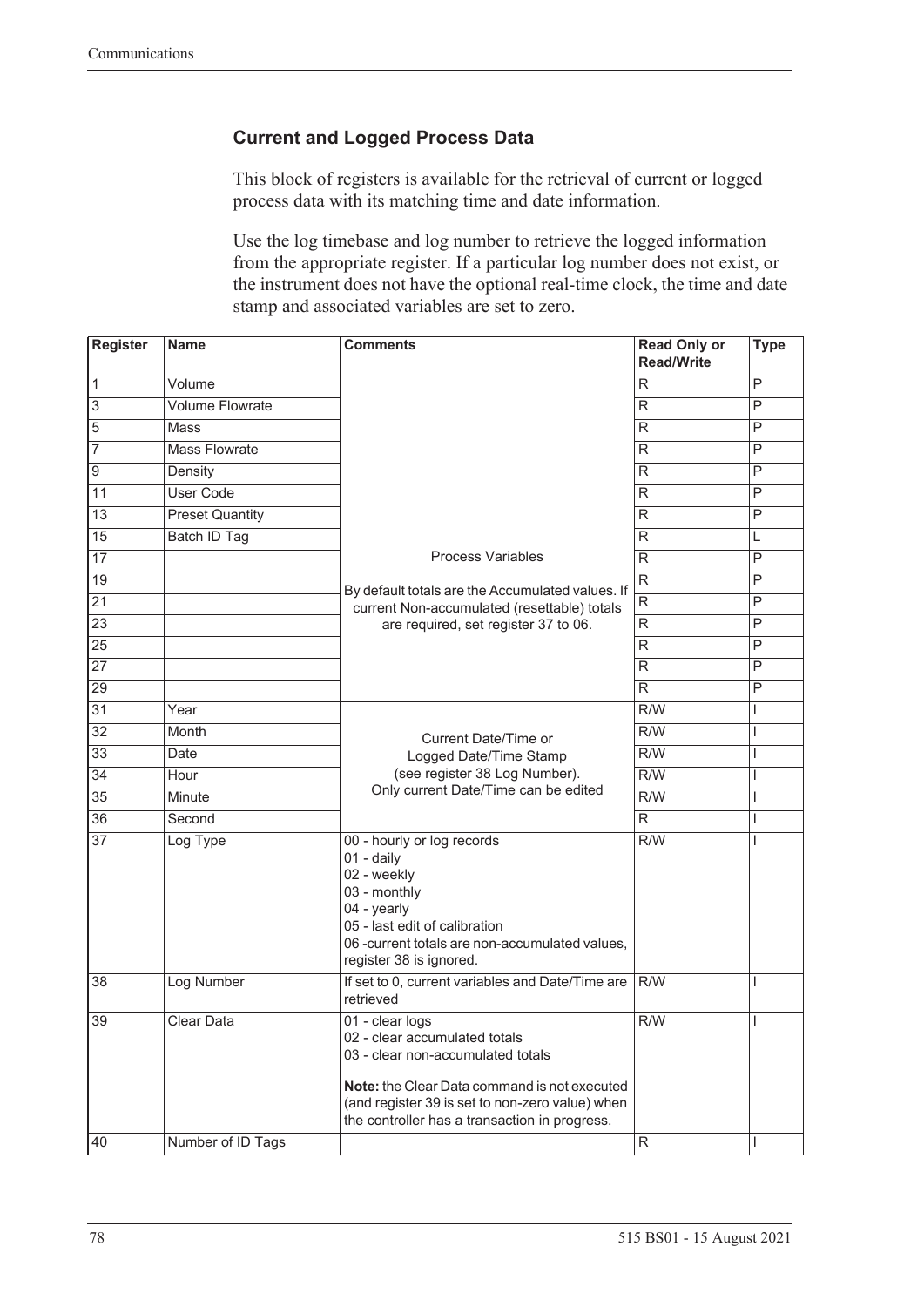## <span id="page-88-1"></span><span id="page-88-0"></span>**Instrument Exception Status**

This register is available to verify the status of the instrument.

| <b>Register</b> | <b>Name</b>   | <b>Comments</b>                              | <b>Read Only or</b><br><b>Read/Write</b> | <b>Type</b> |
|-----------------|---------------|----------------------------------------------|------------------------------------------|-------------|
| 41              | Exception     | $00 = no error$                              | R                                        |             |
|                 | <b>Status</b> | $01$ = analog input 1 failure                |                                          |             |
|                 |               | $02$ = analog input 2 failure                |                                          |             |
|                 |               | 03 = analog input 3 failure                  |                                          |             |
|                 |               | 04 = analog input 4 failure                  |                                          |             |
|                 |               | 05 = invalid calibration parameter           |                                          |             |
|                 |               | 06 = invalid reference parameter             |                                          |             |
|                 |               | $07$ = invalid property                      |                                          |             |
|                 |               | $08$ = quadrature input error                |                                          |             |
|                 |               | $09$ = no solution for internal calculations |                                          |             |
|                 |               | $10$ = process parameters out of range       |                                          |             |
|                 |               | $11 =$ input is over limit                   |                                          |             |
|                 |               | $12$ = no flow error detected                |                                          |             |
|                 |               | $13$ = overflow error detected               |                                          |             |
|                 |               | $14$ = leakage error detected                |                                          |             |
|                 |               | $20 =$ system failure                        |                                          |             |
|                 |               | $21$ = power supply is low                   |                                          |             |
|                 |               | $22$ = new or failed clock battery           |                                          |             |
|                 |               | 23 to 29 reserved                            |                                          |             |
|                 |               | $30 =$ alarm 1 active                        |                                          |             |
|                 |               | $31$ = alarm 2 active                        |                                          |             |
|                 |               | $32$ = alarm 3 active                        |                                          |             |
|                 |               | $33$ = alarm 4 active                        |                                          |             |

### **Instrument Control and I/O**

This block of registers is available in some applications to give access to important information in the instrument.

| <b>Register</b> | <b>Name</b>  | <b>Comments</b>                                                                                                                                                                                                                                                        | <b>Read Only or</b><br><b>Read/Write</b> | <b>Type</b> |
|-----------------|--------------|------------------------------------------------------------------------------------------------------------------------------------------------------------------------------------------------------------------------------------------------------------------------|------------------------------------------|-------------|
| 42              | Reserved     |                                                                                                                                                                                                                                                                        | R                                        |             |
| 43              | Logic Inputs | 0 to 15 Binary representation of logic inputs<br>$B0 = 0/1$ (LSB)<br>input 1 activated/deactivated<br>$B1 = 0/1$<br>input 2 activated/deactivated<br>$B2 = 0/1$<br>input 3 activated/deactivated<br>$B3 = 0/1$<br>input 4 activated/deactivated                        | R                                        |             |
| 44              |              | Operation State   Representation of operation status<br>$0 =$ Reset<br>$1 =$ Maintenance<br>$2 =$ Completed<br>$3$ = Waiting to restart<br>$4 =$ Paused<br>$5 =$ Waiting for timeout<br>6 = Running (Slow Start)<br>7 = Running (Prestop)<br>$8$ = Running (Full Flow) | R                                        |             |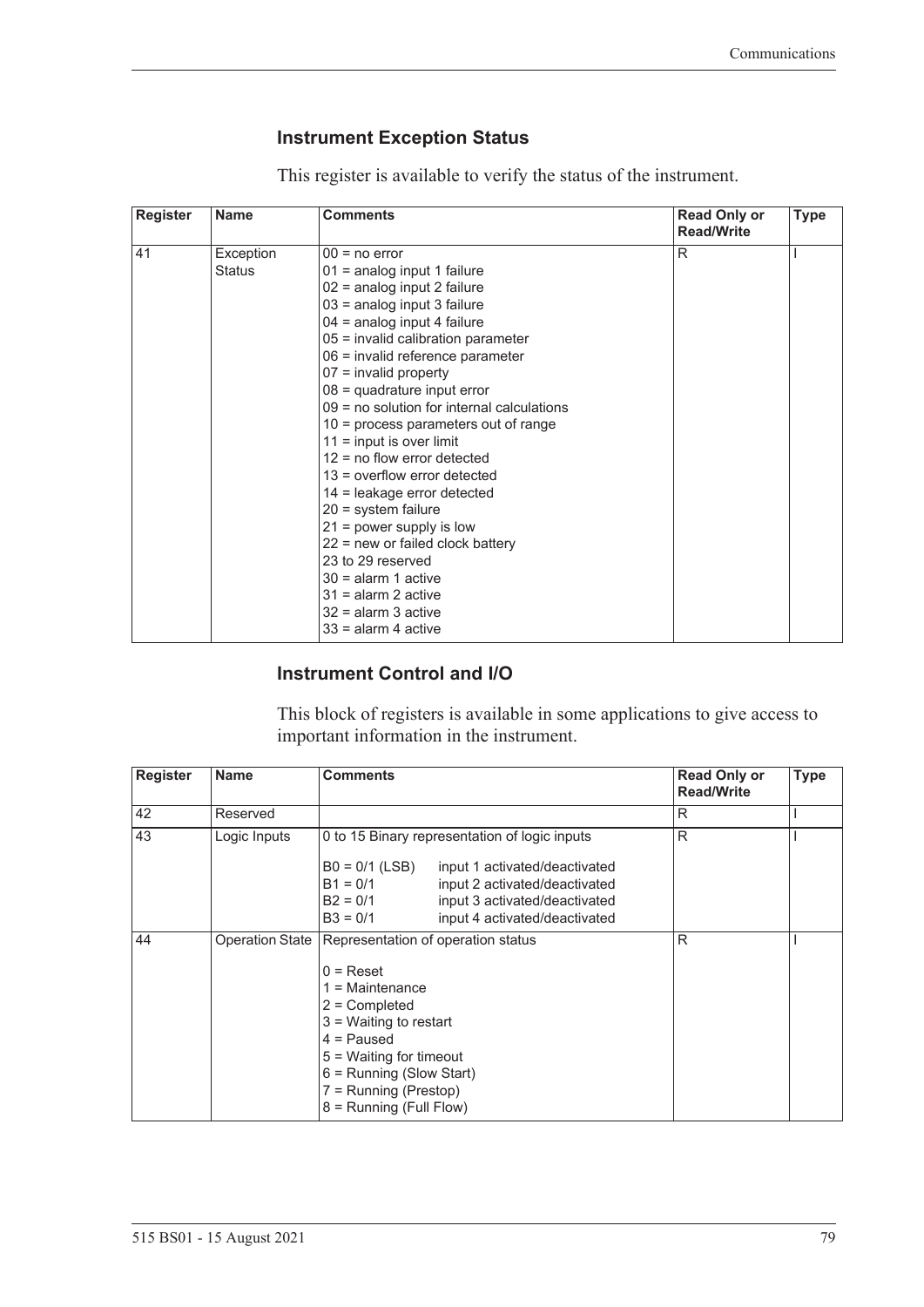| <b>Register</b> | <b>Name</b>                     | <b>Comments</b>                                                                                                                                                                                                                                                                                   | <b>Read Only or</b><br><b>Read/Write</b> | <b>Type</b>             |
|-----------------|---------------------------------|---------------------------------------------------------------------------------------------------------------------------------------------------------------------------------------------------------------------------------------------------------------------------------------------------|------------------------------------------|-------------------------|
| 45              | <b>Relay State</b>              | 0 to 15 Binary representation of relay state.<br>$0 =$ open; $1 =$ closed.<br>$B0 =$ relay 1 (LSB)<br>$B1 =$ relay 2<br>$B2 =$ relay 3<br>$B3 =$ relay 4                                                                                                                                          | R                                        | I                       |
| 46              | <b>Relay Control</b>            | 0 to 15 Binary representation of relay control.<br>$0 =$ open; $1 =$ close.<br>Note: Only the general relays configurable in the Alarm<br>section of calibration are able to be viewed and controlled<br>by Modbus.<br>$B0 =$ relay 1 (LSB)<br>$B1$ = relay 2<br>$B2 =$ relay 3<br>$B3 =$ relay 4 | R/W                                      | I                       |
| 47              | <b>Relay Control</b><br>Source  | 0 to 15 Binary representation of relay control source.<br>$0 =$ Local (controlled by instrument operation) $1 = RTU$<br>(controlled by Modbus register 46).<br>$B0 =$ relay 1 (LSB)<br>$B1$ = relay 2<br>$B2 =$ relay 3<br>$B3 =$ relay 4                                                         | R/W                                      | I                       |
| 48              | Delivery<br>Number              | Provides the delivery number (batch record) for a stored $ R$<br>transaction (determined by Modbus register 38).                                                                                                                                                                                  |                                          | L                       |
| 50              | Control Mode                    | $0 =$ Idle/Local<br>Control from logic inputs<br>Suspend current batch<br>$1 = Stop$<br>$2 = Run$<br>Resume/start batch<br>$3 =$ Reset<br>Clear current batch totals                                                                                                                              | R/W                                      | $\overline{1}$          |
| 51 to 99        | Instrument<br><b>Parameters</b> | See next table for details.                                                                                                                                                                                                                                                                       | R/W                                      | P                       |
| 101             | Analog Inp.1                    | Raw analog input data.                                                                                                                                                                                                                                                                            | $\overline{R}$                           | $\overline{\mathsf{P}}$ |
| 103             | Analog Inp.2                    | 4-20mA inputs are read in Amperes.                                                                                                                                                                                                                                                                | $\overline{R}$                           | P                       |
| 105             | Analog Inp.3                    | 0-5V or 1-5V inputs are read in Volts<br>RTD inputs are read in degrees Kelvin.                                                                                                                                                                                                                   | R                                        | $\overline{P}$          |
| 107             | Analog Inp.4                    | Unused inputs are configured as 4-20mA.                                                                                                                                                                                                                                                           | $\overline{\mathsf{R}}$                  | P                       |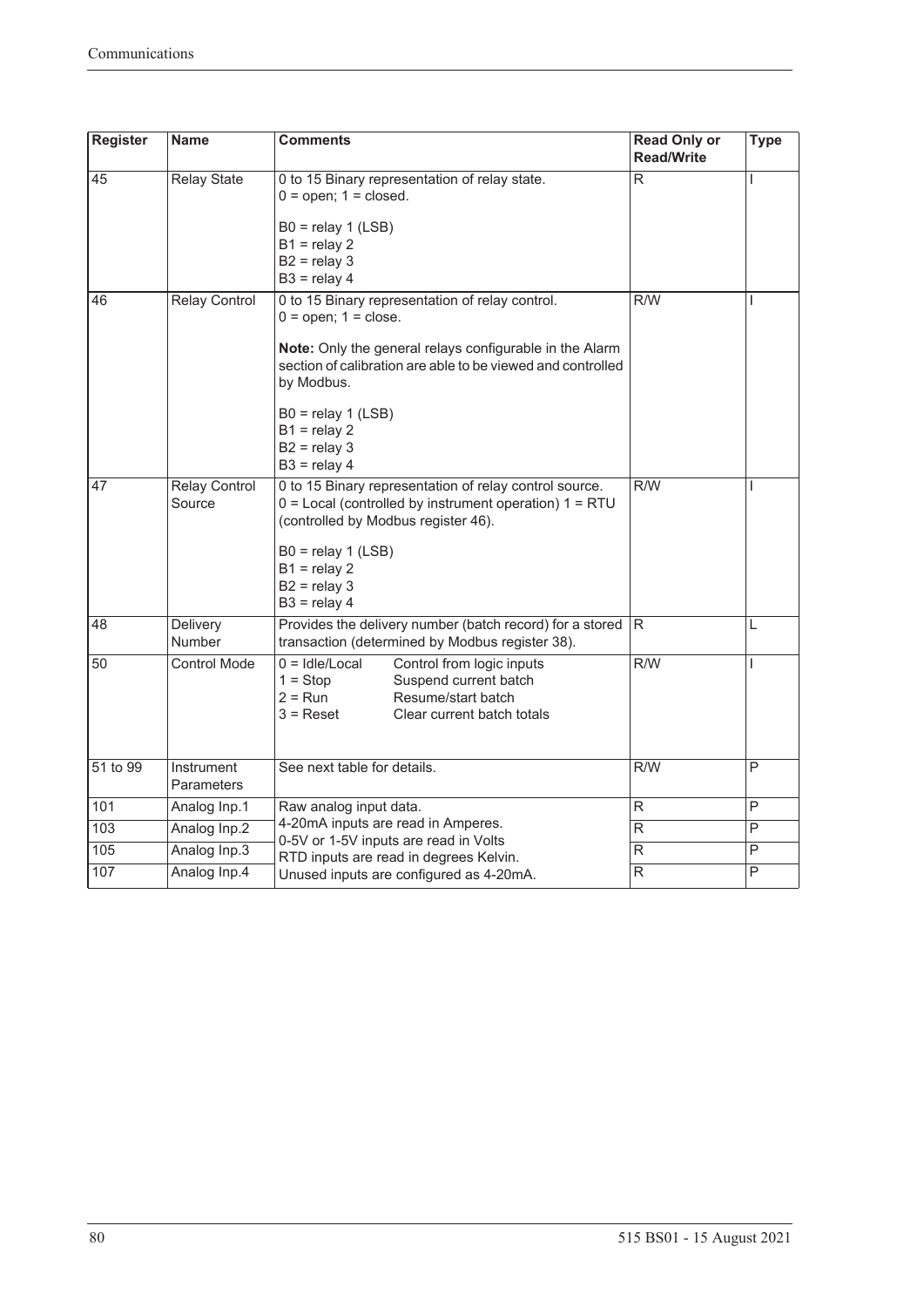### **Instrument Configuration Parameters**

This block of registers is available in applications to give access to some important instrument parameters (i.e. fluid properties etc.).

The usage of these parameters can be dependent on other instrument settings. For full description, please refer to the **[Modbus Accessible](#page-58-0)  [Parameters](#page-58-0)** on page 49.

| <b>Register</b> | <b>Name</b>                             | <b>Comments</b> | Read Only or Type<br><b>Read/Write</b> |  |
|-----------------|-----------------------------------------|-----------------|----------------------------------------|--|
| 51              | <b>Batch Preset Value</b>               |                 | R/W                                    |  |
| 53              | <b>Batch Overrun Compensation Value</b> |                 | R/W                                    |  |
| 55              | <b>Fluid Density</b>                    |                 | R/W                                    |  |
| 57to 99         | Reserved                                |                 | R/W                                    |  |

### <span id="page-90-0"></span>**Valid Authorisation Codes**

This block of registers is a list of the valid ID Codes that are authorised to start a delivery (batch). The security feature is only enabled if the Authorisation Type is set to ID-TAG and the ID-TAG protocol has been assigned to one of the communication ports (a maximum of 100 ID Tag numbers can be stored in the instrument).

| <b>Register</b> | <b>Name</b> | <b>Comments</b> | Read Only or Type<br><b>Read/Write</b> |  |
|-----------------|-------------|-----------------|----------------------------------------|--|
| 151             | ID Tag 001  |                 | R/W                                    |  |
| 153             | ID Tag 002  |                 | R/W                                    |  |
| $\cdots$        | .           |                 | R/W                                    |  |
| 347             | ID Tag 099  |                 | R/W                                    |  |
| 349             | ID Tag 100  |                 | R/W                                    |  |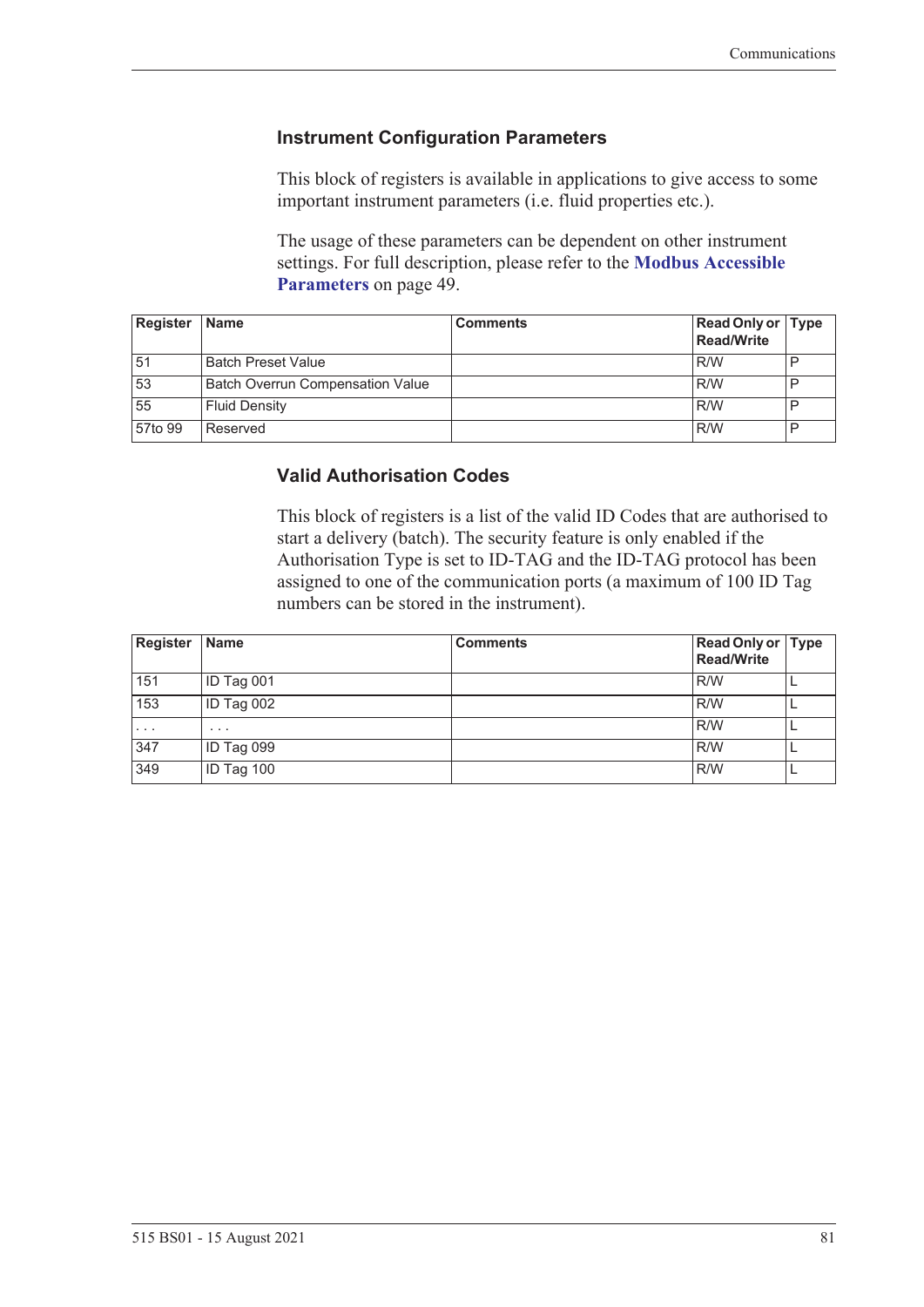# **ID Tag Protocols**

<span id="page-91-1"></span>Protocols are available in this application that allow the instrument to communicate with external ID Tag reader modules. Currently the supported modules are the "iButton LINK45" for Touch key ID Tags and Pepperl+Fuchs IQT\*-\*-R4-V1 devices for RFID ID Tags. These protocols allow the instrument to read identification tags to ensure that only authorised deliveries are made.

If the ID-TAG protocol is not assigned to any 515 communication port the security identification feature will be disabled. When enabled, the 515 instrument continually polls the reader module checking for the presence of an ID Tag. For details on the operating procedure, refer to **[ID Tag](#page-42-0)  Validation** [on page 33.](#page-42-0)

# **iButton ID Tag Protocol**

<span id="page-91-0"></span>The LINK45 module provides a 1-Wire to RS-232 interface with RJ45 connection to the read head and DB 9 female connection out. A null modem and DB 9 male to male gender changer is required to connect the LINK45 directly to the DB9 female RS-232 port on the 515.

An interface kit (TK-RS232-KIT) can be supplied as an accessory, complete with LINK45 module, mini null modem gender changer, stainless steel panel mounting read head and cable.

If the RS-232 port on the 515 is used for other communications, it is possible to connect the LINK45 module to the RS-485 port via a serial RS-232 to RS-485 converter.

The standard communication settings for the LINK45 module are 9600 baud, 8 bit, no parity and 1 stop bit.

# **RFID ID Tag Protocol**

The RFID protocol, supporting the Pepperl+Fuchs IQT\*-\*-R4-V1 devices, can be assigned to the RS-232 (COM-1) and RS-485 (COM-2) ports, although it is worth noting that the supported P+F devices generally have RS-485 connections.

If the RS-485 port on the 515 is used for other communications, it is possible to connect the P+F device to the RS-232 port via a serial RS-485 to RS-232 converter.

The standard communication settings for the supported P+F modules are 19200 baud, no parity and 1 stop bit.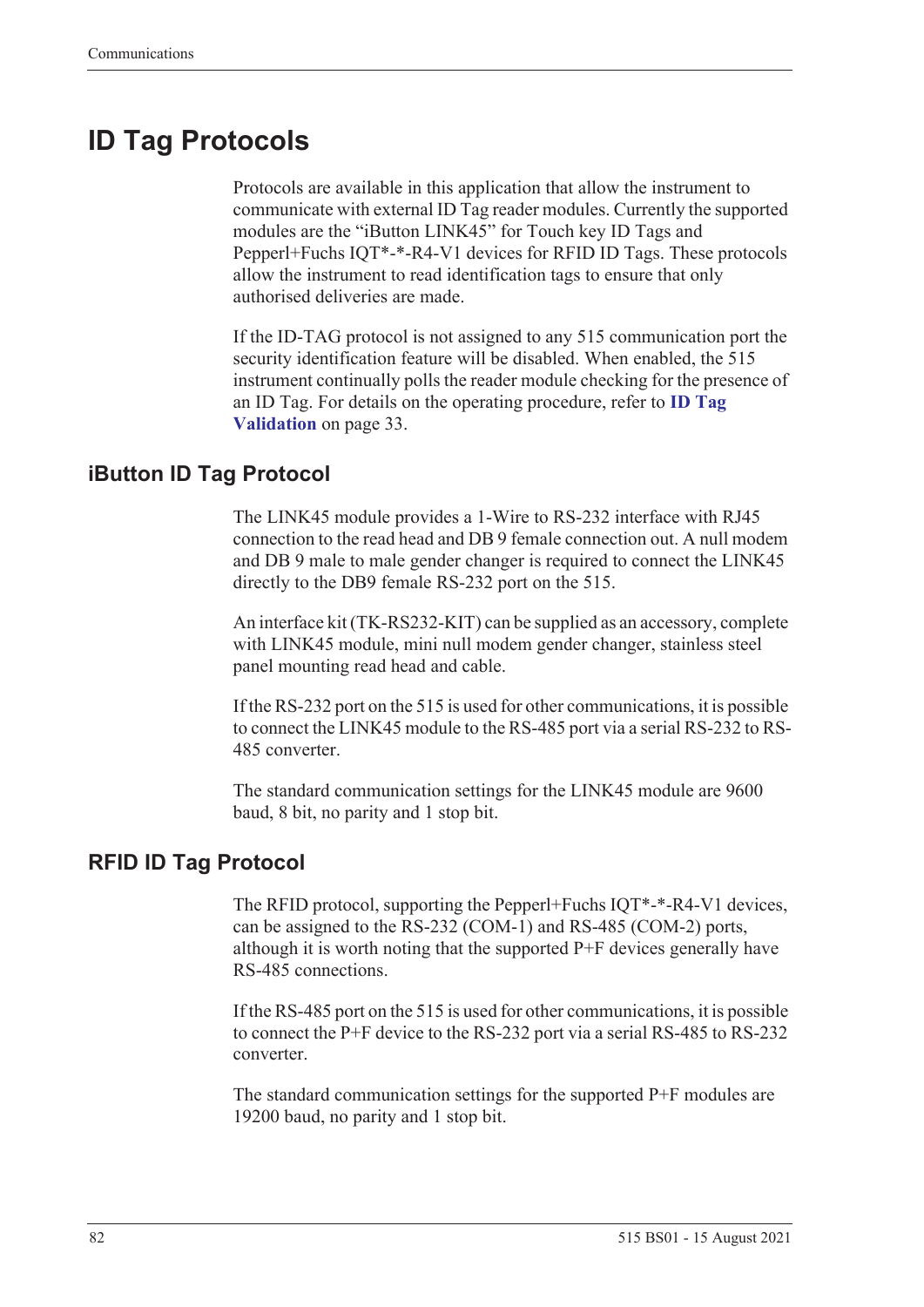# <span id="page-92-0"></span>**Printer Protocol**

A printer protocol is available in the 500 Series. It provides the ability to print out live data, individual logged data and to do some report-style printing of logged data. The method of printing these and the format of the printouts are described below. If chosen, a printer protocol also enables application/configuration uploading and printing a configuration report, as shown in **[Printing Configuration Report](#page-52-0)** on page 43.

**Note:** Printer output is only available if the Real Time Clock option is fitted.

The selection of Printer Protocol can be made for the Communications Protocol options for the RS-232 or RS-485 port. A list of log report types and printer types available at the end of the TM-LOG calibration menu.

### **Report Types**

The list of report types is as follows:

**•** REP-10 Latest Logs Report

The number of logs printed in each report are determined by the values programmed for Report Logs in the TM-LOG menu.

### **Printer Types**

The list of available printers is as follows:

- PRN-01 Generic computer printer
- PRN-02 Generic roll printer (printing first line first)
- **•** PRN-03 Slip Printer TM295
- **•** PRN-04 Label (roll) printer Citizen CMP30L

# <span id="page-92-1"></span>**Customizing a Printout**

A customized printout can be provided which can have up to 6 header lines and 6 footer lines. It is also possible to exclude some main menu items on the printout. If any customizing of the printout is required discuss this with the distributor.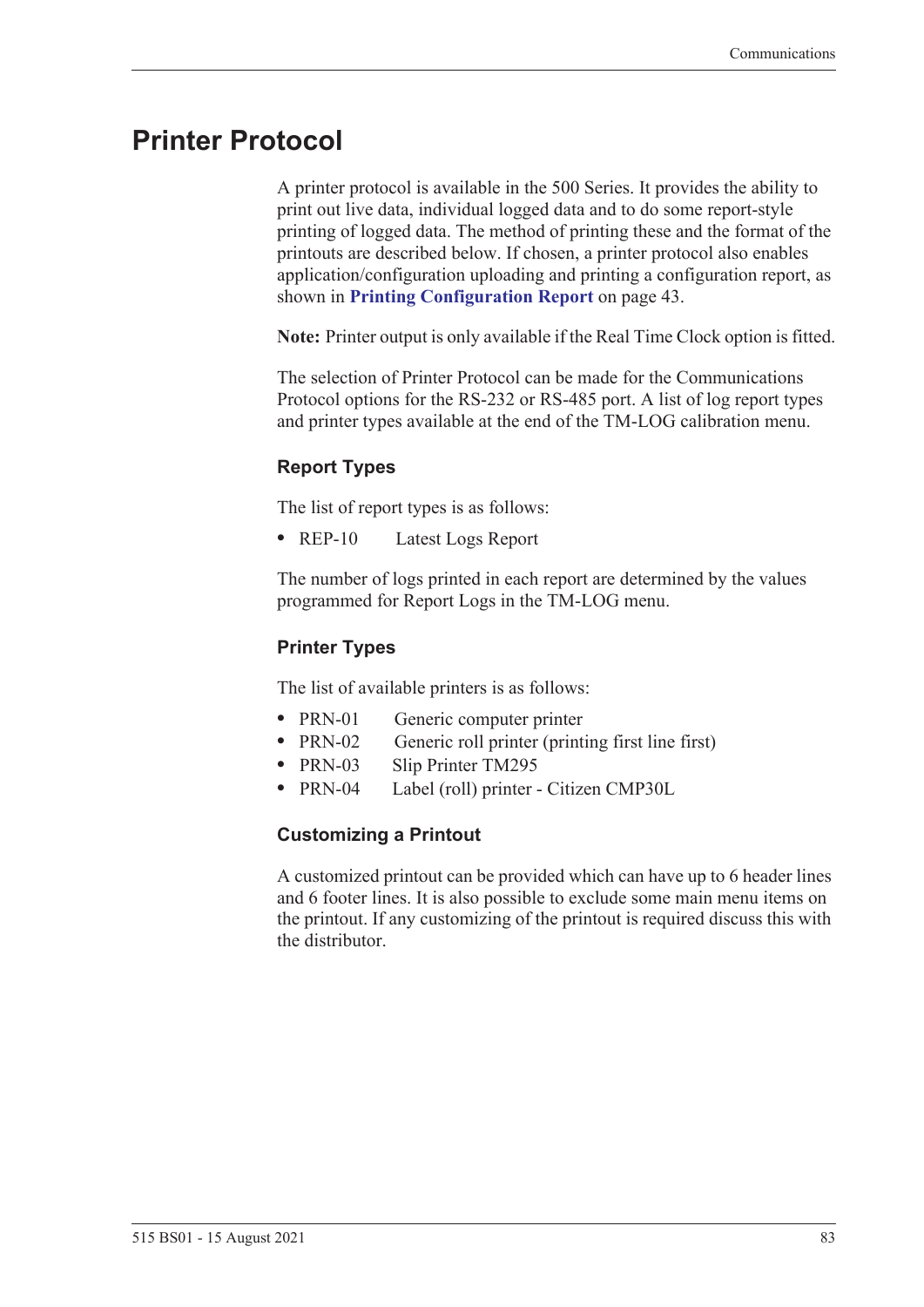# **Types of Printouts**

### **Live Data**

The HOLD.SET - TO PRINT prompt in the main menu, is used to initiate a printout of the current delivery if the printer protocol has been selected. A printout can only be initiated if a batch is not in progress. If printing is not required, do not select printer protocol.

The format of this printout will be:

*Custom Header Lines*

*Instrument Serial No. & Tag*

*Current Delivery No. Current Date & Time & Status Variable unit value Variable unit value etc.*

*Custom Footer Lines ------------------------------------------- <separation line>*

(Note that blank header and footer lines are not printed).

#### **Instrument Serial Number and Unit Tag**

The instrument serial number and unit tag is the same as the information shown in the Model Info menu. For more details refer to **[Model](#page-39-0)  [Information](#page-39-0)** on page 30

#### **Delivery Number**

The delivery number that appears on the live data printout shows the assigned delivery number that is stored with the logged data. This number is cleared when the Logs are cleared in the TM/LOG menu. If a second print or docket of the same delivery is generated, the words "(DUPLICATE DOCKET)" are included at the top of the printout. i.e.

*(DUPLICATE DOCKET)*

*####*

*DELIVERY No. 000256*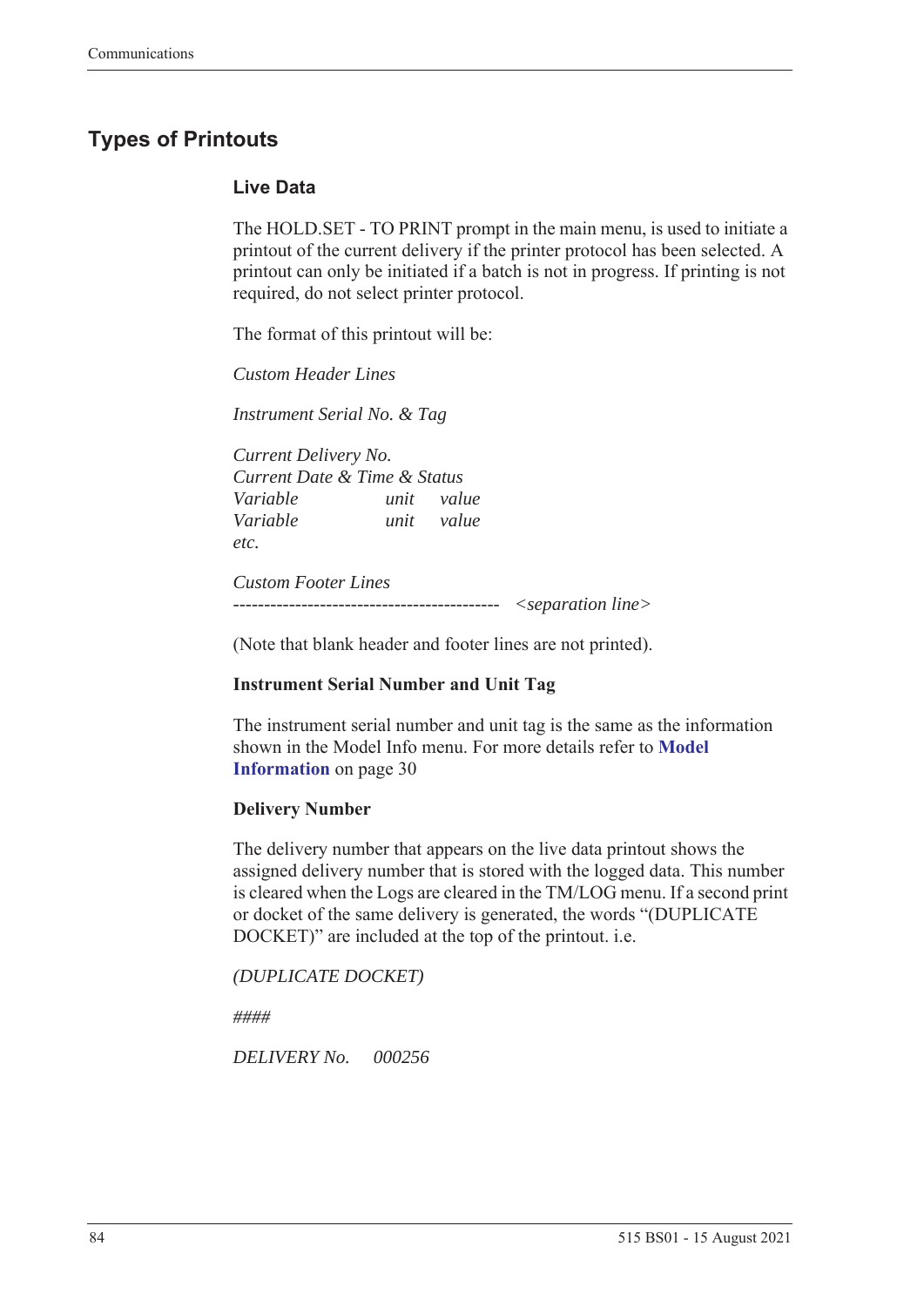### **Individual Log Data**

When in the Log Menu and while holding the DISPLAY key to view the data of the log of interest, the RESET key can be pressed to initiate a printout of that log entry. The printout will have the time and date stamp corresponding to when the log was taken. After the print has been initiated there will be the opportunity to scroll to view another log entry and print again.

Since each log entry stores the delivery totals only, the printout will not have any accumulated totals. The format of the printout with this exception is the same as the LIVE DATA printout:

*Custom Header Lines*

*Instrument Serial No. & Tag*

| Logged Delivery No.        |  | number     |  |  |  |  |
|----------------------------|--|------------|--|--|--|--|
| Date & Time & Status       |  |            |  |  |  |  |
| Variable                   |  | unit value |  |  |  |  |
| Variable                   |  | unit value |  |  |  |  |
| etc.                       |  |            |  |  |  |  |
| <b>Custom Footer Lines</b> |  |            |  |  |  |  |
|                            |  |            |  |  |  |  |

*-------------------------------------------- <separation line>*

# **Log Report Printing**

As there is the likelihood that the reports can be of a considerable length it is strongly recommended that only the 80 Column printer with Z fold (tractor feed) paper be used. This is just as much for the memory storage of printer as it is for the reliable paper supply.

There is a HOLD.SET REPORT PRINT prompt under the main menu with the ability to print the pre-selected type of report. Pressing and holding the SET key for two seconds will initiate the printout. Any of the Log Reports will have the following format:

*Custom Header Lines*

*Title of Report*  $\langle$  *internally set, indicates report type>* 

*Current Date & Time Instrument Serial No. & Tag*

*-------------------------------------------- <separation line>*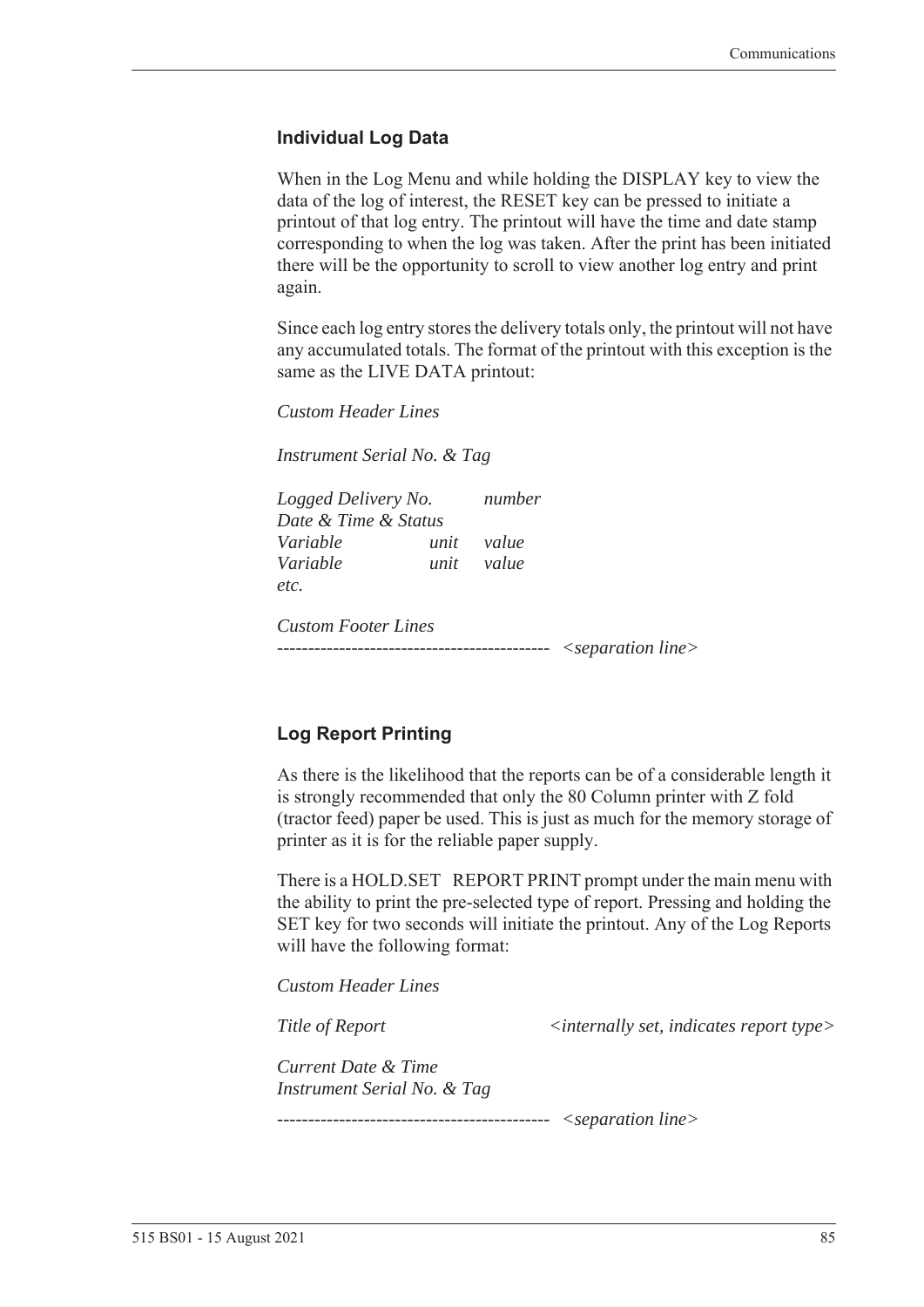*Delivery No. Date & Time & Status Variable unit value Variable unit value etc. -------------------------------------------- <separation line> Delivery No. Date & Time & Status Variable unit value Variable unit value etc. -------------------------------------------- <separation line> Delivery No. Date & Time & Status Variable unit value Variable unit value etc. Custom Footer Lines -------------------------------------------- <separation line>* Reports such as "Latest Logs" will print in the historical order, and for those logs that have no data (e.g. unit was powered off at the time) the print will show "Data not available", i.e.

*-------------------------------------------- <separation line> Del No. Data Not Available -------------------------------------------- <separation line> Delivery No. Date & Time & Status Variable unit value Variable unit value etc.*

If the unit is programmed for 0 logs for the latest log reports then the report will only consist of the header and ID information and a "Data Not Available" message.

*Custom Header Lines*

*Title of Report*

*Current Date & Time Instrument Serial No. & Tag*

*Data Not Available Custom Footer Lines -------------------------------------------- <separation line>*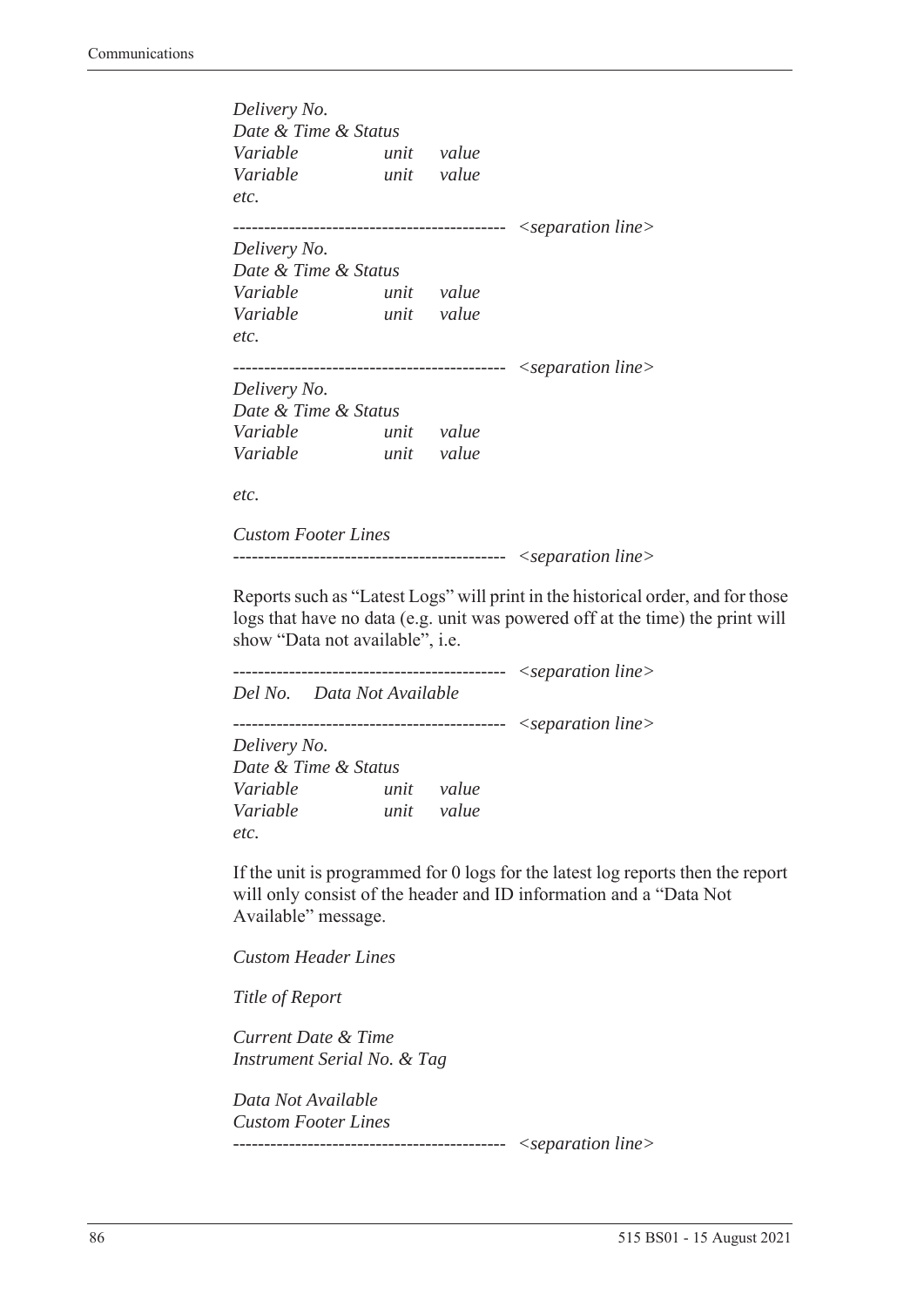## **Printer Data Control**

Some printers have limited data buffers and are therefore unable to collect all the print data being transmitted. The 500 Series has the capability of software handshaking. The Xon/Xoff characters can be used by any of the printer types to control the flow of data to ensure that data is not lost.

Some printers will also transmit an Xoff character in response to other events such as printer being off-line, print head not engaged or power being removed. The specific behaviour of the printer being used should be noted.

#### **Error Messages**

There are two printer error messages that can be displayed.

#### **PAPER OUT**

This message is related to the Printer Type PRN-03 TM295 Slip printer. It is standard procedure with this printer to check for paper status before printing. If a print is attempted but there is no paper the PAPER OUT message will be scrolled. The instrument will continue to poll the printer for paper and if paper is detected before a communications timeout expires the print will commence.

#### **COMMS TIMEOUT**

This message is relevant for all printer types and will be activated for the following conditions.

1. If the flow of data is stopped due to software or hardware handshaking and is not allowed to resume before the communications timeout.

2. If Printer Type is PRN-03 Slip printer and a paper status is requested but no response is received within the timeout period.

3. Paper Out has been detected for Printer Type PRN-03 but no paper is inserted within the timeout period.

When a communications timeout error has been activated the message COMMS TIMEOUT will be scrolled once, the request to print will be cleared and the instrument will return to its normal mode.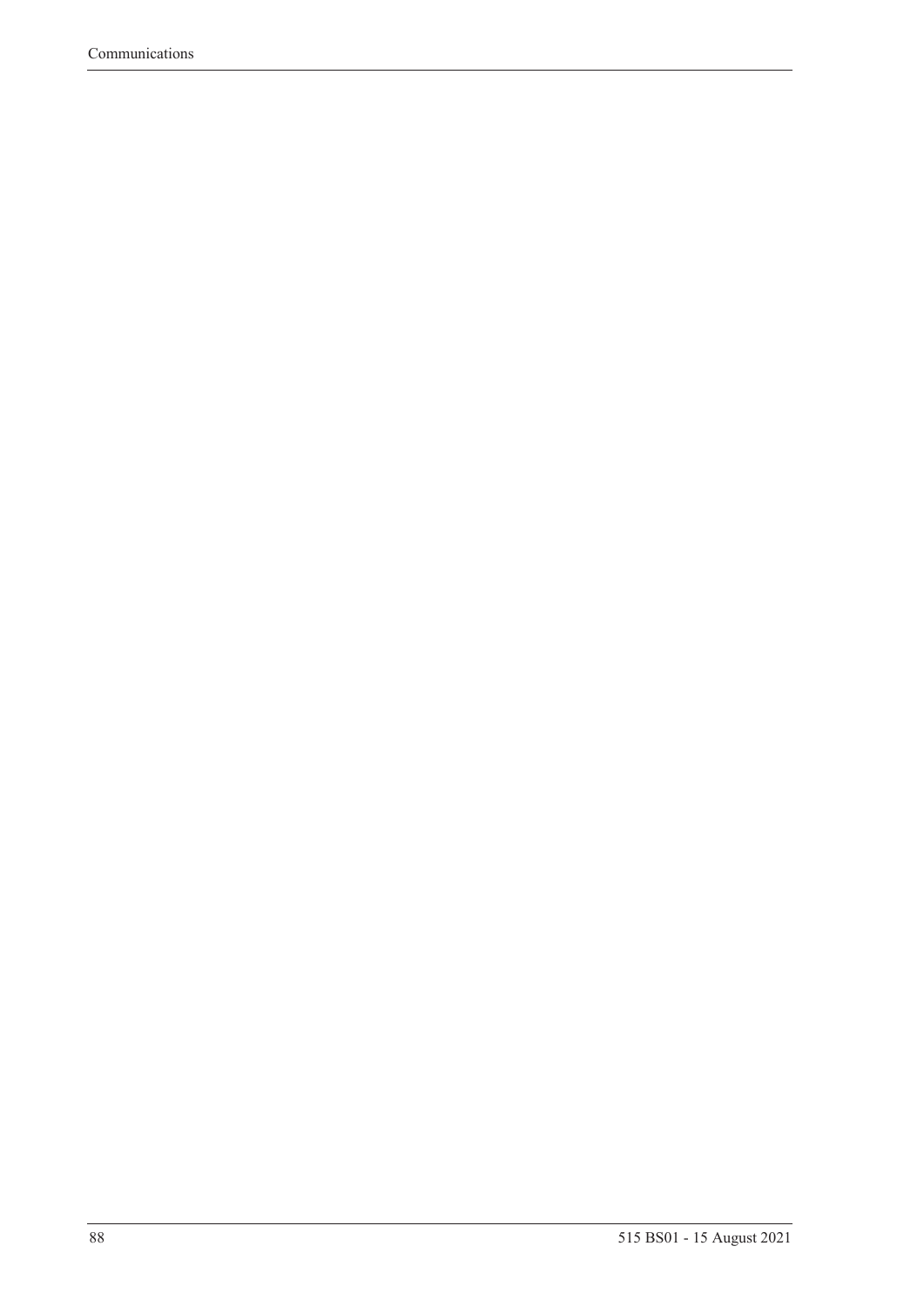# <span id="page-98-1"></span>**Appendix A Glossary**

<span id="page-98-0"></span>

| 500-PM<br><b>Software</b>              | The 500 Series Program Manager (500-PM software) is a Windows based<br>program that is freely available from the download section of the Contrec<br>website. The program is a comprehensive configuration tool and resource<br>centre that can be used to tailor an instrument to suit specific application<br>needs including program settings, units of measurement, custom tags/text,<br>access levels and more. Custom versions can be saved and configuration<br>reports generated as a PDF. |
|----------------------------------------|---------------------------------------------------------------------------------------------------------------------------------------------------------------------------------------------------------------------------------------------------------------------------------------------------------------------------------------------------------------------------------------------------------------------------------------------------------------------------------------------------|
| <b>ASCII</b>                           | American Standard Code for Information Interchange. For the ASCII<br>protocol, the instrument receives and transmits messages in ASCII, with all<br>command strings to the instrument terminated by a carriage return. Replies<br>from the instrument are terminated with a line-feed and a carriage-return.                                                                                                                                                                                      |
| <b>Filtering</b>                       | The process of suppressing oscillations or random signals in the input<br>signal.                                                                                                                                                                                                                                                                                                                                                                                                                 |
| <b>K-factor</b>                        | The K-factor is a constant value associated with frequency type flowmeters.<br>It is a scaling factor used in calculations to determine flow rate.                                                                                                                                                                                                                                                                                                                                                |
| <b>Linear</b><br>Correction            | A scaling of the input signal to represent the actual flow parameter.                                                                                                                                                                                                                                                                                                                                                                                                                             |
| <b>Modbus RTU</b>                      | The Modbus protocol is a message structure for communications between<br>controllers and devices regardless of the type of network. In RTU (remote<br>terminal unit) mode, each 8-bit byte in a message contains two 4-bit<br>hexadecimal characters. This mode has greater character density than<br>ASCII and allows better data throughput than ASCII for the same baud rate.                                                                                                                  |
| <b>Normalised</b><br>Input             | A normalised input ranges from 0 to 1.000. For 4-20 mA input, the signal is<br>set to 0 at 4mA and the signal is set to 1.000 at 20mA.                                                                                                                                                                                                                                                                                                                                                            |
| <b>NPS</b>                             | Namur Proximity Switch.                                                                                                                                                                                                                                                                                                                                                                                                                                                                           |
| <b>Passive Output</b><br><b>Signal</b> | Requires an external power supply.                                                                                                                                                                                                                                                                                                                                                                                                                                                                |
| Watchdog<br>Timer (WTD)                | The WDT is used to monitor the activity of the micro processor and will<br>force a reboot if the micro processor stops, while power is applied, due to<br>any internal or external influences.                                                                                                                                                                                                                                                                                                    |
|                                        |                                                                                                                                                                                                                                                                                                                                                                                                                                                                                                   |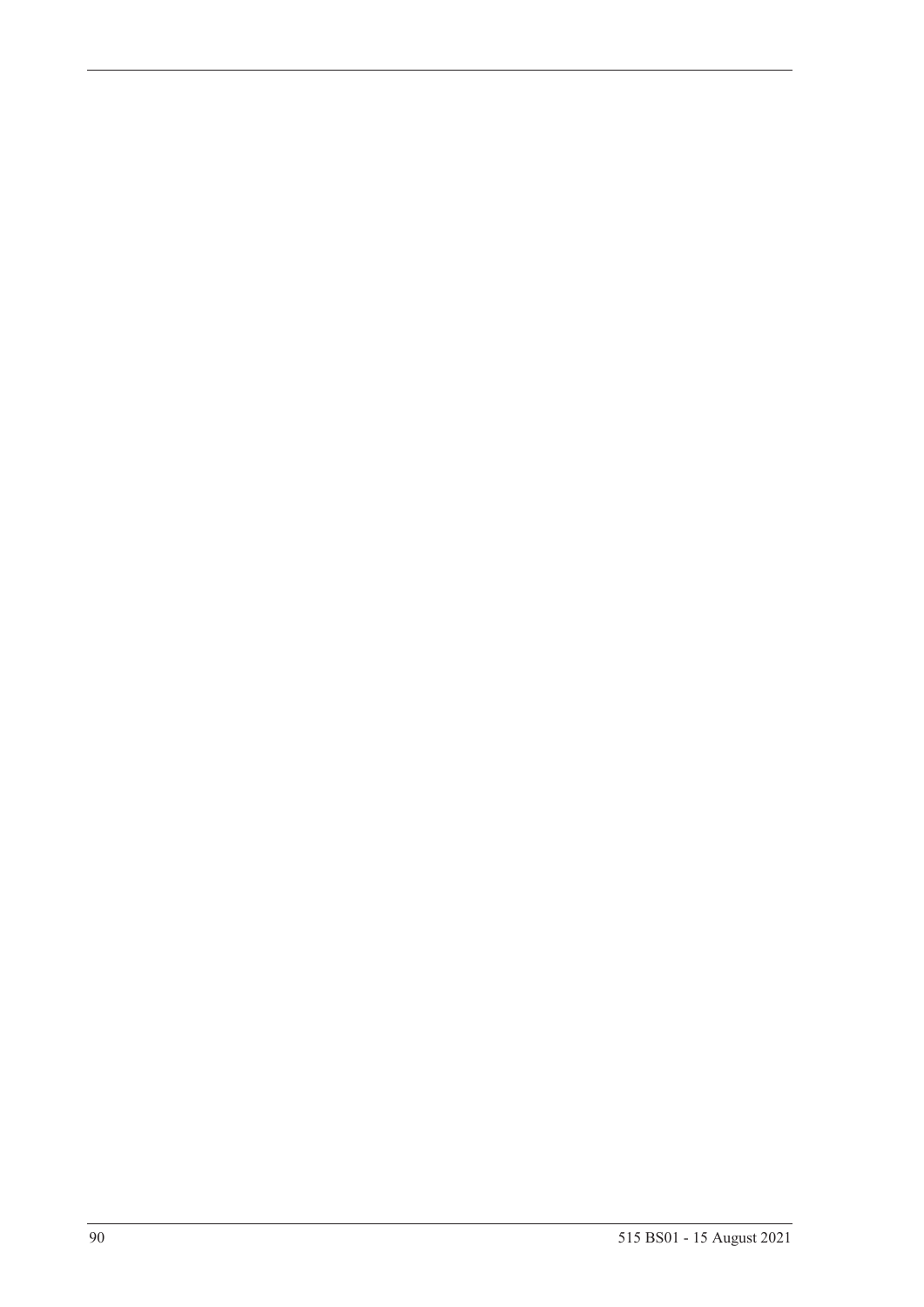# **Appendix B Model Numbers**

# <span id="page-100-0"></span>**Product Codes**

| <b>Model</b>                                                                                                                                                                                                                            | <b>Supplementary Code</b> |                |                |   |   | <b>Description</b>                           |                                                                      |                                                                                                                                        |
|-----------------------------------------------------------------------------------------------------------------------------------------------------------------------------------------------------------------------------------------|---------------------------|----------------|----------------|---|---|----------------------------------------------|----------------------------------------------------------------------|----------------------------------------------------------------------------------------------------------------------------------------|
| 515                                                                                                                                                                                                                                     |                           |                |                |   |   |                                              | - BS01                                                               |                                                                                                                                        |
|                                                                                                                                                                                                                                         | $\mathbf{1}$              |                |                |   |   |                                              |                                                                      | Panel mount enclosure                                                                                                                  |
|                                                                                                                                                                                                                                         | $\overline{2}$            |                |                |   |   |                                              |                                                                      | Field mount enclosure (NEMA 4X / IP66)                                                                                                 |
| <b>Enclosure</b>                                                                                                                                                                                                                        | 3/5                       |                |                |   |   |                                              |                                                                      | Explosion proof Ex d (IECEx/ATEX), metric glands<br>(5 specifies heater)                                                               |
|                                                                                                                                                                                                                                         | 4/6                       |                |                |   |   |                                              |                                                                      | Explosion proof Ex d (CSA), NPT glands<br>(6 specifies heater)                                                                         |
|                                                                                                                                                                                                                                         |                           | 0              |                |   |   |                                              |                                                                      | 4 logic inputs, 1 isolated output, 2 relays (only relay type 1 is<br>available), RS-232 (DB9) communication port                       |
| <b>Output Options</b>                                                                                                                                                                                                                   |                           | $\mathbf{1}$   |                |   |   |                                              |                                                                      | 4 logic inputs, 2 isolated outputs, 4 relays, real-time clock data<br>logging, RS-232 (DB9) and RS-485 communication ports             |
|                                                                                                                                                                                                                                         |                           | $\overline{2}$ |                |   |   |                                              |                                                                      | 4 logic inputs, 2 isolated outputs, 4 relays, real-time clock data<br>logging, RS-232 (DB9) and Ethernet communication ports           |
|                                                                                                                                                                                                                                         |                           |                | 1              |   |   |                                              |                                                                      | Electromechanical relays only                                                                                                          |
| <b>Relay Type</b>                                                                                                                                                                                                                       | $\overline{2}$            |                |                |   |   | 2 electromechanical and 2 solid state relays |                                                                      |                                                                                                                                        |
|                                                                                                                                                                                                                                         |                           |                | $\overline{3}$ |   |   |                                              |                                                                      | Solid state relays only                                                                                                                |
| <b>Power Supply</b>                                                                                                                                                                                                                     |                           |                |                | U |   |                                              |                                                                      | Inputs for 12-28VDC and 100-240 VAC, 50-60Hz<br>(Previous Models: $A = 110/120$ VAC, $E = 220/240$ VAC)                                |
|                                                                                                                                                                                                                                         |                           |                |                | D |   |                                              |                                                                      | Input for 12-28VDC power only                                                                                                          |
| <b>Display Panel Options</b>                                                                                                                                                                                                            |                           |                |                |   | S |                                              |                                                                      | Standard option (now with backlight & LCD backup)<br>(original Full option: F, with Infra-Red comms, no longer available)              |
| <b>PCB Protection</b>                                                                                                                                                                                                                   |                           |                |                |   |   | C                                            |                                                                      | Conformal coating - required for maximum environmental<br>operating range. Recommended to avoid damage from<br>moisture and corrosion. |
|                                                                                                                                                                                                                                         |                           |                |                |   |   | N                                            |                                                                      | None - suitable for IEC standard 654-1 Climatic Conditions up<br>to Class B2 (Heated and/or cooled enclosed locations)                 |
| <b>BS01</b><br><b>Application Pack Number</b>                                                                                                                                                                                           |                           |                |                |   |   |                                              | Defines the application software to be loaded into the<br>instrument |                                                                                                                                        |
| For example: Model No. 515.111USC<br>Displayed on the 500 Series as:<br>Note: The first character represents the CPU installed<br>(factory use only). The remaining 6 characters only<br>represent hardware that affects the operation. |                           |                |                |   |   |                                              |                                                                      | $2 - 1 - - 5 -$<br>515<br>MODEL                                                                                                        |

**Note:** Example full product part number is 515.111USC-BS01 (this is the number used for placing orders).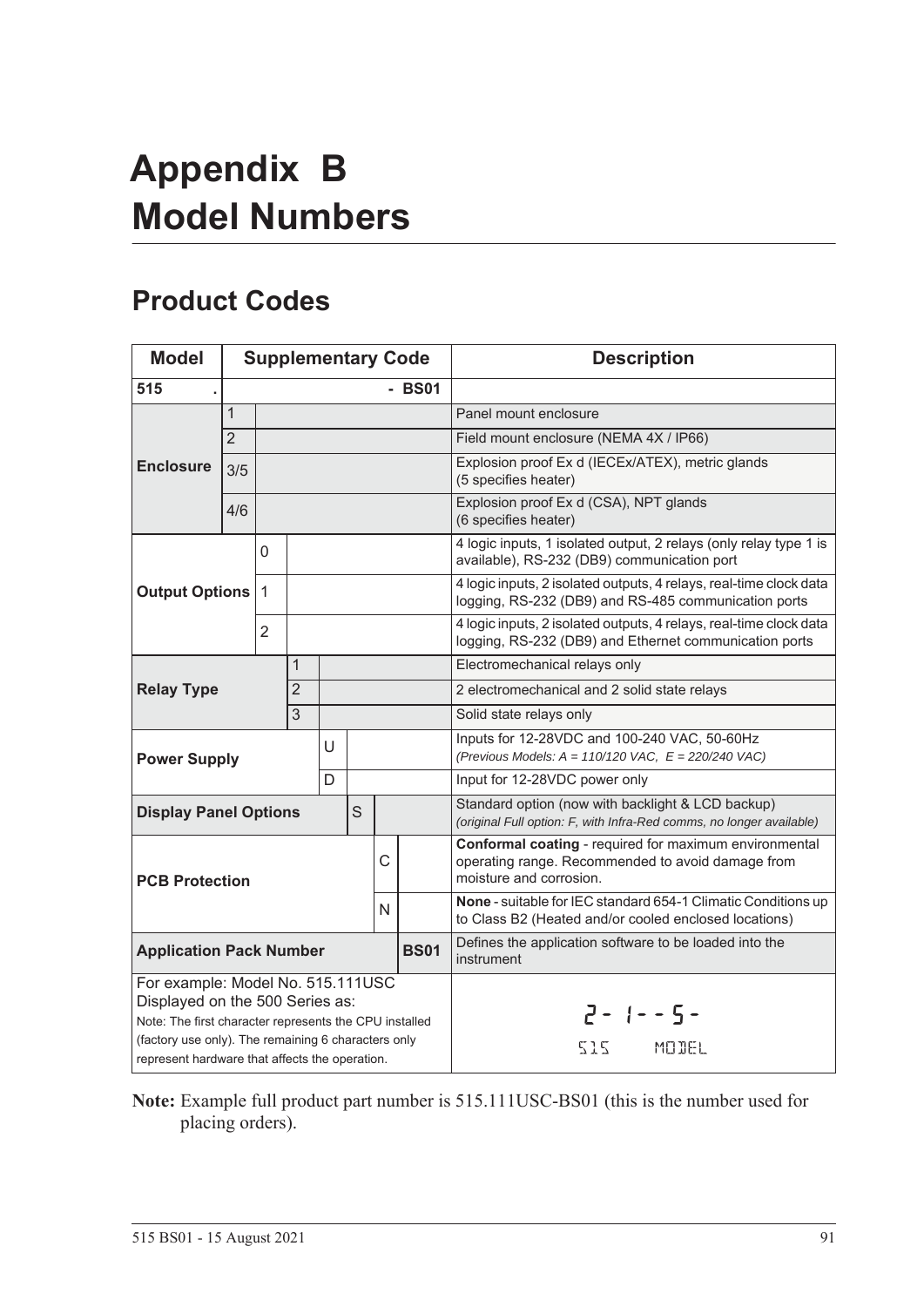# <span id="page-101-1"></span>**Custom Version Codes**

|                                         | Code                   |                |                    | <b>Description</b>                                                                             |  |  |
|-----------------------------------------|------------------------|----------------|--------------------|------------------------------------------------------------------------------------------------|--|--|
|                                         | 00                     |                |                    | <b>Factory Default Application</b>                                                             |  |  |
|                                         | 01                     |                |                    | Contrec Systems Pty. Ltd. Melbourne Australia                                                  |  |  |
|                                         | 02                     |                |                    | Contrec Limited. West Yorkshire UK                                                             |  |  |
| <b>Origin Code</b>                      | 03                     |                |                    |                                                                                                |  |  |
| <b>Identifies</b><br><b>Distributor</b> | 04                     |                |                    | Contrec-USA, LLC. Pelham AL 35124 USA                                                          |  |  |
|                                         | 05                     |                |                    | Flowquip Ltd. Halifax UK                                                                       |  |  |
|                                         | 06                     |                |                    |                                                                                                |  |  |
|                                         | etc.                   |                |                    |                                                                                                |  |  |
|                                         | English (Default)<br>0 |                |                    |                                                                                                |  |  |
|                                         |                        | $\mathbf{1}$   |                    | German                                                                                         |  |  |
|                                         |                        | $\overline{2}$ |                    | Dutch                                                                                          |  |  |
| 3<br><b>User Language</b>               |                        |                | French             |                                                                                                |  |  |
|                                         |                        | $\overline{4}$ |                    | Spanish                                                                                        |  |  |
|                                         |                        | $\overline{5}$ |                    |                                                                                                |  |  |
|                                         |                        | etc.           |                    |                                                                                                |  |  |
|                                         | 000                    |                |                    |                                                                                                |  |  |
| <b>Distributor's Code</b><br>$\ldots$   |                        |                |                    | Distributor's own choice. Possibly a code that identifies the<br>customer and the application. |  |  |
| 999                                     |                        |                |                    |                                                                                                |  |  |
| For example: 02 3 157                   |                        |                |                    | 023157                                                                                         |  |  |
| Displayed on the 500 Series as:         |                        |                | <b>CUSTOM VERS</b> |                                                                                                |  |  |

# **Application Information Code**

The Application Information code is an aid for users and service personnel to determine the type of inputs that are used in a particular application. The Application Information code is displayed on the instrument as shown below.

<span id="page-101-0"></span>

The Application Information code is returned as part of a General Instrument request (as described in **[Instrument Information Request](#page-82-0)** on page 73).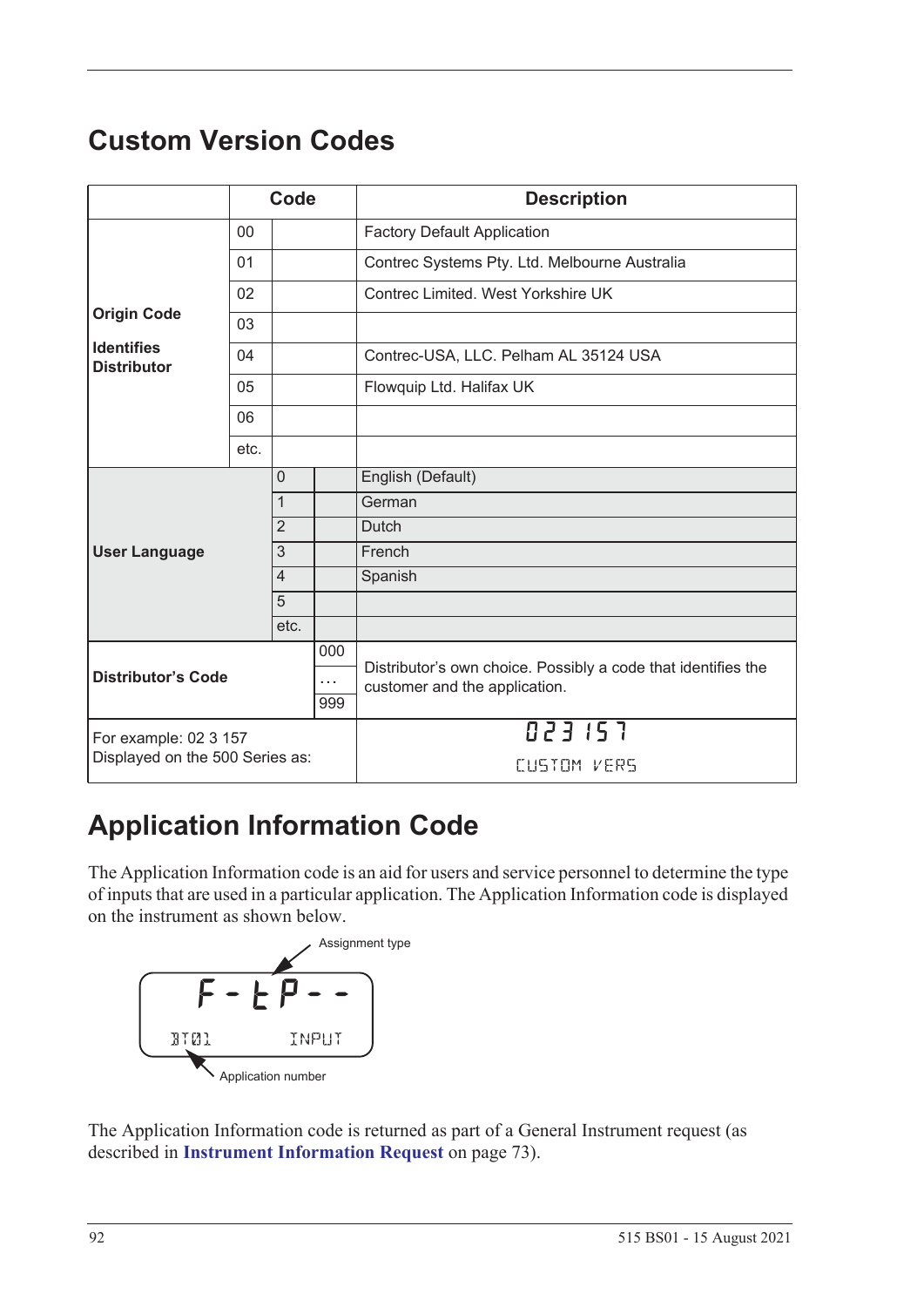The Application number identifies the application as in the following examples:

- **•** BC01 Batch Controller for frequency flow meter
- **•** BF02 Batch/Flow Controller for analog flow meter

The Input Assignment type indicates the physical input that is assigned to each input on the instrument. The code is made up from six characters as follows:

| FINP1   FINP2   AINP1   AINP2   AINP3   AINP4 |  |  |  |
|-----------------------------------------------|--|--|--|
|                                               |  |  |  |

The codes are as follows:

- - not used in this application
- **A** indicates a generic analog input such as for density or level
- **•** C indicates a user code input
- d indicates a density input
- **•** F indicates a generic flow input such as for volume or mass
- H indicates a high flow input for stacked inputs
- **•** L indicates a low flow input for stacked inputs
- **•** P indicates a pressure input
- **q** indicates a quadrature input
- *k* indicates a temperature input.

For example,  $F - tP - -$  is an instrument with FINP1 (frequency input 1) assigned to a flow input, AINP1 assigned to a temperature input and AINP2 assigned as a pressure input. The other inputs are not used.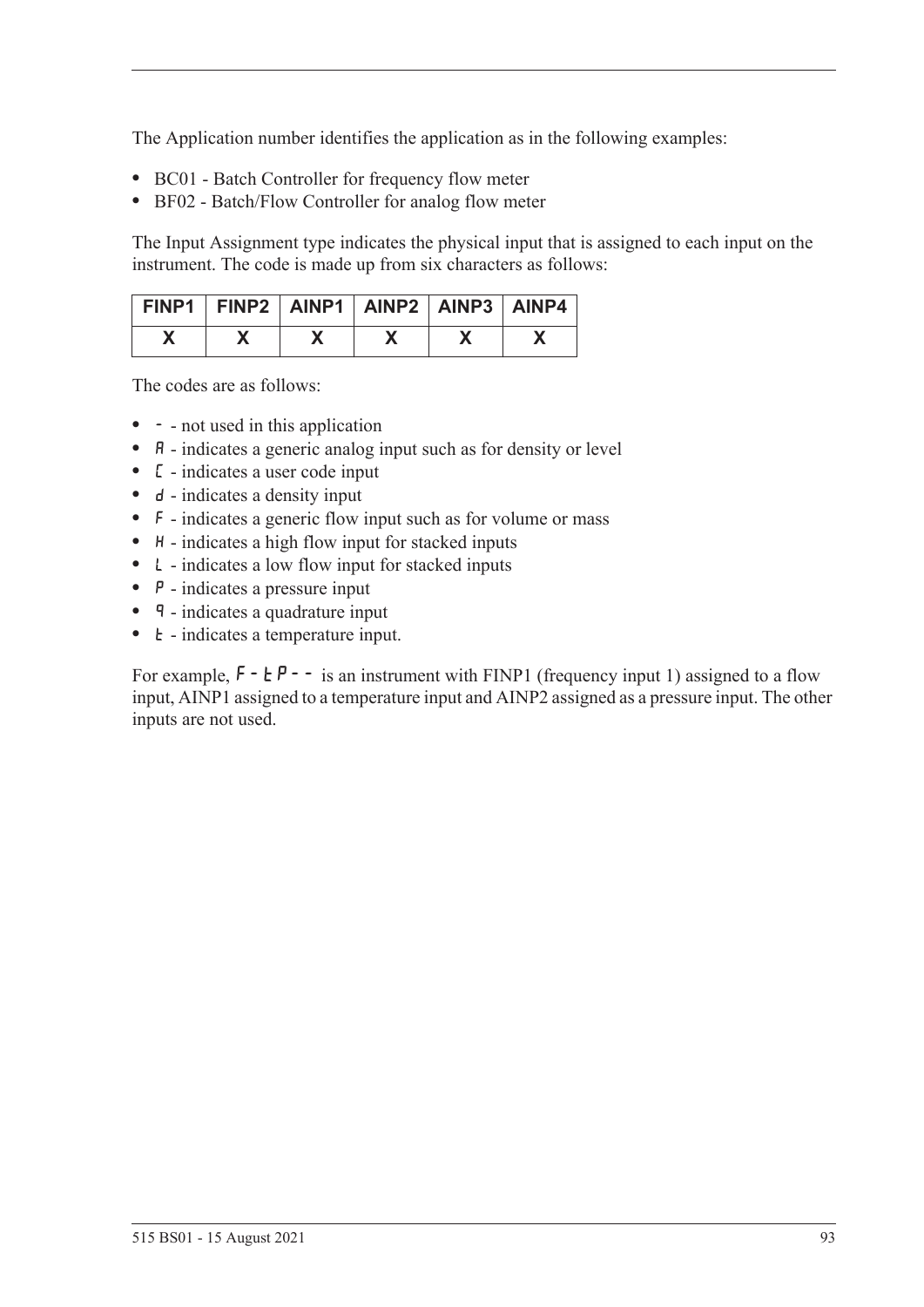# <span id="page-103-0"></span>**Appendix C Ethernet Port & Setup**

# **Ethernet Port**

The optional Ethernet port simplifies the communication network and avoids the need for an external 3rd party Serial to Ethernet converter. It allows communications via an existing Ethernet network. In some installations you will need to speak with your network (IT) administrator in order to correctly set up your network. Applications, such as DataMod (available via Contrec), can communicate over the Ethernet network to perform remote monitoring and Data Logging operations.

Within the instrument's calibration menus the Ethernet port uses the settings for the RS-485 port that need to match a supplied Ethernet unit as follows:

- **•** Protocol: RTU
- **•** Baud Rate: 19200
- **•** Data Bits: 8
- **•** Parity: Even
- **•** Stop Bits: 1

Data mapping follows the same convention applied to Modbus registers.

# **Connecting 515 Ethernet to Networks/Routers**

Ethernet 515s are set as default to DHCP (Dynamic Host Configuration Protocol), which should allow your network/router to automatically find and assign an IP address to the instrument (providing there are addresses available). If your network cannot locate the instrument you may need to run the 'Digi Discovery' tool (Contrec guide available on request) or enter the Ethernet module's MAC address within your router settings. If required, the instrument can also be set to a static IP address, however it is strongly advised that only IT competent persons access and edit site network and 515 Ethernet settings. All Ethernet instruments are supplied with the Ethernet module MAC address printed on the outside of the enclosure and also printed directly onto the Ethernet Module itself (the Option card would need to be removed to view the physical Digi Ethernet module).

Contrec Limited will not be held responsible for any changes made to customer router and network settings. Further guides on how to access the module settings and discovering IP address' can be supplied upon request.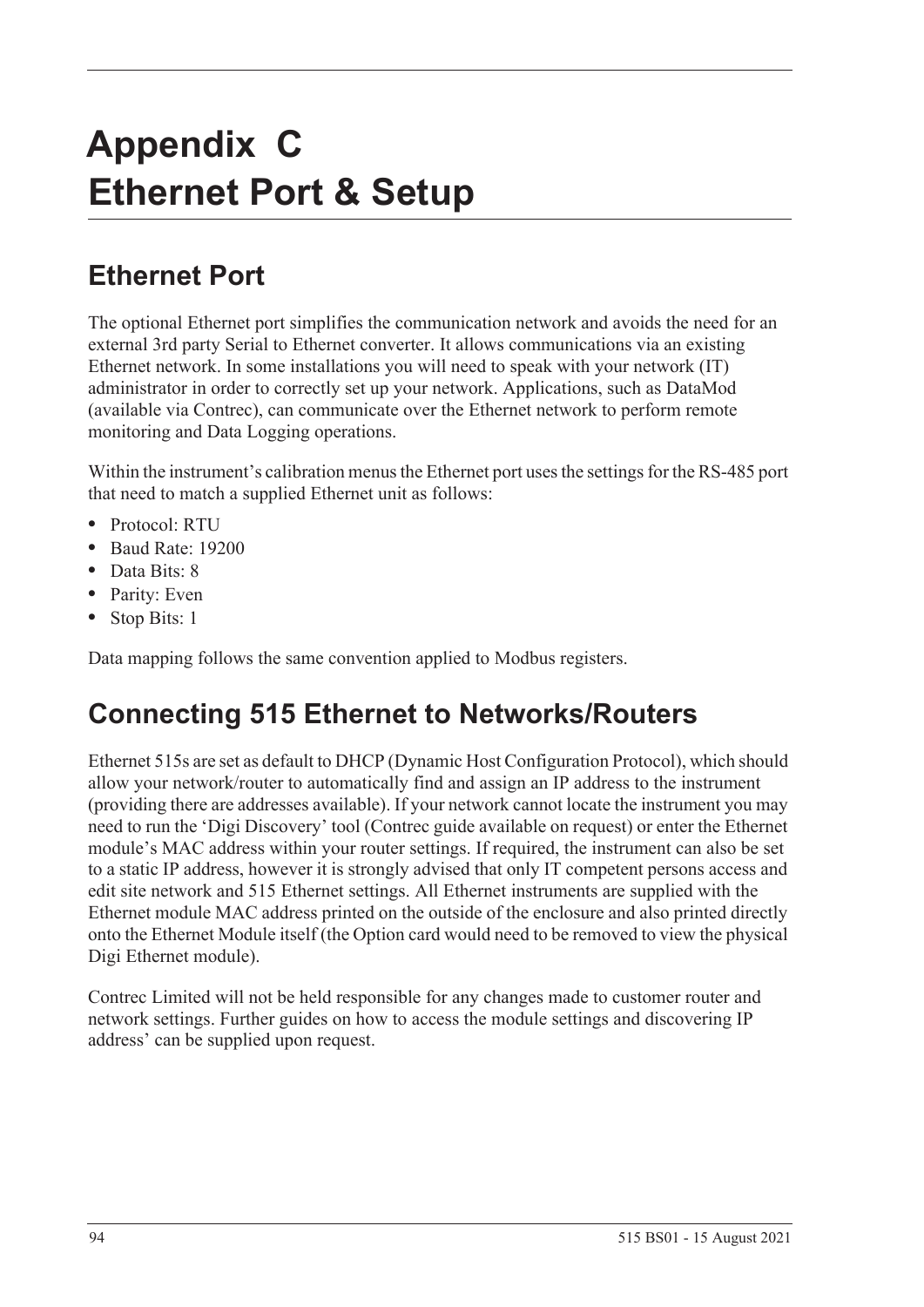# **Connecting DataMod via Ethernet**

Using the IP address that you or the network/router has assigned to the 515 instrument, enter this into the **Host Name / IPv4 Address** tab within DataMod's Modbus Connection Settings as per [Figure 19.](#page-104-0)

Ensure all other settings are correct as per the **Datamod User Guide** and the **515 Ethernet Guide - Establishing a Connection to Datamod**. Both of these documents are available from Contrec on request.

| Transmission Mode-                                   |                 |                     |                      |
|------------------------------------------------------|-----------------|---------------------|----------------------|
| C RTU Serial                                         | <b>C</b> TCP/IP | C RTU over TCP/IP   |                      |
| -RTU Serial Settings-                                |                 |                     |                      |
| Serial Port:                                         |                 | Baud Rate (bps):    |                      |
| COM1                                                 |                 | 19200               | $\blacktriangledown$ |
| -Data Bits-                                          |                 | -Parity-            |                      |
| C 7 bits C 8 bits                                    |                 | C None              |                      |
|                                                      |                 | $C$ Odd             |                      |
| -Stop Bits-                                          |                 | $G$ Even            |                      |
| $C$ 1 bit $C$ 2 bits                                 |                 |                     |                      |
| TCP/IP Settings                                      |                 |                     |                      |
| Host Name / IPv4 Address:                            |                 |                     | Port:                |
| 192.168.0.7                                          |                 |                     | 502                  |
| Receive Timeout (sec): $\vert^2$<br>Maximum Retries: | 2               | Slave Unit Address: | 11                   |
|                                                      |                 | ,                   | Cancel               |

<span id="page-104-0"></span>*Figure 19 DataMod - Modbus Connection Settings*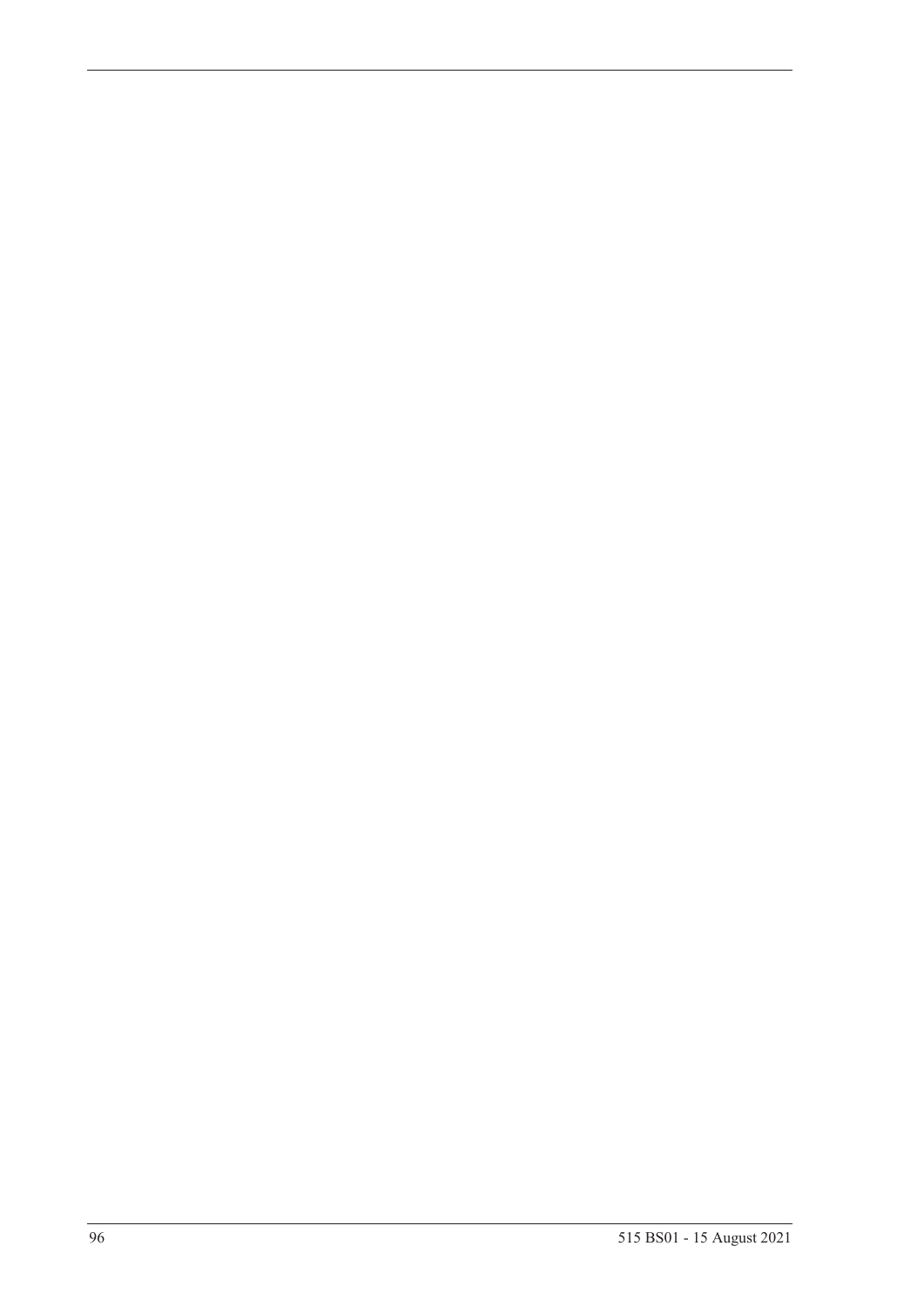# **Index**

### **Numerics**

4-20mA input [16](#page-25-0) output [17](#page-26-0) 500 Series Program Manage[r 4](#page-13-0) 500-PM software [4,](#page-13-0) [89](#page-98-0)

## **A**

address, instrumen[t 70](#page-79-0) alarm dela[y 57](#page-66-1) equipment failur[e 55](#page-64-0) hysteresi[s 56](#page-65-0) relays [55](#page-64-1) setpoin[t 56](#page-65-1) alarms menu [55](#page-64-2) analog input connection[s 16](#page-25-1) user code [2](#page-11-0) application cod[e 92](#page-101-0) approvals [6](#page-15-0) FCC Declaration [6](#page-15-1) ASCII protoco[l 69](#page-78-0)

# **B**

back panel [12](#page-21-0) backup program [43](#page-52-1) Program Manage[r 43](#page-52-2) basic men[u 28](#page-37-0) batch error[s 36](#page-45-0) operation[s 36](#page-45-1) print [35](#page-44-0) reset [34](#page-43-0) start [34](#page-43-1) sto[p 34](#page-43-2) batch contro[l 32](#page-41-0) BATCH ke[y 26](#page-35-0) batch limit [28](#page-37-1) batch mode[s 31](#page-40-0)

batch preset common values [28](#page-37-2) batch processes [36](#page-45-1) battery faile[d 64](#page-73-0) life [58](#page-67-1) new [64](#page-73-0) battery replacement [23](#page-32-0) battery type [23](#page-32-1) baud rat[e 57](#page-66-2)

# $\Gamma$

CAL switch-protected parameter [39](#page-48-0) calibration backup, reports [43](#page-52-1) menu [44](#page-53-0) set mode [40](#page-49-0) view mode [40](#page-49-1) cleaning [11](#page-20-0) clock batter[y 58](#page-67-1) date format [59](#page-68-0) real-tim[e 58](#page-67-2) codes application information [92](#page-101-0) customer versio[n 92](#page-101-1) exception [79](#page-88-1) product numbe[r 91](#page-100-0) comm port COM-1 RS-232 [67](#page-76-1) COM-2 RS-485 [68](#page-77-1) common preset value[s 28](#page-37-2) communication connection[s 21](#page-30-0) protocols [68](#page-77-2) communication[s 3,](#page-12-1) [67](#page-76-2) menu [57](#page-66-3) connecting permissive [33](#page-42-1)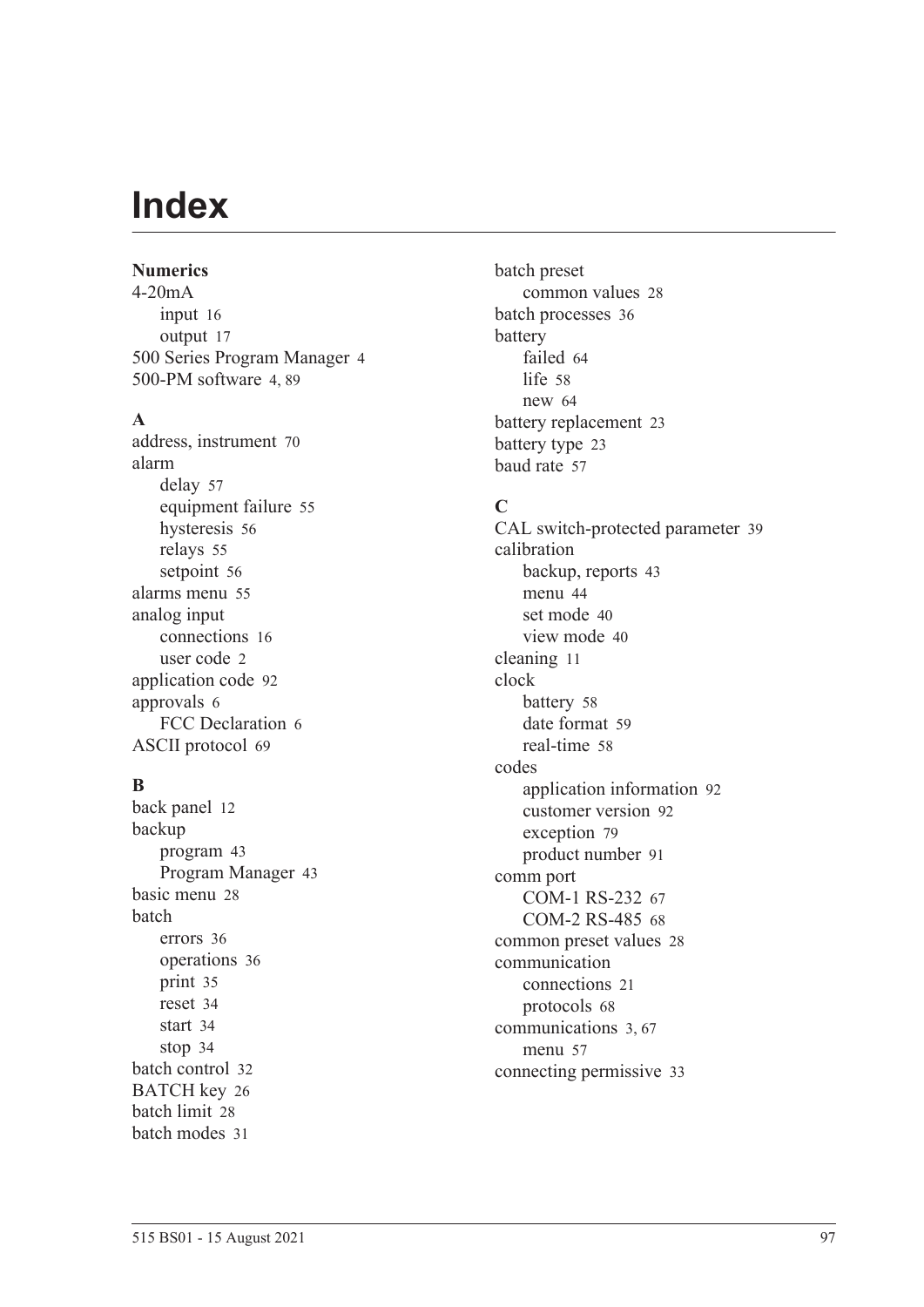connections communicatio[n 67](#page-76-3) communication[s 21](#page-30-0) control relay[s 19](#page-28-0) electrical [12](#page-21-1) inpu[t 15](#page-24-0) main[s 22](#page-31-0) outpu[t 17](#page-26-1) customer version code[s 92](#page-101-1) customizing a printout [83](#page-92-1)

### **D**

data log viewin[g 29](#page-38-0) date format [59](#page-68-0) declaration FCC [6](#page-15-1) decontamination [11](#page-20-0) default variable [26](#page-35-1) delay, alar[m 57](#page-66-1) density prese[t 29](#page-38-1) detail men[u 28](#page-37-0) digital outpu[t 18](#page-27-0) disconnection device [22](#page-31-1) display specifications [9](#page-18-0) timeout mod[e 61](#page-70-0) timeout time [61](#page-70-1) DISPLAY key [26](#page-35-2) display-only parameter [39](#page-48-1)

# **E**

earthin[g 22](#page-31-2) edit batch prese[t 28](#page-37-3) electrical connections [12](#page-21-1) equipment failure alarm [55](#page-64-0) error message[s 64](#page-73-1) Ethernet COM-2 por[t 22,](#page-31-3) [68](#page-77-3) exception codes [79](#page-88-1) Exception Status [71](#page-80-0)

### **F**

features [1](#page-10-0) flash driver port assignmen[t 58](#page-67-3) format, date [59](#page-68-0) frequency input connection [15](#page-24-1) front pane[l 25](#page-34-0) keys [26](#page-35-3) LEDs [26](#page-35-4)

### **G**

glossary [89](#page-98-1)

### **H**

hardware connections [67](#page-76-3) hysteresis, alar[m 56](#page-65-0)

### **I**

iButton ID Tag protocol [82](#page-91-0) ID Tag Modbus access [81](#page-90-0) protocol [82](#page-91-1) ID Tag validation [33](#page-42-2) input 4-20mA [16](#page-25-0) connections [15](#page-24-0) analog [16](#page-25-1) frequency [15](#page-24-1) inputs menu [50](#page-59-0) installation [11](#page-20-1) instrument address [70](#page-79-0) request forma[t 69](#page-78-1) response[s 70](#page-79-1) setting[s 46](#page-55-0) interconnections, communication [67](#page-76-3) interference suppression [20](#page-29-0) isolated output[s 4](#page-13-1)

# **K**

key BATC[H 26](#page-35-0) DISPLA[Y 26](#page-35-2) RESE[T 26](#page-35-5) RUN [26](#page-35-6) SET [28](#page-37-4) STOP [26](#page-35-7) TOTAL [26](#page-35-8) keys, front panel [26](#page-35-3)

### **L**

LEDs, status [26](#page-35-4) logged dat[a 29](#page-38-0) viewin[g 29](#page-38-2) logic input connection [16](#page-25-2) logic input contro[l 35](#page-44-1)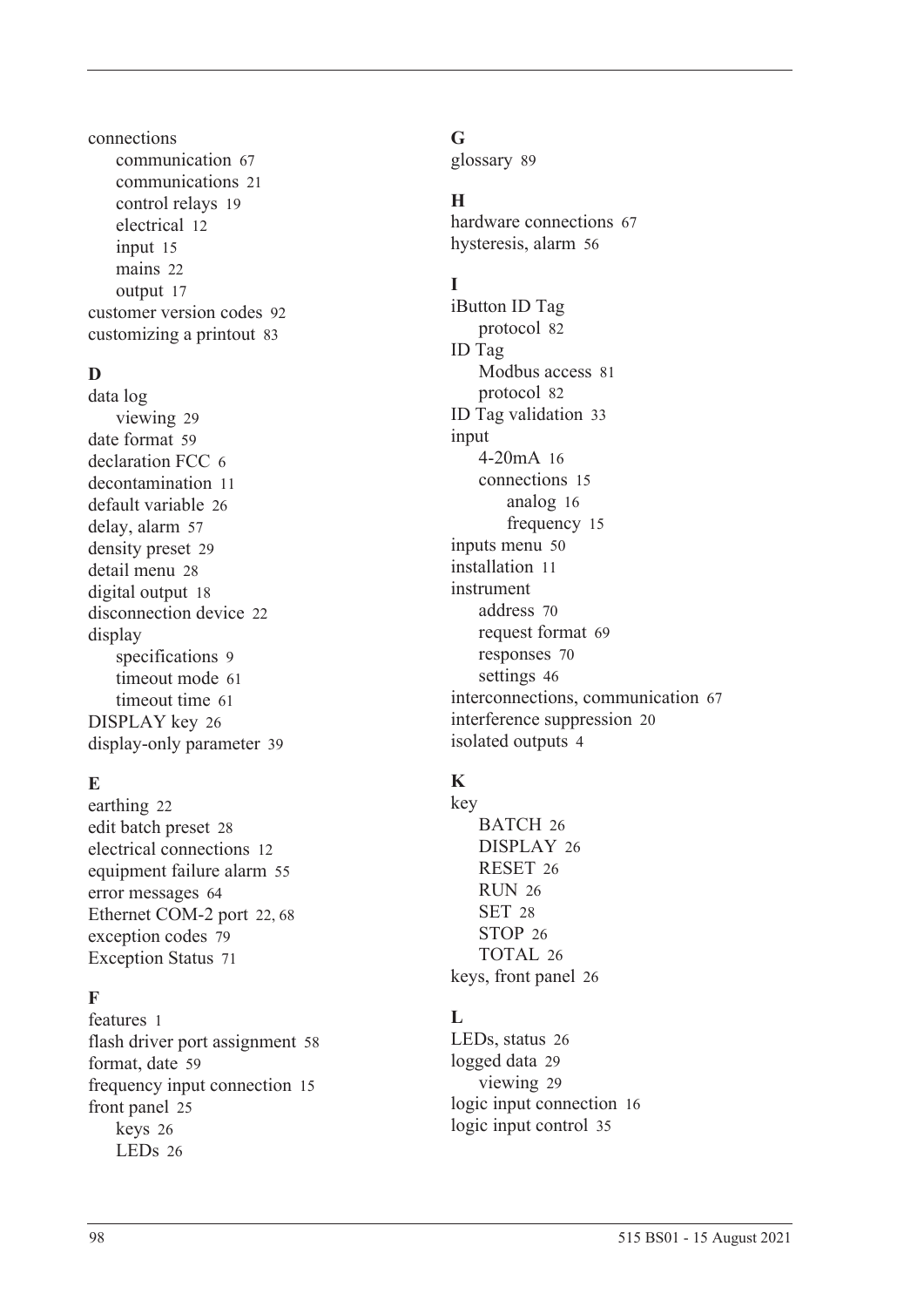main menu basic and detaile[d 28](#page-37-0) main menu items [27](#page-36-0) mains connection[s 22](#page-31-0) maintenance [22](#page-31-1) menu alarm[s 55](#page-64-0) calibratio[n 44](#page-53-0) comms [57](#page-66-0) input[s 50](#page-59-0) output[s 53](#page-62-0) params [47](#page-56-0) setu[p 60](#page-69-0) test [63](#page-72-0) tm/lo[g 58](#page-67-0) unit[s 46](#page-55-0) messages erro[r 64](#page-73-0) prompt[s 65](#page-74-0) syste[m 64](#page-73-1) warnin[g 65](#page-74-1) Modbus accessible parameters [49](#page-58-0) Modbus data forma[t 58](#page-67-1) Modbus RTU protoco[l 75](#page-84-0) mode display timeou[t 61](#page-70-0) set calibration [40](#page-49-0) view calibration [40](#page-49-1) model number[s 91](#page-100-0) modes, batch contro[l 31](#page-40-0) mountin[g 11](#page-20-0)

## **N**

number mode[l 91](#page-100-0) seria[l 30](#page-39-0)

# **O**

on-off mode [32](#page-41-0) operation, batch contro[l 32](#page-41-1) operation, front panel [25](#page-34-0) output connection[s 17](#page-26-0) 4-20m[A 17](#page-26-1) digital [18](#page-27-0) pulse facto[r 54](#page-63-0) outputs men[u 53](#page-62-0)

## **P**

M<br>
main mean identical 28<br>
main mean identical 28<br>
main mean identical 28<br>
main contributes 22<br>
main contributes 22<br>
main contributes 20<br>
contributes 20<br>
contributes 39<br>
contributes 39<br>
contributes 39<br>
contributes 39<br>
in t panel LEDs [26](#page-35-0) mounting [11](#page-20-0) rear [12](#page-21-0) parameter CAL switch-protected [39](#page-48-0) display-only [39](#page-48-1) not visibl[e 39](#page-48-2) password-protected [39](#page-48-3) programmable [39](#page-48-4) parameters men[u 47](#page-56-0) parity bit[s 57](#page-66-1) password-protected parameter [39](#page-48-3) permissive connec[t 33](#page-42-0) permissive input [33](#page-42-1) port assignment, flash driver [58](#page-67-2) COM-1 RS-232 [21,](#page-30-0) [57](#page-66-2) COM-2 Ethernet [22,](#page-31-2) [68](#page-77-0) COM-2 RS-485 [21,](#page-30-1) [57](#page-66-3) COM-[3 57](#page-66-4) flash driver assignment [58](#page-67-2) RS-485 [57](#page-66-5) power supply interruption [58](#page-67-3) preset batch value [28](#page-37-1) preset mod[e 31](#page-40-1) printer data control [87](#page-96-0) error messages [87](#page-96-1) protocol [83](#page-92-0) report types [83](#page-92-1) printer type[s 83](#page-92-2) printing a docke[t 35](#page-44-0) printout configuration repor[t 43](#page-52-0) printouts individual logs [85](#page-94-0) live data [84](#page-93-0) log report [85](#page-94-1) type[s 84](#page-93-1) product number codes [91](#page-100-1) Program Manager [43](#page-52-1) programmable parameter [39](#page-48-4) prompt[s 65](#page-74-0)